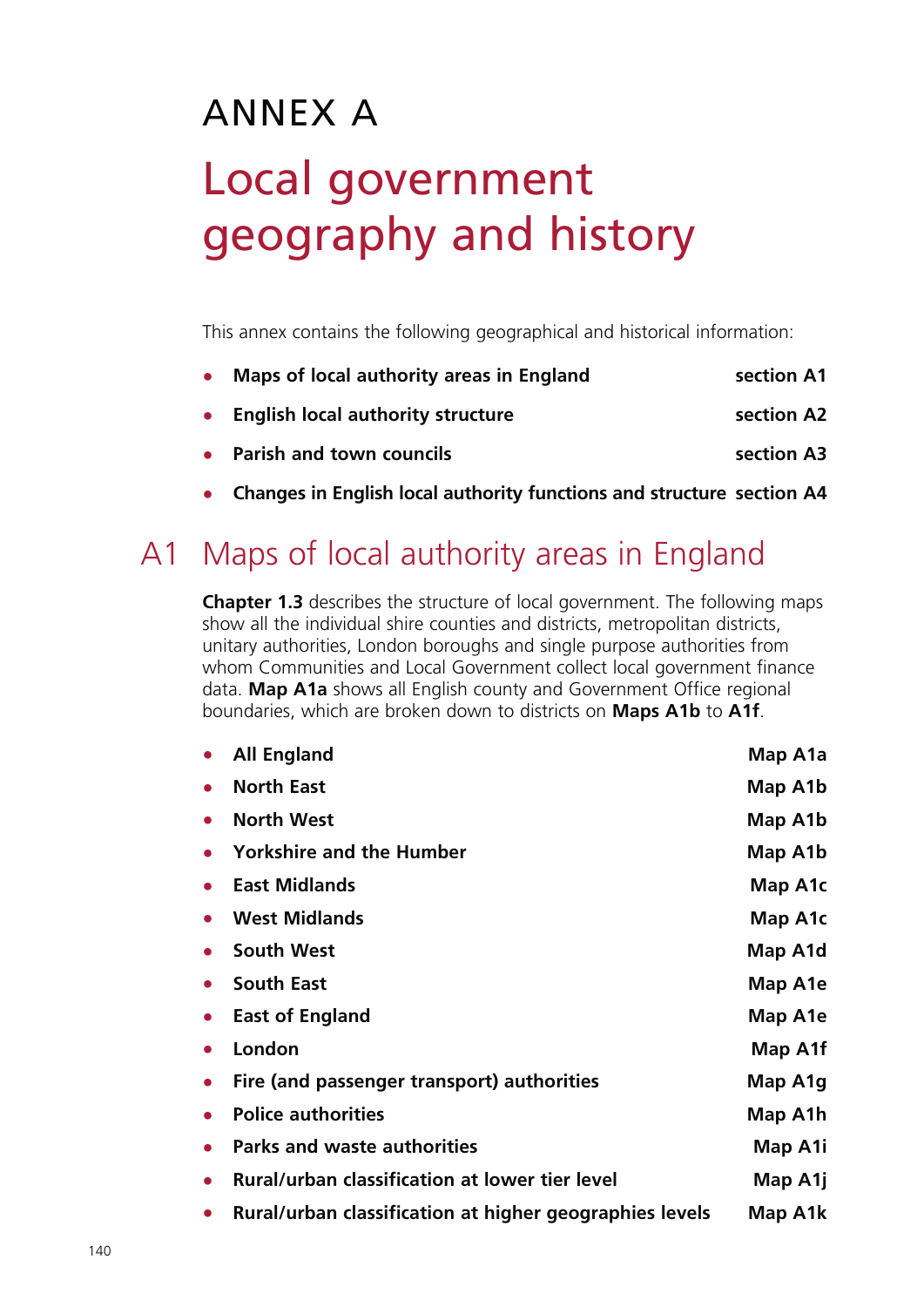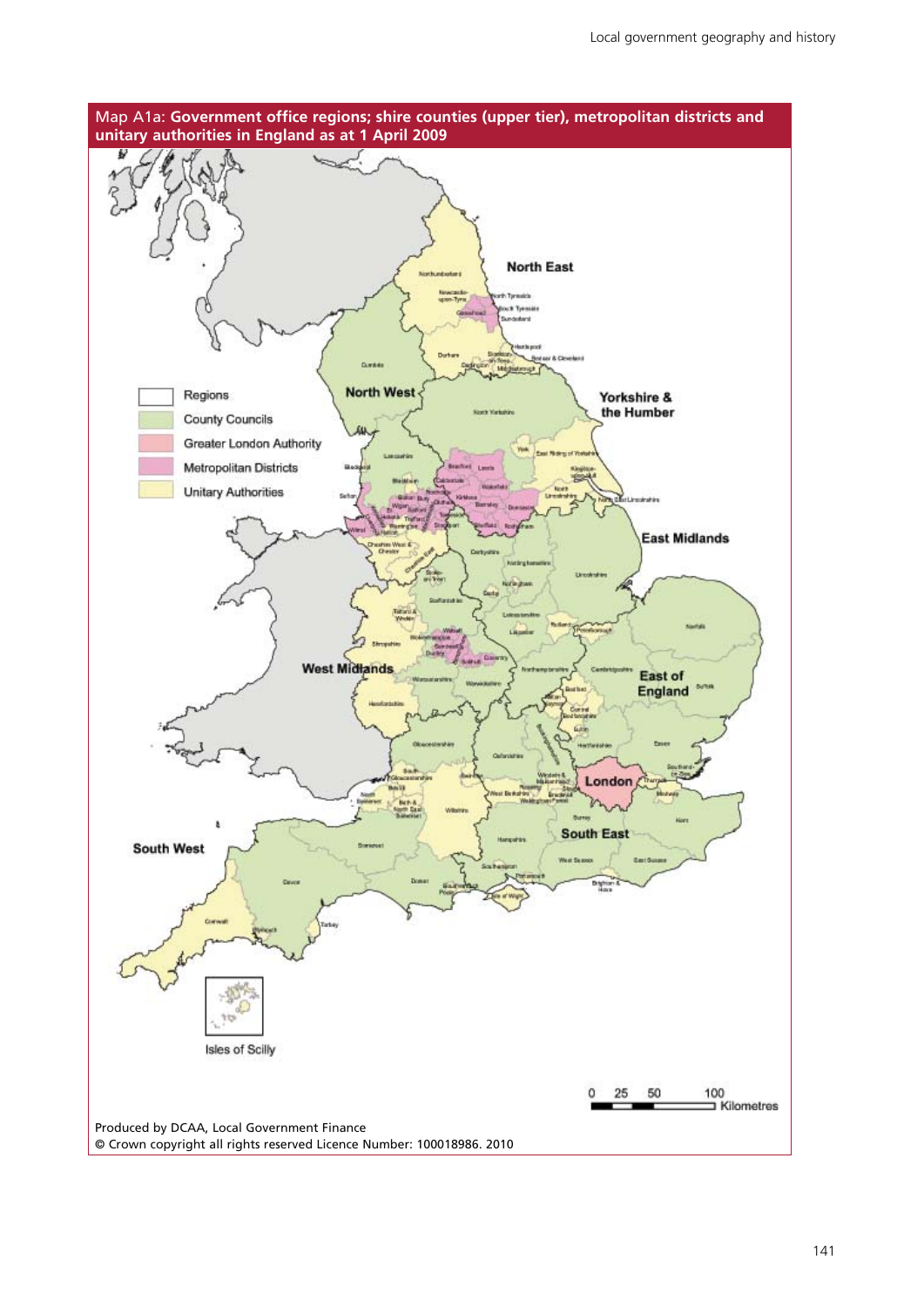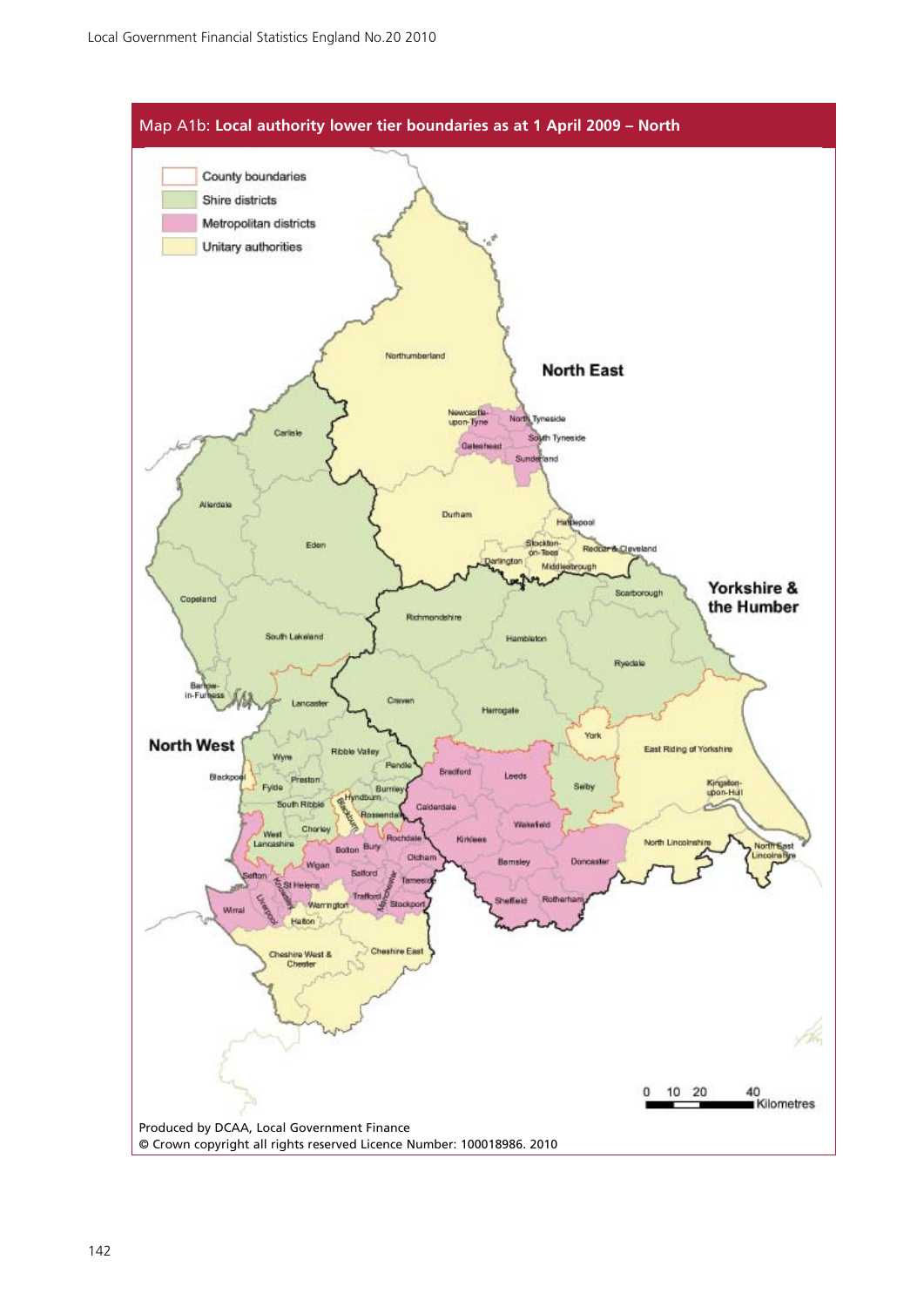



143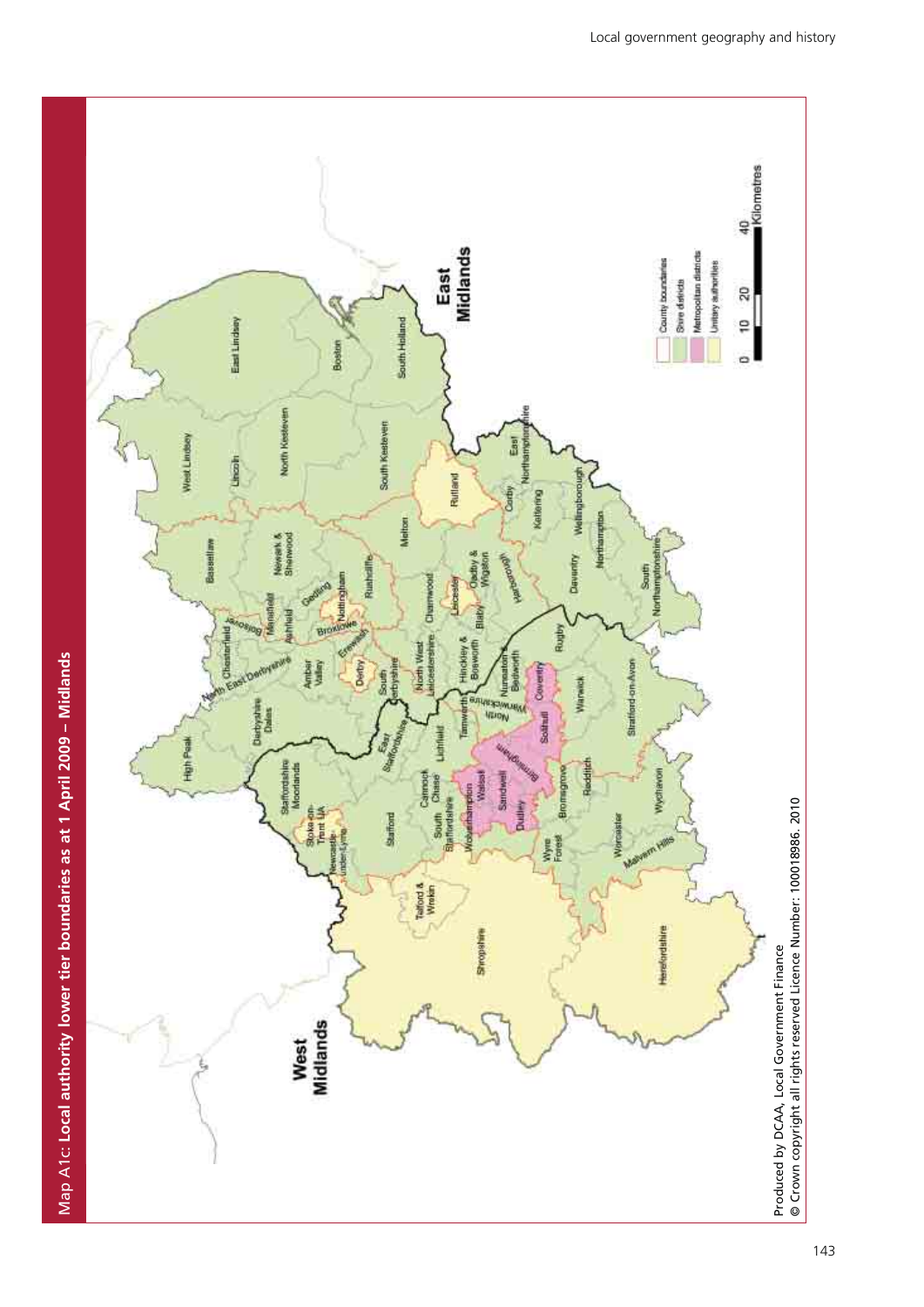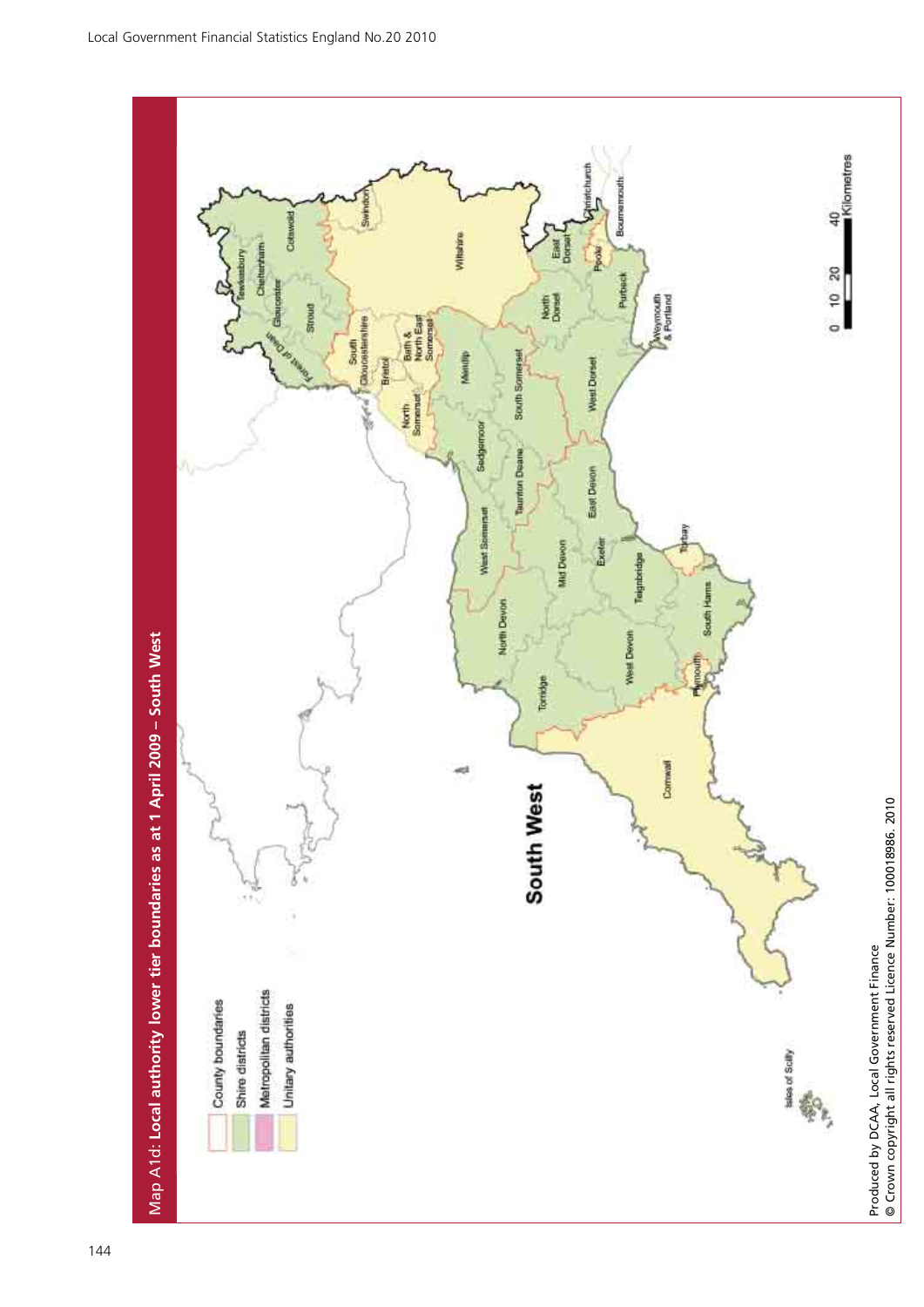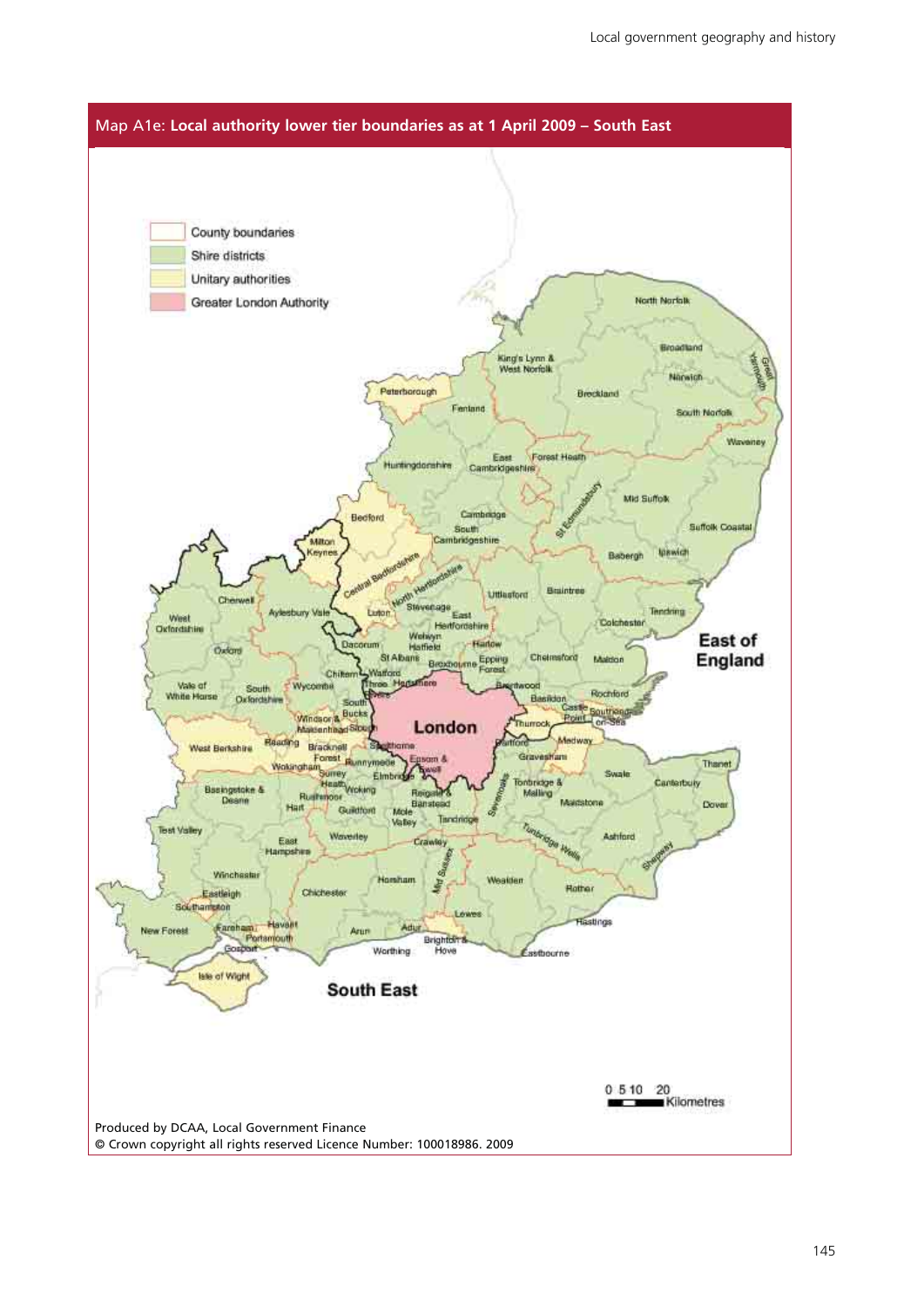This map shows how the London boroughs are grouped into Inner and Outer London areas for the purposes of the local government finance system. The City of London is normally included within statistics for Inner London.

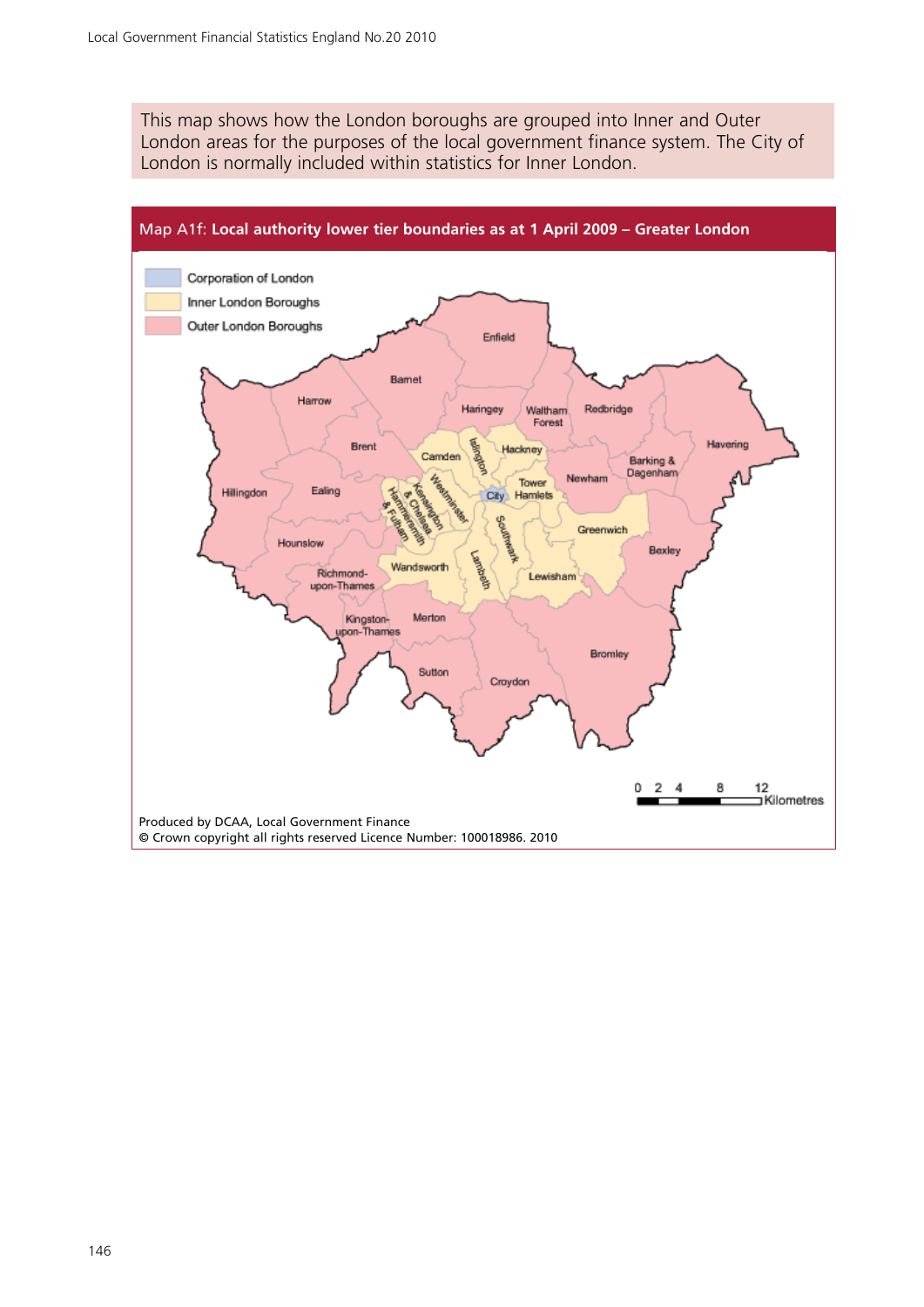This map also effectively shows **passenger transport authority** areas, which share the same boundaries and names as joint fire authorities.

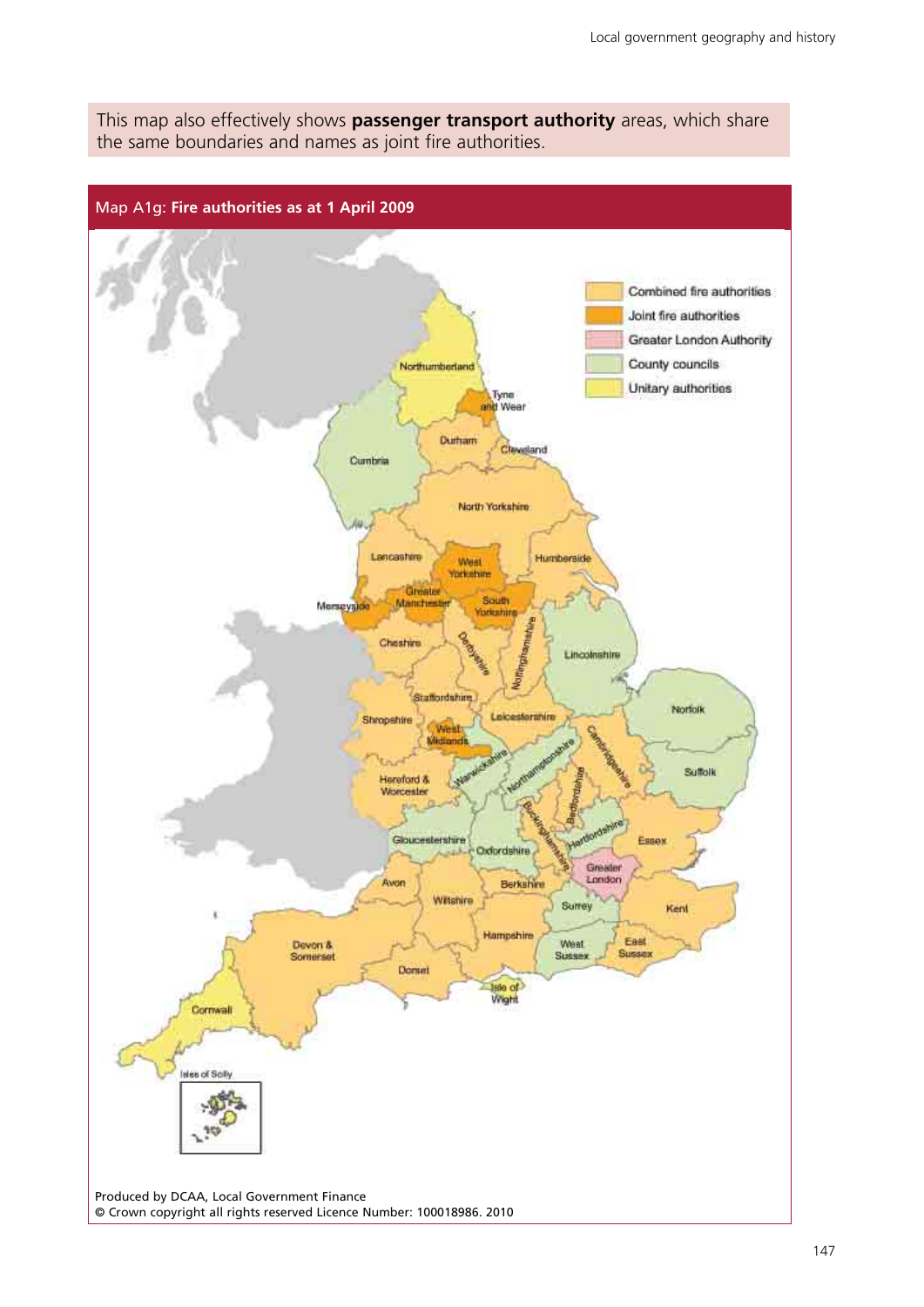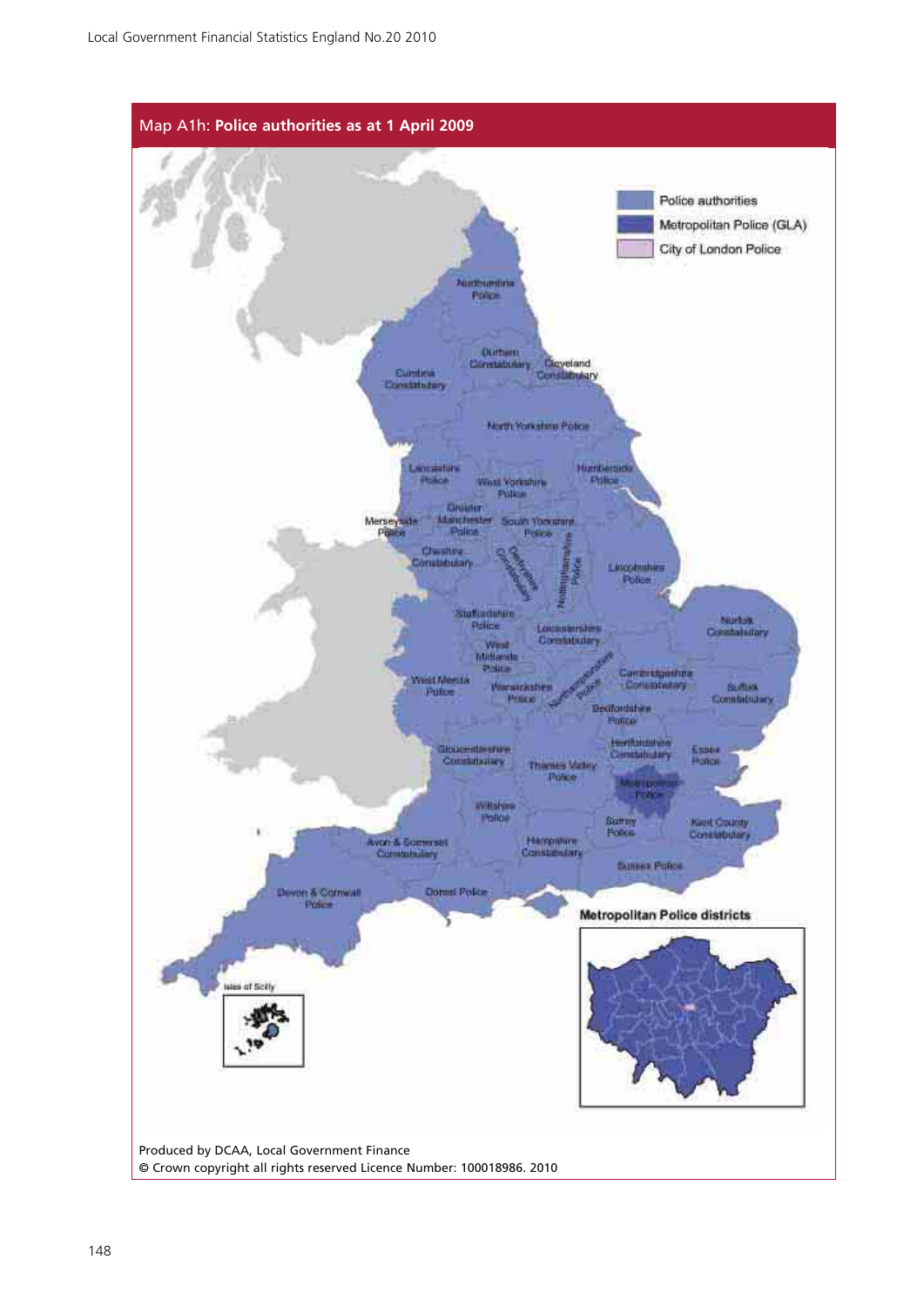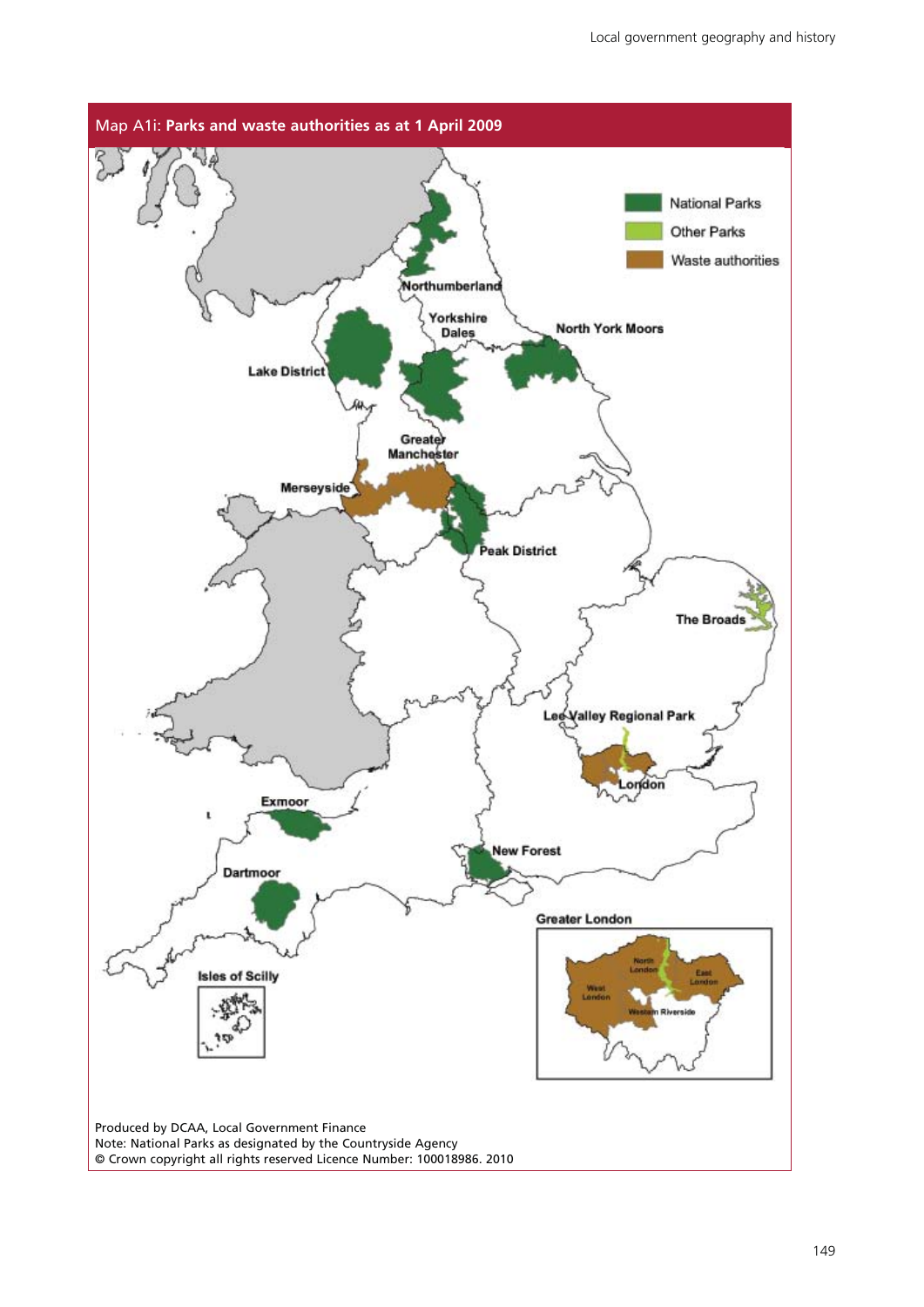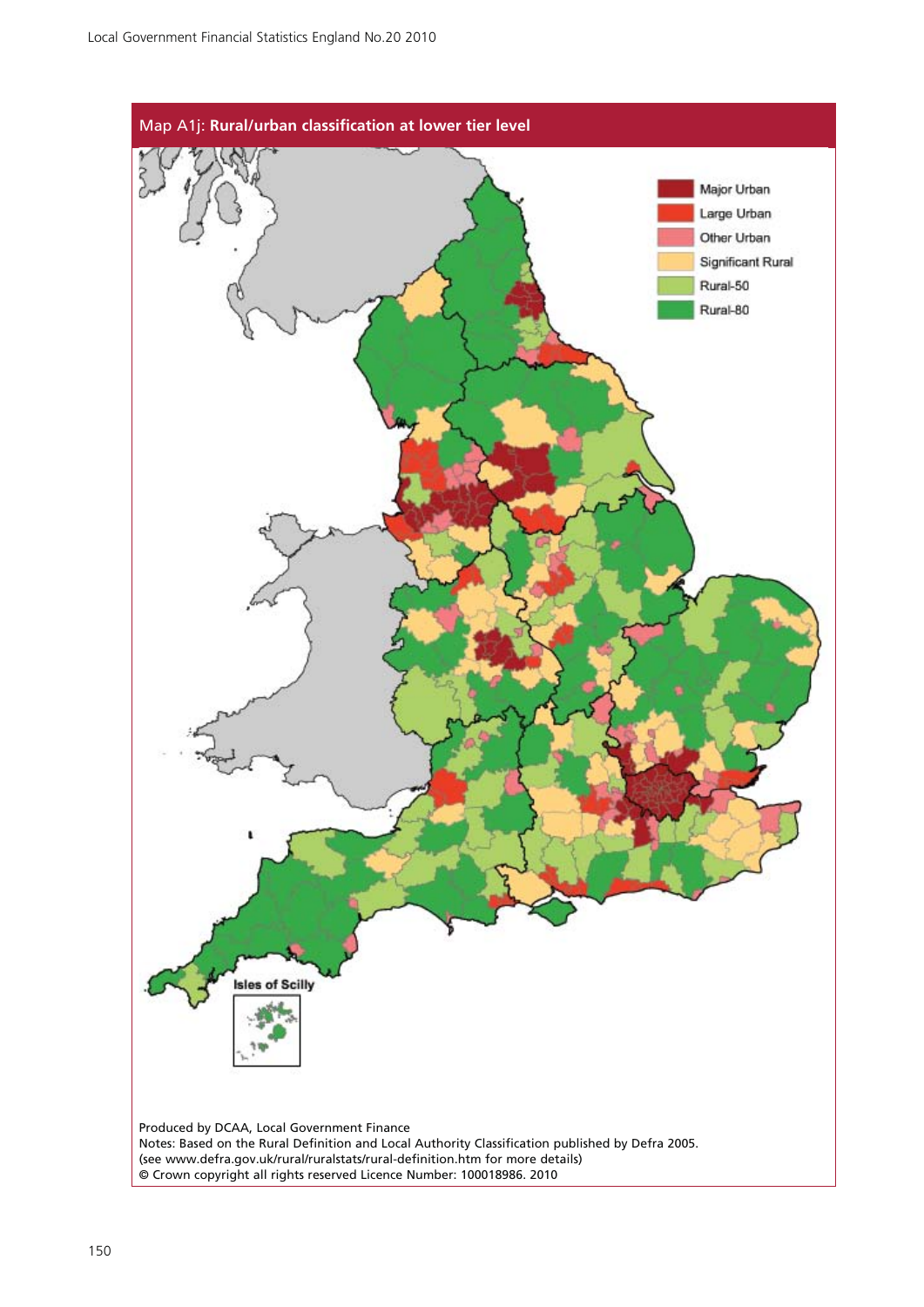

(see [www.defra.gov.uk/rural/ruralstats/rural-definition.htm fo](http://www.defra.gov.uk/rural/ruralstats/rural-definition.htm)r more details)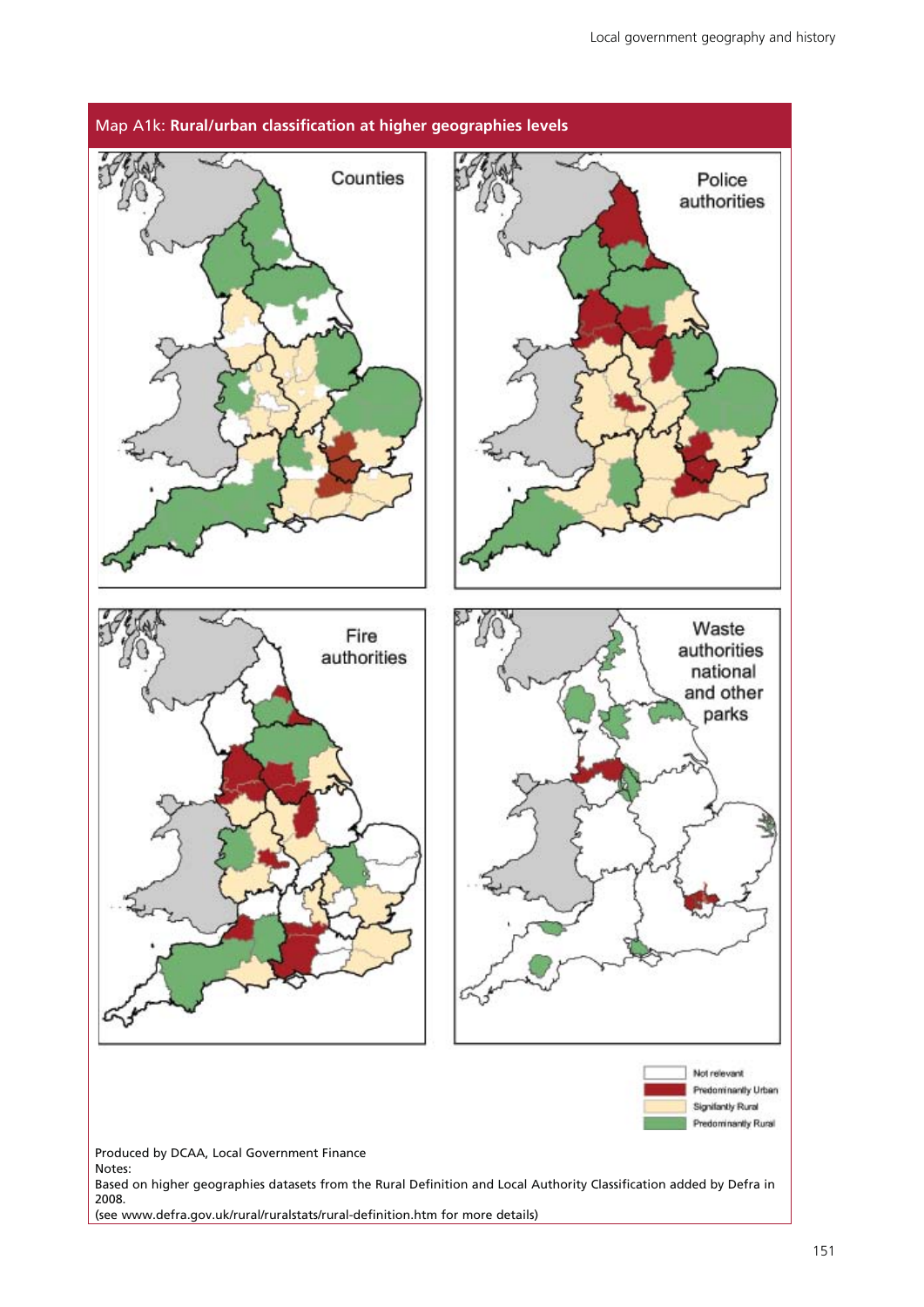| Local Authority Classification | Description                                                                                                                                                                                                                                   |
|--------------------------------|-----------------------------------------------------------------------------------------------------------------------------------------------------------------------------------------------------------------------------------------------|
| Major Urban                    | Local authorities with either 100,000 people or 50% of their population<br>in urban areas with a population of more than 750,000                                                                                                              |
| Large Urban                    | Local authorities with either 50,000 people or 50% of their population<br>in one of 17 urban areas with a population between 250,000 and<br>750,000                                                                                           |
| Other Urban                    | Local authorities that have less than 26% of their population in rural<br>settlements (including larger market towns) and do not have a<br>substantial quantity or proportion of their population living within major<br>or large urban areas |
| Significant Rural              | Local authorities with more than 26% but less than 50% of their<br>population in rural settlements and larger market towns                                                                                                                    |
| Rural-50                       | Local authorities with at least 50% but less than 80% of their<br>population in rural settlements and larger market towns                                                                                                                     |
| Rural-80                       | Local authorities with at least 80% of their population in rural<br>settlements and larger market towns                                                                                                                                       |

#### **Rural/urban classification at lower tier level:**

#### **Rural/urban classification at higher geographies levels (using similar criteria to the LA classification)**:

| Classification             | % Urban  | % Rural   |
|----------------------------|----------|-----------|
| Predominantly Urban        | $>=74%$  | 26%       |
| <b>Predominantly Rural</b> | $< 50\%$ | $>= 50\%$ |
| Significant Rural          | <74%     | $>=26%$   |

See: [www.defra.gov.uk/rural/ruralstats/rural-definition.htm fo](http://www.defra.gov.uk/rural/ruralstats/rural-definition.htm)r full details.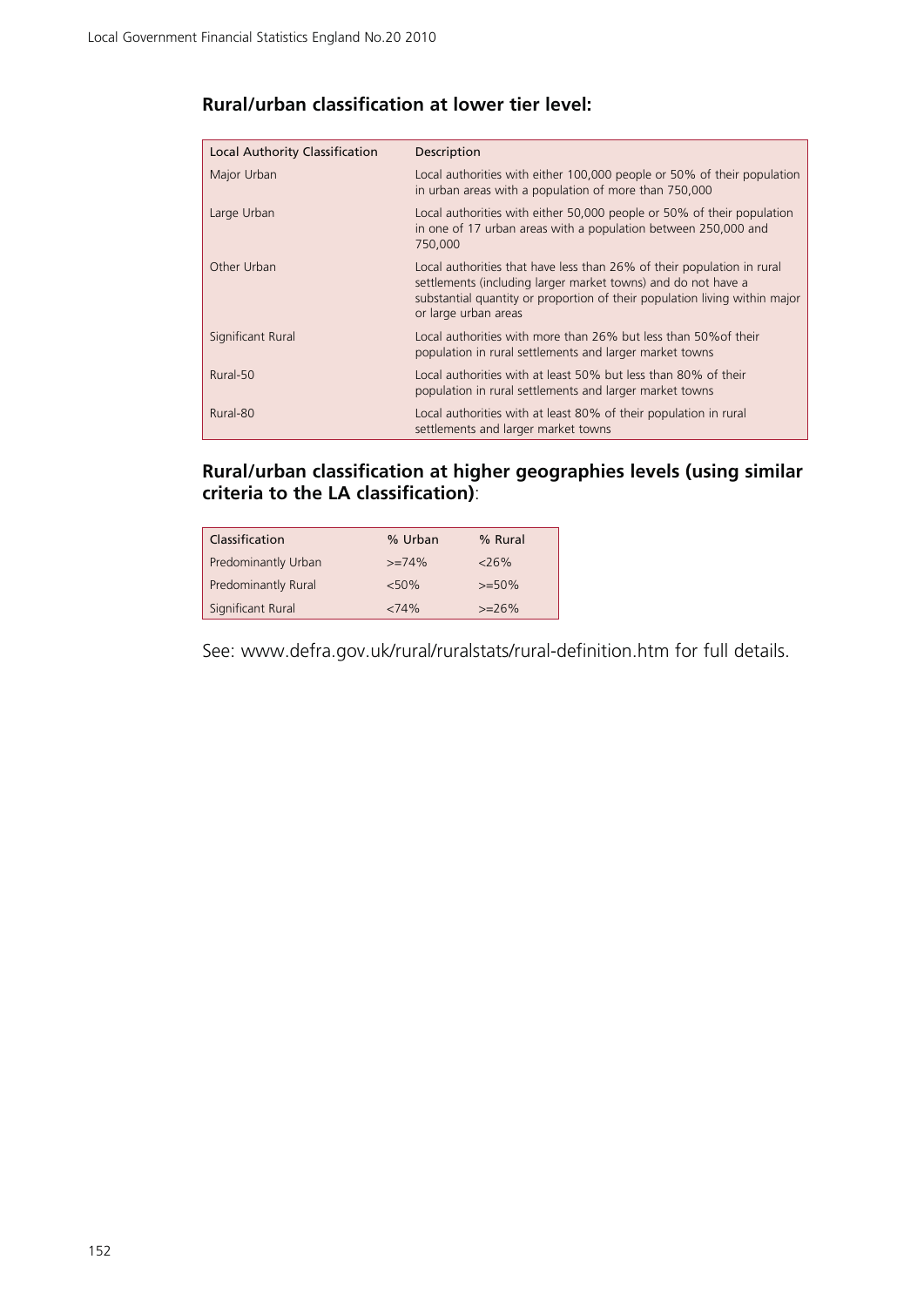## A2 English local authority structure

This annex shows each billing authority as at 1 April 2009 and its relationship with other tiers of local government.

|                                  |                             | Table A2a: English local authority structure as at 1 April 2009 - Shire Districts |                                                |                                    |
|----------------------------------|-----------------------------|-----------------------------------------------------------------------------------|------------------------------------------------|------------------------------------|
|                                  | <b>Upper Tier</b>           |                                                                                   |                                                |                                    |
| <b>Billing Authority</b>         | (County Council)            | <b>Police Authority</b>                                                           | Fire & Rescue Authority                        | Region                             |
| Adur                             | <b>West Sussex</b>          | Sussex Police                                                                     | <b>West Sussex CC</b>                          | South East                         |
| Allerdale                        | Cumbria                     | Cumbria Police                                                                    | Cumbria CC                                     | North West                         |
| <b>Amber Valley</b>              | Derbyshire                  | Derbyshire Police                                                                 | Derbyshire Fire                                | East Midlands                      |
| Arun                             | <b>West Sussex</b>          | <b>Sussex Police</b>                                                              | <b>West Sussex CC</b>                          | South East                         |
| Ashfield                         | Nottinghamshire             | Nottinghamshire Police                                                            | Nottinghamshire Fire                           | East Midlands                      |
| Ashford                          | Kent                        | Kent Police                                                                       | Kent Fire                                      | South East                         |
| <b>Aylesbury Vale</b>            | Buckinghamshire             | Thames Valley Police                                                              | <b>Buckinghamshire Fire</b>                    | South East                         |
| Babergh                          | Suffolk                     | Suffolk Police                                                                    | Suffolk CC                                     | East of England                    |
| <b>Barrow-in-Furness</b>         | Cumbria                     | Cumbria Police                                                                    | Cumbria CC                                     | North West                         |
| <b>Basildon</b>                  | Essex                       | <b>Essex Police</b>                                                               | <b>Essex Fire</b>                              | East of England                    |
| Basingstoke & Deane              | Hampshire                   | Hampshire Police                                                                  | Hampshire Fire                                 | South East                         |
| Bassetlaw                        | Nottinghamshire             | Nottinghamshire Police                                                            | Nottinghamshire Fire                           | East Midlands                      |
| Blaby                            | Leicestershire              | Leicestershire Police                                                             | Leicestershire Fire                            | East Midlands                      |
| <b>Bolsover</b>                  | Derbyshire                  | Derbyshire Police                                                                 | Derbyshire Fire                                | East Midlands                      |
| <b>Boston</b>                    | Lincolnshire                | Lincolnshire Police                                                               | Lincolnshire CC                                | East Midlands                      |
| <b>Braintree</b>                 | Essex                       | <b>Essex Police</b>                                                               | <b>Essex Fire</b>                              | East of England                    |
| <b>Breckland</b>                 | <b>Norfolk</b>              | Norfolk Police                                                                    | Norfolk CC                                     | East of England                    |
| Brentwood<br><b>Broadland</b>    | Essex<br>Norfolk            | <b>Essex Police</b><br>Norfolk Police                                             | <b>Essex Fire</b><br>Norfolk CC                | East of England<br>East of England |
| <b>Bromsgrove</b>                | Worcestershire              | West Mercia Police                                                                | Hereford and Worcester Fire                    | West Midlands                      |
| <b>Broxbourne</b>                | Hertfordshire               | Hertfordshire Police                                                              | Hertfordshire CC                               | East of England                    |
| <b>Broxtowe</b>                  | Nottinghamshire             | Nottinghamshire Police                                                            | Nottinghamshire Fire                           | East Midlands                      |
| <b>Burnley</b>                   | Lancashire                  | Lancashire Police                                                                 | Lancashire Fire                                | North West                         |
| Cambridge                        | Cambridgeshire              | Cambridgeshire Police                                                             | Cambridgeshire Fire                            | East of England                    |
| <b>Cannock Chase</b>             | Staffordshire               | Staffordshire Police                                                              | Staffordshire Fire                             | West Midlands                      |
| Canterbury                       | Kent                        | Kent Police                                                                       | Kent Fire                                      | South East                         |
| Carlisle                         | Cumbria                     | Cumbria Police                                                                    | Cumbria CC                                     | North West                         |
| <b>Castle Point</b>              | Essex                       | <b>Essex Police</b>                                                               | <b>Essex Fire</b>                              | East of England                    |
| Charnwood                        | Leicestershire              | Leicestershire Police                                                             | Leicestershire Fire                            | East Midlands                      |
| Chelmsford                       | Essex                       | <b>Essex Police</b>                                                               | <b>Essex Fire</b>                              | East of England                    |
| Cheltenham                       | Gloucestershire             | Gloucestershire Police                                                            | Gloucestershire CC                             | South West                         |
| Cherwell                         | Oxfordshire                 | Thames Valley Police                                                              | Oxfordshire CC                                 | South East                         |
| Chesterfield                     | Derbyshire                  | Derbyshire Police                                                                 | Derbyshire Fire                                | East Midlands                      |
| Chichester                       | <b>West Sussex</b>          | <b>Sussex Police</b>                                                              | West Sussex CC                                 | South East                         |
| Chiltern                         | Buckinghamshire             | Thames Valley Police                                                              | <b>Buckinghamshire Fire</b>                    | South East                         |
| Chorley                          | Lancashire                  | Lancashire Police                                                                 | Lancashire Fire                                | North West                         |
| Christchurch                     | Dorset                      | <b>Dorset Police</b>                                                              | <b>Dorset Fire</b>                             | South West                         |
| Colchester                       | Essex                       | <b>Essex Police</b>                                                               | <b>Essex Fire</b>                              | East of England                    |
| Copeland<br>Corby                | Cumbria<br>Northamptonshire | Cumbria Police<br>Northamptonshire Police                                         | Cumbria CC<br>Northamptonshire CC              | North West<br>East Midlands        |
| Cotswold                         | Gloucestershire             | Gloucestershire Police                                                            | Gloucestershire CC                             | South West                         |
| Craven                           | North Yorkshire             | North Yorkshire Police                                                            | North Yorkshire Fire                           | Yorkshire & the                    |
|                                  |                             |                                                                                   |                                                | Humber                             |
| Crawley                          | <b>West Sussex</b>          | <b>Sussex Police</b>                                                              | <b>West Sussex CC</b>                          | South East                         |
| Dacorum                          | Hertfordshire               | Hertfordshire Police                                                              | Hertfordshire CC                               | East of England                    |
| Dartford                         | Kent                        | Kent Police                                                                       | Kent Fire                                      | South East                         |
| Daventry                         | Northamptonshire            | Northamptonshire Police                                                           | Northamptonshire CC                            | East Midlands                      |
| <b>Derbyshire Dales</b>          | Derbyshire                  | Derbyshire Police                                                                 | Derbyshire Fire                                | East Midlands                      |
| Dover                            | Kent                        | Kent Police                                                                       | Kent Fire                                      | South East                         |
| <b>East Cambridgeshire</b>       | Cambridgeshire              | Cambridgeshire Police                                                             | Cambridgeshire Fire<br>Devon and Somerset Fire | East of England                    |
| East Devon<br><b>East Dorset</b> | Devon<br>Dorset             | Devon & Cornwall Police<br>Dorset Police                                          | <b>Dorset Fire</b>                             | South West<br>South West           |
| <b>East Hampshire</b>            | Hampshire                   | Hampshire Police                                                                  | Hampshire Fire                                 | South East                         |
| East Hertfordshire               | Hertfordshire               | Hertfordshire Police                                                              | Hertfordshire CC                               | East of England                    |
| East Lindsey                     | Lincolnshire                | Lincolnshire Police                                                               | Lincolnshire CC                                | East Midlands                      |
|                                  |                             |                                                                                   |                                                |                                    |

(a) Waste disposal services are provided by the County Council

(b) CC represents County Council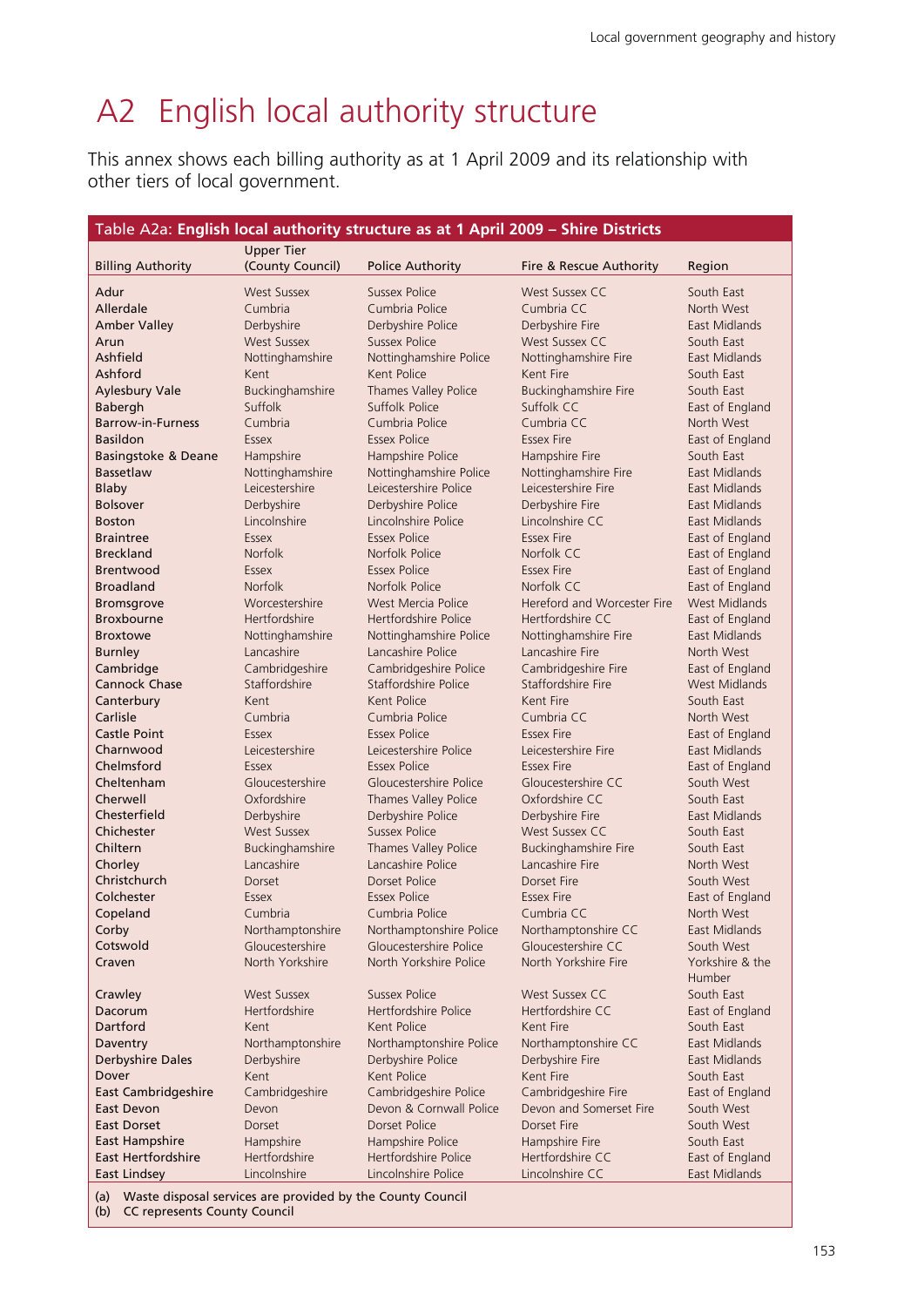| Table A2a: English local authority structure as at 1 April 2009 - Shire Districts |                                  |                                             |                                        |                               |  |
|-----------------------------------------------------------------------------------|----------------------------------|---------------------------------------------|----------------------------------------|-------------------------------|--|
|                                                                                   | <b>Upper Tier</b>                |                                             |                                        |                               |  |
| <b>Billing Authority</b>                                                          | (County Council)                 | <b>Police Authority</b>                     | Fire & Rescue Authority                | Region                        |  |
| <b>East Northamptonshire</b>                                                      | Northamptonshire                 | Northamptonshire Police                     | Northamptonshire CC                    | East Midlands                 |  |
| <b>East Staffordshire</b>                                                         | Staffordshire                    | Staffordshire Police                        | Staffordshire Fire                     | <b>West Midlands</b>          |  |
| Eastbourne                                                                        | East Sussex                      | Sussex Police                               | <b>East Sussex Fire</b>                | South East                    |  |
| Eastleigh                                                                         | Hampshire                        | Hampshire Police                            | Hampshire Fire                         | South East                    |  |
| Eden                                                                              | Cumbria                          | Cumbria Police                              | Cumbria CC                             | North West                    |  |
| Elmbridge<br><b>Epping Forest</b>                                                 | Surrey<br><b>Essex</b>           | <b>Surrey Police</b><br><b>Essex Police</b> | Surrey CC<br><b>Essex Fire</b>         | South East<br>East of England |  |
| Epsom & Ewell                                                                     | Surrey                           | <b>Surrey Police</b>                        | Surrey CC                              | South East                    |  |
| Erewash                                                                           | Derbyshire                       | Derbyshire Police                           | Derbyshire Fire                        | <b>East Midlands</b>          |  |
| Exeter                                                                            | Devon                            | Devon & Cornwall Police                     | Devon and Somerset Fire                | South West                    |  |
| Elmbridge                                                                         | Surrey                           | <b>Surrey Police</b>                        | Surrey CC                              | South East                    |  |
| <b>Epping Forest</b>                                                              | <b>Essex</b>                     | <b>Essex Police</b>                         | <b>Essex Fire</b>                      | East of England               |  |
| Epsom & Ewell                                                                     | Surrey                           | <b>Surrey Police</b>                        | Surrey CC                              | South East                    |  |
| Erewash                                                                           | Derbyshire                       | Derbyshire Police                           | Derbyshire Fire                        | East Midlands                 |  |
| Exeter                                                                            | Devon                            | Devon & Cornwall Police                     | Devon and Somerset Fire                | South West                    |  |
| Fareham                                                                           | Hampshire                        | Hampshire Police                            | Hampshire Fire                         | South East                    |  |
| Fenland<br><b>Forest Heath</b>                                                    | Cambridgeshire<br><b>Suffolk</b> | Cambridgeshire Police<br>Suffolk Police     | Cambridgeshire Fire<br>Suffolk CC      | East of England               |  |
| Forest of Dean                                                                    | Gloucestershire                  | Gloucestershire Police                      | Gloucestershire CC                     | East of England<br>South West |  |
| Fylde                                                                             | Lancashire                       | Lancashire Police                           | Lancashire Fire                        | North West                    |  |
| Gedling                                                                           | Nottinghamshire                  | Nottinghamshire Police                      | Nottinghamshire Fire                   | East Midlands                 |  |
| Gloucester                                                                        | Gloucestershire                  | Gloucestershire Police                      | Gloucestershire CC                     | South West                    |  |
| Gosport                                                                           | Hampshire                        | Hampshire Police                            | Hampshire Fire                         | South East                    |  |
| Gravesham                                                                         | Kent                             | Kent Police                                 | Kent Fire                              | South East                    |  |
| <b>Great Yarmouth</b>                                                             | <b>Norfolk</b>                   | Norfolk Police                              | Norfolk CC                             | East of England               |  |
| Guildford                                                                         | Surrey                           | <b>Surrey Police</b>                        | Surrey CC                              | South East                    |  |
| Hambleton                                                                         | North Yorkshire                  | North Yorkshire Police                      | North Yorkshire Fire                   | Yorkshire & the               |  |
| Harborough                                                                        | Leicestershire                   | Leicestershire Police                       | Leicestershire Fire                    | Humber<br>East Midlands       |  |
| Harlow                                                                            | <b>Essex</b>                     | <b>Essex Police</b>                         | <b>Essex Fire</b>                      | East of England               |  |
| Harrogate                                                                         | North Yorkshire                  | North Yorkshire Police                      | North Yorkshire Fire                   | Yorkshire & the<br>Humber     |  |
| Hart                                                                              | Hampshire                        | Hampshire Police                            | Hampshire Fire                         | South East                    |  |
| <b>Hastings</b>                                                                   | East Sussex                      | <b>Sussex Police</b>                        | <b>East Sussex Fire</b>                | South East                    |  |
| Havant                                                                            | Hampshire                        | Hampshire Police                            | Hampshire Fire                         | South East                    |  |
| <b>Hertsmere</b>                                                                  | Hertfordshire                    | Hertfordshire Police                        | Hertfordshire CC                       | East of England               |  |
| High Peak                                                                         | Derbyshire                       | Derbyshire Police                           | Derbyshire Fire                        | East Midlands                 |  |
| Hinckley & Bosworth                                                               | Leicestershire                   | Leicestershire Police                       | Leicestershire Fire                    | East Midlands                 |  |
| Horsham                                                                           | <b>West Sussex</b>               | <b>Sussex Police</b>                        | West Sussex CC                         | South East                    |  |
| Huntingdonshire<br>Hyndburn                                                       | Cambridgeshire<br>Lancashire     | Cambridgeshire Police<br>Lancashire Police  | Cambridgeshire Fire<br>Lancashire Fire | East of England<br>North West |  |
| Ipswich                                                                           | Suffolk                          | Suffolk Police                              | Suffolk CC                             | East of England               |  |
| Kettering                                                                         | Northamptonshire                 | Northamptonshire Police                     | Northamptonshire CC                    | East Midlands                 |  |
| King's Lynn & West<br><b>Norfolk</b>                                              | <b>Norfolk</b>                   | Norfolk Police                              | Norfolk CC                             | East of England               |  |
| Lancaster                                                                         | Lancashire                       | Lancashire Police                           | Lancashire Fire                        | North West                    |  |
| Lewes                                                                             | East Sussex                      | <b>Sussex Police</b>                        | <b>East Sussex Fire</b>                | South East                    |  |
| Lichfield                                                                         | Staffordshire                    | Staffordshire Police                        | Staffordshire Fire                     | <b>West Midlands</b>          |  |
| Lewes                                                                             | East Sussex                      | <b>Sussex Police</b>                        | <b>East Sussex Fire</b>                | South East                    |  |
| Lincoln                                                                           | Lincolnshire                     | Lincolnshire Police                         | Lincolnshire CC                        | East Midlands                 |  |
| Maidstone<br>Maldon                                                               | Kent<br><b>Essex</b>             | Kent Police<br><b>Essex Police</b>          | Kent Fire<br><b>Essex Fire</b>         | South East<br>East of England |  |
| <b>Malvern Hills</b>                                                              | Worcestershire                   | West Mercia Police                          | Hereford and Worcester Fire            | <b>West Midlands</b>          |  |
| Mansfield                                                                         | Nottinghamshire                  | Nottinghamshire Police                      | Nottinghamshire Fire                   | East Midlands                 |  |
| Melton                                                                            | Leicestershire                   | Leicestershire Police                       | Leicestershire Fire                    | East Midlands                 |  |
| Mendip                                                                            | Somerset                         | Avon & Somerset Police                      | Devon and Somerset Fire                | South West                    |  |
| Mid Devon                                                                         | Devon                            | Devon & Cornwall Police                     | Devon and Somerset Fire                | South West                    |  |
| Mid Suffolk                                                                       | Suffolk                          | Suffolk Police                              | Suffolk CC                             | East of England               |  |
| <b>Mid Sussex</b>                                                                 | <b>West Sussex</b>               | <b>Sussex Police</b>                        | <b>West Sussex CC</b>                  | South East                    |  |
| <b>Mole Valley</b>                                                                | Surrey                           | <b>Surrey Police</b>                        | Surrey CC                              | South East                    |  |
| <b>New Forest</b>                                                                 | Hampshire                        | Hampshire Police                            | Hampshire Fire                         | South East                    |  |
| Newark & Sherwood                                                                 | Nottinghamshire                  | Nottinghamshire Police                      | Nottinghamshire Fire                   | East Midlands                 |  |

(a) Waste disposal services are provided by the County Council

(b) CC represents County Council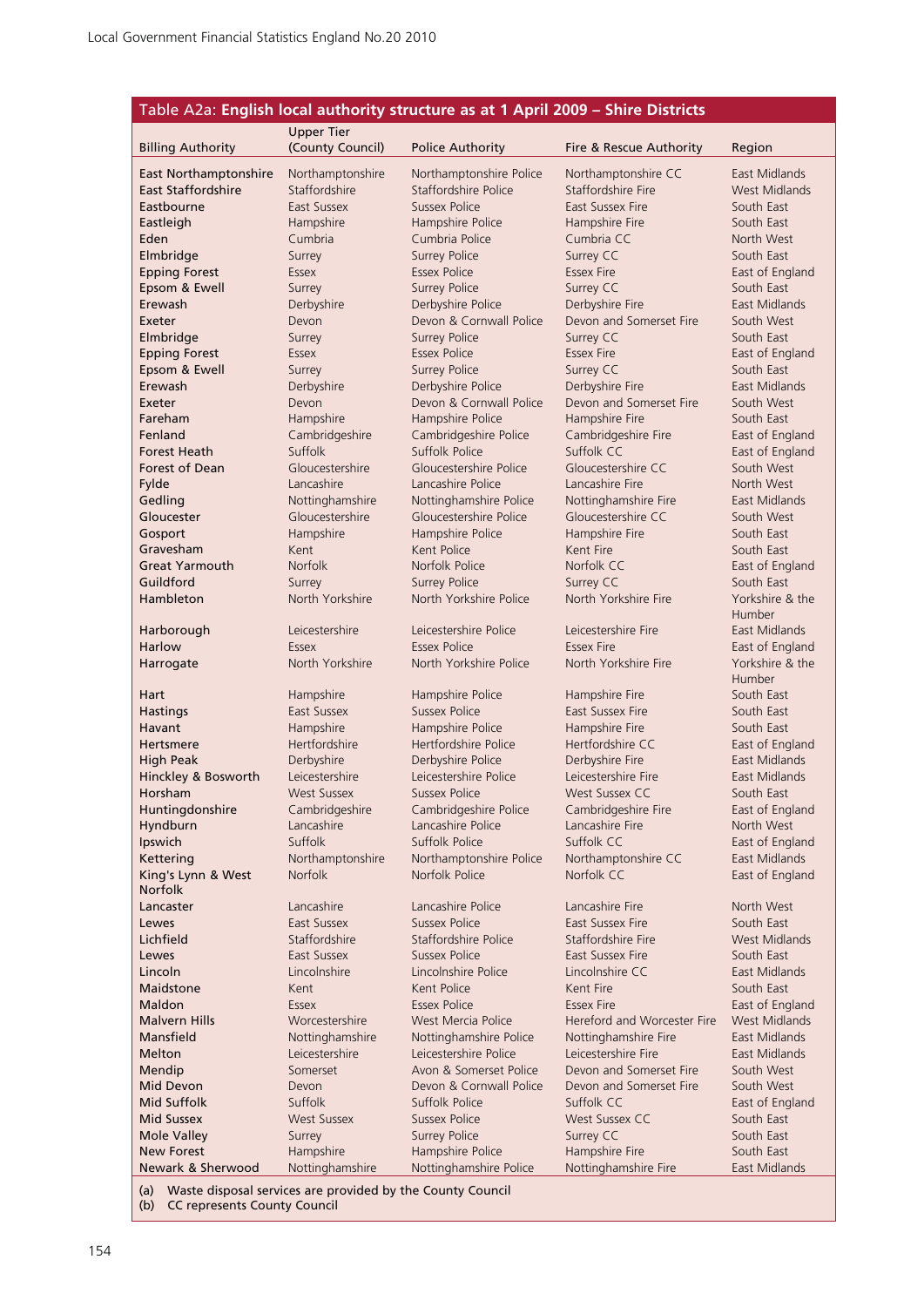#### Table A2a: **English local authority structure as at 1 April 2009 – Shire Districts**

|                                   | <b>Upper Tier</b>            |                                            |                                    |                                |
|-----------------------------------|------------------------------|--------------------------------------------|------------------------------------|--------------------------------|
| <b>Billing Authority</b>          | (County Council)             | <b>Police Authority</b>                    | Fire & Rescue Authority            | Region                         |
| Newcastle-under-Lyme              | Staffordshire                | Staffordshire Police                       | Staffordshire Fire                 | West Midlands                  |
| North Devon                       | Devon                        | Devon & Cornwall Police                    | Devon and Somerset Fire            | South West                     |
| <b>North Dorset</b>               | Dorset                       | Dorset Police                              | Dorset Fire                        | South West                     |
| North East Derbyshire             | Derbyshire                   | Derbyshire Police                          | Derbyshire Fire                    | East Midlands                  |
| North Hertfordshire               | Hertfordshire                | Hertfordshire Police                       | Hertfordshire CC                   | East of England                |
| North Kesteven                    | Lincolnshire                 | Lincolnshire Police                        | Lincolnshire CC                    | East Midlands                  |
| North Norfolk                     | <b>Norfolk</b>               | Norfolk Police                             | Norfolk CC                         | East of England                |
| North Warwickshire                | Warwickshire                 | Warwickshire Police                        | Warwickshire CC                    | West Midlands                  |
| North West                        | Leicestershire               | Leicestershire Police                      | Leicestershire Fire                | East Midlands                  |
| Leicestershire                    |                              |                                            |                                    |                                |
| Northampton                       | Northamptonshire             | Northamptonshire Police                    | Northamptonshire CC                | East Midlands                  |
| Norwich                           | <b>Norfolk</b>               | Norfolk Police                             | Norfolk CC                         | East of England                |
| Nuneaton & Bedworth               | Warwickshire                 | Warwickshire Police                        | Warwickshire CC                    | West Midlands                  |
| Oadby & Wigston                   | Leicestershire               | Leicestershire Police                      | Leicestershire Fire                | East Midlands                  |
| Oxford                            | Oxfordshire                  | Thames Valley Police                       | Oxfordshire CC                     | South East                     |
| Pendle<br>Preston                 | Lancashire<br>Lancashire     | Lancashire Police<br>Lancashire Police     | Lancashire Fire<br>Lancashire Fire | North West<br>North West       |
| Purbeck                           | Dorset                       | Dorset Police                              | Dorset Fire                        | South West                     |
| Redditch                          | Worcestershire               | West Mercia Police                         | Hereford and Worcester Fire        | <b>West Midlands</b>           |
| Reigate & Banstead                | Surrey                       | <b>Surrey Police</b>                       | Surrey CC                          | South East                     |
| <b>Ribble Valley</b>              | Lancashire                   | Lancashire Police                          | Lancashire Fire                    | North West                     |
| Richmondshire                     | North Yorkshire              | North Yorkshire Police                     | North Yorkshire Fire               | Yorkshire & the                |
|                                   |                              |                                            |                                    | Humber                         |
| Rochford                          | Essex                        | <b>Essex Police</b>                        | <b>Essex Fire</b>                  | East of England                |
| Rossendale                        | Lancashire                   | Lancashire Police                          | Lancashire Fire                    | North West                     |
| Rother                            | East Sussex                  | <b>Sussex Police</b>                       | East Sussex Fire                   | South East                     |
| Rugby                             | Warwickshire                 | <b>Warwickshire Police</b>                 | Warwickshire CC                    | <b>West Midlands</b>           |
| Runnymede                         | Surrey                       | <b>Surrey Police</b>                       | Surrey CC                          | South East                     |
| Rushcliffe                        | Nottinghamshire              | Nottinghamshire Police                     | Nottinghamshire Fire               | East Midlands                  |
| Rushmoor                          | Hampshire                    | Hampshire Police                           | Hampshire Fire                     | South East                     |
| Ryedale                           | North Yorkshire              | North Yorkshire Police                     | North Yorkshire Fire               | Yorkshire & the                |
| Scarborough                       | North Yorkshire              | North Yorkshire Police                     | North Yorkshire Fire               | Humber<br>Yorkshire & the      |
|                                   |                              |                                            |                                    | Humber                         |
| Sedgemoor                         | Somerset                     | Avon & Somerset Police                     | Devon and Somerset Fire            | South West                     |
| Selby                             | North Yorkshire              | North Yorkshire Police                     | North Yorkshire Fire               | Yorkshire & the                |
|                                   |                              |                                            |                                    | Humber                         |
| Sevenoaks                         | Kent                         | Kent Police                                | Kent Fire                          | South East                     |
| Shepway                           | Kent                         | Kent Police                                | Kent Fire                          | South East                     |
| South Bucks                       | Buckinghamshire              | Thames Valley Police                       | <b>Buckinghamshire Fire</b>        | South East                     |
| South Cambridgeshire              | Cambridgeshire               | Cambridgeshire Police                      | Cambridgeshire Fire                | East of England                |
| South Derbyshire                  | Derbyshire                   | Derbyshire Police                          | Derbyshire Fire                    | East Midlands                  |
| South Hams                        | Devon                        | Devon & Cornwall Police                    | Devon and Somerset Fire            | South West                     |
| South Holland<br>South Kesteven   | Lincolnshire<br>Lincolnshire | Lincolnshire Police<br>Lincolnshire Police | Lincolnshire CC<br>Lincolnshire CC | East Midlands<br>East Midlands |
| South Lakeland                    | Cumbria                      | Cumbria Police                             | Cumbria CC                         | North West                     |
| South Norfolk                     | <b>Norfolk</b>               | Norfolk Police                             | Norfolk CC                         | East of England                |
| South                             | Northamptonshire             | Northamptonshire Police                    | Northamptonshire CC                | East Midlands                  |
| Northamptonshire                  |                              |                                            |                                    |                                |
| South Oxfordshire                 | Oxfordshire                  | Thames Valley Police                       | Oxfordshire CC                     | South East                     |
| South Ribble                      | Lancashire                   | Lancashire Police                          | Lancashire Fire                    | North West                     |
| South Somerset                    | Somerset                     | Avon & Somerset Police                     | Devon and Somerset Fire            | South West                     |
| South Staffordshire               | Staffordshire                | Staffordshire Police                       | Staffordshire Fire                 | West Midlands                  |
| Spelthorne                        | Surrey                       | <b>Surrey Police</b>                       | Surrey CC                          | South East                     |
| St Albans                         | Hertfordshire                | Hertfordshire Police                       | Hertfordshire CC                   | East of England                |
| St Edmundsbury                    | Suffolk                      | Suffolk Police                             | Suffolk CC                         | East of England                |
| Stafford                          | Staffordshire                | Staffordshire Police                       | Staffordshire Fire                 | West Midlands                  |
| <b>Staffordshire</b><br>Moorlands | Staffordshire                | Staffordshire Police                       | Staffordshire Fire                 | <b>West Midlands</b>           |
| Stevenage                         | Hertfordshire                | Hertfordshire Police                       | Hertfordshire CC                   | East of England                |
| Stratford-on-Avon                 | Warwickshire                 | Warwickshire Police                        | Warwickshire CC                    | West Midlands                  |
| Stroud                            | Gloucestershire              | Gloucestershire Police                     | Gloucestershire CC                 | South West                     |
|                                   |                              |                                            |                                    |                                |

(a) Waste disposal services are provided by the County Council

(b) CC represents County Council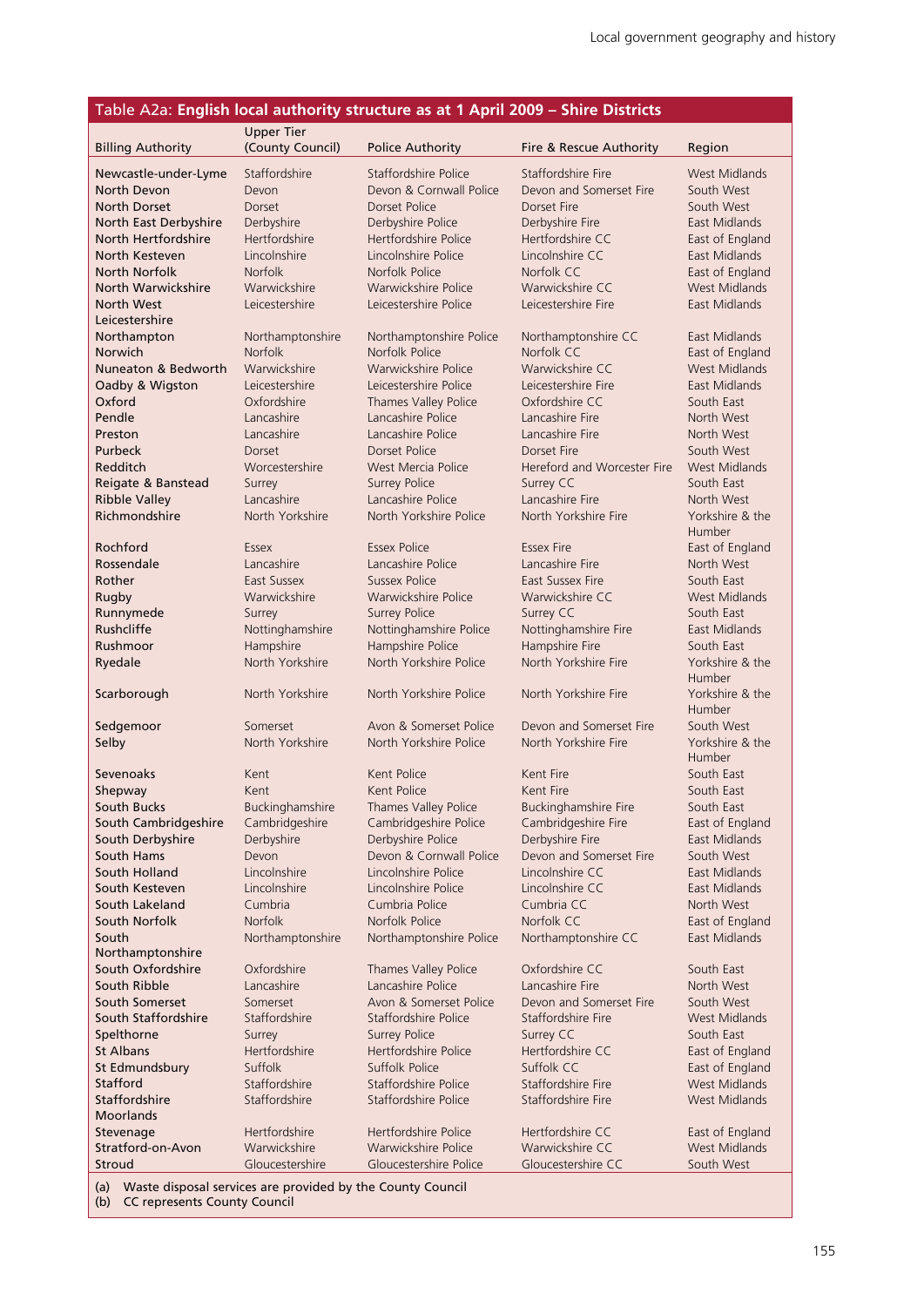| Table A2a: English local authority structure as at 1 April 2009 - Shire Districts |                                       |                            |                             |                      |  |
|-----------------------------------------------------------------------------------|---------------------------------------|----------------------------|-----------------------------|----------------------|--|
| <b>Billing Authority</b>                                                          | <b>Upper Tier</b><br>(County Council) | <b>Police Authority</b>    | Fire & Rescue Authority     | Region               |  |
| <b>Suffolk Coastal</b>                                                            | Suffolk                               | Suffolk Police             | Suffolk CC                  | East of England      |  |
| <b>Surrey Heath</b>                                                               | Surrey                                | <b>Surrey Police</b>       | Surrey CC                   | South East           |  |
| Swale                                                                             | Kent                                  | Kent Police                | Kent Fire                   | South East           |  |
| Tamworth                                                                          | Staffordshire                         | Staffordshire Police       | Staffordshire Fire          | <b>West Midlands</b> |  |
| Tandridge                                                                         | Surrey                                | <b>Surrey Police</b>       | Surrey CC                   | South East           |  |
| <b>Taunton Deane</b>                                                              | Somerset                              | Avon & Somerset Police     | Devon and Somerset Fire     | South West           |  |
| Teignbridge                                                                       | Devon                                 | Devon & Cornwall Police    | Devon and Somerset Fire     | South West           |  |
| Tendring                                                                          | <b>Essex</b>                          | Essex Police               | <b>Essex Fire</b>           | East of England      |  |
| <b>Test Valley</b>                                                                | Hampshire                             | Hampshire Police           | Hampshire Fire              | South East           |  |
| Tewkesbury                                                                        | Gloucestershire                       | Gloucestershire Police     | Gloucestershire CC          | South West           |  |
| Thanet                                                                            | Kent                                  | Kent Police                | Kent Fire                   | South East           |  |
| <b>Three Rivers</b>                                                               | Hertfordshire                         | Hertfordshire Police       | Hertfordshire CC            | East of England      |  |
| Tonbridge & Malling                                                               | Kent                                  | Kent Police                | Kent Fire                   | South East           |  |
| Torridge                                                                          | Devon                                 | Devon & Cornwall Police    | Devon and Somerset Fire     | South West           |  |
| <b>Tunbridge Wells</b>                                                            | Kent                                  | Kent Police                | Kent Fire                   | South East           |  |
| Uttlesford                                                                        | Essex                                 | Essex Police               | <b>Essex Fire</b>           | East of England      |  |
| Vale of White Horse                                                               | Oxfordshire                           | Thames Valley Police       | Oxfordshire CC              | South East           |  |
| Warwick                                                                           | Warwickshire                          | <b>Warwickshire Police</b> | Warwickshire CC             | <b>West Midlands</b> |  |
| Watford                                                                           | Hertfordshire                         | Hertfordshire Police       | Hertfordshire CC            | East of England      |  |
| Waveney                                                                           | Suffolk                               | Suffolk Police             | Suffolk CC                  | East of England      |  |
| Waverley                                                                          | Surrey                                | <b>Surrey Police</b>       | Surrey CC                   | South East           |  |
| Wealden                                                                           | East Sussex                           | Sussex Police              | <b>East Sussex Fire</b>     | South East           |  |
| Wellingborough                                                                    | Northamptonshire                      | Northamptonshire Police    | Northamptonshire CC         | East Midlands        |  |
| Welwyn Hatfield                                                                   | Hertfordshire                         | Hertfordshire Police       | Hertfordshire CC            | East of England      |  |
| <b>West Devon</b>                                                                 | Devon                                 | Devon & Cornwall Police    | Devon and Somerset Fire     | South West           |  |
| <b>West Dorset</b>                                                                | Dorset                                | Dorset Police              | Dorset Fire                 | South West           |  |
| <b>West Lancashire</b>                                                            | Lancashire                            | Lancashire Police          | Lancashire Fire             | North West           |  |
| <b>West Lindsey</b>                                                               | Lincolnshire                          | Lincolnshire Police        | Lincolnshire CC             | <b>East Midlands</b> |  |
| West Oxfordshire                                                                  | Oxfordshire                           | Thames Valley Police       | Oxfordshire CC              | South East           |  |
| <b>West Somerset</b>                                                              | Somerset                              | Avon & Somerset Police     | Devon and Somerset Fire     | South West           |  |
| Weymouth & Portland                                                               | Dorset                                | Dorset Police              | Dorset Fire                 | South West           |  |
| Winchester                                                                        | Hampshire                             | Hampshire Police           | Hampshire Fire              | South East           |  |
| Woking                                                                            | Surrey                                | <b>Surrey Police</b>       | Surrey CC                   | South East           |  |
| Worcester                                                                         | Worcestershire                        | West Mercia Police         | Hereford and Worcester Fire | <b>West Midlands</b> |  |
| Worthing                                                                          | <b>West Sussex</b>                    | Sussex Police              | West Sussex CC              | South East           |  |
| Wychavon                                                                          | Worcestershire                        | West Mercia Police         | Hereford and Worcester Fire | <b>West Midlands</b> |  |
| Wycombe                                                                           | Buckinghamshire                       | Thames Valley Police       | <b>Buckinghamshire Fire</b> | South East           |  |
| Wyre                                                                              | Lancashire                            | Lancashire Police          | Lancashire Fire             | North West           |  |
| <b>Wyre Forest</b>                                                                | Worcestershire                        | West Mercia Police         | Hereford and Worcester Fire | <b>West Midlands</b> |  |

(a) Waste disposal services are provided by the County Council (b) CC represents County Council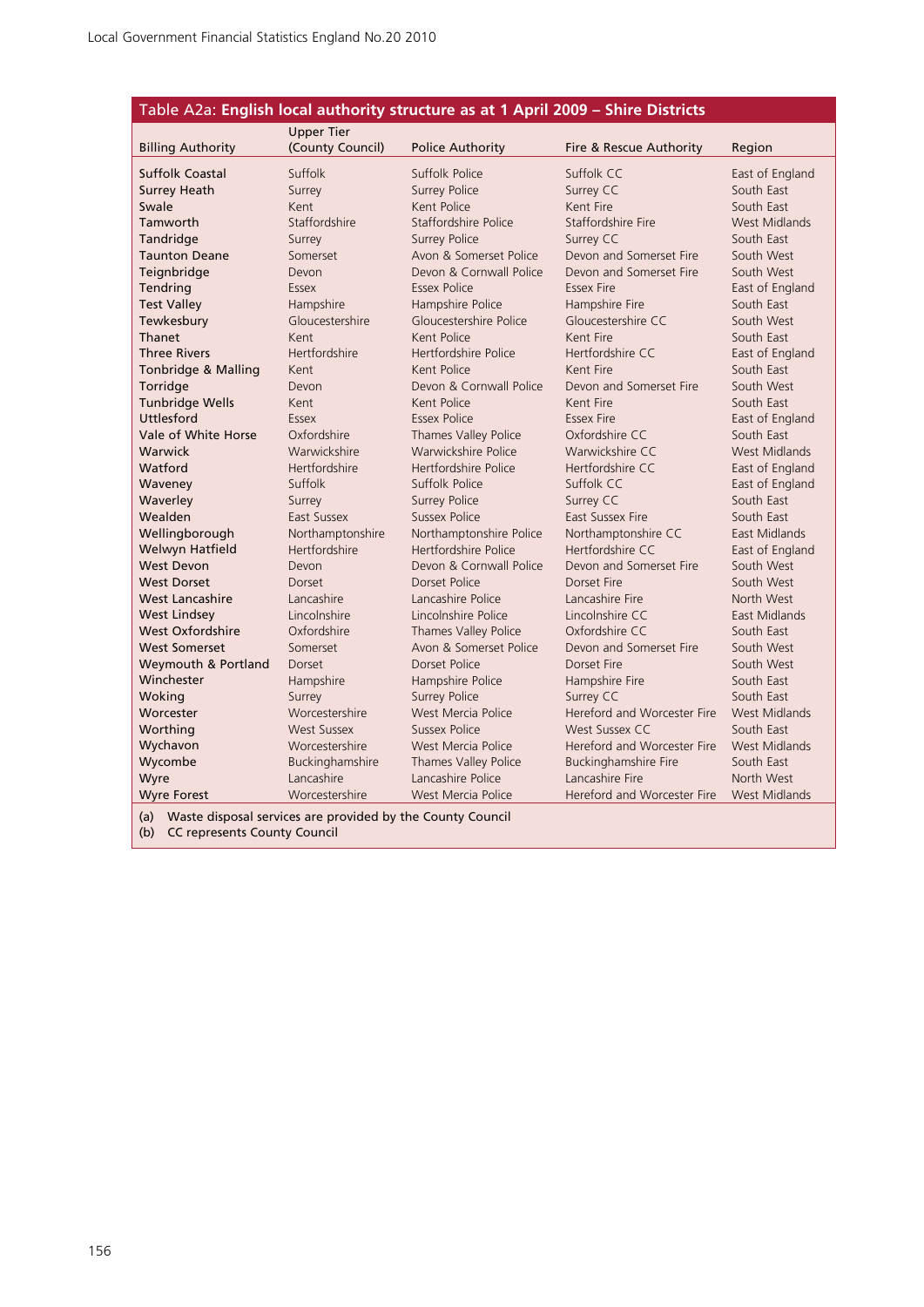### Table A2b: **English local authority structure as at 1 April 2009 – Metropolitan Districts**

|                                    |                                                   | Fire & Rescue                                 | <b>Waste Disposal</b>            | Passenger Transport                     |                                    |
|------------------------------------|---------------------------------------------------|-----------------------------------------------|----------------------------------|-----------------------------------------|------------------------------------|
|                                    | <b>Billing Authority Police Authority</b>         | Authority                                     | Authority                        | Authority                               | Region                             |
| <b>Barnsley</b>                    | South Yorkshire Police                            | South Yorkshire Fire                          | Barnsley                         | South Yorkshire PTA                     | Yorkshire & the<br><b>Humber</b>   |
| <b>Birmingham</b><br><b>Bolton</b> | <b>West Midlands Police</b><br>Greater Manchester | West Midlands Fire<br>Greater Manchester Fire | Birmingham<br>Greater Manchester | West Midlands PTA<br>Greater Manchester | <b>West Midlands</b><br>North West |
| <b>Bradford</b>                    | Police<br>West Yorkshire Police                   | West Yorkshire Fire                           | <b>WDA</b><br><b>Bradford</b>    | <b>PTA</b><br>West Yorkshire PTA        | Yorkshire & the                    |
|                                    |                                                   |                                               |                                  |                                         | Humber                             |
| <b>Bury</b>                        | Greater Manchester<br>Police                      | Greater Manchester Fire                       | Greater Manchester<br><b>WDA</b> | Greater Manchester<br><b>PTA</b>        | North West                         |
| Calderdale                         | West Yorkshire Police                             | West Yorkshire Fire                           | Calderdale                       | West Yorkshire PTA                      | Yorkshire & the<br>Humber          |
| Coventry                           | <b>West Midlands Police</b>                       | West Midlands Fire                            | Coventry                         | West Midlands PTA                       | <b>West Midlands</b>               |
| Doncaster                          | South Yorkshire Police                            | South Yorkshire Fire                          | Doncaster                        | South Yorkshire PTA                     | Yorkshire & the<br>Humber          |
| <b>Dudley</b>                      | <b>West Midlands Police</b>                       | <b>West Midlands Fire</b>                     | Dudley                           | West Midlands PTA                       | <b>West Midlands</b>               |
| Gateshead                          | Northumbria Police                                | Tyne and Wear Fire                            | Gateshead                        | Tyne and Wear PTA                       | North East                         |
| <b>Kirklees</b>                    | West Yorkshire Police                             | West Yorkshire Fire                           | <b>Kirklees</b>                  | West Yorkshire PTA                      | Yorkshire & the<br>Humber          |
| Knowsley                           | Merseyside Police                                 | Merseyside Fire                               | Merseyside WDA                   | Merseyside PTA                          | North West                         |
| Leeds                              | West Yorkshire Police                             | West Yorkshire Fire                           | Leeds                            | West Yorkshire PTA                      | Yorkshire & the<br>Humber          |
| Liverpool                          | Merseyside Police                                 | Merseyside Fire                               | Merseyside WDA                   | Merseyside PTA                          | North West                         |
| Manchester                         | Greater Manchester<br>Police                      | Greater Manchester Fire                       | Greater Manchester<br><b>WDA</b> | Greater Manchester<br><b>PTA</b>        | North West                         |
| Newcastle-upon-<br>Tyne            | Northumbria Police                                | Tyne and Wear Fire                            | Newcastle-upon-<br>Tyne          | Tyne and Wear PTA                       | North East                         |
| North Tyneside                     | Northumbria Police                                | Tyne and Wear Fire                            | North Tyneside                   | Tyne and Wear PTA                       | North East                         |
| Oldham                             | Greater Manchester<br>Police                      | Greater Manchester Fire                       | Greater Manchester<br><b>WDA</b> | Greater Manchester<br><b>PTA</b>        | North West                         |
| Rochdale                           | Greater Manchester<br>Police                      | Greater Manchester Fire                       | Greater Manchester<br><b>WDA</b> | Greater Manchester<br><b>PTA</b>        | North West                         |
| Rotherham                          | South Yorkshire Police                            | South Yorkshire Fire                          | Rotherham                        | South Yorkshire PTA                     | Yorkshire & the<br>Humber          |
| Salford                            | Greater Manchester<br>Police                      | Greater Manchester Fire                       | Greater Manchester<br><b>WDA</b> | Greater Manchester<br><b>PTA</b>        | North West                         |
| Sandwell                           | <b>West Midlands Police</b>                       | West Midlands Fire                            | Sandwell                         | West Midlands PTA                       | <b>West Midlands</b>               |
| Sefton                             | Merseyside Police                                 | Merseyside Fire                               | Merseyside WDA                   | Merseyside PTA                          | North West                         |
| Sheffield                          | South Yorkshire Police                            | South Yorkshire Fire                          | Sheffield                        | South Yorkshire PTA                     | Yorkshire & the<br>Humber          |
| Solihull                           | West Midlands Police                              | West Midlands Fire                            | Solihull                         | West Midlands PTA                       | <b>West Midlands</b>               |
| South Tyneside                     | Northumbria Police                                | Tyne and Wear Fire                            | South Tyneside                   | Tyne and Wear PTA                       | North East                         |
| <b>St Helens</b>                   | Merseyside Police                                 | Merseyside Fire                               | Merseyside WDA                   | Merseyside PTA                          | North West                         |
| Stockport                          | Greater Manchester<br>Police                      | Greater Manchester Fire                       | Greater Manchester<br><b>WDA</b> | Greater Manchester<br><b>PTA</b>        | North West                         |
| Sunderland                         | Northumbria Police                                | Tyne and Wear Fire                            | Sunderland                       | Tyne and Wear PTA                       | North East                         |
| Tameside                           | Greater Manchester<br>Police                      | Greater Manchester Fire                       | Greater Manchester<br><b>WDA</b> | Greater Manchester<br><b>PTA</b>        | North West                         |
| <b>Trafford</b>                    | Greater Manchester<br>Police                      | Greater Manchester Fire                       | Greater Manchester<br><b>WDA</b> | Greater Manchester<br><b>PTA</b>        | North West                         |
| Wakefield                          | West Yorkshire Police                             | West Yorkshire Fire                           | Wakefield                        | West Yorkshire PTA                      | Yorkshire & the<br>Humber          |
| Walsall                            | <b>West Midlands Police</b>                       | West Midlands Fire                            | Walsall                          | West Midlands PTA                       | <b>West Midlands</b>               |
| Wigan                              | Greater Manchester<br>Police                      | Greater Manchester Fire                       | Greater Manchester<br><b>WDA</b> | Greater Manchester<br>PTA               | North West                         |
| Wirral                             | Merseyside Police                                 | Merseyside Fire                               | Merseyside WDA                   | Merseyside PTA                          | North West                         |
| Wolverhampton                      | West Midlands Police                              | West Midlands Fire                            | Wolverhampton                    | West Midlands PTA                       | <b>West Midlands</b>               |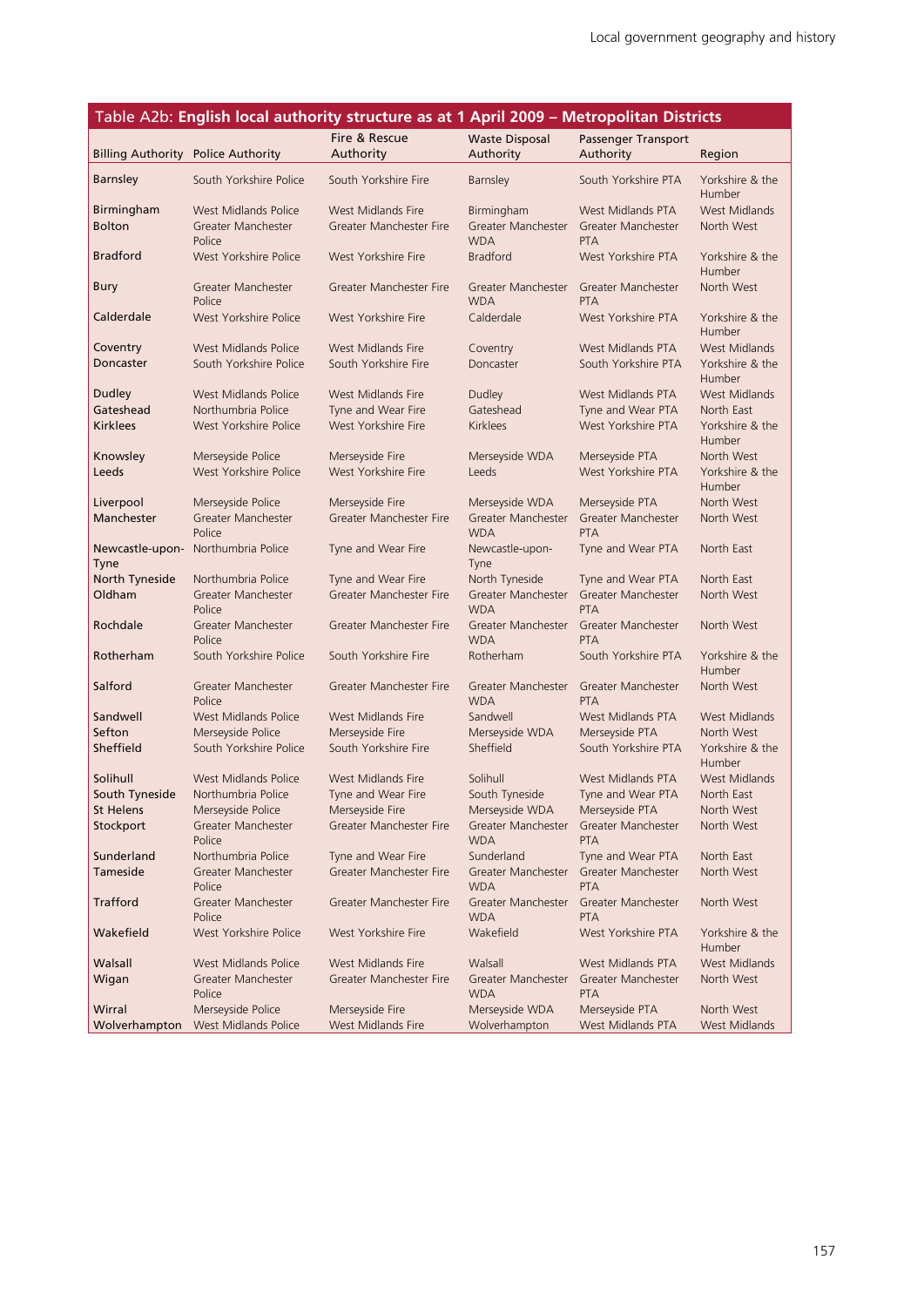|                                                     |                                           | Table A2c: English local authority structure as at 1 April 2009 - Unitary Authorities |                                                  |
|-----------------------------------------------------|-------------------------------------------|---------------------------------------------------------------------------------------|--------------------------------------------------|
| <b>Billing Authority</b>                            | <b>Police Authority</b>                   | Fire & Rescue Authority                                                               | Region                                           |
| Bath & North East Somerset<br><b>UA</b>             | Avon & Somerset Police                    | Avon Fire                                                                             | South West                                       |
| <b>Bedford UA</b>                                   | Bedfordshire Police                       | Bedfordshire Fire                                                                     | East of England                                  |
| <b>Blackburn with Darwen UA</b>                     | Lancashire Police                         | Lancashire Fire                                                                       | North West                                       |
| <b>Blackpool UA</b>                                 | Lancashire Police                         | Lancashire Fire                                                                       | North West                                       |
| <b>Bournemouth UA</b>                               | Dorset Police                             | Dorset Fire                                                                           | South West                                       |
| <b>Bracknell Forest UA</b>                          | Thames Valley Police                      | Berkshire Fire                                                                        | South East                                       |
| Brighton & Hove UA                                  | <b>Sussex Police</b>                      | East Sussex Fire                                                                      | South East                                       |
| <b>Bristol UA</b>                                   | Avon & Somerset Police                    | Avon Fire                                                                             | South West                                       |
| Central Bedfordshire UA                             | Bedfordshire Police                       | <b>Bedfordshire Fire</b>                                                              | East of England                                  |
| <b>Cheshire East UA</b>                             | Cheshire Police                           | Cheshire Fire                                                                         | North West                                       |
| <b>Cheshire West and Chester</b><br><b>UA</b>       | Cheshire Police                           | Cheshire Fire                                                                         | North West                                       |
| Cornwall                                            | Devon & Cornwall Police                   | Cornwall UA                                                                           | South West                                       |
| Darlington UA                                       | Durham Police                             | Durham Fire                                                                           | North East                                       |
| Derby UA                                            | Derbyshire Police                         | Derbyshire Fire                                                                       | East Midlands                                    |
| Durham UA                                           | Durham Police                             | Durham Fire                                                                           | North East                                       |
| East Riding of Yorkshire UA                         | Humberside Police                         | Humberside Fire                                                                       | Yorkshire & the Humber                           |
| <b>Halton UA</b>                                    | <b>Cheshire Police</b>                    | Cheshire Fire                                                                         | North West                                       |
| Hartlepool UA                                       | Cleveland Police                          | Cleveland Fire                                                                        | North East                                       |
| Herefordshire UA                                    | West Mercia Police                        | Hereford and Worcester Fire                                                           | <b>West Midlands</b>                             |
| Isle of Wight Council UA                            | Hampshire Police                          | Isle of Wight Council UA                                                              | South East                                       |
| Isles of Scilly                                     | Devon & Cornwall Police                   | Isles of Scilly                                                                       | South West                                       |
| Kingston-upon-Hull UA                               | Humberside Police                         | Humberside Fire                                                                       | Yorkshire & the Humber                           |
| Leicester UA                                        | Leicestershire Police                     | Leicestershire Fire                                                                   | East Midlands                                    |
| <b>Luton UA</b>                                     | Bedfordshire Police                       | Bedfordshire Fire                                                                     | East of England                                  |
| Medway UA                                           | Kent Police                               | Kent Fire                                                                             | South East                                       |
| Middlesbrough UA                                    | Cleveland Police                          | Cleveland Fire                                                                        | North East                                       |
| Milton Keynes UA                                    | Thames Valley Police<br>Humberside Police | <b>Buckinghamshire Fire</b><br>Humberside Fire                                        | South East                                       |
| North East Lincolnshire UA<br>North Lincolnshire UA | Humberside Police                         | Humberside Fire                                                                       | Yorkshire & the Humber<br>Yorkshire & the Humber |
| <b>North Somerset UA</b>                            | Avon & Somerset Police                    | Avon Fire                                                                             | South West                                       |
| Northumberland UA                                   | Northumbria Police                        | Northumberland UA                                                                     | North East                                       |
| Nottingham UA                                       | Nottinghamshire Police                    | Nottinghamshire Fire                                                                  | East Midlands                                    |
| Peterborough UA                                     | Cambridgeshire Police                     | Cambridgeshire Fire                                                                   | East of England                                  |
| Plymouth UA                                         | Devon & Cornwall Police                   | Devon and Somerset Fire                                                               | South West                                       |
| Poole UA                                            | <b>Dorset Police</b>                      | Dorset Fire                                                                           | South West                                       |
| Portsmouth UA                                       | Hampshire Police                          | Hampshire Fire                                                                        | South East                                       |
| <b>Reading UA</b>                                   | Thames Valley Police                      | <b>Berkshire Fire</b>                                                                 | South East                                       |
| Redcar & Cleveland UA                               | Cleveland Police                          | Cleveland Fire                                                                        | North East                                       |
| Rutland UA                                          | Leicestershire Police                     | Leicestershire Fire                                                                   | East Midlands                                    |
| Shropshire UA                                       | West Mercia Police                        | Shropshire Fire                                                                       | <b>West Midlands</b>                             |
| Slough UA                                           | Thames Valley Police                      | <b>Berkshire Fire</b>                                                                 | South East                                       |
| South Gloucestershire UA                            | Avon & Somerset Police                    | Avon Fire                                                                             | South West                                       |
| Southampton UA                                      | Hampshire Police                          | Hampshire Fire                                                                        | South East                                       |
| Southend-on-Sea UA                                  | <b>Essex Police</b>                       | <b>Essex Fire</b>                                                                     | East of England                                  |
| <b>Stockton-on-Tees UA</b>                          | Cleveland Police                          | Cleveland Fire                                                                        | North East                                       |
| Stoke-on-Trent UA                                   | Staffordshire Police                      | Staffordshire Fire                                                                    | West Midlands                                    |
| Swindon UA                                          | <b>Wiltshire Police</b>                   | <b>Wiltshire Fire</b>                                                                 | South West                                       |
| Telford & Wrekin UA                                 | West Mercia Police                        | Shropshire Fire                                                                       | West Midlands                                    |
| Thurrock UA                                         | <b>Essex Police</b>                       | <b>Essex Fire</b>                                                                     | East of England                                  |
| <b>Torbay UA</b>                                    | Devon & Cornwall Police                   | Devon and Somerset Fire                                                               | South West                                       |
| <b>Warrington UA</b>                                | Cheshire Police                           | Cheshire Fire                                                                         | North West                                       |
| West Berkshire UA                                   | Thames Valley Police                      | <b>Berkshire Fire</b>                                                                 | South East                                       |
| Wiltshire UA                                        | <b>Wiltshire Police</b>                   | <b>Wiltshire Fire</b>                                                                 | South West                                       |
| Windsor & Maidenhead UA                             | Thames Valley Police                      | <b>Berkshire Fire</b>                                                                 | South East                                       |
| Wokingham UA                                        | Thames Valley Police                      | <b>Berkshire Fire</b>                                                                 | South East                                       |
| York UA                                             | North Yorkshire Police                    | North Yorkshire Fire                                                                  | Yorkshire & the Humber                           |

(a) Waste disposal services are provided by the Unitary Authorities

(b) Fire services are provided by the Unitary Authorities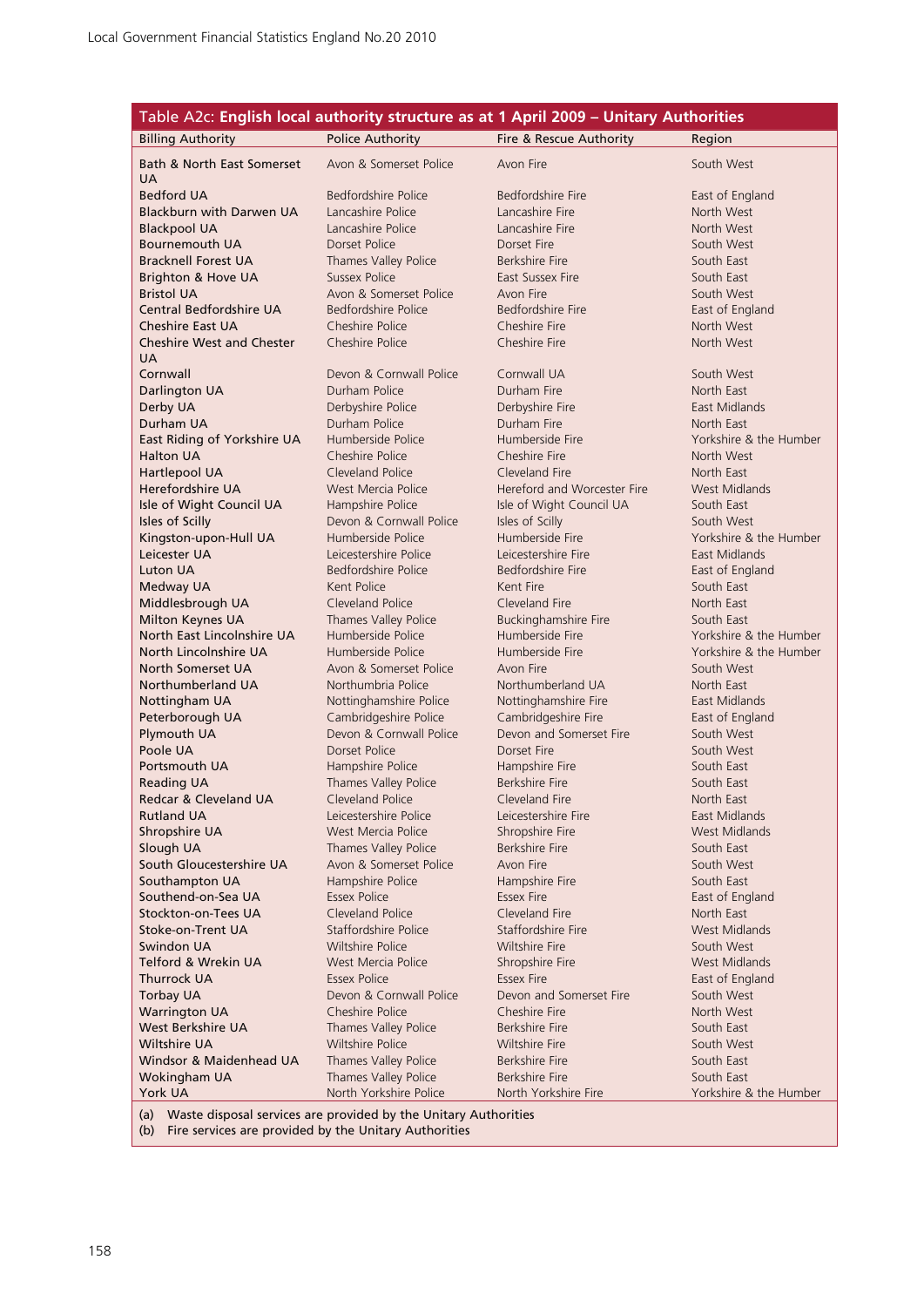| Table A2d: English local authority structure as at 1 April 2009 - Inner & Outer London<br><b>Boroughs</b> |                   |                         |                         |                                 |  |
|-----------------------------------------------------------------------------------------------------------|-------------------|-------------------------|-------------------------|---------------------------------|--|
| <b>Billing Authority</b>                                                                                  | <b>Upper Tier</b> | <b>Police Authority</b> | Fire & Rescue Authority | <b>Waste Disposal Authority</b> |  |
| Inner London Boroughs                                                                                     |                   |                         |                         |                                 |  |
| Camden                                                                                                    | <b>GLA</b>        | <b>GLA</b>              | <b>GLA</b>              | North London WDA                |  |
| City of London                                                                                            | <b>GLA</b>        | City of London          | <b>GLA</b>              | City of London                  |  |
| Greenwich                                                                                                 | <b>GLA</b>        | <b>GLA</b>              | <b>GLA</b>              | Greenwich                       |  |
| Hackney                                                                                                   | <b>GLA</b>        | <b>GLA</b>              | <b>GLA</b>              | North London WDA                |  |
| Hammersmith & Fulham                                                                                      | <b>GLA</b>        | <b>GLA</b>              | <b>GLA</b>              | Western Riverside WDA           |  |
| Islington                                                                                                 | <b>GLA</b>        | <b>GLA</b>              | <b>GLA</b>              | North London WDA                |  |
| Kensington & Chelsea                                                                                      | <b>GLA</b>        | <b>GLA</b>              | <b>GLA</b>              | Western Riverside WDA           |  |
| Lambeth                                                                                                   | <b>GLA</b>        | <b>GLA</b>              | <b>GLA</b>              | Western Riverside WDA           |  |
| Lewisham                                                                                                  | <b>GLA</b>        | <b>GLA</b>              | <b>GLA</b>              | Lewisham                        |  |
| Southwark                                                                                                 | <b>GLA</b>        | <b>GLA</b>              | <b>GLA</b>              | Southwark                       |  |
| <b>Tower Hamlets</b>                                                                                      | <b>GLA</b>        | <b>GLA</b>              | <b>GLA</b>              | <b>Tower Hamlets</b>            |  |
| Wandsworth                                                                                                | <b>GLA</b>        | <b>GLA</b>              | <b>GLA</b>              | Western Riverside WDA           |  |
| Westminster                                                                                               | <b>GLA</b>        | <b>GLA</b>              | <b>GLA</b>              | Westminster                     |  |
| <b>Outer London Boroughs</b>                                                                              |                   |                         |                         |                                 |  |
| Barking & Dagenham                                                                                        | <b>GLA</b>        | <b>GLA</b>              | <b>GLA</b>              | East London WDA                 |  |
| <b>Barnet</b>                                                                                             | <b>GLA</b>        | <b>GLA</b>              | <b>GLA</b>              | North London WDA                |  |
| <b>Bexley</b>                                                                                             | <b>GLA</b>        | <b>GLA</b>              | <b>GLA</b>              | <b>Bexley</b>                   |  |
| <b>Brent</b>                                                                                              | <b>GLA</b>        | <b>GLA</b>              | <b>GLA</b>              | West London WDA                 |  |
| <b>Bromley</b>                                                                                            | <b>GLA</b>        | <b>GLA</b>              | <b>GLA</b>              | <b>Bromley</b>                  |  |
| Croydon                                                                                                   | <b>GLA</b>        | <b>GLA</b>              | <b>GLA</b>              | Croydon                         |  |
| Ealing                                                                                                    | <b>GLA</b>        | <b>GLA</b>              | <b>GLA</b>              | West London WDA                 |  |
| Enfield                                                                                                   | <b>GLA</b>        | <b>GLA</b>              | <b>GLA</b>              | North London WDA                |  |
| Haringey                                                                                                  | <b>GLA</b>        | <b>GLA</b>              | <b>GLA</b>              | North London WDA                |  |
| Harrow                                                                                                    | <b>GLA</b>        | <b>GLA</b>              | <b>GLA</b>              | West London WDA                 |  |
| Havering                                                                                                  | <b>GLA</b>        | <b>GLA</b>              | <b>GLA</b>              | East London WDA                 |  |
| Hillingdon                                                                                                | <b>GLA</b>        | <b>GLA</b>              | <b>GLA</b>              | West London WDA                 |  |
| Hounslow                                                                                                  | <b>GLA</b>        | <b>GLA</b>              | <b>GLA</b>              | West London WDA                 |  |
| Kingston-upon-Thames                                                                                      | <b>GLA</b>        | <b>GLA</b>              | <b>GLA</b>              | Kingston-upon-Thames            |  |
| <b>Merton</b>                                                                                             | <b>GLA</b>        | <b>GLA</b>              | <b>GLA</b>              | <b>Merton</b>                   |  |
| <b>Newham</b>                                                                                             | <b>GLA</b>        | <b>GLA</b>              | <b>GLA</b>              | East London WDA                 |  |
| Redbridge                                                                                                 | <b>GLA</b>        | <b>GLA</b>              | <b>GLA</b>              | East London WDA                 |  |
| Richmond-upon-Thames                                                                                      | <b>GLA</b>        | <b>GLA</b>              | <b>GLA</b>              | West London WDA                 |  |
| Sutton                                                                                                    | <b>GLA</b>        | <b>GLA</b>              | <b>GLA</b>              | Sutton                          |  |
| <b>Waltham Forest</b>                                                                                     | <b>GLA</b>        | <b>GLA</b>              | <b>GLA</b>              | North London WDA                |  |

#### Table A2e: **English local authority structure as at 1 April 2009 – Parks**

National park authorities

Dartmoor Exmoor Lake District New Forest North York Moors Northumberland Peak District Yorkshire Dales

Other park authorities

The Broads

Lee Valley Regional Park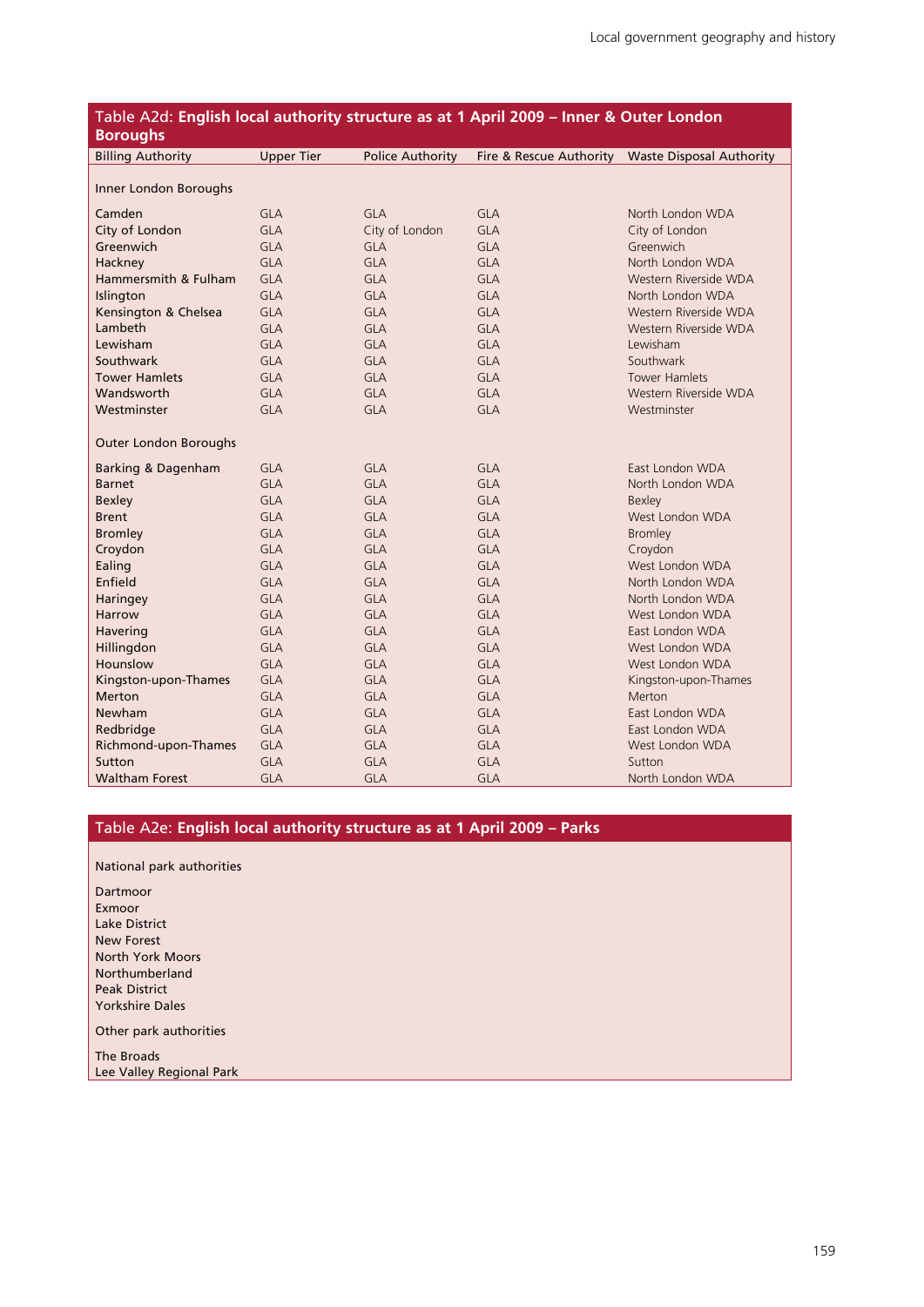| Table A2f: English local authority structure as at 1 April 2009 - Former Shire Districts |                                       |                                                    |                                                |                          |
|------------------------------------------------------------------------------------------|---------------------------------------|----------------------------------------------------|------------------------------------------------|--------------------------|
| <b>Billing Authority</b>                                                                 | <b>Upper Tier (County</b><br>Council) | <b>Police Authority</b>                            | Fire & Rescue<br>Authority                     | Region                   |
| <b>BEDFORD UA</b><br><b>Bedford</b>                                                      | Bedfordshire                          | Bedfordshire Police                                | Bedfordshire Fire                              | East of England          |
| <b>CENTRAL BEDFORDSHIRE</b>                                                              |                                       |                                                    |                                                |                          |
| <b>UA</b>                                                                                |                                       |                                                    |                                                |                          |
| Mid Bedfordshire                                                                         | <b>Bedfordshire</b>                   | Bedfordshire Police                                | Bedfordshire Fire                              | East of England          |
| South Bedfordshire                                                                       | Bedfordshire                          | Bedfordshire Police                                | Bedfordshire Fire                              | East of England          |
| <b>CHESHIRE EAST UA</b>                                                                  |                                       |                                                    |                                                |                          |
| Congleton                                                                                | Cheshire                              | Cheshire Police                                    | Cheshire Fire                                  | North West               |
| Crewe & Nantwich                                                                         | Cheshire                              | Cheshire Police                                    | Cheshire Fire                                  | North West               |
| Macclesfield                                                                             | Cheshire                              | Cheshire Police                                    | Cheshire Fire                                  | North West               |
| <b>CHESHIRE WEST AND</b><br><b>CHESTER UA</b>                                            |                                       |                                                    |                                                |                          |
| Chester                                                                                  | Cheshire                              | Cheshire Police                                    | Cheshire Fire                                  | North West               |
| <b>Ellesmere Port &amp; Neston</b>                                                       | Cheshire                              | Cheshire Police                                    | Cheshire Fire                                  | North West               |
| <b>Vale Royal</b>                                                                        | Cheshire                              | Cheshire Police                                    | Cheshire Fire                                  | North West               |
| <b>CORNWALL UA</b>                                                                       |                                       |                                                    |                                                |                          |
| Caradon                                                                                  | Cornwall                              | Devon & Cornwall Police                            | Cornwall CC                                    | South West               |
| Carrick                                                                                  | Cornwall                              | Devon & Cornwall Police                            | Cornwall CC                                    | South West               |
| Kerrier                                                                                  | Cornwall                              | Devon & Cornwall Police                            | Cornwall CC                                    | South West               |
| <b>North Cornwall</b><br>Penwith                                                         | Cornwall<br>Cornwall                  | Devon & Cornwall Police<br>Devon & Cornwall Police | Cornwall CC<br>Cornwall CC                     | South West<br>South West |
| Restormel                                                                                | Cornwall                              | Devon & Cornwall Police                            | Cornwall CC                                    | South West               |
| <b>DURHAM UA</b>                                                                         |                                       |                                                    |                                                |                          |
| <b>Chester-le-Street</b>                                                                 | Durham                                | Durham Police                                      | Durham Fire                                    | North East               |
| Derwentside                                                                              | Durham                                | Durham Police                                      | Durham Fire                                    | North East               |
| Durham City                                                                              | Durham                                | Durham Police                                      | Durham Fire                                    | North East               |
| Easington                                                                                | Durham                                | Durham Police                                      | Durham Fire                                    | North East               |
| Sedgefield<br>Teesdale                                                                   | Durham<br>Durham                      | Durham Police<br>Durham Police                     | Durham Fire<br>Durham Fire                     | North East<br>North East |
| <b>Wear Valley</b>                                                                       | Durham                                | Durham Police                                      | Durham Fire                                    | North East               |
|                                                                                          |                                       |                                                    |                                                |                          |
| NORTHUMBERLAND UA<br><b>Alnwick</b>                                                      | Northumberland                        | Northumbria Police                                 | Northumberland CC                              | North East               |
| Berwick-upon-Tweed                                                                       | Northumberland                        | Northumbria Police                                 | Northumberland CC                              | North East               |
| <b>Blyth Valley</b>                                                                      | Northumberland                        | Northumbria Police                                 | Northumberland CC                              | North East               |
| Castle Morpeth                                                                           | Northumberland                        | Northumbria Police                                 | Northumberland CC                              | North East               |
| Tynedale                                                                                 | Northumberland                        | Northumbria Police                                 | Northumberland CC                              | North East               |
| Wansbeck                                                                                 | Northumberland                        | Northumbria Police                                 | Northumberland CC                              | North East               |
| <b>SHROPSHIRE UA</b>                                                                     |                                       |                                                    |                                                |                          |
| <b>Bridgnorth</b>                                                                        | Shropshire                            | West Mercia Police                                 | Shropshire Fire                                | West Midlands            |
| North Shropshire                                                                         | Shropshire                            | West Mercia Police                                 | Shropshire Fire                                | West Midlands            |
| Oswestry                                                                                 | Shropshire                            | West Mercia Police                                 | Shropshire Fire                                | West Midlands            |
| Shrewsbury & Atcham                                                                      | Shropshire                            | West Mercia Police                                 | Shropshire Fire                                | West Midlands            |
| South Shropshire                                                                         | Shropshire                            | West Mercia Police                                 | Shropshire Fire                                | West Midlands            |
| WILTSHIRE UA                                                                             |                                       |                                                    |                                                |                          |
| Kennet                                                                                   | Wiltshire                             | <b>Wiltshire Police</b>                            | <b>Wiltshire Fire</b>                          | South West               |
| North Wiltshire                                                                          | Wiltshire                             | <b>Wiltshire Police</b>                            | <b>Wiltshire Fire</b>                          | South West               |
| Salisbury<br><b>West Wiltshire</b>                                                       | Wiltshire<br>Wiltshire                | <b>Wiltshire Police</b><br><b>Wiltshire Police</b> | <b>Wiltshire Fire</b><br><b>Wiltshire Fire</b> | South West<br>South West |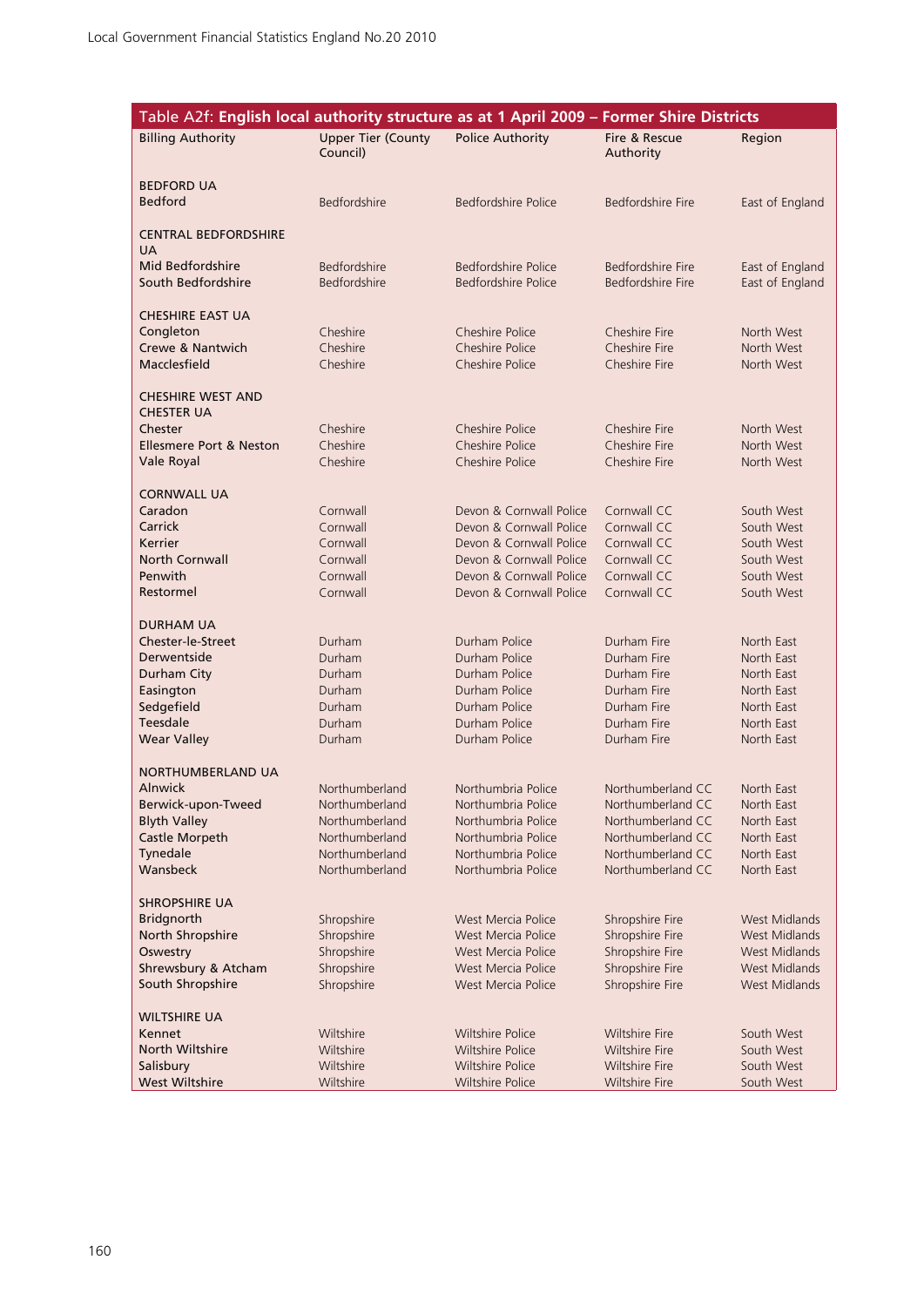## A3 Parish and town councils

There are about 10,000 parishes in England, around 9,000 of which have a parish or town council, and there are about 1,000 parish meetings, where there is no council. They vary widely in many ways. Some represent hamlets of fewer than 100 people whereas others represent larger towns, with populations of up to 70,000. Their annual budgets range from under £100 to £2m. The role they play also varies widely. Some play a very modest and local role, but others are more active, with a role very similar to that of some of the smaller district councils. The 'Quality Parish and Town Council Scheme', launched in May 2003, aims to enable parish and town councils to play a greater role in their community. The scheme was reviewed in 2008 and ministers endorsed a revised scheme and new guidance. There are now approaching 700 Quality Parish and Town Councils.

The number of parishes is increasing. Over 230 new ones have been created in England since 1997. The Local Government and Public Involvement in Health Act 2007 has aimed to simplify and speed up the parish review process by devolving the power to create parishes to district councils and to London boroughs, and enables them to respond to petitions from local communities. The Act extended the power to promote well-being to eligible parish and town councils. This power commenced at the end of December 2008 with statutory guidance published in February 2009 to assist councils wishing to use the power.

Central government does not collect information direct from parish or town councils, although information on the total amount of **council tax** required for parish councils (parish **precepts**) in each **billing authority**'s area is collected from returns provided by billing authorities. Information on individual councils is, however, collected by auditors. This suggests that about 50 parish or town councils have an annual income or annual expenditure over £1m.

**Table A3a** gives figures on trends in total precepts since 2005-06 to 2009-10, nationally, by **region** and by area. The total has increased significantly during this period, from £260m to £340m. This is due partly to the creation of new parish and town councils and partly to the increase in activity of some of those that already existed.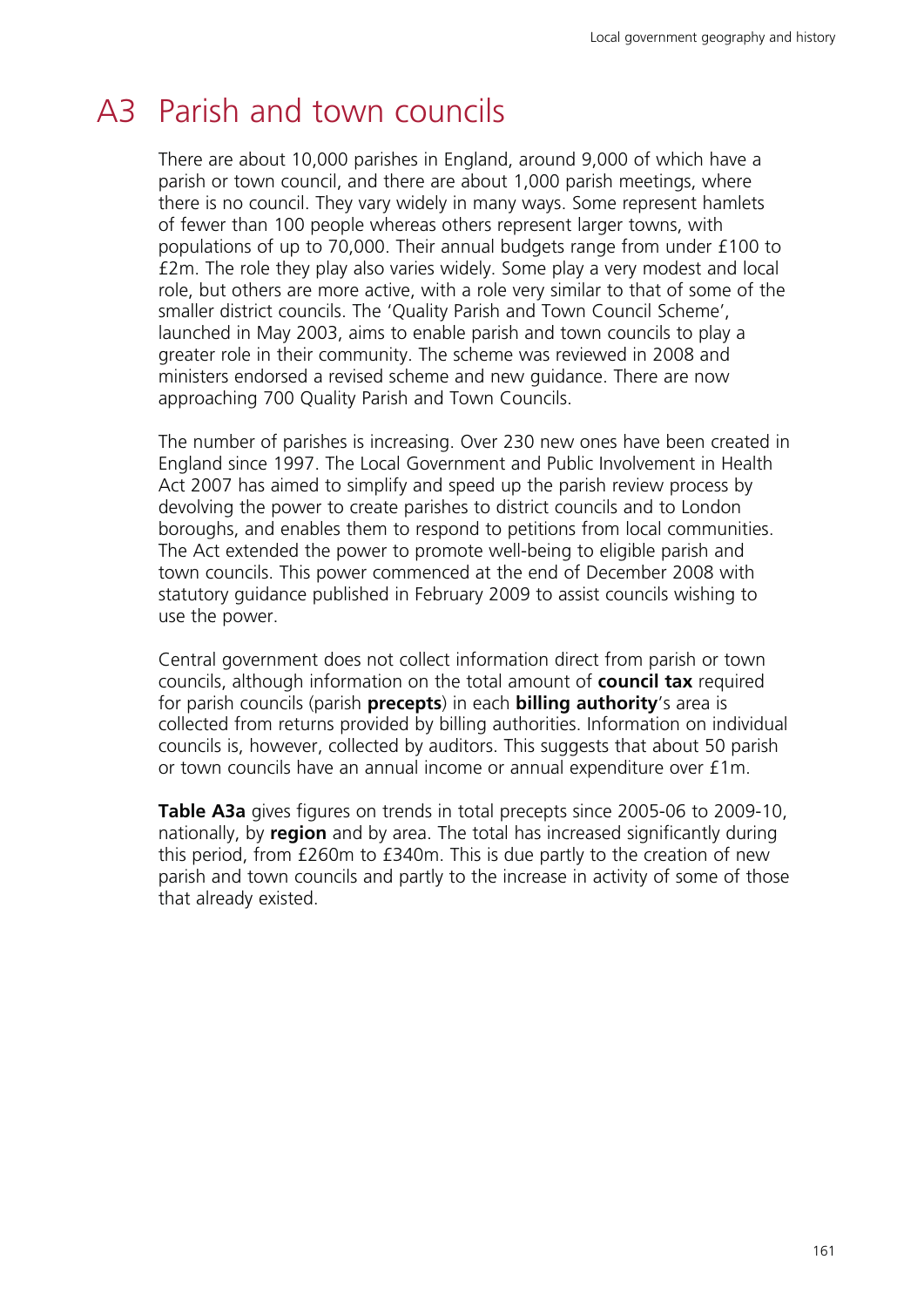| Table A3a: Parish precepts          |         |         |         |          |           |
|-------------------------------------|---------|---------|---------|----------|-----------|
|                                     | 2005-06 | 2006-07 | 2007-08 | 2008-09  | £ million |
|                                     |         |         |         |          | 2009-10   |
| England                             | 259.9   | 281.7   | 298.7   | 321.8    | 340.4     |
| Parish precept per                  | 37      | 40      | 42      | 45       | 47        |
| band D property $(E)^{(a)}$         |         |         |         |          |           |
| By area                             |         |         |         |          |           |
| Two-tier shire areas <sup>(b)</sup> | 211.9   | 230.2   | 244.7   | 263.7 II | 224.3     |
| Unitary shire areas <sup>(b)</sup>  | 35.8    | 38.8    | 40.5    | 43.7 ll  | 101.3     |
| Metropolitan areas                  | 12.0    | 12.5    | 13.2    | 14.1     | 14.5      |
| London <sup>(c)</sup>               | 0.2     | 0.2     | 0.3     | 0.3      | 0.3       |
|                                     |         |         |         |          |           |
| By region                           |         |         |         |          |           |
| North East                          | 11.7    | 12.1    | 12.9    | 13.8     | 16.0      |
| North West                          | 12.1    | 13.0    | 14.0    | 15.5     | 16.7      |
| Yorkshire & the Humber              | 17.9    | 19.0    | 20.1    | 21.6     | 22.5      |
| East Midlands                       | 28.9    | 32.0    | 33.1    | 35.7     | 37.3      |
| <b>West Midlands</b>                | 22.2    | 23.4    | 24.8    | 26.5     | 28.4      |
| East                                | 47.6    | 51.5    | 55.5    | 59.8     | 62.8      |
| London $(a)$                        | 0.2     | 0.2     | 0.3     | 0.3      | 0.3       |
| South East                          | 71.8    | 78.3    | 82.0    | 87.6     | 91.2      |
| South West                          | 47.5    | 52.2    | 55.9    | 61.0     | 65.2      |

Source: BR forms

(a) Parish precept per band D property is calculated by dividing the parish yield by the 'estimated parish tax base. The taxbase is estimated using local authority level Census 2001 'parish population figures.

(b) Discontinuity between 2008-09 and 2009-10 owing to the creation of nine new unitary authorities (see Annex A) (c) There are no parish or town councils in London. The figures relate to local precepts issued by the sub-treasurer of the Inner Temple and the under-treasurer of the Middle Temple in the City of London.

Research in 1992 by Aston Business School found that parish precepts accounted for about 60% of the total expenditure by parish and town councils. If this is still the case, then total expenditure in 2007-08 would have been in the region of £500m.

In addition to council tax, some parish and town councils receive income from interest receipts, sales, fees and charges, **capital receipts** and borrowing. In addition, some of them have received grants (such as from the National Lottery) towards the costs of producing parish plans and parish transport schemes. Section 136 of the Local Government and Public Involvement in Health Act 2007 removed the duty of best value from all parish and town councils with effect from 1 April 2008.

Parishes spend much less, and raise much less in tax, than principal local authorities. But there are many more of them, and they have more councillors overall than principal authorities. Further comparisons between parishes and principal authorities are given in **Table A3b**.

The source used for parish population data in **tables A3b and A3c** has changed from *Local Government Finance Statistics 18*. Information on parish population for these tables now comes from a more robust source than previously, namely the 2001 Census which gives data at a local authority level. In order to make estimates for the total parish population in England (**A3b**) it is assumed that the proportion of the population that are in a parished area stays consistent with the 2001 Census. In order to estimate parish precept per band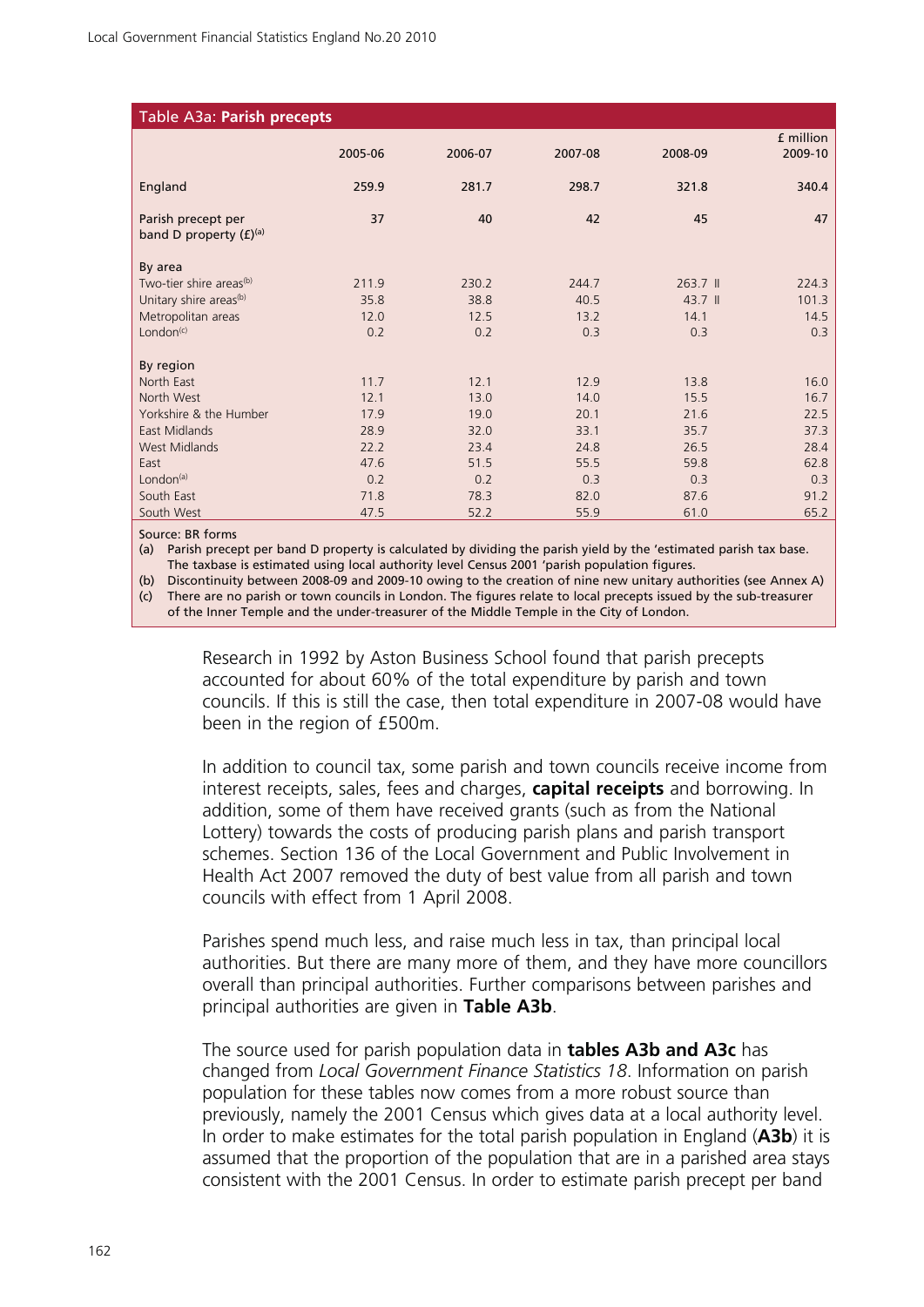D property it is assumed that the proportion of each authority which is covered by parish population again stays consistent with the 2001 Census results.

| Table A3b: Comparing parish and town councils and principal local authorities 2008-09   |                                         |                             |
|-----------------------------------------------------------------------------------------|-----------------------------------------|-----------------------------|
|                                                                                         | Parish and town councils <sup>(a)</sup> | Principal local authorities |
| Number of councils                                                                      | 9.000                                   | $456$ (b)                   |
| Approximate number of councillors                                                       | 70,000                                  | 20,000                      |
| Population covered: number <sup>(c)</sup><br>Percentage of England total <sup>(d)</sup> | 19 million<br>37%                       | 51 million<br>100%          |
| Spending funded by council tax(c):<br>£<br>£ per Band D property <sup>(e)</sup>         | 323 million<br>45                       | 24,436 million<br>1.355     |

(a) Most of the figures for parish and town councils are estimates.

(b) This is the sum of the 354 billing authorities and 102 major precepting authorities shown in table 1.6A in Chapter 1.

(c) Some of the population and spending shown for parish and town councils is in parished areas where there is a parish meeting instead of a parish or town council. Parish population figures are derived from the 2001 Census (d) The population in parished areas comprises about half of the population of England outside London and

metropolitan areas. There are only a few parished areas in metropolitan areas, and none in London.

(e) The amounts for parish and town councils and principal local authorities do not sum to the national average area Band D council tax (£1,373). This is because the figure for parish and town councils is calculated as an average across parished areas only, rather than across the whole of England.

## A4 Changes in English local authority functions and structure

This annex should be read in conjunction with the sections at the end of **Annexes C** and **D**, which summarise changes in the local government revenue and capital finance systems in recent years respectively.

Changes in the volume of local authority activity (and hence in expenditure and employment) may be associated with the addition or removal of functions, as detailed below; changes in demand for obligatory functions (for example, changes in the number of school-age children); policy changes in relation to discretionary functions (for example, the provision of new leisure centres); or changes in ways of providing the same services (for example, the introduction of computers).

#### BEFORE THE 1970S

Before the 19th century, local government provided few nationwide services: the poor law and highway maintenance (administered mainly by parishes) and the local courts and prisons (administered mainly by county quarter sessions) were the main ones. Other local services were provided as a result of local initiative, based mainly on local Acts of Parliament.

In the 19th century, there was a gradual development of systematic, nationwide provision of local government services. Some of these were the result of initiatives by central government (such as most of the public health services) whilst others were developed by local initiatives (such as the municipal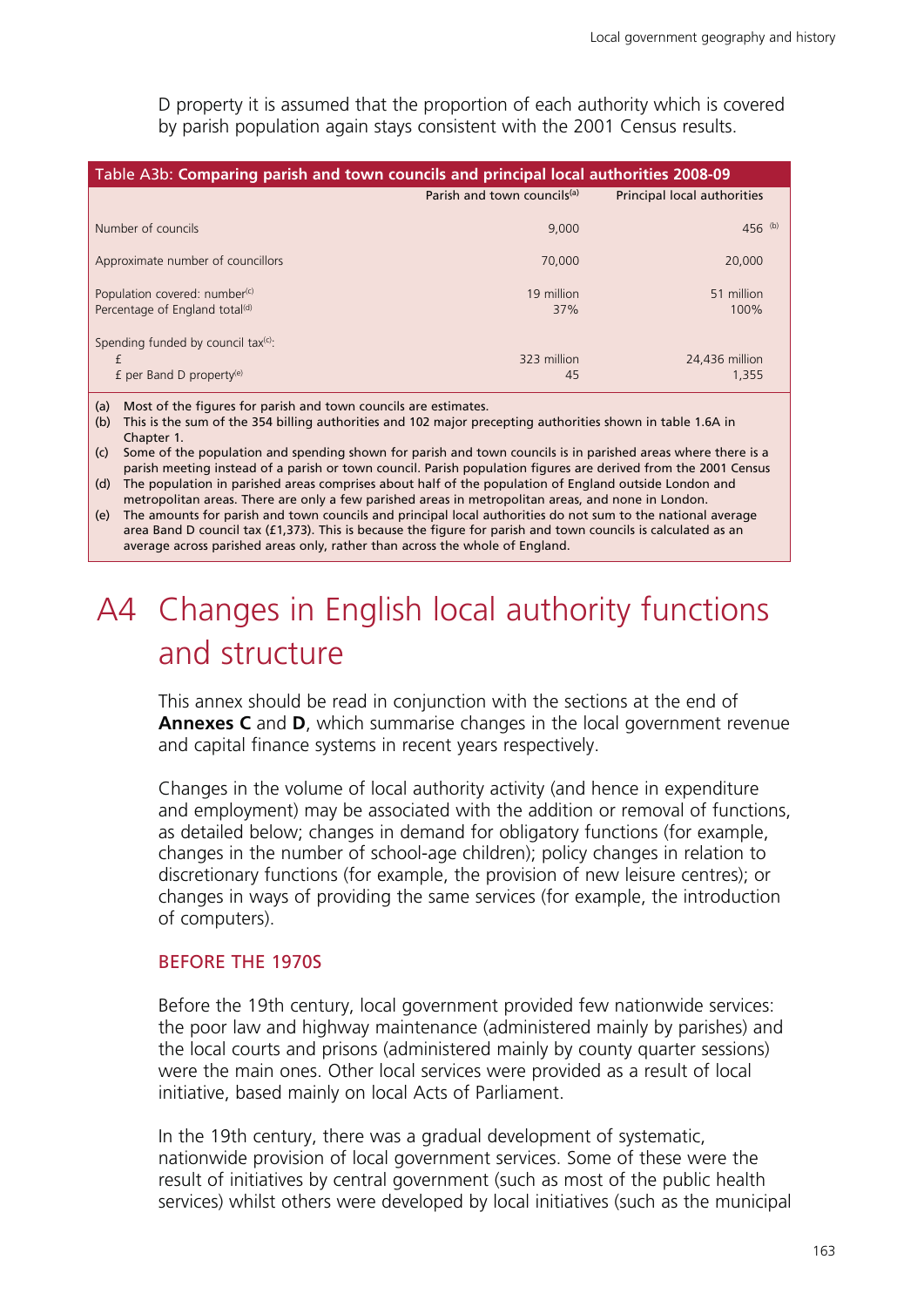gas and electricity undertakings). Some were the result of the work of nongovernmental organisations, later taken over by local government bodies (such as primary education).

As the 19th century progressed, the tendency to create new specialised agencies for each new service was replaced by a tendency to concentrate services, especially after the creation of county councils in 1888 and county district councils in 1894. At the same time, central government recognised increasingly the need to ensure uniform national standards and created the methods to do so, by guidance, conditional grants, inspectorate appeals systems and default powers.

The introduction of more and more local services was counterbalanced by the transfer of some services to central government (for example, prisons (1872), trunk roads (1930), gas and electricity (1947) and hospitals (1948)). In 1929, the abolition of the Boards of Guardians consolidated local government services in the hands of, in large towns, county borough councils and, in London and the metropolitan counties, the London County Council and metropolitan boroughs. Outside these areas the abolition of the Boards of Guardians consolidated local government services for county councils to county district councils and (in rural districts) parish councils and meetings. This structure endured until, in Greater London, the reform of 1965 (when the Greater London Council was formed) and elsewhere the reforms of 1974.

#### SINCE 1970

- 1973 Responsibility for upper-tier criminal courts (assizes and quarter sessions) transferred to central government.
- 1 April 1974 Local government reorganisation outside London: new structure of six metropolitan counties and 39 shire counties, divided into 36 metropolitan and 296 non-metropolitan districts, introduced. Responsibility for water and sewerage transferred to water authorities. Ambulance and some health services transferred to health authorities.
- 1 April 1985 London Regional Transport transferred from the local authority sector.
- 1 April 1986 Abolition of Greater London Council and metropolitan county councils. In London, functions transferred to City of London, London Boroughs, Inner London Education Authority (ILEA), the London Fire and Civil Defence Authority, the London Waste Regulation Authority, waste disposal authorities and other bodies such as the London Planning Advisory Committee. In metropolitan areas, functions passed to metropolitan districts, waste disposal authorities (in Merseyside and Greater Manchester) and joint authorities for police, fire and civil defence, and transport. Residuary bodies were set up to wind up the affairs of the abolished councils.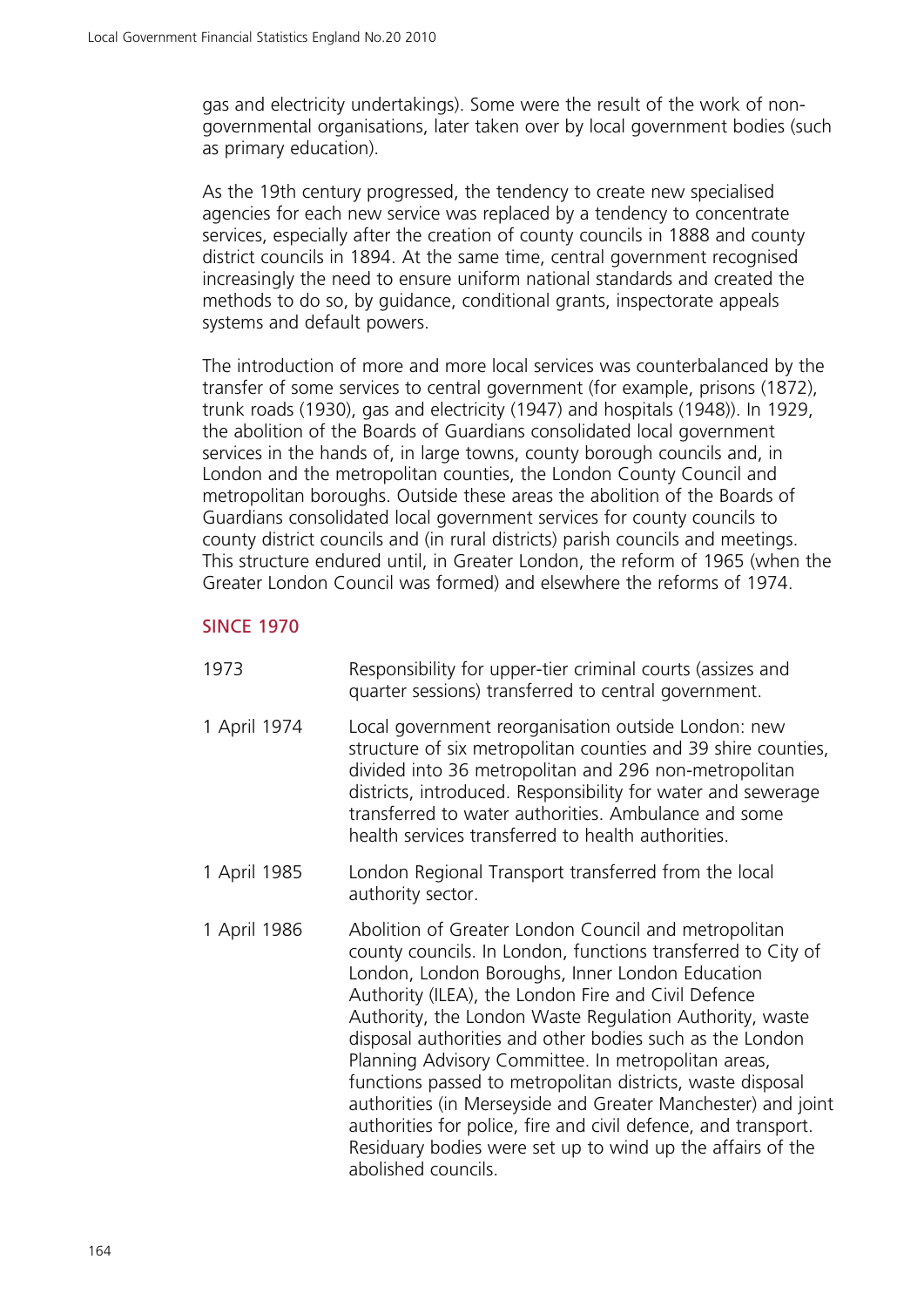- 26 October 1986 Responsibility for municipal bus services transferred to public transport companies.
- 1986 Introduction of devolved budgets for schools, resulting in the creation of schools as semi-independent institutions.
- 1 April 1987 Responsibility for municipal airports (except Manchester) transferred to public airport companies.
- 1 April 1989 Funding of polytechnics and higher education colleges transferred to the Polytechnics and Colleges Funding Council (PCFC).
- 1 Sept 1989 The first Grant Maintained schools came into existence following the 1988 Education Reform Act. These schools were independent of local authority control. They were funded by central government through the Funding Agency for Schools. Part of local authority expenditure on education consisted of payments back to the government for the funding of these schools.
- 1 April 1990 Inner London Education Authority (ILEA) abolished. Responsibility for education in Inner London transferred to London boroughs.
- 1 July 1992 Local Government Commission set up to review the structure of local government in England.
- 1 April 1993 Local authorities became responsible for implementing new legislation on Community Care. Funding of colleges of further education and sixth form colleges transferred from local authorities to the Further Education Funding Council (FEFC).
- 1 April 1995 The Isle of Wight unitary authority replaced the county council and two district councils. New police authorities were set up in the shire areas taking all policing responsibilities away from county councils.
- 1 April 1996 Unitary authorities were created in Avon, Cleveland, Humberside and North Yorkshire, replacing both shire districts and Avon, Cleveland and Humberside county councils. New combined fire authorities were created in each of these four authorities. Waste regulation became the responsibility of the Environment Agency, resulting in the abolition of the London Waste Regulation Authority.
- 1 April 1997 Unitary authorities were created in Bedfordshire, Buckinghamshire, Derbyshire, Dorset, Durham, East Sussex, Hampshire, Leicestershire, Staffordshire and Wiltshire, replacing some of the shire districts in these areas. New combined fire authorities were also created in these areas.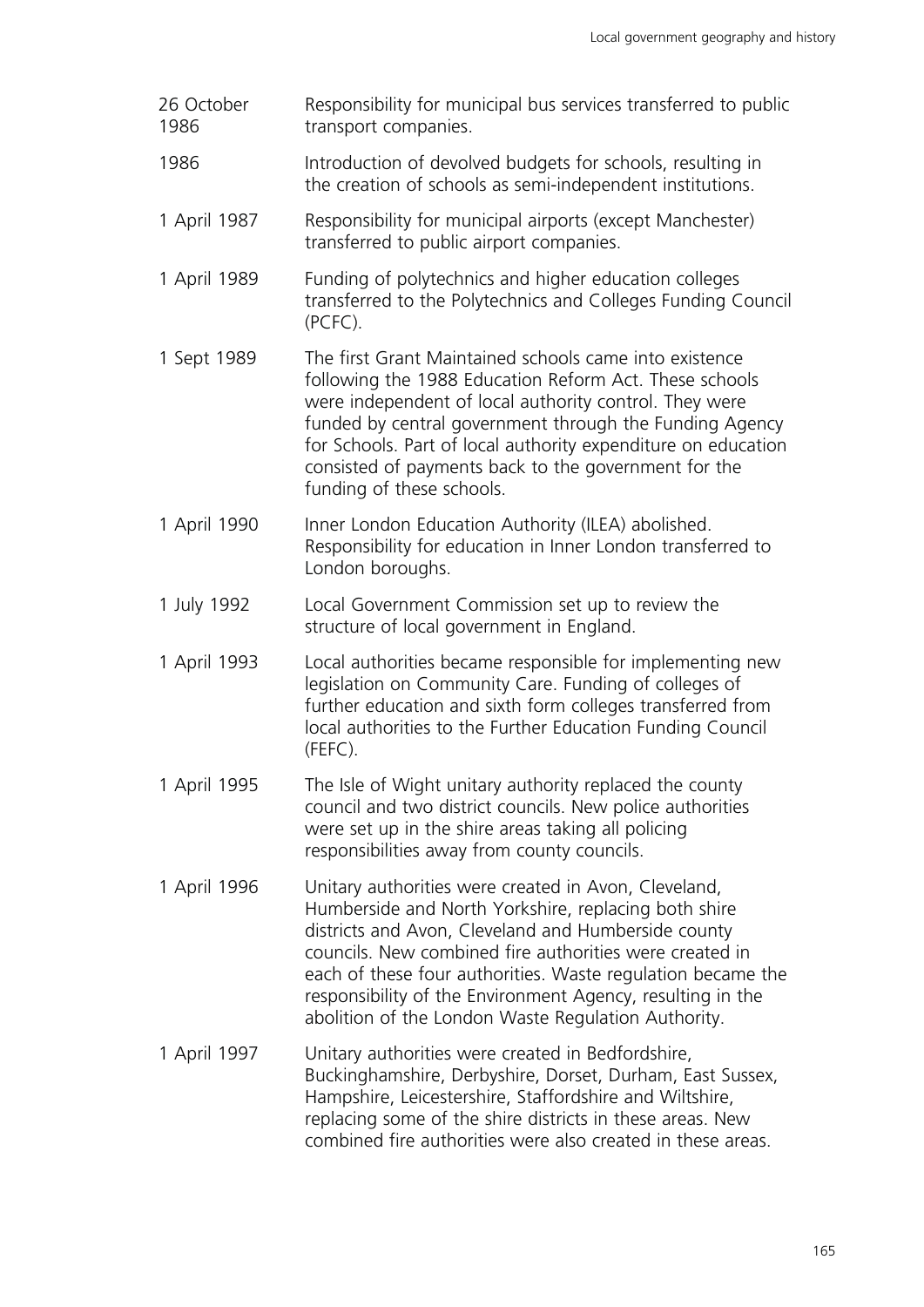| 1 April 1998 | Unitary authorities were created in Berkshire,<br>Cambridgeshire, Cheshire, Devon, Essex, Hereford and<br>Worcester, Kent, Lancashire, Nottinghamshire and<br>Shropshire, replacing some shire districts and Berkshire<br>County Council. New combined fire authorities were also<br>created in each of these areas. |
|--------------|----------------------------------------------------------------------------------------------------------------------------------------------------------------------------------------------------------------------------------------------------------------------------------------------------------------------|
| 1 April 1999 | Funding of Grant Maintained schools transferred to local<br>authorities.                                                                                                                                                                                                                                             |
| 3 July 2000  | A new Greater London Authority (GLA) was created<br>which consists of a directly elected Mayor, a separately<br>elected Assembly and about 400 support staff, and four<br>functional bodies. The four functional bodies are:                                                                                         |
|              | (i)<br>The Metropolitan Police Authority (MPA) oversees<br>policing in London (excluding the City). This was an<br>entirely new local authority, the Receiver for the<br>Metropolitan Police having been abolished.                                                                                                  |
|              | (ii)<br>The London Fire and Emergency Planning Authority<br>(LFEPA) is essentially a reconstitution of the old London<br>Fire and Civil Defence Authority (LFCDA).                                                                                                                                                   |
|              | Transport for London (TfL) has strategic responsibility<br>(iii)<br>for transport in London; TfL also has responsibility for<br>London buses and it is also highway and traffic<br>authority for certain major roads in London.                                                                                      |
|              | The London Development Agency (LDA) promotes<br>(iv)<br>economic development and regeneration in London.                                                                                                                                                                                                             |
| 1 April 2001 | Magistrates' courts in London became the responsibility of<br>the Greater London Magistrates' Court Authority.                                                                                                                                                                                                       |
| 1 April 2002 | Funding of sixth form education transferred from local<br>authorities to the Learning and Skills Council (LSC).                                                                                                                                                                                                      |
| 15 July 2003 | Control of London Underground was transferred from the<br>Department for Transport to Transport for London.                                                                                                                                                                                                          |
| 1 April 2004 | Combined fire authorities in shire areas become major<br>precepting authorities, having previously been financed by<br>payments from the county or unitary councils in their area.                                                                                                                                   |
| 1 March 2005 | The New Forest National Park came into existence.                                                                                                                                                                                                                                                                    |
| 1 April 2005 | Responsibility for magistrates' courts transferred from local<br>authorities to Her Majesty's Courts Service.                                                                                                                                                                                                        |
| 1 April 2006 | The New Forest National Park became fully functional. New<br>financial arrangements for police and firefighter pensions<br>took effect.                                                                                                                                                                              |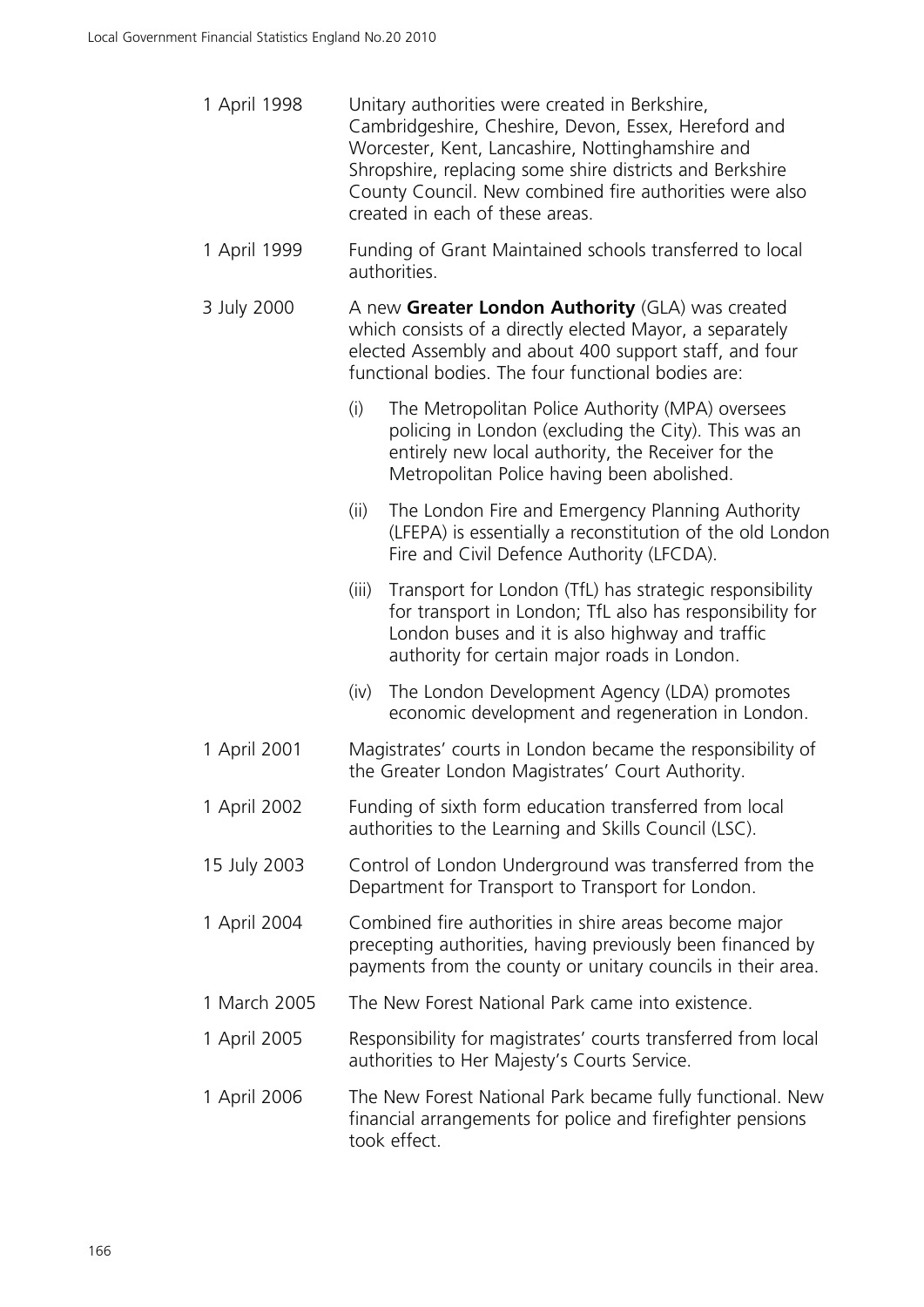- 1 April 2009 Unitary authorities created in Cornwall, Durham, Northumberland, Shropshire and Wiltshire. Cheshire split into two new unitary authorities, 'Cheshire East' and 'Cheshire West and Chester'; Bedfordshire split into two new unitary authorities, 'Bedford Borough' and 'Central Bedfordshire'.
- 1 April 2010 The South Downs National Park became a shadow authority able to decide on key strategies and policies as well as the type of organisation and staff needed to carry out its purposes and duty. This will become a full authority on 1 April 2011.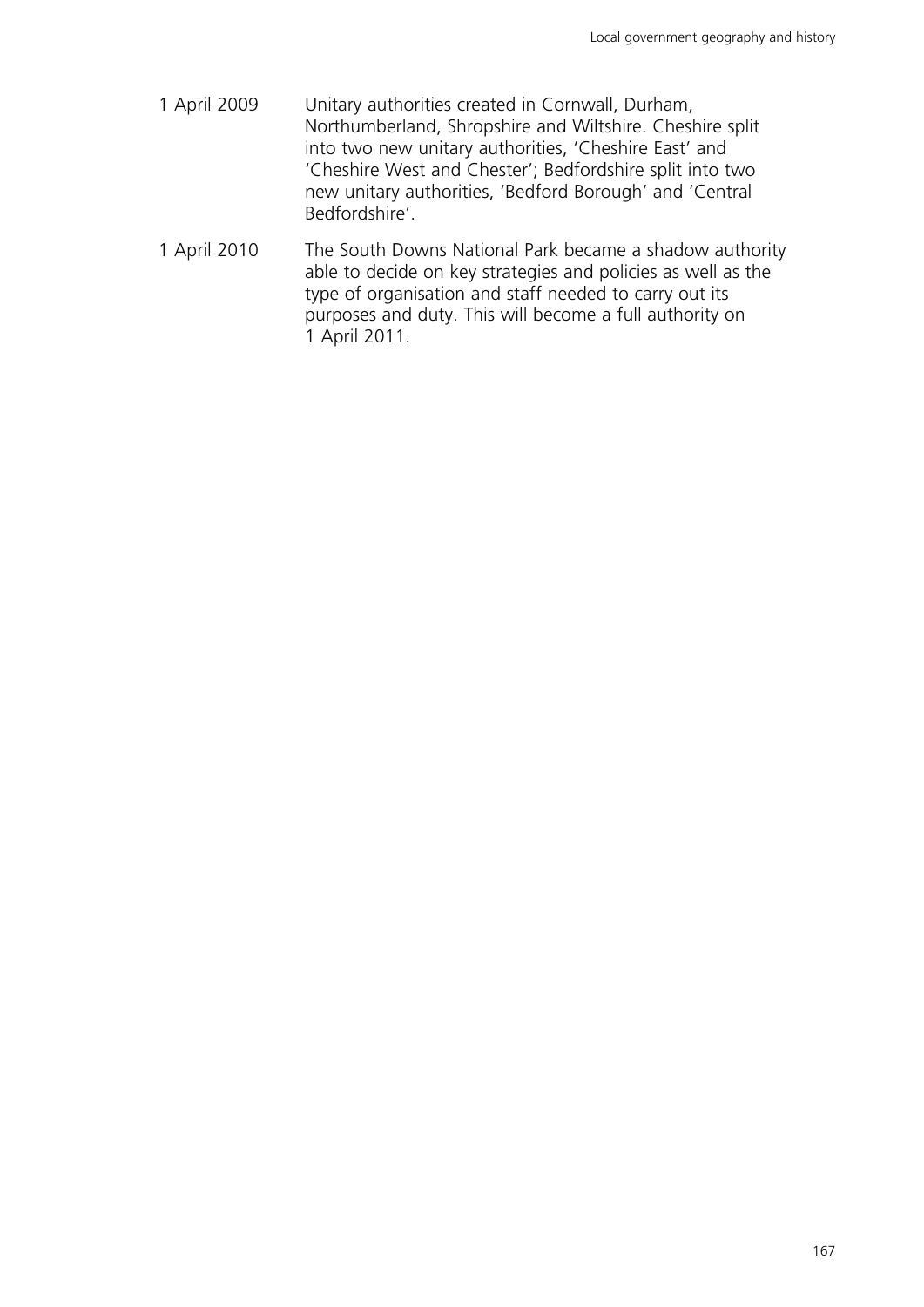# ANNEX B Council tax exemptions

This annex gives detailed information about council tax exemptions relating to **Chapter 2**.

**Table B1** gives figures for each class of exemption. The totals for each year are consistent with those given in **Table 2.2m** in **Chapter 2**.

| Table B1: Number of dwellings exempt from council tax by class of exemption 2005<br>to 2009 |       |       |                                      |       |       |            |
|---------------------------------------------------------------------------------------------|-------|-------|--------------------------------------|-------|-------|------------|
| Class of                                                                                    |       |       | Dwellings (thousands) <sup>(a)</sup> |       |       | As % of    |
| exemption                                                                                   | 2005  | 2006  | 2007                                 | 2008  | 2009  | exemptions |
| Class A                                                                                     | 35.3  | 35.4  | 43.6                                 | 39.7  | 32.0  | 4.1        |
| Class B                                                                                     | 1.0   | 1.1   | 1.4                                  | 1.6   | 1.9   | 0.2        |
| Class C                                                                                     | 253.7 | 273.9 | 281.9                                | 274.5 | 281.3 | 35.9       |
| Class D                                                                                     | 1.4   | 1.5   | 1.6                                  | 1.8   | 1.9   | 0.2        |
| Class E                                                                                     | 26.8  | 26.3  | 25.8                                 | 30.6  | 32.7  | 4.2        |
| Class F                                                                                     | 69.9  | 67.2  | 66.7                                 | 73.1  | 69.6  | 8.9        |
| Class G                                                                                     | 14.2  | 14.4  | 15.2                                 | 12.7  | 11.7  | 1.5        |
| Class H                                                                                     | 1.0   | 0.9   | 1.0                                  | 1.1   | 1.1   | 0.1        |
| Class I                                                                                     | 3.1   | 2.9   | 2.7                                  | 3.1   | 3.3   | 0.4        |
| Class J                                                                                     | 0.6   | 0.7   | 0.7                                  | 0.7   | 0.8   | 0.1        |
| Class K                                                                                     | 0.8   | 0.9   | 0.7                                  | 0.6   | 0.6   | 0.1        |
| Class L                                                                                     | 3.3   | 5.3   | 7.3                                  | 15.9  | 15.5  | 2.0        |
| Class M                                                                                     | 23.8  | 26.1  | 28.1                                 | 31.6  | 33.3  | 4.2        |
| Class N                                                                                     | 152.2 | 154.7 | 160.4                                | 162.4 | 167.5 | 21.4       |
| Class O                                                                                     | 46.3  | 45.8  | 45.0                                 | 45.7  | 46.0  | 5.9        |
| Class P                                                                                     | 12.0  | 11.7  | 12.1                                 | 11.5  | 11.0  | 1.4        |
| Class Q                                                                                     | 0.3   | 0.3   | 0.4                                  | 0.7   | 1.8   | 0.2        |
| Class R                                                                                     | 4.0   | 4.0   | 4.1                                  | 4.3   | 4.3   | 0.5        |
| Class S                                                                                     | 8.4   | 7.8   | 7.4                                  | 7.4   | 7.5   | 1.0        |
| Class T                                                                                     | 3.2   | 3.1   | 3.5                                  | 3.9   | 4.3   | 0.5        |
| Class U                                                                                     | 39.0  | 40.7  | 42.0                                 | 43.1  | 45.1  | 5.8        |
| Class V                                                                                     | 3.6   | 3.7   | 3.9                                  | 4.0   | 3.9   | 0.5        |
| Class W                                                                                     | 5.9   | 6.3   | 6.5                                  | 6.9   | 7.1   | 0.9        |
| Total                                                                                       | 709.8 | 734.7 | 761.9                                | 777.0 | 784.2 | 100.0      |

Source: CTB(Supplementary) return

(a) As at 19 September 2005, 18 September 2006, 17 September 2007 15 September 2008 and

14 September 2009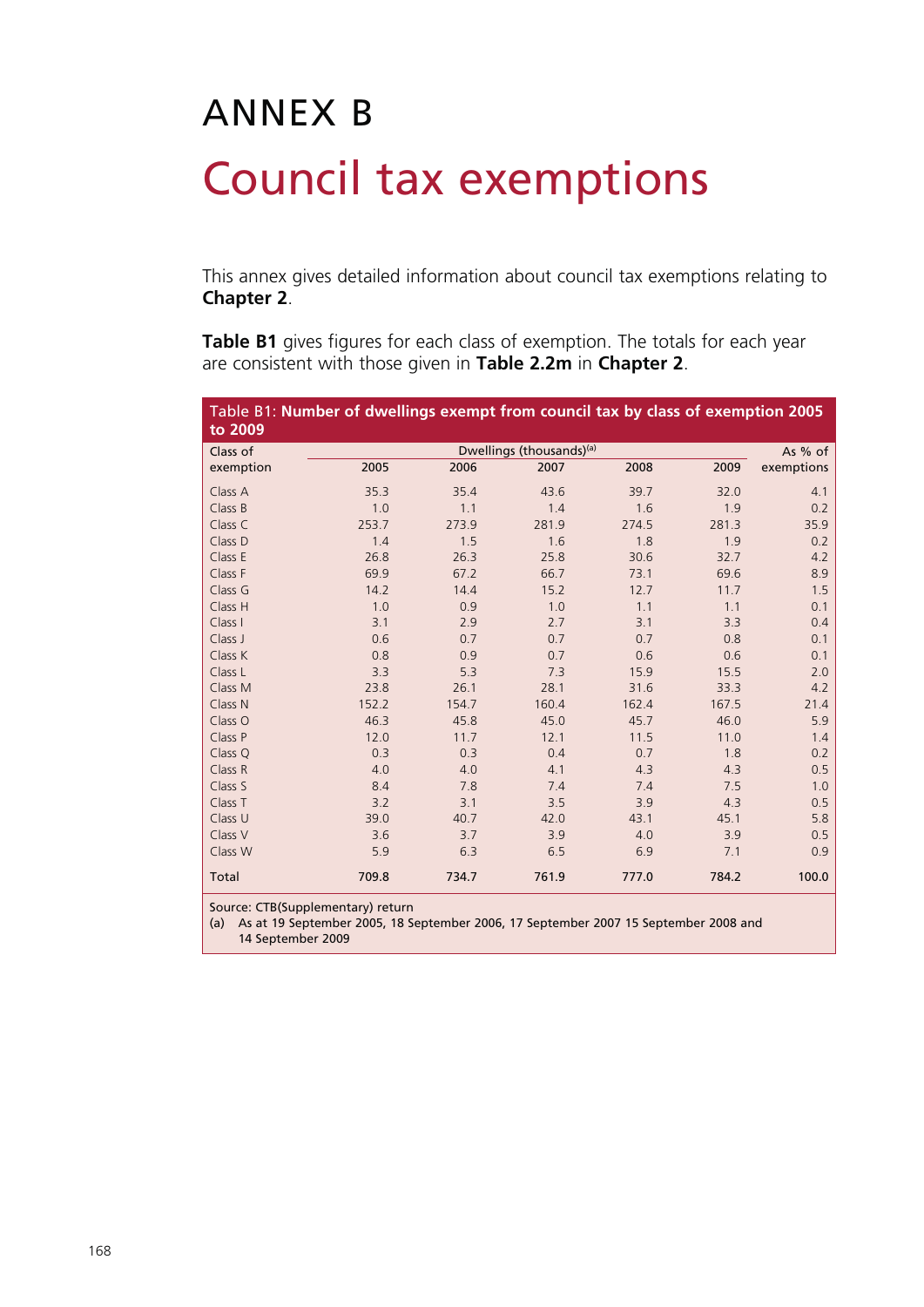### **Table B2** gives the definition for each class of council tax exemption.

|         | Table B2: Definitions of the council tax exemption classes                                                                                                                                                                                                                                          |
|---------|-----------------------------------------------------------------------------------------------------------------------------------------------------------------------------------------------------------------------------------------------------------------------------------------------------|
| Class A | Vacant dwellings where major repair works or structural alterations are required, under way or<br>recently completed (up to twelve months).                                                                                                                                                         |
| Class B | Unoccupied dwellings owned by a charity (up to six months).                                                                                                                                                                                                                                         |
| Class C | A vacant dwelling (i.e. empty and substantially unfurnished) (up to six months).                                                                                                                                                                                                                    |
| Class D | A dwelling left unoccupied by people who are in prison.                                                                                                                                                                                                                                             |
| Class E | An unoccupied dwelling which was previously the sole or main residence of a person who has<br>moved into a hospital or care home.                                                                                                                                                                   |
| Class F | Dwellings left unoccupied by deceased persons from the date of death until up to six months after<br>probate or letters of administration have been signed.                                                                                                                                         |
| Class G | An unoccupied dwelling where the occupation is prohibited by law.                                                                                                                                                                                                                                   |
| Class H | Unoccupied clergy dwellings.                                                                                                                                                                                                                                                                        |
| Class I | An unoccupied dwelling which was previously the sole or main residence of a person who is the<br>owner or tenant and has moved to receive personal care.                                                                                                                                            |
| Class J | An unoccupied dwelling which was previously the sole or main residence of a person who is the<br>owner or tenant and who has moved in order to provide personal care to another person.                                                                                                             |
| Class K | An unoccupied dwelling where the owner is a student who last lived in the dwelling as their main<br>home.                                                                                                                                                                                           |
| Class L | An unoccupied dwelling which has been taken into possession by a mortgage lender.                                                                                                                                                                                                                   |
| Class M | A hall of residence provided predominantly for the accommodation of students.                                                                                                                                                                                                                       |
| Class N | A dwelling which is occupied only by students, the foreign spouses of students, or school and<br>college leavers.                                                                                                                                                                                   |
| Class O | Armed forces' accommodation. (Included as exempt dwellings rather than chargeable dwellings<br>because contributions in lieu will be paid in respect of them, allowed for in line 20 of the CTB<br>form).                                                                                           |
| Class P | A dwelling where at least one person who would otherwise be liable has a relevant association<br>with a Visiting Force.                                                                                                                                                                             |
| Class O | An unoccupied dwelling where the person who would otherwise be liable is a trustee in<br>bankruptcy.                                                                                                                                                                                                |
| Class R | Unoccupied caravan pitches and boat moorings.                                                                                                                                                                                                                                                       |
| Class S | A dwelling occupied only by a person, or persons, aged under 18.                                                                                                                                                                                                                                    |
| Class T | An unoccupied dwelling which forms part of a single property which includes another dwelling and<br>may not be let separately from that dwelling, without a breach of planning control.                                                                                                             |
| Class U | A dwelling occupied only by a person, or persons, who is or are severely mentally impaired who<br>would otherwise be liable to pay the council tax or only by one or more severely mentally impaired<br>persons and one or more students, students' foreign spouses and school and college leavers. |
| Class V | A dwelling in which at least one person who would otherwise be liable is a diplomat.                                                                                                                                                                                                                |
| Class W | A dwelling which forms part of a single property, including at least one or other dwelling, and<br>which is the sole or main residence of a dependent relative of a person who is resident in the other<br>dwelling.                                                                                |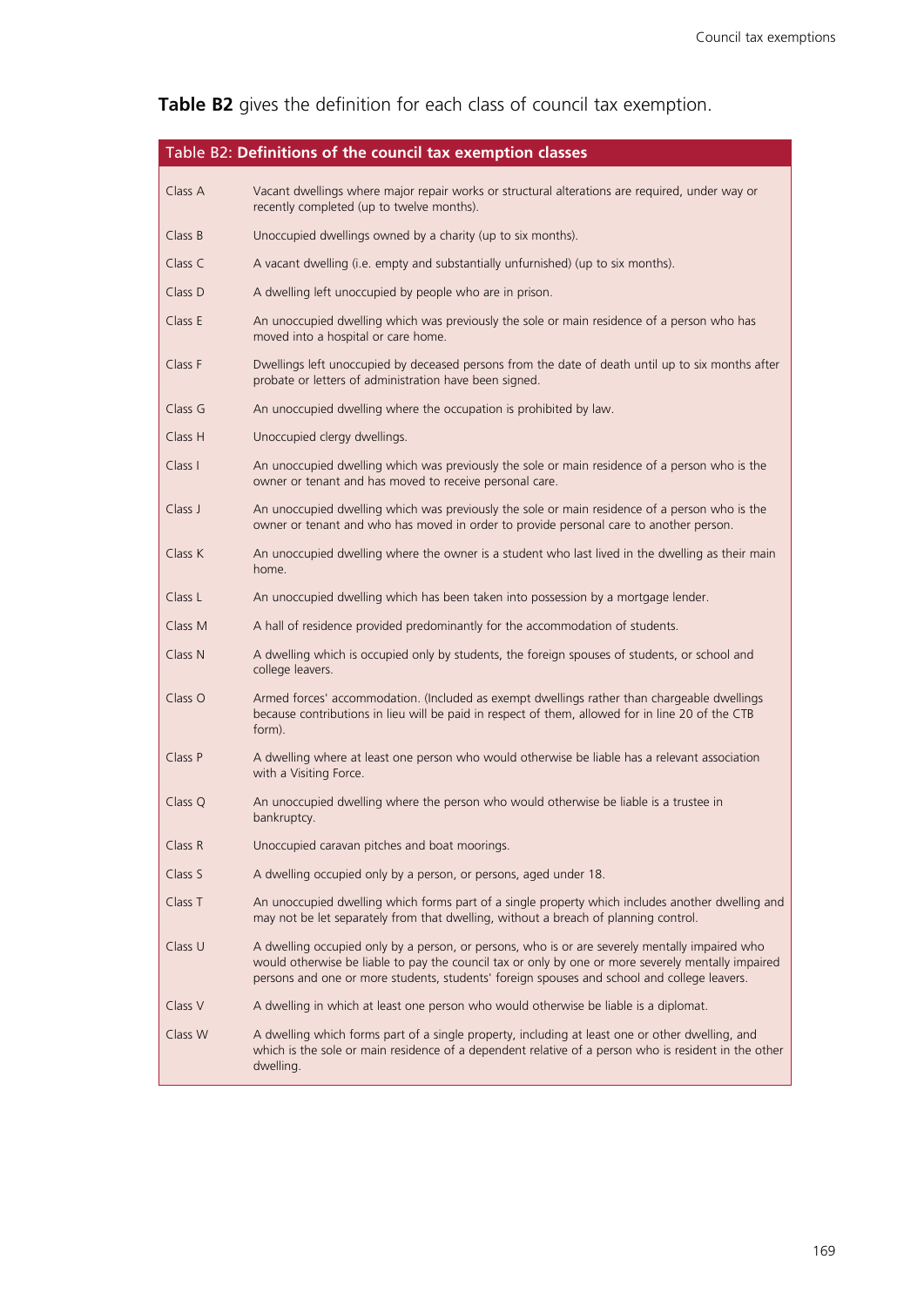## ANNEX C General fund revenue accounts

This annex gives detailed information about local authority **general fund revenue account** expenditure relating to **Chapter 3**. The information is represented in the same way as it is returned to Communities and Local Government and, generally, at the same level of detail. It forms the basis of many of the summary tables in the main part of this publication.

Some notes on the figures in the tables are given in this annex, but the more extensive notes, which accompany each form sent to local authorities, have not been reproduced here. The most recent year's forms and notes are available from the Department's internet site at:

<http://www.communities.gov.uk/localgovernment/localregional/> localgovernmentfinance/statistics/revenueexpenditure/

**Annex C** is divided into the following sections:

| Detailed revenue outturn data                                         | section C1 |
|-----------------------------------------------------------------------|------------|
| from <b>RO, TSR</b> and <b>SAR</b> forms 2008-09                      |            |
| Revenue outturn summary and grants                                    | section C2 |
| from $RS$ and $RG$ forms 2008-09                                      |            |
| Revenue account net expenditure summaries                             | section C3 |
| by region and LA class 2008-09                                        |            |
| Revenue account budget estimates                                      | section C4 |
| $-$ from <b>RA</b> and <b>SG</b> forms 2008-09                        |            |
| <b>Changes to English local government</b><br>revenue finance systems | section C5 |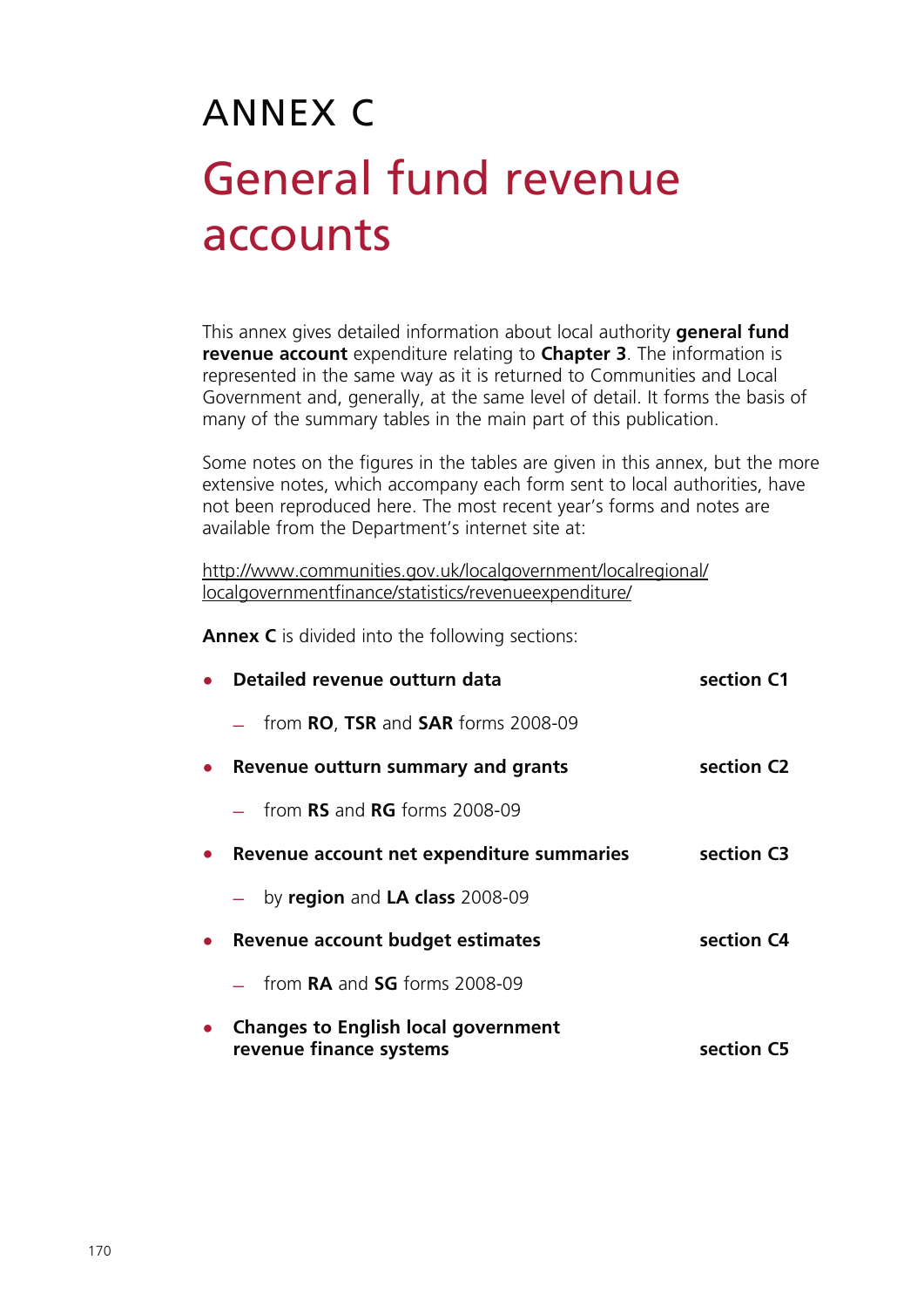### C1 Detailed revenue outturn data

This section gives 2008-09 **General Fund Revenue Account** and **Trading Services Revenue Account** outturn information from the *Revenue Outturn (RO)* returns:

|                                                      | source          | tables          |
|------------------------------------------------------|-----------------|-----------------|
| Education services                                   | RO <sub>1</sub> | C1a             |
| Highways, roads and transport services               | RO <sub>2</sub> | C1b             |
| Social care                                          | RO <sub>3</sub> | C1c             |
| Housing services (excluding Housing Revenue Account) | RO4             | C1d             |
| Cultural, environmental and planning services        | RO <sub>5</sub> | C <sub>1e</sub> |
| Protective, central and other services               | RO <sub>6</sub> | C1f             |
| Trading services Revenue Account                     | <b>TSR</b>      | C1q             |
| Subjective analysis                                  | <b>SAR</b>      | C1h             |

#### **Important note**

In this section all of the data in the tables were collected on a **Financial Reporting Standard 17** (**FRS17**) basis. Figures in these tables may therefore be inconsistent with those in **chapter 3**. More information on FRS17 can be found in **section 3.1**.

#### DEFINITIONS OF COLUMN HEADINGS IN REVENUE OUTTURN TABLES

The column headings in **Tables C1a** to **C1h** are standard subjective headings which are defined, subject to CLG requirements, in accordance with the *Best Value Accounting Code of Practice (BVACOP) Recommended Standard Subjective Analysis (Section 1.7 Chapter 1*) where full details will be found. Grants inside and outside **AEF** are not regarded as income and are not included in total income figures (see **Table C2b**).

#### SUBJECTIVE ANALYSIS

The subjective analysis in **Table C1h** shows the labour, goods and services purchased by local authorities, what the expenditure was on rather than what it was for. **Table C1h** is based on the results of the *subjective analysis return (SAR)*, a sample survey of 143 local authorities in 2008-09. The sample results are grossed up to the local authority population using information from the *revenue outturn* forms. See also **section 3.5**.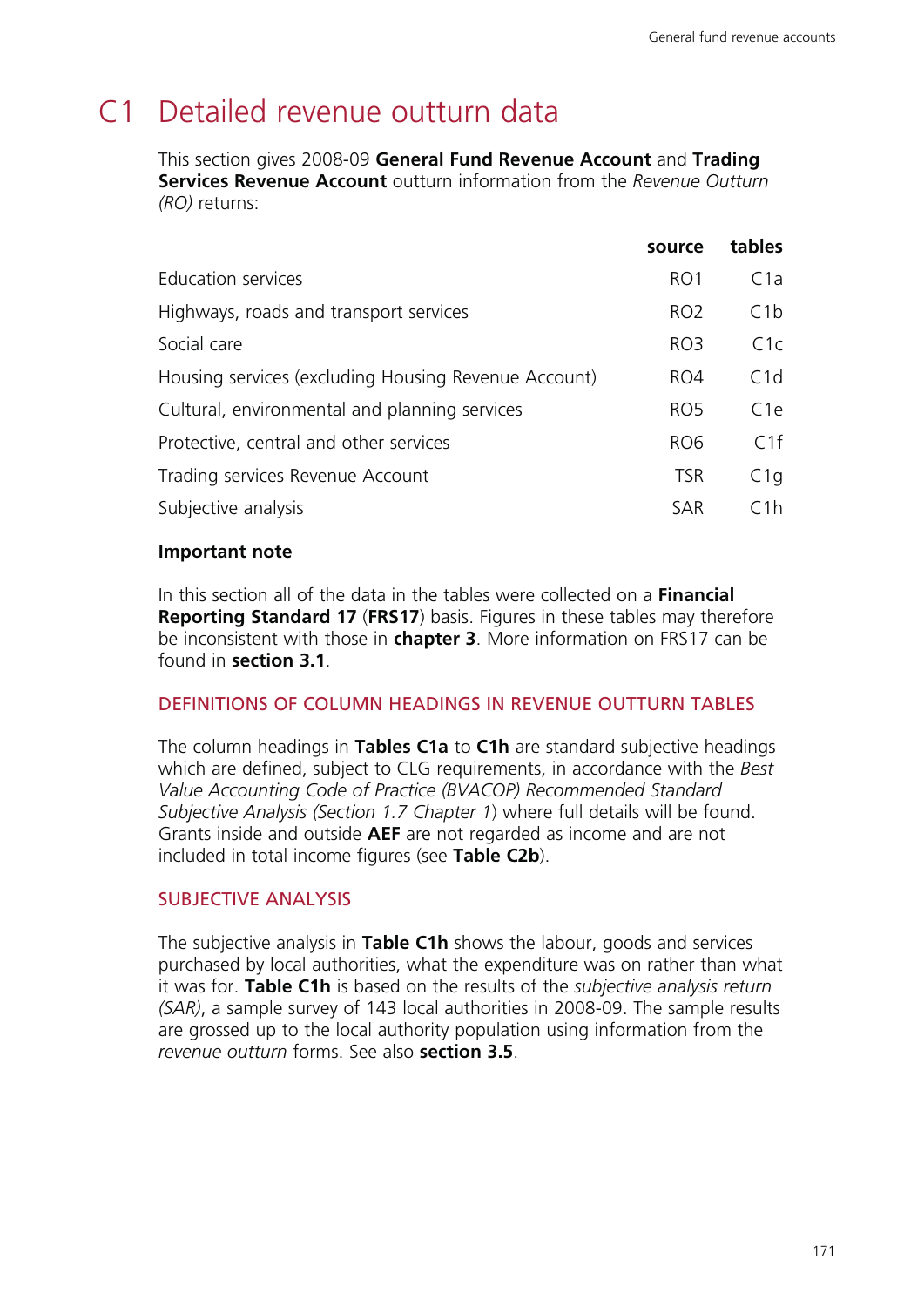| $\frac{1}{2}$ |
|---------------|
|               |
|               |
|               |
|               |
|               |
|               |
|               |
|               |
|               |
|               |
|               |
|               |
|               |
|               |
|               |
|               |
|               |
|               |
|               |
|               |
|               |
|               |
| j             |
|               |
|               |
|               |
|               |
|               |
|               |
|               |
|               |
| ľ             |
|               |
|               |
|               |
|               |
|               |
|               |
|               |
|               |
| Ľ             |
|               |
|               |
|               |
| l             |
|               |
|               |
|               |
|               |
|               |

172

| Table C1a: Revenue Outturn Education services (RO1) 2008-09 |            |                     |                      |                          |                 |                 |                            |                   |                                                  |
|-------------------------------------------------------------|------------|---------------------|----------------------|--------------------------|-----------------|-----------------|----------------------------|-------------------|--------------------------------------------------|
|                                                             |            |                     |                      |                          |                 |                 |                            |                   | £ thousand                                       |
|                                                             |            | EXPENDITURE         |                      |                          | INCOME          |                 |                            |                   |                                                  |
|                                                             | Employees  | expenses<br>Running | expenditure<br>Total | Sales, fees &<br>charges | income<br>Other | Total<br>income | expenditure<br>Net current | Charges<br>Capita | Net Total Cost<br>(excluding<br>specific grants) |
| <b>Schools</b>                                              |            |                     |                      |                          |                 |                 |                            |                   |                                                  |
| 10 Nursery schools                                          | 238,938    | 97,210              | 436,148              | 35,616                   | 44,187          | 79,803          | 356,345                    | 85,309            | 441,654                                          |
| 20 Primary schools                                          | 13,493,751 | 5,236,635           | 8,730,388            | 795,388                  | 969,729         | ,765,117        | 6,965,269                  | 2,945,481         | 9,910,750                                        |
| 30 Secondary schools                                        | 13,486,102 | 5,989,484           | 9,475,584            | 935,156                  | ,078,539        | 2,013,696       | 17,461,888                 | 2,783,039         | 20,244,928                                       |
| 40 Special schools                                          | 1,619,778  | ,286,312            | 2,906,090            | 113,351                  | 198,195         | 311,545         | 2,594,544                  | 204,854           | 2,799,399                                        |
| Non-school funding                                          |            |                     |                      |                          |                 |                 |                            |                   |                                                  |
| 51 Strategic management of non-school services              | 514,975    | 733,708             | ,248,683             | 114,483                  | 220,183         | 334,666         | 914,017                    | 238,391           | ,152,408                                         |
| 52 Pre-school education                                     | 497,747    | ,323,146            | ,820,893             | 52,841                   | 103,075         | 55,916          | 1,664,977                  | 21,505            | ,686,481                                         |
| 53 Youth education services                                 | 449,009    | 574,965             | ,023,973             | 56,896                   | 86,588          | 43,485          | 880,488                    | 66,618            | 947,105                                          |
| 54 Adult and community learning                             | 353,900    | 301,168             | 655,066              | 95,137                   | 63,128          | 58,266          | 496,802                    | 31,077            | 527,879                                          |
| 55 Student support                                          | 25,004     | 34,573              | 59,577               | 2,211                    | 11,718          | 13,929          | 45,647                     | 444               | 46,090                                           |
| Other non-school education funding<br>$\frac{1}{28}$        | 358,097    | 653,778             | 1,011,876            | 96,853                   | 47,130          | 243,983         | 767,891                    | 268,321           | 1,036,212                                        |
| 90 TOTAL EDUCATION SERVICES                                 | 31,037,301 | 30,977<br>16.3      | 47,368,279           | 2,297,931                | 2,922,476       | 5,220,408       | 42,147,870                 | 6,645,036         | 48,792,904                                       |
|                                                             |            |                     |                      |                          |                 |                 |                            |                   |                                                  |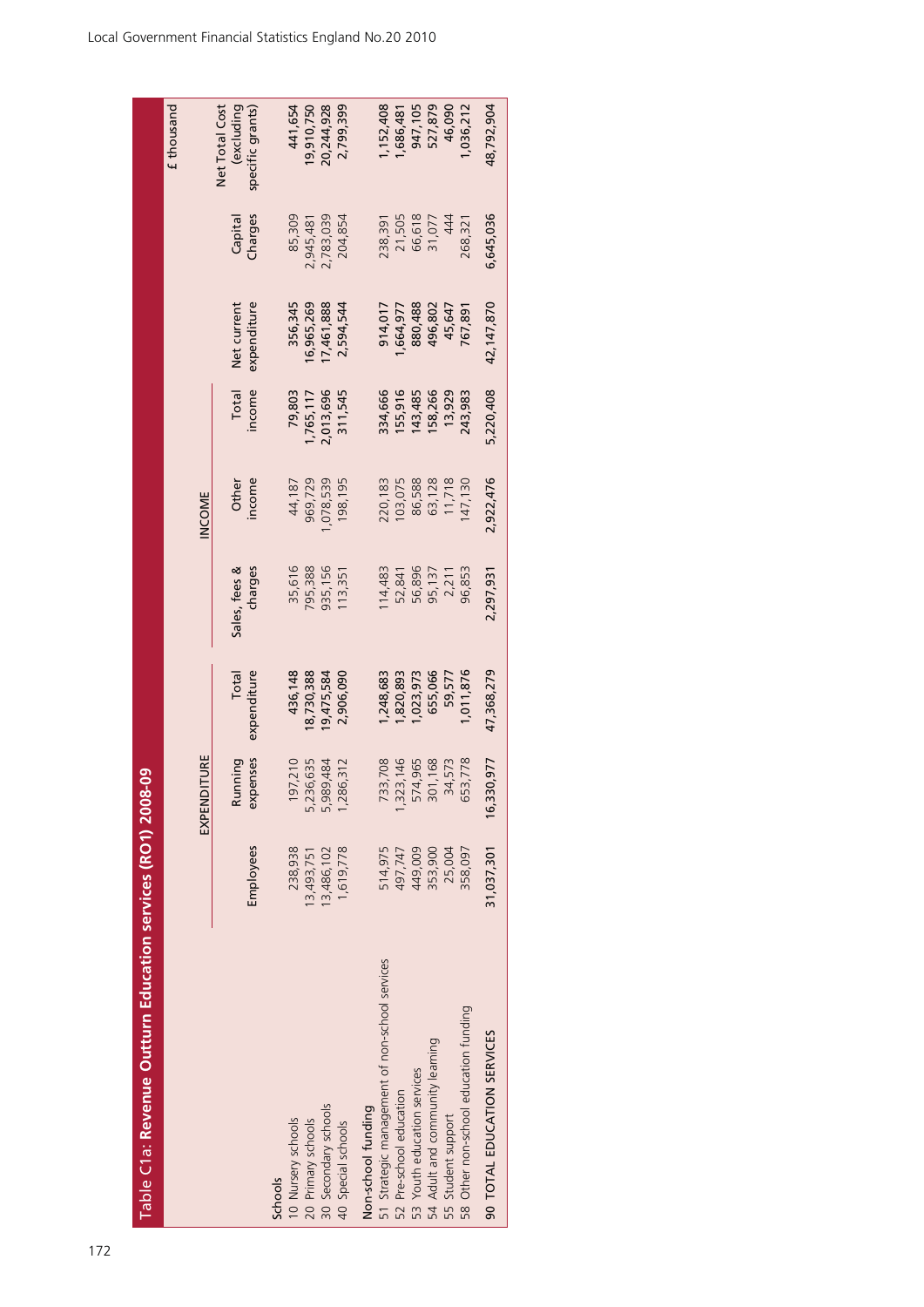| Î<br>֧֧֧֧֧֧֧֧֧֧֧֧֧֧֧֧֧֛֪֧֪֪֪֪֪֪֪֧֚֚֚֚֚֚֚֚֚֚֚֚֚֚֚֚֚֚֚֚֚֚֚֟֟֓֝֟֓֝֟֓֝֟֜֟֜֜֜֜֜֜                                                                                                                                                         |  |
|-------------------------------------------------------------------------------------------------------------------------------------------------------------------------------------------------------------------------------------|--|
|                                                                                                                                                                                                                                     |  |
|                                                                                                                                                                                                                                     |  |
|                                                                                                                                                                                                                                     |  |
| i<br>Samuan di Santa Bandara di Santa Bandara di Santa Bandara di Santa Bandara di Santa Bandara di Santa Bandara<br>Di Santa Bandara di Santa Bandara di Santa Bandara di Santa Bandara di Santa Bandara di Santa Bandara di Santa |  |
|                                                                                                                                                                                                                                     |  |
|                                                                                                                                                                                                                                     |  |
|                                                                                                                                                                                                                                     |  |
|                                                                                                                                                                                                                                     |  |
|                                                                                                                                                                                                                                     |  |
|                                                                                                                                                                                                                                     |  |
|                                                                                                                                                                                                                                     |  |
|                                                                                                                                                                                                                                     |  |
|                                                                                                                                                                                                                                     |  |
|                                                                                                                                                                                                                                     |  |
|                                                                                                                                                                                                                                     |  |
|                                                                                                                                                                                                                                     |  |
|                                                                                                                                                                                                                                     |  |
|                                                                                                                                                                                                                                     |  |
|                                                                                                                                                                                                                                     |  |
|                                                                                                                                                                                                                                     |  |
|                                                                                                                                                                                                                                     |  |
|                                                                                                                                                                                                                                     |  |
|                                                                                                                                                                                                                                     |  |
|                                                                                                                                                                                                                                     |  |
|                                                                                                                                                                                                                                     |  |
|                                                                                                                                                                                                                                     |  |
|                                                                                                                                                                                                                                     |  |
|                                                                                                                                                                                                                                     |  |
|                                                                                                                                                                                                                                     |  |
|                                                                                                                                                                                                                                     |  |
|                                                                                                                                                                                                                                     |  |
|                                                                                                                                                                                                                                     |  |
|                                                                                                                                                                                                                                     |  |
|                                                                                                                                                                                                                                     |  |
|                                                                                                                                                                                                                                     |  |
|                                                                                                                                                                                                                                     |  |
|                                                                                                                                                                                                                                     |  |
|                                                                                                                                                                                                                                     |  |
|                                                                                                                                                                                                                                     |  |
| ĺ                                                                                                                                                                                                                                   |  |
|                                                                                                                                                                                                                                     |  |
|                                                                                                                                                                                                                                     |  |
|                                                                                                                                                                                                                                     |  |
|                                                                                                                                                                                                                                     |  |
|                                                                                                                                                                                                                                     |  |
|                                                                                                                                                                                                                                     |  |
|                                                                                                                                                                                                                                     |  |
|                                                                                                                                                                                                                                     |  |
|                                                                                                                                                                                                                                     |  |
|                                                                                                                                                                                                                                     |  |
|                                                                                                                                                                                                                                     |  |
|                                                                                                                                                                                                                                     |  |
|                                                                                                                                                                                                                                     |  |
|                                                                                                                                                                                                                                     |  |
|                                                                                                                                                                                                                                     |  |
|                                                                                                                                                                                                                                     |  |
|                                                                                                                                                                                                                                     |  |
|                                                                                                                                                                                                                                     |  |
|                                                                                                                                                                                                                                     |  |
|                                                                                                                                                                                                                                     |  |
|                                                                                                                                                                                                                                     |  |
|                                                                                                                                                                                                                                     |  |
|                                                                                                                                                                                                                                     |  |
|                                                                                                                                                                                                                                     |  |
|                                                                                                                                                                                                                                     |  |
|                                                                                                                                                                                                                                     |  |
|                                                                                                                                                                                                                                     |  |
|                                                                                                                                                                                                                                     |  |
|                                                                                                                                                                                                                                     |  |
| i                                                                                                                                                                                                                                   |  |
|                                                                                                                                                                                                                                     |  |
|                                                                                                                                                                                                                                     |  |
|                                                                                                                                                                                                                                     |  |
|                                                                                                                                                                                                                                     |  |
|                                                                                                                                                                                                                                     |  |
|                                                                                                                                                                                                                                     |  |
|                                                                                                                                                                                                                                     |  |
|                                                                                                                                                                                                                                     |  |
|                                                                                                                                                                                                                                     |  |
|                                                                                                                                                                                                                                     |  |
|                                                                                                                                                                                                                                     |  |
|                                                                                                                                                                                                                                     |  |
|                                                                                                                                                                                                                                     |  |
|                                                                                                                                                                                                                                     |  |
|                                                                                                                                                                                                                                     |  |
|                                                                                                                                                                                                                                     |  |
|                                                                                                                                                                                                                                     |  |
|                                                                                                                                                                                                                                     |  |
|                                                                                                                                                                                                                                     |  |
|                                                                                                                                                                                                                                     |  |
|                                                                                                                                                                                                                                     |  |
|                                                                                                                                                                                                                                     |  |
|                                                                                                                                                                                                                                     |  |
|                                                                                                                                                                                                                                     |  |
|                                                                                                                                                                                                                                     |  |
|                                                                                                                                                                                                                                     |  |
|                                                                                                                                                                                                                                     |  |
|                                                                                                                                                                                                                                     |  |
| ו<br>ו                                                                                                                                                                                                                              |  |
|                                                                                                                                                                                                                                     |  |
|                                                                                                                                                                                                                                     |  |
|                                                                                                                                                                                                                                     |  |
|                                                                                                                                                                                                                                     |  |
|                                                                                                                                                                                                                                     |  |
|                                                                                                                                                                                                                                     |  |
|                                                                                                                                                                                                                                     |  |

|                                                                                                                                                                                           |                                 |                     |                      |                          |                            |                     |                            |                    | £ thousand                                       |
|-------------------------------------------------------------------------------------------------------------------------------------------------------------------------------------------|---------------------------------|---------------------|----------------------|--------------------------|----------------------------|---------------------|----------------------------|--------------------|--------------------------------------------------|
|                                                                                                                                                                                           |                                 | ENDITURE<br>EXP     |                      |                          | INCOME                     |                     |                            |                    |                                                  |
|                                                                                                                                                                                           | Employees                       | expenses<br>Running | expenditure<br>Total | & charges<br>Sales, fees | income<br>Other            | income<br>Total     | Net current<br>expenditure | Charges<br>Capital | Net Total Cost<br>(excluding<br>specific grants) |
| 12 Public and other transport planning, policy and strategy<br>11 Highways maintenance planning, policy and strategy<br>Transport planning, policy and strategy                           | 138,833<br>64,062               | 106,784<br>167,767  | 306,600<br>170,845   | 58,099<br>15,218         | 62,954<br>19,541           | 21,053<br>34,758    | 185,548<br>136,087         | 40,078<br>15,244   | 225,626<br>151,331                               |
| 20 Construction - roads and bridges                                                                                                                                                       | 10,564                          | 27,840              | 38,404               | 5,920                    | 3,098                      | 9,018               | 29,386                     | 385,003            | 414,389                                          |
| 31 Structural maintenance - principal roads<br>Highways and roads - maintenance<br>of which:                                                                                              | 19,821                          | 95,409              | 115,229              | 9,079                    | 25,939                     | 35,018              | 80,211                     | 121,682            | 201,893                                          |
| 101 Joint arrangements                                                                                                                                                                    |                                 | $\vdots$            |                      |                          | 2,050                      |                     |                            |                    | ÷                                                |
| 130 All local roads: third party liability claims in lines<br>Structural maintenance - other local authority roads<br>102 Joint arrangements<br>31 and 32<br>of which:<br>$\overline{32}$ | 65,885<br>374                   | 343,308<br>18,431   | 409,193<br>18,805    | $\circ$<br>ŧ,<br>24,721  | 1,190<br>$\circ$<br>75,300 | 100,022<br>∶∘       | 18,805<br>309,171          | $\circ$<br>80,142  | 389,313<br>18,805                                |
| 33 Structural maintenance - bridges                                                                                                                                                       |                                 | 50,368              | 67,722               | 7,619                    |                            | 15,281              |                            | 43,500             | 95,941                                           |
| I<br>41 Environmental, safety and routine maintenance<br>principal roads                                                                                                                  | 17,353<br>46,469                | 345,780             | 392,248              | 19,702                   | 7,662<br>21,534            | 41,236              | 351,012<br>52,441          | 21,857             | 372,869                                          |
| of which:                                                                                                                                                                                 |                                 |                     |                      |                          |                            |                     |                            |                    |                                                  |
| 103 Joint arrangements                                                                                                                                                                    | $\vdots$                        | 6,337               | $\vdots$             | $\vdots$                 | 1,926                      | $\vdots$            | $\vdots$                   | $\vdots$           | $\vdots$                                         |
| 141 Unplanned patching                                                                                                                                                                    | $\vdots$                        |                     |                      | ÷                        |                            | $\vdots$            |                            | $\vdots$           | ÷                                                |
| 44 Environmental, safety and routine maintenance - other<br>144 Unplanned patching<br>104 Joint arrangements<br>local authority roads<br>of which:                                        | 137,596<br>$\vdots$<br>$\vdots$ | 632,604<br>48,657   | 770,200<br>፡         | 68,609<br>÷              | 89,163<br>5,334            | 157,772<br>$\vdots$ | $\vdots$<br>612,427        | 72,803<br>÷        | 685,230<br>$\vdots$<br>÷                         |
| 48 Winter maintenance<br>49 Street lighting                                                                                                                                               | 36,610<br>17,424                | 178,238<br>501,667  | 195,662<br>538,277   | 5,826<br>14,822          | 11,169<br>29,567           | 16,995<br>44,389    | 178,667<br>493,887         | 15,154<br>27,871   | 193,821<br>521,757                               |
| Traffic management and road safety                                                                                                                                                        |                                 |                     |                      |                          |                            |                     |                            |                    |                                                  |
| 51 Congestion charging                                                                                                                                                                    | 17,491                          | 159,894             | 177,385              | 325,787                  | $\circ$                    | 325,787             | $-148,402$                 | 259                | $-148, 143$                                      |
| 54 Safe routes (including school crossing patrols)                                                                                                                                        | 54,150                          | 68,755              | 122,905              | 9,973                    | 14,248                     | 24,222              | 98,683                     | 3,641              | 102,324                                          |
| 58 Road safety education and other traffic management                                                                                                                                     | 231,090                         | 297,430             | 528,520              | 111,013                  | 51,824                     | 162,837             | 365,683                    | 42,450             | 408,133<br>(continued)                           |
|                                                                                                                                                                                           |                                 |                     |                      |                          |                            |                     |                            |                    |                                                  |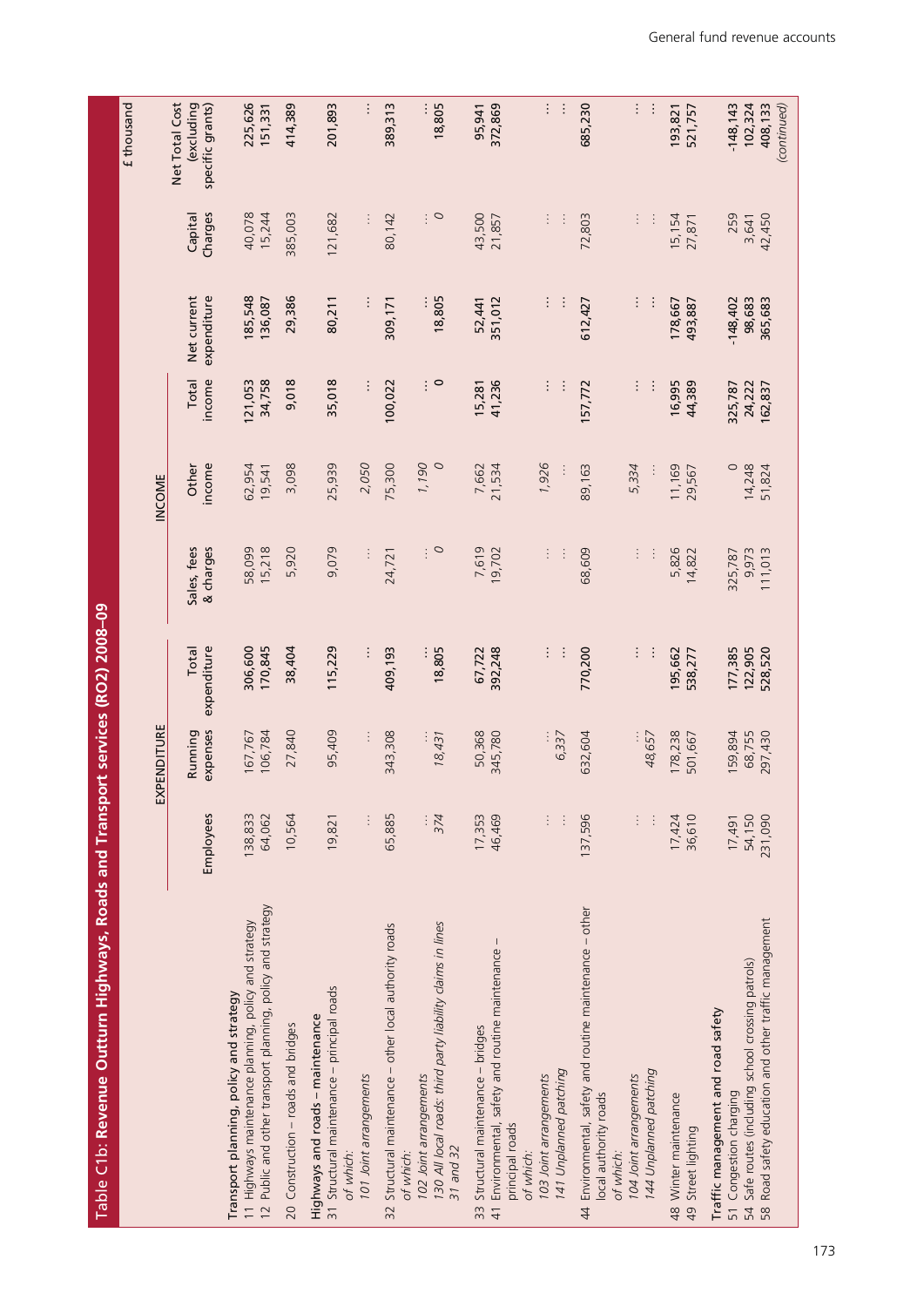| Table C1b: Revenue Outturn Highways, Roads and Transport services (RO2) $2008\text{--}09$ (continued)                                                                                                                                                                                                 |                                                                     |                                                                                |                                                                               |                                                                   |                                                                  |                                                                    |                                                                               |                                                                     |                                                                              |
|-------------------------------------------------------------------------------------------------------------------------------------------------------------------------------------------------------------------------------------------------------------------------------------------------------|---------------------------------------------------------------------|--------------------------------------------------------------------------------|-------------------------------------------------------------------------------|-------------------------------------------------------------------|------------------------------------------------------------------|--------------------------------------------------------------------|-------------------------------------------------------------------------------|---------------------------------------------------------------------|------------------------------------------------------------------------------|
|                                                                                                                                                                                                                                                                                                       |                                                                     |                                                                                |                                                                               |                                                                   |                                                                  |                                                                    |                                                                               |                                                                     | £ thousand                                                                   |
|                                                                                                                                                                                                                                                                                                       |                                                                     | EXPENDITURE                                                                    |                                                                               |                                                                   | INCOME                                                           |                                                                    |                                                                               |                                                                     |                                                                              |
|                                                                                                                                                                                                                                                                                                       | Employees                                                           | expenses<br>Running                                                            | expenditure<br>Total                                                          | Sales, fees<br>& charges                                          | ncome<br>Other                                                   | Total<br>income                                                    | Net current<br>expenditure                                                    | Charges<br>Capita                                                   | Net Total Cost<br>(excluding<br>specific grants)                             |
| 61 On-street parking<br>Parking services                                                                                                                                                                                                                                                              | 115,625                                                             | 369,756                                                                        | 485,383                                                                       | 663,810                                                           | 25,341                                                           | 689,151                                                            | $-203,768$                                                                    | 14,516                                                              | $-189,253$                                                                   |
| 161 Penalty Charge Notice income<br>162 Other sales, fees and charges<br>of which:                                                                                                                                                                                                                    |                                                                     | $\overline{\phantom{a}}$<br>$\vert$                                            | Ī                                                                             | 351,690<br>312,121                                                | $\mathsf{I}$                                                     | I<br>I                                                             | I<br>I                                                                        | $\mathsf I$<br>$\mathsf{l}$                                         | $\overline{\phantom{a}}$<br>$\mathbf{I}$                                     |
| 62 Off-street parking                                                                                                                                                                                                                                                                                 | 76,985                                                              | 285,482                                                                        | 362,465                                                                       | 594,756                                                           | 53,994                                                           | 648,750                                                            | -286,285                                                                      | 149,678                                                             | -136,606                                                                     |
| 90 TOTAL HIGHWAYS, ROADS & TRANSPORT SERVICES<br>72 Support to operators - bus services<br>80 Airports, harbours and toll facilities<br>73 Support to operators - rail services<br>76 Public transport co-ordination<br>74 Support to operators - other<br>71 Concessionary fares<br>Public transport | 9,204<br>8,796<br>1,280,265<br>2,088<br>20,462<br>13,012<br>176,747 | 7,294,949<br>,136,243<br>180,644<br>19,124<br>, 271, 254<br>583,755<br>472,851 | 474,939<br>193,656<br>8,575,215<br>,145,445<br>1,291,716<br>760,502<br>27,920 | 7,226<br>11,873<br>59,372<br>260<br>39,509<br>25,162<br>2,078,357 | 26,978<br>786,402<br>143,442<br>392<br>3,912<br>98,001<br>22,341 | 2,864,758<br>55,315<br>57,373<br>29,074<br>652<br>29,567<br>66,487 | 5,710,458<br>$-1,154$<br>164,089<br>694,015<br>,134,344<br>474,287<br>990,131 | 56,069<br>19,643<br>1,158,179<br>5,747<br>27,608<br>12,704<br>2,531 | 995,878<br>1,161,952<br>166,620<br>750,084<br>18,489<br>6,868,637<br>486,991 |
|                                                                                                                                                                                                                                                                                                       |                                                                     |                                                                                |                                                                               |                                                                   |                                                                  |                                                                    |                                                                               |                                                                     |                                                                              |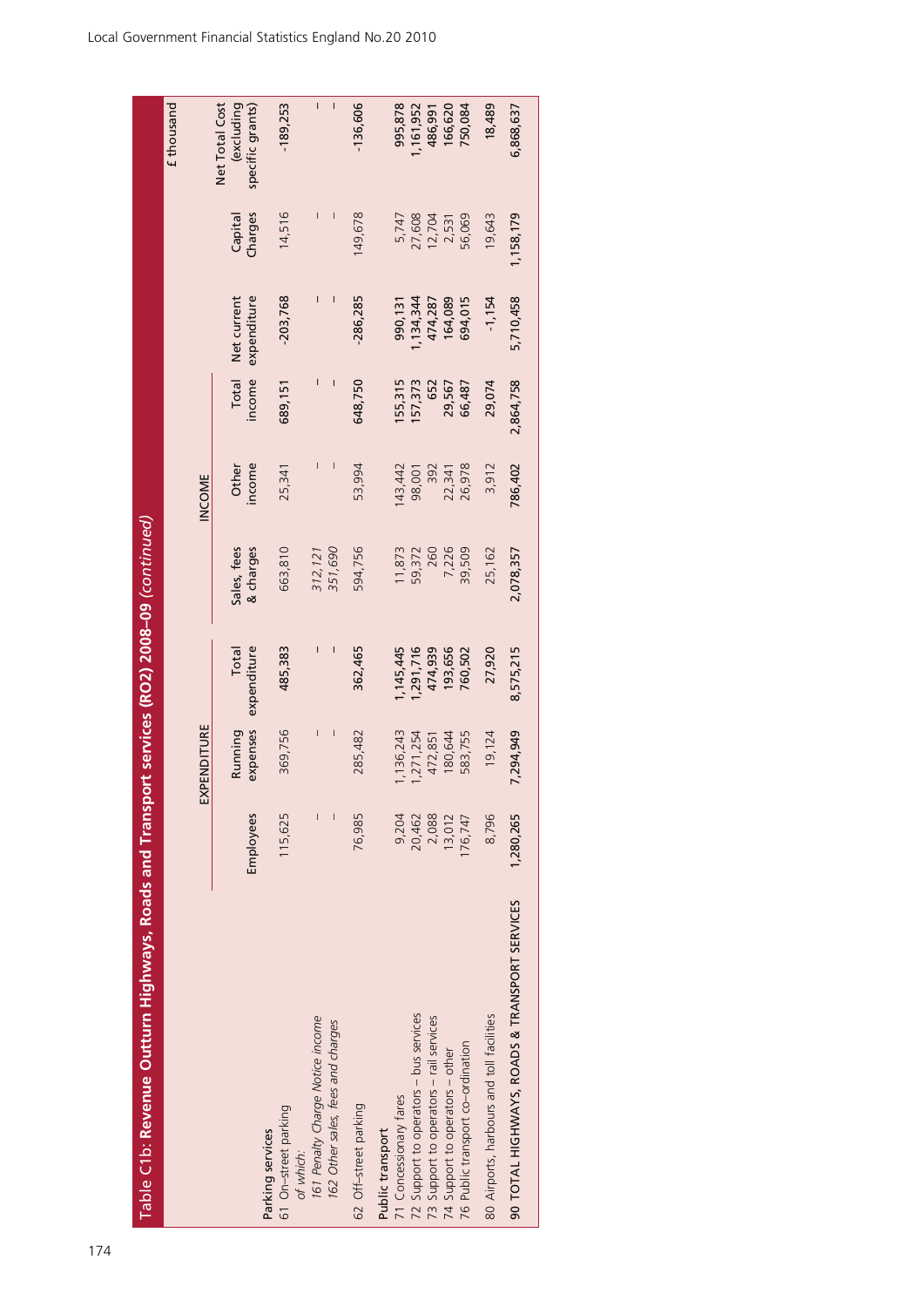| I |
|---|
|   |
| Ì |
|   |
|   |
|   |
| ſ |
|   |
|   |
|   |
|   |
| г |
|   |
|   |
|   |
|   |
|   |
| ľ |
|   |
|   |
|   |
|   |
|   |
|   |
|   |
| r |
|   |
|   |
| Ì |
|   |
|   |
|   |
|   |
|   |

 $8 - 0.8$ 

|                                                                           |           |                         |                      |                          |                 |                 |                            |                   | £ thousand                                      |
|---------------------------------------------------------------------------|-----------|-------------------------|----------------------|--------------------------|-----------------|-----------------|----------------------------|-------------------|-------------------------------------------------|
|                                                                           |           | EXPENDITURE             |                      |                          | <b>INCOME</b>   |                 |                            |                   |                                                 |
|                                                                           | Employees | enses<br>Running<br>exp | Total<br>expenditure | Sales, fees &<br>charges | income<br>Other | Total<br>income | Net current<br>expenditure | Charges<br>Capita | Net Total Cost<br>excluding<br>specific grants) |
| 11 Social care strategy - children                                        | 64,517    | 75,375                  | 139,891              | 1,285                    | 11,233          | 12,518          | 127,372                    | 2,542             | 129,916                                         |
| 25 Children's and families' services - asylum seekers                     | 32,814    | 142,327                 | 175,142              | 7,806                    | 19,496          | 27,301          | 147,841                    | 588               | 148,429                                         |
| 29 Children's and families' services - other                              | 2,401,904 | 3,629,531               | 6,031,437            | 99,757                   | 816'668         | 499,676         | 5,531,760                  | 99,312            | 5,631,071                                       |
| 30 Social care strategy - adults                                          | 55,221    | 49,447                  | 104,670              | 4,526                    | 36,318          | 40,844          | 63,825                     | 1,501             | 65,326                                          |
| 40 Older people (aged 65 or over) including older<br>mentally ill         | 2,314,257 | 7,157,802               | 9,472,060            | ,805,162                 | 160,862         | 2,266,025       | 7,206,035                  | 82,390            | 7,388,423                                       |
| 51 Adults aged under 65 with physical disability or<br>sensory impairment | 357,234   | 1,298,944               | 1,656,177            | 95,180                   | 109,393         | 204,572         | 1,451,606                  | 32,606            | 1,484,211                                       |
| 52 Adults aged under 65 with learning disabilities                        | 1,048,442 | 3,866,925               | 4,915,365            | 301,270                  | ,067,356        | 368,626         | 3,546,738                  | 09,881            | 3,656,620                                       |
| 53 Adults aged under 65 with mental health needs                          | 398,564   | 940,792                 | 1,339,354            | 69,842                   | 172,258         | 242,101         | ,097,255                   | 25,636            | 1,122,891                                       |
| 75 Other adult Social care - asylum seekers - lone<br>adults              | 8,328     | 55,378                  | 63,705               | 6,884                    | 11,353          | 18,237          | 45,468                     | 122               | 45,590                                          |
| 79 Other adult Social care - other                                        | 80,657    | 439,586                 | 520,244              | 23,820                   | 160,945         | 84,767          | 335,478                    | 18,377            | 353,855                                         |
| 80 Supported employment                                                   | 41,457    | 40,301                  | 81,757               | 18,772                   | 12,269          | 31,041          | 50,716                     | 2,714             | 53,431                                          |
| 90 TOTAL SOCIAL CARE<br>of which:                                         | 6,803,396 | 17,696,409              | 24,499,804           | 2,434,303                | 2,461,405       | 4,895,709       | 9,604,094                  | 475,670           | 20,079,763                                      |
| 99 Supporting people ancillary expenditure                                | 21,352    | 288,832                 | 310,184              | 2,452                    | 7,431           | 9,883           | 300,301                    | 279               | 300,580                                         |
|                                                                           |           |                         |                      |                          |                 |                 |                            |                   |                                                 |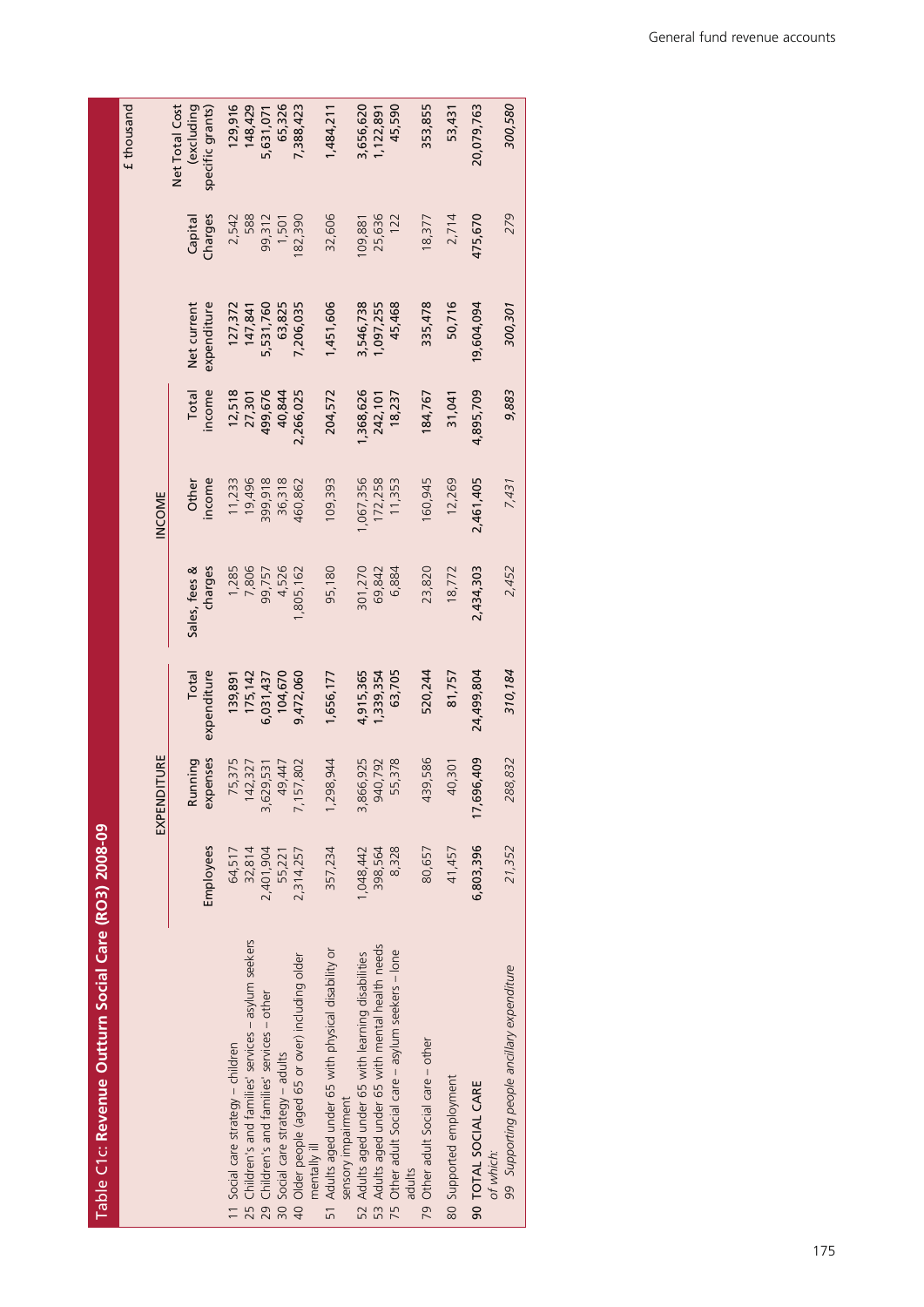| Table C1d: Revenue Outturn Housing Services (RO4) 2008-09                                                     |                  |                         |                      |                          |                   |                   |                            |                    |                                                  |
|---------------------------------------------------------------------------------------------------------------|------------------|-------------------------|----------------------|--------------------------|-------------------|-------------------|----------------------------|--------------------|--------------------------------------------------|
|                                                                                                               |                  |                         |                      |                          |                   |                   |                            |                    | £ thousand                                       |
|                                                                                                               |                  | EXPENDITURE             |                      |                          | INCOME            |                   |                            |                    |                                                  |
|                                                                                                               | Employees        | expenses<br>Running     | Total<br>expenditure | charges<br>Sales, fees & | income<br>Other   | income<br>Total   | Net current<br>expenditure | Charges<br>Capital | Net Total Cost<br>(excluding<br>specific grants) |
| 10 Housing strategy, advice and enabling                                                                      | 114,183          | 175,005                 | 289, 191             | 24,178                   | 66,617            | 90,795            | 198,394                    | 107,465            | 305,859                                          |
| 20 Housing advances                                                                                           | 828              | 2,789                   | 3,616                | 658                      | 1,366             | 2,025             | 1,590                      | 8,735              | 10,326                                           |
| 31 Administration of financial support for repairs<br>Private sector housing renewal                          | 56,506           | 65,609                  | 122, 115             | 15,181                   | 32,553            | 47,734            | 74,380                     | 124,309            | 198,689                                          |
| 38 Other private sector housing renewal<br>and improvements                                                   | 52,577           | 54,762                  | 107,339              | 10,969                   | 25,960            | 36,929            | 70,411                     | 92,553             | 162,964                                          |
| 41 Hostels (non-HRA support)<br>Homelessness                                                                  | 12,640           | 29,310                  | 41,950               | 24,546                   | 9,640             | 34,186            | 7,764                      | 4,387              | 12,151                                           |
| 42 Bed and breakfast accommodation                                                                            | 4,189            | 142,032                 | 146,220              | 101,130                  | 34,433            | 135,563           | 10,658                     | 895                | 11,553                                           |
| 43 Leasehold dwellings                                                                                        | 4,126            | 351,485                 | 355,611              | 267,901                  | 16,898            | 384,800           | $-29,188$                  | 1,077              | $-28,111$                                        |
| 46 Other temporary accommodation                                                                              | 12,450           | 159,944                 | 172,394              | 58,963                   | 53,890            | 112,853           | 59,541                     | 3,707              | 63,248                                           |
| 47 Homelessness administration                                                                                | 117,721          | 164,343                 | 282,064              | 26,160                   | 24,623            | 50,783            | 231,279                    | 1,191              | 232,471                                          |
| 51 Rent allowances - discretionary payments<br>Housing benefits                                               | 1,687            | 35,283                  | 36,970               | 10,529                   | 12,021            | 22,550            | 14,419                     | 50                 | 14,449                                           |
| 52 Non-HRA rent rebates - discretionary payments                                                              | 268              | 12,202                  | 12,470               | 449                      | 1,068             | 1,517             | 10,953                     | rù                 | 10,948                                           |
| Rent rebates to HRA tenants - discretionary<br>53                                                             | 261              | 9,982                   | 20,243               | 6,753                    | 7,421             | 14,174            | 6,069                      | $\circ$            | 6,069                                            |
| Housing benefits administration<br>payments<br>57                                                             | 254,087          | 4,907<br>$\overline{3}$ | 568,995              | 11,708                   | 68,481            | 80,191            | 488,805                    | 6,344              | 495,149                                          |
| 60 Other council property (Non-HRA)                                                                           | 21,057           | 99,579                  | 120,636              | 25,186                   | 28,625            | 53,811            | 66,824                     | 36,95              | 103,776                                          |
| 90 TOTAL HOUSING SERVICES (GFRA only)<br>78 Other welfare services<br>75 Supporting people<br>Housing welfare | 58,113<br>21,335 | 1,191,346<br>23,279     | 44,614<br>1,249,459  | 20,545<br>14,197         | 103,305<br>12,527 | 26,724<br>123,850 | 17,889<br>1,125,609        | 1,648<br>2,604     | 20,493<br>1, 127, 257                            |
|                                                                                                               | 732,026          | 2,841,857               | 3,573,882            | 619,055                  | 599,430           | 1,218,487         | 2,355,398                  | 391,891            | 2,747,289                                        |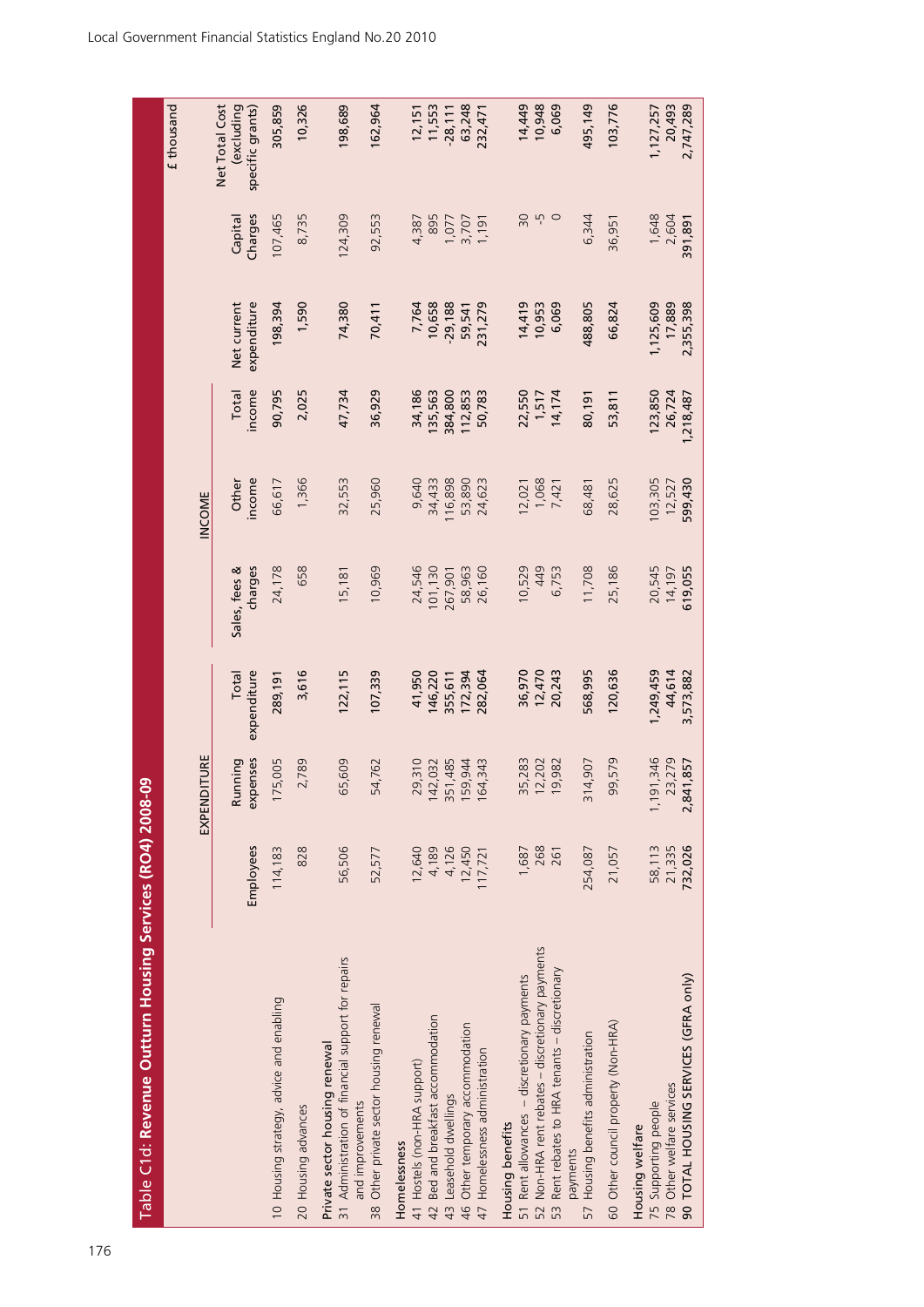| Table C1e: Revenue Outturn Cultural, Environmental and Planning services (RO5) 2008-09 |           |                     |                      |                          |                 |                 |                            |                    |                                                  |
|----------------------------------------------------------------------------------------|-----------|---------------------|----------------------|--------------------------|-----------------|-----------------|----------------------------|--------------------|--------------------------------------------------|
|                                                                                        |           |                     |                      |                          |                 |                 |                            |                    | £ thousand                                       |
|                                                                                        |           | EXPENDITURE         |                      |                          | INCOME          |                 |                            |                    |                                                  |
|                                                                                        | Employees | expenses<br>Running | expenditure<br>Total | & charges<br>Sales, fees | income<br>Other | income<br>Total | Net current<br>expenditure | Charges<br>Capital | Net Total Cost<br>(excluding<br>specific grants) |
| CULTURAL AND RELATED SERVICES                                                          |           |                     |                      |                          |                 |                 |                            |                    |                                                  |
| Culture and heritage                                                                   |           |                     |                      |                          |                 |                 |                            |                    |                                                  |
| 111 Archives                                                                           | 34,492    | 37,033              | 71,525               | 4,141                    | 12,800          | 16,941          | 54,584                     | 8,575              | 63,159                                           |
| 112 Arts development and support                                                       | 34,901    | 123,467             | 58,369               | 12,743                   | 19,496          | 32,239          | 26,130                     | 24,612             | 150,742                                          |
| 113 Heritage                                                                           | 30,732    | 36,511              | 67,243               | 22,905                   | 10,102          | 33,007          | 34,235                     | 10,594             | 44,829                                           |
| 114 Museums and galleries                                                              | 110,795   | 164,597             | 275,394              | 31,629                   | 32,722          | 64,351          | 211,040                    | 92,750             | 303,791                                          |
| 115 Theatres and public entertainment                                                  | 89,794    | 266,214             | 356,009              | 159,476                  | 28,923          | 88,399          | 167,610                    | 51,890             | 219,500                                          |
| Recreation and sport                                                                   |           |                     |                      |                          |                 |                 |                            |                    |                                                  |
| 121 Community centres and public halls                                                 | 33,699    | 74,412              | 108,112              | 22,136                   | 14,958          | 37,096          | 71,014                     | 82,843             | 153,857                                          |
| 122 Foreshore                                                                          | 10,283    | 19,738              | 30,021               | 14,443                   | 2,975           | 17,419          | 12,602                     | 9,707              | 22,309                                           |
| 123 Sports development and community recreation                                        | 125,568   | 182,375             | 307,943              | 45,878                   | 69,855          | 115,732         | 92,213                     | 50,681             | 242,893                                          |
| 128 Sports and recreation facilities, including golf courses                           | 359,065   | 626,161             | 985,226              | 373,251                  | 63,635          | 436,886         | 548,340                    | 390,039            | 938,380                                          |
| 130 Open spaces                                                                        | 375,953   | 758,137             | 1,134,090            | 124,638                  | 85,216          | 309,855         | 824,235                    | 185,513            | 1,009,749                                        |
| 140 Tourism                                                                            | 61,975    | 118,683             | 180,657              | 39,192                   | 15,034          | 54,225          | 126,432                    | 16,990             | 143,422                                          |
| 150 Library service                                                                    | 553,051   | 489,619             | 1,042,671            | 68,941                   | 45,587          | 114,528         | 928, 143                   | 225,155            | 1,153,297                                        |
| 190 TOTAL CULTURAL AND RELATED SERVICES                                                | 1,820,310 | 2,896,951           | 4,717,262            | 919,377                  | 501,307         | ,420,682        | 3,296,580                  | 1,149,348          | 4,445,928                                        |
| 210 Cemetery, cremation and mortuary services                                          | 66,623    | 144,045             | 210,667              | 199,213                  | 12,014          | 211,227         | 560                        | 26,715             | 26,156                                           |
| ENVIRONMENTAL SERVICES                                                                 |           |                     |                      |                          |                 |                 |                            |                    |                                                  |
| Environmental health                                                                   |           |                     |                      |                          |                 |                 |                            |                    |                                                  |
| 221 Food safety                                                                        | 70,766    | 52,358              | 123,126              | 7,717                    | 5,180           | 12,896          | 110,229                    | 758                | 110,987                                          |
| 227 Public conveniences                                                                | 15,828    | 78,483              | 94,311               | 2,189                    | 3,493           | 5,681           | 88,629                     | 29,290             | 117,920                                          |
| 228 Other environmental health                                                         | 286,105   | 266,467             | 552,572              | 59,360                   | 73,618          | 132,977         | 419,595                    | 24,841             | 444,438                                          |
| 229 Licensing                                                                          | 70,924    | 80,607              | 151,531              | 115,273                  | 11,061          | 126,333         | 25,198                     | 935                | 26,133                                           |
| Community Safety                                                                       |           |                     |                      |                          |                 |                 |                            |                    |                                                  |
| 231 Crime reduction                                                                    | 140,669   | 264,567             | 405,236              | 27,979                   | 73,900          | 101,879         | 303,357                    | 13,044             | 316,401                                          |
| 232 Safety services                                                                    | 95,957    | 95,848              | 191,804              | 12,027                   | 26,368          | 38,395          | 153,409                    | 4,571              | 157,980<br>(continued)                           |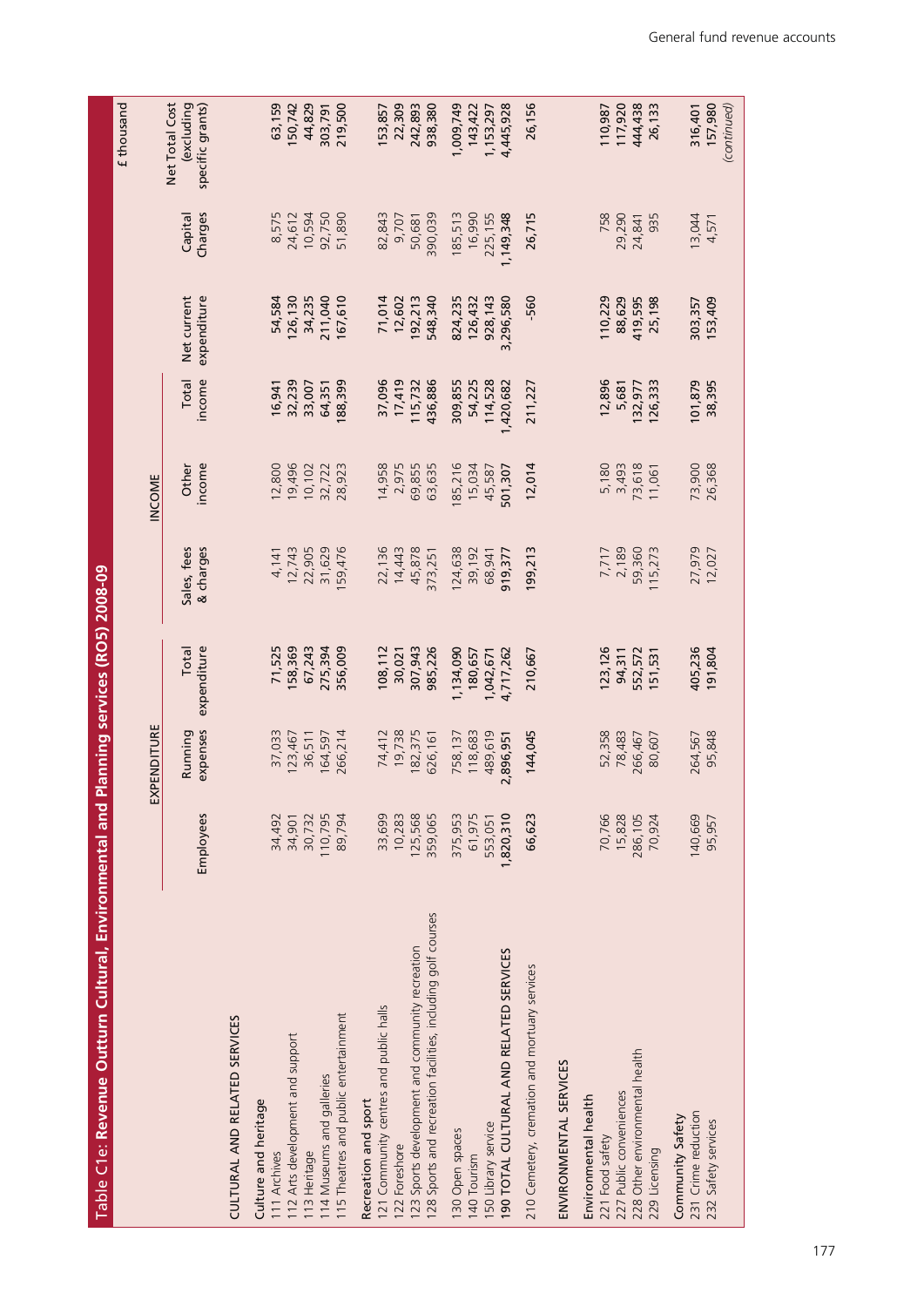| Table C1e: Revenue Outturn Cultural, Environmental and                                                                                               |                              |                              |                                 | Planning services (RO5) 2008-09 (continued) |                             |                             |                               |                            |                                                  |
|------------------------------------------------------------------------------------------------------------------------------------------------------|------------------------------|------------------------------|---------------------------------|---------------------------------------------|-----------------------------|-----------------------------|-------------------------------|----------------------------|--------------------------------------------------|
|                                                                                                                                                      |                              |                              |                                 |                                             |                             |                             |                               |                            | £ thousand                                       |
|                                                                                                                                                      |                              | EXPENDITURE                  |                                 |                                             | <b>INCOME</b>               |                             |                               |                            |                                                  |
| ENVIRONMENTAL SERVICES (continued)                                                                                                                   | Employees                    | expenses<br>Running          | expenditure<br>Total            | Sales, fees<br>& charges                    | ncome<br>Other              | income<br>Total             | Net current<br>expenditure    | Charges<br>Capital         | Net Total Cost<br>(excluding<br>specific grants) |
| Flood defence, land drainage and coast protection<br>243 Internal drainage and related work<br>241 Defences against flooding<br>247 Coast protection | 4,448<br>2,480<br>2,812      | 17,583<br>16,225<br>30,577   | 33,058<br>22,031<br>19,037      | 1,600<br>955<br>279                         | 3,955<br>1,143<br>4,461     | 2,098<br>4,234<br>6,061     | 15,970<br>30,960<br>14,803    | 5,369<br>760<br>11,857     | 31,720<br>21,339<br>26,661                       |
| 270 Street cleansing (not chargeable to Highways)<br>250 Agricultural and fisheries services<br>260 Trading Standards                                | 1,990<br>288,368<br>129,407  | 18,804<br>570,146<br>77,252  | 20,794<br>206,659<br>858,514    | 18,176<br>36,115<br>13,867                  | 4,518<br>12,600<br>81,314   | 22,694<br>26,466<br>17,429  | $-1,900$<br>80,193<br>741,084 | 19,213<br>2,230<br>9,945   | 17,313<br>82,423<br>751,028                      |
| Waste management<br>281 Waste collection<br>282 Waste disposal                                                                                       | 408,289<br>72,339            | ,314,726<br>1,905,549        | 723,015<br>,977,890             | 115,843<br>278,895                          | 93,899<br>206,874           | 485,770<br>209,741          | ,237,246<br>,768,148          | 65,646<br>61,195           | ,298,440<br>1,833,795                            |
| 290 TOTAL ENVIRONMENTAL SERVICES                                                                                                                     | 1,657,006                    | 4,933,235                    | 6,590,242                       | 889,485                                     | 514,397                     | 1,503,883                   | 5,086,358                     | 276,372                    | 5,362,732                                        |
| PLANNING AND DEVELOPMENT SERVICES                                                                                                                    |                              |                              |                                 |                                             |                             |                             |                               |                            |                                                  |
| 320 Development control<br>310 Building control                                                                                                      | 142,509<br>342,370           | 107,280<br>335,673           | 678,045<br>249,788              | 140,132<br>242,892                          | 22,452<br>41,084            | 162,585<br>283,977          | 87,204<br>394,066             | 6,412<br>2,267             | 400,479<br>89,471                                |
| 335 Conservation and listed buildings planning policy<br>338 Other planning policy<br>Planning policy                                                | 22,090<br>160,833            | 195,475<br>20,727            | 42,816<br>356,309               | 1,638<br>55,648                             | 50,389<br>3,822             | 5,460<br>106,037            | 37,355<br>250,269             | 2,424<br>54,037            | 39,779<br>304,307                                |
| 360 Community development<br>340 Environmental initiatives<br>350 Economic development                                                               | 77,224<br>281,133<br>174,261 | 89,588<br>946,593<br>349,419 | 166,812<br>1,227,726<br>523,678 | 14,886<br>230,603<br>21,314                 | 32,360<br>216,670<br>65,353 | 47,246<br>447,272<br>86,667 | 780,455<br>119,567<br>437,011 | 55,022<br>35,691<br>726,92 | 174,587<br>1,507,377<br>472,704                  |
| 390 TOTAL PLANNING AND DEVELOPMENT SERVICES                                                                                                          | 1,200,419                    | 2,044,755                    | 3,245,173                       | 707,114                                     | 432,132                     | 1,139,244                   | 2,105,930                     | 882,774                    | 2,988,703                                        |
| 400 TOTAL CULTURAL, ENVIRONMENTAL & PLANNING<br><b>SERVICES</b>                                                                                      | 4,677,737                    | 9,874,944                    | 14,552,680                      | 2,515,977                                   | 1,547,836                   | 4,063,811                   | 10,488,866                    | 2,308,494                  | 12,797,361                                       |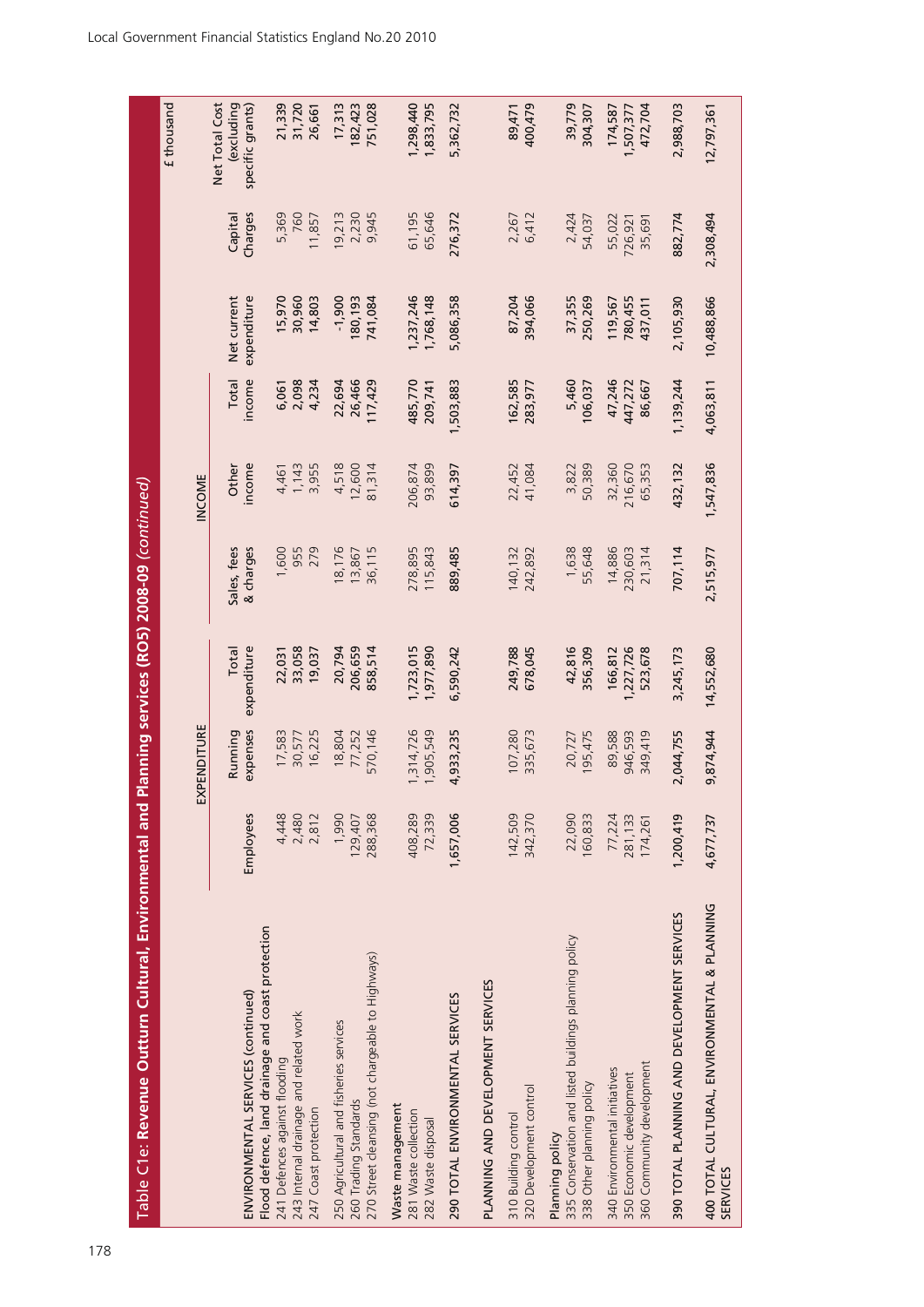| <b>Contract Contract Contract</b><br>֧֧֧֧֧֧ׅ֧ׅ֧ׅ֧֧ׅ֧֧֪֪֪֪֪֪֪֪֪֪֪֪֪֪֪֪֪֪֪֪֪֪֪֪֪֪֪֚֚֚֚֚֚֚֚֚֚֚֚֚֚֚֚֚֚֚֚֚֚֚֚֚֚֚֚֚֚֚֝֟֓֝֓֝֓֝֬֜֜֜֝֬֜֜֝ |
|----------------------------------------------------------------------------------------------------------------------------------|
|                                                                                                                                  |
|                                                                                                                                  |
|                                                                                                                                  |
|                                                                                                                                  |
|                                                                                                                                  |
|                                                                                                                                  |
|                                                                                                                                  |
|                                                                                                                                  |
|                                                                                                                                  |
|                                                                                                                                  |
|                                                                                                                                  |
|                                                                                                                                  |
|                                                                                                                                  |
|                                                                                                                                  |
|                                                                                                                                  |
|                                                                                                                                  |
|                                                                                                                                  |
|                                                                                                                                  |
|                                                                                                                                  |
|                                                                                                                                  |
|                                                                                                                                  |
| ון<br>וויסטורי                                                                                                                   |
|                                                                                                                                  |
|                                                                                                                                  |
|                                                                                                                                  |
|                                                                                                                                  |
|                                                                                                                                  |
|                                                                                                                                  |
|                                                                                                                                  |
|                                                                                                                                  |
|                                                                                                                                  |
| l                                                                                                                                |
|                                                                                                                                  |
|                                                                                                                                  |
|                                                                                                                                  |
|                                                                                                                                  |
|                                                                                                                                  |
|                                                                                                                                  |

|                                                                                                                                  |                               |                            |                               |                          |                           |                           |                               |                             | £ thousand                                       |
|----------------------------------------------------------------------------------------------------------------------------------|-------------------------------|----------------------------|-------------------------------|--------------------------|---------------------------|---------------------------|-------------------------------|-----------------------------|--------------------------------------------------|
|                                                                                                                                  |                               | PENDITURE<br>$\mathbb{E}$  |                               |                          | INCOME                    |                           |                               |                             |                                                  |
|                                                                                                                                  | Employees                     | expenses<br>Running        | expenditure<br>Total          | Sales, fees<br>& charges | income<br>Other           | income<br>Total           | Net current<br>expenditure    | Charges<br>Capital          | Net Total Cost<br>(excluding<br>specific grants) |
| PROTECTIVE SERVICES                                                                                                              |                               |                            |                               |                          |                           |                           |                               |                             |                                                  |
| 100 TOTAL POLICE SERVICES                                                                                                        | 10,372,143                    | 2,354,012                  | 12,726,155                    | 455,393                  | 723,091                   | 1,178,484                 | 11,547,670                    | 820,585                     | 12,368,256                                       |
| FIRE AND RESCUE SERVICES                                                                                                         |                               |                            |                               |                          |                           |                           |                               |                             |                                                  |
| 230 Fire and rescue service emergency planning and civil<br>220 Fire fighting and rescue operations<br>210 Community fire safety | 7,105<br>1,473,317<br>209,991 | 76,383<br>424,305<br>1,650 | 286,374<br>1,897,622<br>8,755 | 6,944<br>20,086<br>$218$ | 10,139<br>49,422<br>2,066 | 17,083<br>69,508<br>2,284 | 1,828,114<br>6,471<br>269,291 | 222,470<br>21,836<br>18,497 | 287,788<br>2,050,584<br>28,307                   |
| 290 TOTAL FIRE AND RESCUE SERVICES<br>defence                                                                                    | 1,690,413                     | 502,338                    | 2,192,751                     | 27,248                   | 61,627                    | 88,875                    | 2,103,876                     | 262,803                     | 2,366,679                                        |
| <b>COURT SERVICES</b>                                                                                                            |                               |                            |                               |                          |                           |                           |                               |                             |                                                  |
| 390 TOTAL COURT SERVICES<br>320 Coroners' court services<br>350 Other court services                                             | 3,845<br>21,086<br>17,241     | 5,676<br>77,764<br>83,440  | 95,005<br>104,526<br>9,521    | 2,564<br>488<br>3,052    | 5,873<br>28,474<br>22,601 | 25,165<br>31,526<br>6,361 | 69,840<br>3,160<br>73,000     | 496<br>763<br>1,259         | 70,336<br>3,923<br>74,259                        |
| 410 CORPORATE AND DEMOCRATIC CORE                                                                                                | 513,077                       | 1,498,258                  | 2,011,335                     | 56,155                   | 295,416                   | 351,570                   | 1,659,765                     | 149,255                     | 1,809,021                                        |
| CENTRAL SERVICES TO THE PUBLIC                                                                                                   |                               |                            |                               |                          |                           |                           |                               |                             |                                                  |
| Local tax collection                                                                                                             |                               |                            |                               |                          |                           |                           |                               |                             |                                                  |
| 422 Council tax discounts for prompt payment<br>421 Council tax collection                                                       | 165,629<br>818                | 325,026                    | 490,655                       | 85,688                   | 65,658                    | 39<br>151,347             | 339,309                       | 5,050                       | 344,359                                          |
| 423 Council tax discounts locally funded                                                                                         | 204                           | 3,636<br>1,817             | 2,635<br>3,840                | 39<br>82                 | 647                       | 729                       | 2,596<br>3,111                |                             | 2,596<br>3,114                                   |
| 425 Council tax benefits administration                                                                                          | 128,162                       | 186,043                    | 314,205                       | 11,956                   | 34,103                    | 46,059                    | 268, 145                      | 2,010                       | 270,155                                          |
| 426 Non-domestic rates collection                                                                                                | 29,835                        | 71,203                     | 101,040                       | 15,276                   | 70,667                    | 85,943                    | 15,097                        | 1,324                       | 16,421                                           |
| 428 BID ballots                                                                                                                  | 43                            | 120                        | 163                           | 32                       | 86                        | 118                       | 45                            | $\circ$                     | 45                                               |
| 430 Registration of births, deaths and marriages                                                                                 | 78,990                        | 43,936                     | 122,925                       | 64,941                   | 9,448                     | 74,389                    | 48,537                        | 11,815                      | 60,352<br>(continued)                            |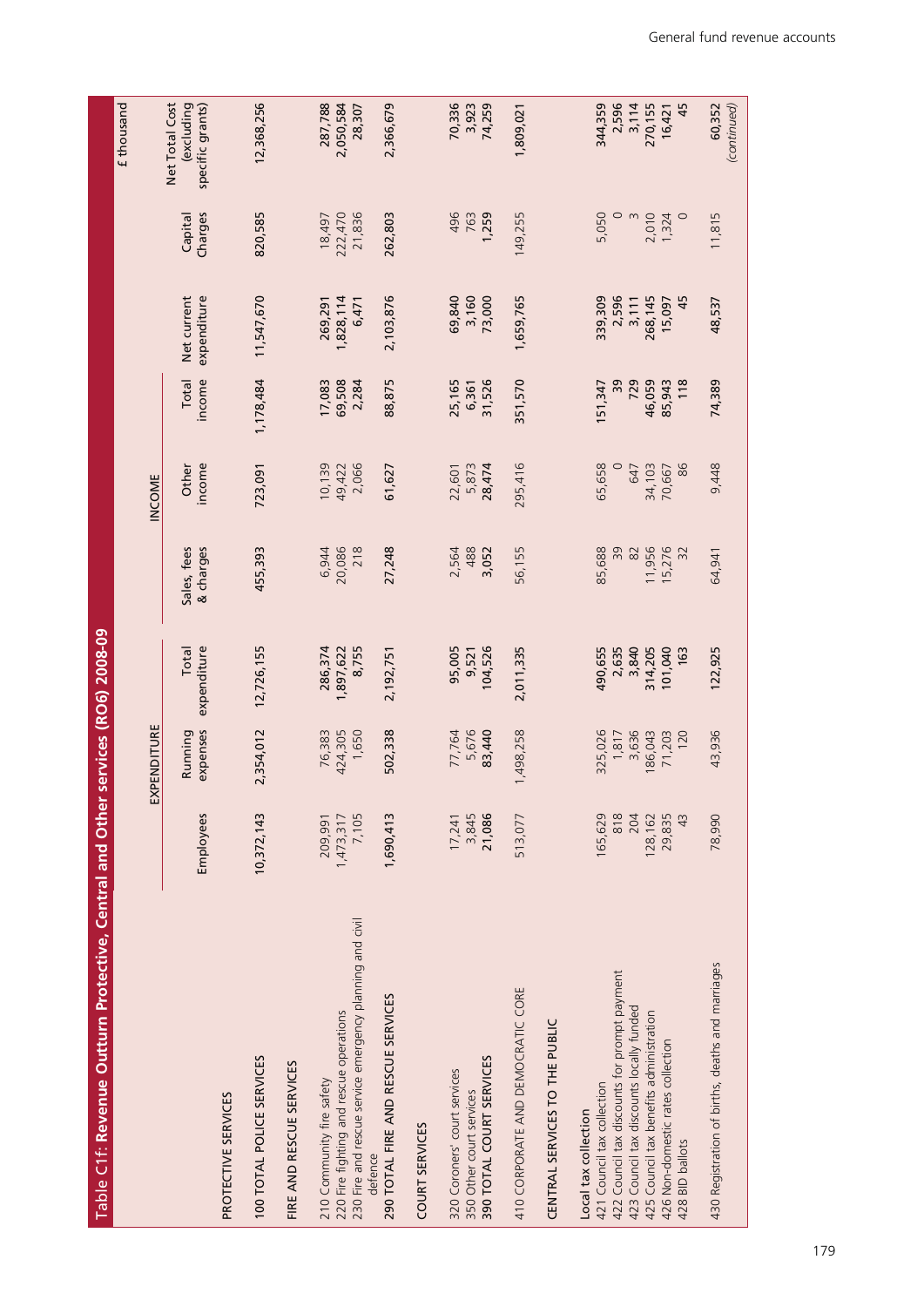| Table C1f: Revenue Outturn Protective, Central and Other                                                         |                  |                     |                      | services (RO6) 2008-09 (continued) |                         |                  |                            |                    |                                                  |
|------------------------------------------------------------------------------------------------------------------|------------------|---------------------|----------------------|------------------------------------|-------------------------|------------------|----------------------------|--------------------|--------------------------------------------------|
|                                                                                                                  |                  |                     |                      |                                    |                         |                  |                            |                    | £ thousand                                       |
|                                                                                                                  |                  | EXPENDITURE         |                      |                                    | INCOME                  |                  |                            |                    |                                                  |
| CENTRAL SERVICES TO THE PUBLIC (continued)                                                                       | Employees        | expenses<br>Running | expenditure<br>Total | Sales, fees<br>& charges           | income<br>Other         | income<br>Total  | Net current<br>expenditure | Charges<br>Capital | Net Total Cost<br>(excluding<br>specific grants) |
| 441 Registration of electors<br>442 Conducting elections<br>Elections                                            | 28,432<br>12,322 | 43,685<br>50,135    | 72,116<br>62,457     | 1,669<br>2,415                     | 3,253<br>2,887          | 5,669<br>4,557   | 67,560<br>56,787           | 920<br>8,041       | 75,602<br>57,707                                 |
| 450 Emergency planning<br>460 Local land charges                                                                 | 26,379<br>32,531 | 32,027<br>43,164    | 69,545<br>64,557     | 3,673<br>64,192                    | 7,809<br>4,521<br>5,141 | 11,482<br>68,712 | 53,075<br>832              | 746<br>959         | 53,822<br>1,792                                  |
| 470 General grants, bequests and donations                                                                       | 6,411            | 116,893             | 23,304               | 1,492                              |                         | 6,633            | 116,671                    | 4,750              | 121,421                                          |
| 482 Costs of unused shares of IT facilities and other assets<br>481 Retirement benefits<br>Non-distributed costs | 8,375<br>650,797 | 47,635<br>08,847    | 759,645<br>56,010    | 4,518<br>8,233                     | 45,813<br>26,680        | 54,046<br>31,198 | 705,599<br>24,812          | 29,676<br>18,021   | 723,619<br>54,488                                |
| 483 Depreciation / impairment of surplus costs etc                                                               | 2,251            | 36,809              | 39,060               | 658                                | 6,215                   | 6,873            | 32,187                     | 194,941            | 227,128                                          |
| 489 MANAGEMENT AND SUPPORT SERVICES                                                                              | 4,339,548        | 4,637,900           | 8,977,447            | 729,432                            | 8,214,799               | 8,944,231        | 33,216                     | 676,157            | 709,374                                          |
| 490 TOTAL CENTRAL SERVICES                                                                                       | 6,023,803        | 7,247,136           | 13,270,935           | 1,050,453                          | 8,793,141               | 9,843,593        | 3,427,342                  | 1,103,671          | 4,531,013                                        |
| 491 Recharges within central services                                                                            | $\vdots$         | $\vdots$            |                      |                                    | 2,246,599               | $\vdots$         | $\vdots$                   | $\vdots$           | $\vdots$                                         |
| 492 Recharges to general fund revenue account (excluding<br>Content composition                                  |                  |                     |                      |                                    | $1 - 74C$ ECE           |                  |                            |                    |                                                  |

central services)

495 Other management and support services income

500 TOTAL OTHER SERVICES

493 Recharges to central government<br>494 Recharges to other accounts<br>495 Other management and support services income<br>(excluding recharges)

central services) … … … … 4,746,565……… …  $4322$  Recharges to central government  $1222$   $1222$   $1222$   $1222$   $1222$   $1222$   $1222$   $1222$   $1222$   $1222$   $1222$   $1222$   $1222$   $1222$   $1222$   $1222$   $1222$   $1222$   $1222$   $1222$   $1222$   $1222$   $1222$   $1222$   $1222$   $1222$   $\frac{4}{3}$   $\frac{4}{3}$   $\frac{4}{3}$   $\frac{4}{3}$   $\frac{4}{3}$   $\frac{4}{3}$   $\frac{4}{3}$   $\frac{4}{3}$   $\frac{4}{3}$   $\frac{4}{3}$   $\frac{4}{3}$   $\frac{4}{3}$   $\frac{4}{3}$   $\frac{4}{3}$   $\frac{4}{3}$   $\frac{4}{3}$   $\frac{4}{3}$   $\frac{4}{3}$   $\frac{4}{3}$   $\frac{4}{3}$   $\frac{4}{3}$   $\frac{4}{3}$ 

 $\frac{1}{2}$  ,  $\frac{1}{2}$  ,  $\frac{1}{2}$ 

 $\frac{1}{2}$  .  $\frac{1}{2}$  $\pm$ 

 $\mathbb{H}^1(\mathbb{H}^1)$ 

 $\mathbb{E}^{\mathbb{P}}$  is  $\mathbb{E}$ 

 $\frac{1}{2}$  ,  $\frac{1}{2}$  ,  $\frac{1}{2}$ 

 $\frac{1}{2}$  ,  $\frac{1}{2}$  ,  $\frac{1}{2}$ 

 $\frac{1}{2}$  .  $\frac{1}{2}$  $\frac{1}{2}$ 

4,746,565<br>5,522

 $\frac{1}{2} - \frac{1}{2}$  $\frac{1}{2}$ 

761,161

 $\mathbb{R}$ 

 $\vdots$ 

 $\frac{1}{4}$ 

 $\frac{1}{4}$ 

454,954

 $\frac{1}{4}$ 

656,266

350,841

305,425

363,519

261,846

101,672

(excluding recharges) … … … … 454,954……… …

 $\frac{1}{4}$ 

 $\ddot{\ddot{z}}$ 

 $\vdots$ 

500 TOTAL OTHER SERVICES 273,647 395,297 668,944 101,672 261,846 363,519 305,425 350,841 656,266

668,944

395,297

273,647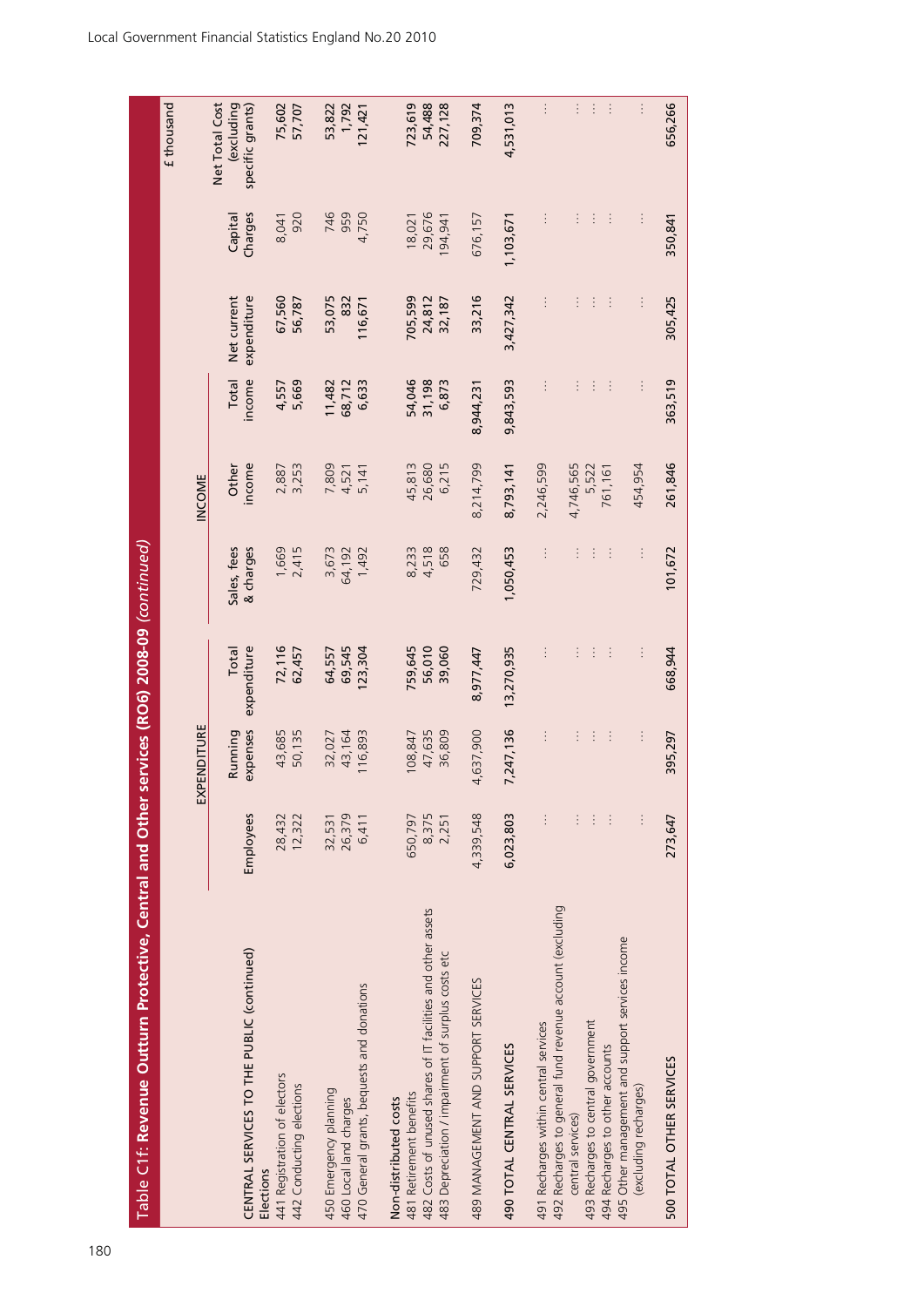Table C1g: Trading Services Revenue Account (TSR) 2008-09 Table C1g: **Trading Services Revenue Account (TSR) 2008-09**

| (continued)                                      |                    |                                      |                          |                  |                          |                      |                                           |           |                                                                                  |
|--------------------------------------------------|--------------------|--------------------------------------|--------------------------|------------------|--------------------------|----------------------|-------------------------------------------|-----------|----------------------------------------------------------------------------------|
|                                                  | 495,552            |                                      |                          |                  |                          |                      |                                           |           | 939 Total capital charges (total of lines 931 to 935)                            |
| ÷                                                | $-19,548$          | ÷                                    | ÷                        | $\vdots$         | $\vdots$                 | ÷                    | $\vdots$                                  |           | 935 Credit for amortisation of capital grants and other<br>capital contributions |
| ÷                                                | 6,890              | ÷                                    | ÷                        | $\vdots$         | $\vdots$                 | ÷                    | $\vdots$                                  | ÷         | 934 Amortisation of deferred charges                                             |
| ÷                                                |                    |                                      |                          |                  |                          |                      | $\vdots$                                  | ÷         | 933 Loss on impairment of assets                                                 |
|                                                  | 65,838<br>442,372  |                                      |                          |                  |                          |                      |                                           | ŧ         | 931 Depreciation                                                                 |
|                                                  |                    |                                      |                          |                  |                          |                      |                                           |           | of which:                                                                        |
| 185,332                                          | 495,554            | 310,223                              | 1,139,047                | 173,709          | 965,338                  | 828,823              | 572,408                                   | 156,416   | 698 TOTAL EXTERNAL TRADING ACCOUNTS                                              |
| $-1,941$                                         | 39,239<br>23,516   | $-10,106$<br>$-25,458$               | 454,968                  | 56,213           | 398,755                  | 429,507              | 359,963                                   | 69,544    | 691-695 Other External Trading Accounts                                          |
| 29,133                                           |                    |                                      | 86,164                   | 18,981           | 67,183                   | 76,059               | 56,012                                    | 20,047    | 597 Market undertakings                                                          |
| 96,309                                           | 176,214            | $-91,415$<br>$-79,905$               | 122,299                  |                  | 100,544                  | 42,394               | 40,540                                    | 1,854     | 596 Investment properties                                                        |
| $-3,890$                                         | 87,524             |                                      | 155,800                  | 32,275<br>21,756 | 123,525                  |                      | 59,185                                    | 5,201     | 595 Industrial estates                                                           |
| 54,396                                           | 133,911            | $-79,514$                            | 133,759                  | 29,003           | 104,756                  | 54,244<br>64,386     | 49,809                                    | 4,435     | 594 Corporation estates                                                          |
| 4,084                                            |                    | 4,060                                | 19,345                   | 2,013<br>2,690   | 16,655                   | 23,405               | 9,861                                     | 13,544    | 591 Building control                                                             |
| $-2,023$                                         | 126<br>24          | $-2,149$                             | 17,869                   |                  | 15,856                   | 15,720               | 12,256                                    | 3,464     | 580 Trade waste                                                                  |
| 444                                              | $-128$             | 572                                  | 5,076                    | 685              | 4,391                    | 5,648                |                                           | 1,401     | 550 Fishery harbours                                                             |
| 648                                              | 831                | $-183$                               | 5,914                    | 1,215            | 4,699                    | 5,731                |                                           | 2,245     | 535 Crematoria                                                                   |
| 3,609                                            | 1,326              | 2,283                                | 10,354                   | 1,214<br>795     | 9,559                    | 12,637               | 7,681<br>5,167<br>8,786<br>4,247<br>4,247 | 3,877     | 528 Sports facilities                                                            |
| 446                                              | $\frac{14}{3}$     | 432                                  | 8,775                    |                  | 6,750<br>7,561           | 9,207                |                                           | 4,040     | 525 Civic restaurants                                                            |
| 6,278                                            |                    | 2,166                                | 8,399                    | 1,649            |                          | 10,565               |                                           | 2,884     | 521 Civic halls                                                                  |
| 4,308                                            | 3,380<br>4,112     | 928                                  | 24,111                   | 1,662            | 22,449                   | 25,039               | 18,904                                    | 6,135     | 515 Theatres                                                                     |
| 929                                              | 210                | 719                                  | 265                      | 48               | 217                      | 984                  | 670                                       | 314       | 514 Museums                                                                      |
| $-13,272$                                        | 8,677              | $-21,949$                            | 52,394                   | 95               | 52,299                   | 30,445               | 19,625                                    | 10,820    | 284 Toll bridges and roads                                                       |
|                                                  |                    |                                      |                          |                  |                          |                      |                                           |           | 283 Piers                                                                        |
|                                                  | 1,724              |                                      |                          |                  | 8,171                    | 1,289<br>9,748       | 5,793                                     | 3,955     | 282 Ports                                                                        |
| 5,033<br>-2,090<br>2,930                         | 558                | $-9,262$<br>$-2,648$<br>$1,206$      |                          | 2,617<br>371     | 20,650                   |                      | 718                                       | 571       | 281 Airports                                                                     |
|                                                  | 14,295             |                                      | 21,077<br>3,937<br>8,542 | 427              |                          | 11,815               | 9,731                                     | 2,084     | 260 Car Parks                                                                    |
|                                                  |                    |                                      |                          |                  |                          |                      |                                           |           | <b>External Trading Accounts</b>                                                 |
| Net Total Cost<br>(excluding<br>specific grants) | Charges<br>Capital | Gross<br>surplus (-)/<br>deficit (+) | income<br>Total          | income<br>Other  | & charges<br>Sales, fees | expenditure<br>Total | expenses<br>Running                       | Employees |                                                                                  |
|                                                  |                    |                                      |                          | INCOME           |                          |                      | EXPENDITURE                               |           |                                                                                  |
| £ thousand                                       |                    |                                      |                          |                  |                          |                      |                                           |           |                                                                                  |
|                                                  |                    |                                      |                          |                  |                          |                      |                                           |           |                                                                                  |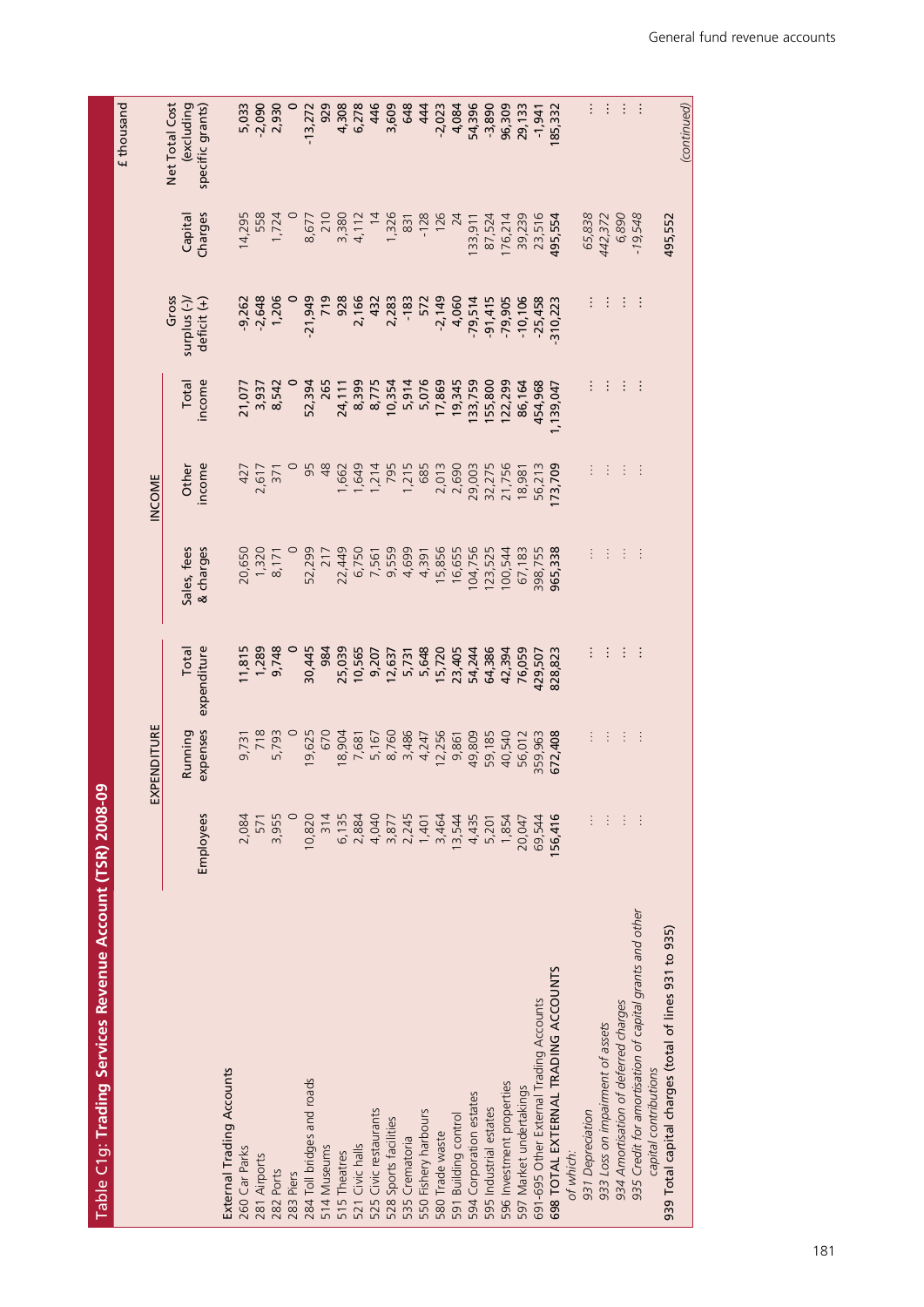| Table C1g: Trading Services Revenue Account (TSR) 2008-09                        |           | (continued)         |                      |                          |                 |                 |                                       |                    | £ thousand                                       |
|----------------------------------------------------------------------------------|-----------|---------------------|----------------------|--------------------------|-----------------|-----------------|---------------------------------------|--------------------|--------------------------------------------------|
|                                                                                  |           | EXPENDITURE         |                      |                          | INCOME          |                 |                                       |                    |                                                  |
|                                                                                  | Employees | expenses<br>Running | Total<br>expenditure | Sales, fees<br>& charges | Other<br>income | income<br>Total | Gross<br>surplus $(-)$<br>deficit (+) | Charges<br>Capital | Net Total Cost<br>(excluding<br>specific grants) |
| Internal Trading Accounts                                                        |           |                     |                      |                          |                 |                 |                                       |                    |                                                  |
| 716 Administrative Education support services                                    | 8,921     | 6,586               | 15,507               | 9,277                    | 7,234           | 16,511          | $-1,004$                              | 6,688              | 5,684                                            |
| 717 Specialist Education support services                                        | 14,413    | 11,225              | 25,638               | 11,758                   | 11,752          | 23,510          | 2,128                                 |                    | 2,133                                            |
| 723 Highways maintenance                                                         | 200,487   | 399,179             | 599,666              | 284,034                  | 329,685         | 613,719         | $-14,053$                             | 3,974              | $-10,079$                                        |
| 726 On-street parking                                                            | 5,323     | 1,437               | 6,760                | 4,280                    | 2,977           | 7,257           | $-497$                                | 87                 | $-410$                                           |
| 733 Social Services: residential homes                                           | $\circ$   |                     | $\circ$              |                          |                 |                 |                                       | $\circ$            |                                                  |
| Social Services: home care services<br>734                                       | $\circ$   |                     | $\circ$              |                          |                 |                 |                                       |                    |                                                  |
| 741 Housing management                                                           | 10,030    | 4,473               | 14,503               |                          | 14,606          | 14,614          | $-111$                                | $\circ$            | $-111$                                           |
| 752 Leisure management                                                           | 22,670    | 18,244              | 40,914               | 21,430                   | 16,433          | 37,863          | 3,051                                 | 95                 | 3,146                                            |
| 757 Environmental cleaning and sweeping                                          | 36,325    | 22,149              | 58,474               | 21,453                   | 38,341          | 59,794          | $-1,320$                              | 477                | $-843$                                           |
| 810 Construction and property services                                           | 149,883   | 52,451              | 302,334              | 111,983                  | 193,956         | 305,939         | $-3,605$                              | 16,744             | 13,139                                           |
| 821 Building cleaning                                                            | 245,287   | 49,723              | 295,010              | 135,633                  | 157,682         | 293,314         | 1,696                                 | 1,270              | 2,966                                            |
| 825 Building maintenance                                                         | 168,556   | 92,840              | 361,396              | 166,638                  | 195,837         | 362,475         | $-1,079$                              | 3,612              | 2,533                                            |
| 830 Grounds maintenance                                                          | 112,313   | 111,173             | 223,486              | 92,817                   | 118,614         | 211,431         | 12,054                                | 2,612              | 14,666                                           |
| 841 Vehicle maintenance                                                          | 54,208    | 145,805             | 200,013              | 83,559                   | 126,796         | 210,355         | $-10,343$                             | 12,924             | 2,580                                            |
| 845 Vehicle management and transport                                             | 57,288    | 175,572             | 232,861              | 101,694                  | 165,777         | 267,471         | $-34,610$                             | 24,809             | $-9,801$                                         |
| 850 Refuse collection                                                            | 39,946    | 38,965              | 78,911               | 27,626                   | 54,510          | 82,136          | $-3,226$                              | 2,782              | $-444$                                           |
| 860 Catering services                                                            | 329,368   | 272,354             | 601,722              | 402,342                  | 178,062         | 580,404         | 21,318                                | 1,798              | 23,116                                           |
| 871 Office services (printing, security, etc)                                    | 22,878    | 40,957              | 63,835               | 32,884                   | 31,953          | 64,837          | $-1,002$                              | 1,176              | 174                                              |
| 872 Information Technology                                                       | 61,907    | 88,968              | 150,875              | 37,033                   | 114,826         | 151,859         | $-984$                                | 7,142              | 6,158                                            |
| 873 Finance services                                                             | 55,204    | 29,221              | 84,425               | 8,312                    | 72,690          | 81,002          | 3,423                                 | 1,023              | 4,446                                            |
| 874 Legal services                                                               | 48,544    | 29,165              | 77,709               | 16,034                   | 62,662          | 78,696          | -987                                  | 120                | $-867$                                           |
| 875 Personnel services                                                           | 39,486    | 21,484              | 60,970               | 10,693                   | 37,154          | 47,847          | 13,124                                | 250                | 13,374                                           |
| 891-895 Other Internal Trading Accounts                                          | 312,205   | 420,137             | 732,342              | 383,053                  | 360,695         | 743,749         | $-11,407$                             | 24,150             | 12,743                                           |
| 898 TOTAL INTERNAL TRADING ACCOUNTS                                              | 1,995,242 | 2,232,106           | 4,227,350            | 1,962,540                | 2,292,241       | 4,254,783       | $-27,433$                             | 111,738            | 84,305                                           |
| of which:                                                                        |           |                     |                      |                          |                 |                 |                                       |                    |                                                  |
| 931 Depreciation                                                                 | $\vdots$  |                     |                      |                          |                 |                 |                                       | 78,063             | ÷                                                |
| 933 Loss on impairment of assets                                                 | ÷         |                     |                      |                          |                 |                 |                                       | 30,950             | $\vdots$                                         |
| 934 Amortisation of deferred charges                                             | $\vdots$  |                     | ÷                    |                          | ÷               |                 |                                       | 3,776              | $\vdots$                                         |
| 935 Credit for amortisation of capital grants and other<br>capital contributions | $\vdots$  |                     | ÷                    |                          | $\vdots$        |                 |                                       | $-1,051$           | $\vdots$                                         |
| 939 Total capital charges (total of lines 931 to 935)                            |           |                     |                      |                          |                 |                 |                                       | 111,738            |                                                  |
| 899 TOTAL EXTERNAL+ INTERNAL TRADING ACCOUNTS                                    | 2,151,659 | 2,904,515           | 5,056,173            | 2,927,877                | 2,465,950       | 5,393,829       | $-337,655$                            | 607,292            | 269,637                                          |
|                                                                                  |           |                     |                      |                          |                 |                 |                                       |                    |                                                  |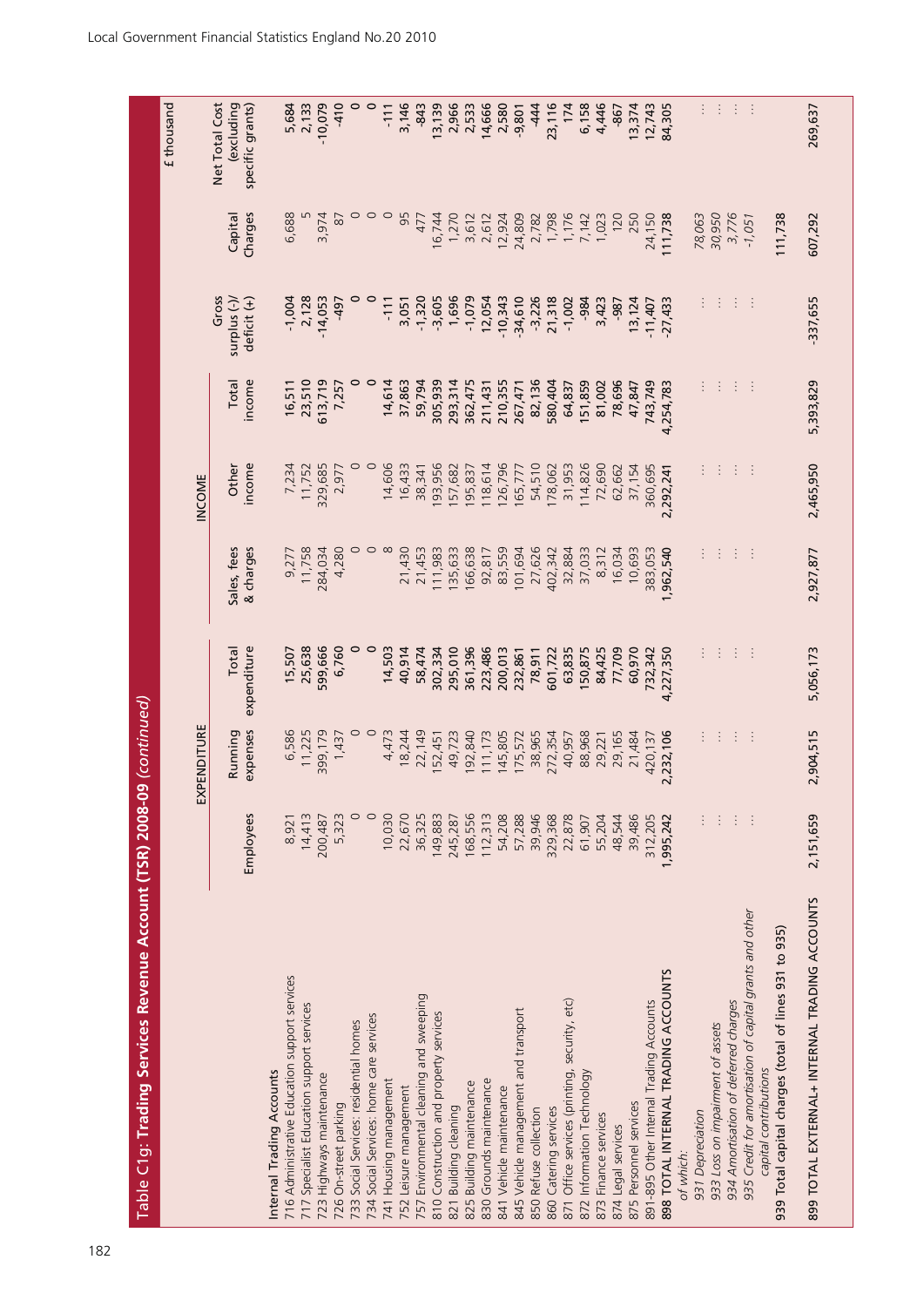| Table C1h: Subjective Analysis (SAR) (grossed up all England) 2008-09                                         |                       |                                    |                      |                                |                            |                           |                                         |                      |                    |                          |                      |                   |                                     |                                              |
|---------------------------------------------------------------------------------------------------------------|-----------------------|------------------------------------|----------------------|--------------------------------|----------------------------|---------------------------|-----------------------------------------|----------------------|--------------------|--------------------------|----------------------|-------------------|-------------------------------------|----------------------------------------------|
|                                                                                                               |                       | Highways,                          |                      | Housing                        | Cultural                   |                           |                                         |                      | Fire &             |                          |                      |                   |                                     | Management<br>£ thousand                     |
|                                                                                                               | Education<br>services | services<br>roads and<br>transport | Social<br>services   | (excluding<br>services<br>HRA) | related<br>services<br>and | Environmental<br>services | development<br>services<br>Planning and | Police<br>services   | services<br>rescue | services<br>Court        | services<br>Central  | Other<br>services | <b>TOTAL ALL</b><br><b>SERVICES</b> | and support<br>services (inc. in<br>Central) |
| PART A - PAY<br><b>ESTIMATES</b>                                                                              |                       |                                    |                      |                                |                            |                           |                                         |                      |                    |                          |                      |                   |                                     |                                              |
| Teacher salary                                                                                                | 16,888,192            |                                    | 14,977               |                                | 928                        | $\sim$ $\circ$            | 57                                      |                      | $\circ$ $\circ$    | $\circ$ $\circ$          | 4,500                | $\circ$ $\circ$   | 16,908,656                          | 4,124                                        |
| Employers' National<br>Insurance<br>$\sim$ $\sim$                                                             | 1,293,004             | $\circ$ $\circ$                    | 1,161                | $\circ$ $\circ$                | $\overline{71}$            |                           | S                                       | $\circ$ $\circ$      |                    |                          | 351                  |                   | 1,294,592                           | 322                                          |
| Employers' Pension<br>contributions<br>contributions<br>$\infty$                                              | 2,214,488             | $\circ$                            | 1,992                | $\circ$                        | 102                        | $\circ$                   | $\overline{ }$                          | $\circ$              | $\circ$            | $\circ$                  | 927                  | $\circ$           | 2,217,516                           | 523                                          |
| Location allowance                                                                                            | 24,224                |                                    | $\circ$              | $\circ$ $\circ$                | $\circ$                    |                           | $\sim$                                  | $\circ$              | $\circ$ $\circ$    | $\circ$                  | $\circ$              | $\circ$           | 24,226                              | $\circ$                                      |
| <b>TOTAL TEACHERS</b><br><b>GROUP</b> (Total of<br>lines 1 to 4)<br>4 ru                                      | 20,419,905            | $\circ$ $\circ$                    | 18,130               |                                | 101<br>ſ,                  | $\circ$ $\sim$            | $\overline{7}$                          | $\circ$              |                    | $\circ$                  | 5,777                | $\circ$           | 20,444,988                          | 4,968                                        |
| Police & Fire salary                                                                                          |                       |                                    |                      |                                |                            |                           | $\circ$                                 | 5,452,672            | 1,123,392          |                          | 57,727               | 1,047             | 6,634,843                           | 34,124                                       |
| Employers' National<br>$\circ$ $\sim$                                                                         | $\overline{10}$       | $\circ$ $\circ$                    | 40                   | $\circ$ $\circ$                | $\circ$ $\circ$            | $\circ$ $\circ$           | $\circ$                                 | 466,822              | 87,325             | $\circ$ $\circ$          | 5,213                | 99                | 559,459                             | 3,132                                        |
| contributions<br>Insurance                                                                                    |                       |                                    |                      |                                |                            |                           |                                         |                      |                    |                          |                      |                   |                                     |                                              |
| Employers' Pension<br>contributions<br>$\infty$                                                               | $\circ$               | $\circ$                            | $\circ$              | $\circ$                        | $\circ$                    | $\circ$                   | $\circ$                                 | 1,508,002            | 240,310            | $\circ$                  | 22,401               | 253               | 1,770,967                           | 6,795                                        |
| Location allowance<br>G                                                                                       | $rac{1}{1}$           | $\circ$ $\circ$                    | $\circ$ 4            | $\circ$ $\circ$                | $\circ$ $\circ$            | $\circ$ $\circ$           | $\circ$ $\circ$                         | 214,894              | 30,596             | $\circ$ $\circ$          | 24                   | $\circ$           | 245,514                             | $\circ$                                      |
| FIRE GROUP (Total<br>TOTAL POLICE &<br>of lines 6 to 9)<br>$\overline{0}$                                     |                       |                                    |                      |                                |                            |                           |                                         | 7,642,390            | 1,481,623          |                          | 85,365               | 1,398             | 9,210,783                           | 44,051                                       |
|                                                                                                               |                       | 1,058,655                          |                      |                                |                            |                           |                                         |                      |                    |                          |                      |                   |                                     |                                              |
| All Other Staff salary<br>Employers' National<br>Insurance<br>$\overline{1}$<br>$\overline{c}$                | 8,297,141<br>489,662  | 73,314                             | 5,373,073<br>384,297 | 586,345<br>44,223              | 1,477,650<br>98,382        | 1,313,274<br>98,965       | 954,285<br>72,638                       | 2,184,539<br>162,353 | 151,074<br>11,930  | 16,725<br>1,359          | 4,445,916<br>334,808 | 154,117<br>11,218 | 1,783,148<br>26,012,792             | 3,431,047<br>255,653                         |
| Employers' Pension<br>contributions<br>contributions<br>$\frac{1}{2}$                                         | 1,076,027             | 157,295                            | 741,722              | 84,139                         | 896<br>192,                | 185,071                   | 138,799                                 | 314,396              | 27,590             | 2,666                    | 716,465              | 22,308            | 3,659,373                           | 495,806                                      |
| TOTAL ALL OTHER<br>Location allowance<br>(Total of lines 11<br>STAFF GROUP<br>$\frac{15}{2}$<br>$\frac{1}{4}$ | 14,269<br>9,877,097   | 1,292,170<br>2,910                 | 6,512,580<br>13,488  | 3,464<br>718,166               | 8,555<br>1,777,486         | 4,780<br>1,602,089        | 1,169,018<br>3,297                      | 2,716,195<br>54,907  | 5,194<br>195,787   | 20,782<br>$\overline{3}$ | 5,504,053<br>6,868   | 188,483<br>841    | 118,604<br>31,573,908               | 4,187,688<br>5,182                           |
| 16a Adjustments made<br>for FRS17<br>to $14$                                                                  | $-231,427$            | $-75,302$                          | $-24,432$            | $-10,594$                      | $-18,621$                  | $-18,944$                 | $-19,210$                               | $-90,109$            | $-58,085$          | $-119$                   | $-57,316$            | $-10,595$         | $-614,754$                          | $-129, 144$                                  |
|                                                                                                               |                       |                                    |                      |                                |                            |                           |                                         |                      |                    |                          |                      |                   |                                     | (continued)                                  |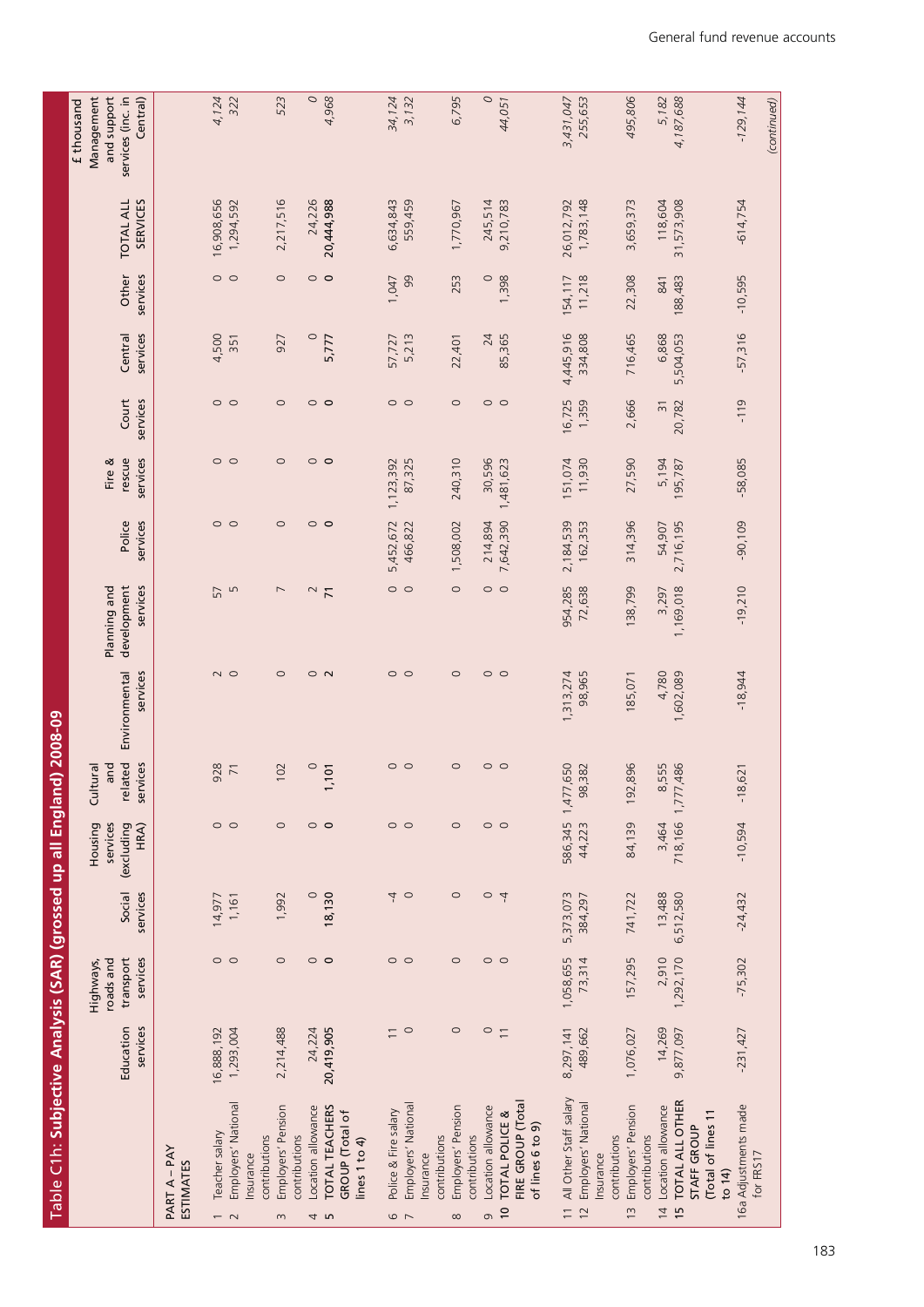| Table C1h: Subjective Analysis (SAR) (grossed up all England)                      |                       |                                                 |                    |                                           |                                        | 2008-09 (continued)       |                                         |                      |                              |                   |                     |                    |                                     | £ thousand                                                 |
|------------------------------------------------------------------------------------|-----------------------|-------------------------------------------------|--------------------|-------------------------------------------|----------------------------------------|---------------------------|-----------------------------------------|----------------------|------------------------------|-------------------|---------------------|--------------------|-------------------------------------|------------------------------------------------------------|
|                                                                                    | Education<br>services | transport<br>services<br>roads and<br>Highways, | Social<br>services | Housing<br>services<br>(excluding<br>HRA) | related<br>services<br>and<br>Cultural | Environmental<br>services | development<br>Planning and<br>services | Police<br>services   | services<br>Fire &<br>rescue | Court<br>services | Central<br>services | Other<br>services  | <b>SERVICES</b><br><b>TOTAL ALL</b> | Management<br>and support<br>services (inc. in<br>Central) |
| 16b Other Pay Related<br>Costs                                                     | 971,715               | 63,394                                          | 297,122            | 24,454                                    | 60,344                                 | 73,856                    | 50,539                                  | 103,667              | 71,088                       | 423               | 485,926             | 94,360             | 2,296,888                           | 231,985                                                    |
| 10, 15, 16a & 16b)<br>(Total of lines 5,<br><b>TOTAL Part A</b><br>$\overline{17}$ | 31,037,301            | 1,280,265                                       | 6,803,396          |                                           | 732,026 1,820,310                      | 1,657,006                 |                                         | 1,200,419 10,372,143 | 1,690,413                    | 21,086            | 6,023,803           | 273,647            | 62,911,815                          | 4,339,548                                                  |
| PART B - RUNNING<br>EXPENSES                                                       |                       |                                                 |                    |                                           |                                        |                           |                                         |                      |                              |                   |                     |                    |                                     |                                                            |
| Repairs, Alterations<br>and Maintenance<br>of Buildings<br>$\frac{8}{10}$          | 1,021,127             | 95,429                                          | 97,901             | 25,973                                    | 187,451                                | 53,476                    | 51,894                                  | 190,830              | 29,234                       | 1,416             | 216,686             | 80,937             | 2,052,354                           | 184,224                                                    |
| Energy Costs<br>Electricity<br>$\overline{0}$                                      | 308,276               | 141,530                                         | 39,458             | 10,256                                    | 75,966                                 | 13,626                    | 12,089                                  | 64,933               | 7,277                        | 652               | 81,653              | 12,182             | 767,899                             | 65,721                                                     |
| Energy Costs - Gas<br>and Other<br>20                                              | 256,520               | 5,947                                           | 34,838             | 2,296                                     | 55,141                                 | 11,068                    | 3,941                                   | 27,089               | 9,078                        | 647               | 29,632              | 6,168              | 442,366                             | 23,965                                                     |
| Rents<br>$\overline{21}$                                                           | 140,268               | 34,702                                          | 92,594             | 385,243                                   | 33,226                                 | 17,526                    | 30,474                                  | 96,545               | 6,491                        | 6,180             | 181,903             | 13,079             | 1,038,231                           | 144,749                                                    |
| Rates<br>22                                                                        | 394,348               | 81,959                                          | 32,589             | 4,102                                     | 108,833                                | 28,238                    | 23,744                                  | 96,631               | 24,585                       | 3,823             | 170,672             | 20,603             | 990,125                             | 137, 137                                                   |
| Water Services<br>23                                                               | 98,134                | 2,876                                           | 14,875             | 2,718                                     | 26,144                                 | 9,887                     | 3,323                                   | 8,777                | 2,671                        | 124               | 12,414              | 2,860              | 184,804                             | 9,381                                                      |
| Fixtures & Fittings<br>24                                                          | 32,513                | 1,421                                           | 4,402              | 855                                       | 6,805                                  | 2,824                     | 986                                     | 3,474                | 940                          | $\circ$           | 5,590               | 504                | 60,314                              | 3,310                                                      |
| Domestic Supplies<br>Cleaning and<br>25                                            | 386,014               | 8,987                                           | 48,181             | 2,813                                     | 45,095                                 | 37,913                    | 8,316                                   | 32,366               | 7,909                        | 176               | 61,453              | 6,864              | 646,088                             | 51,341                                                     |
| Grounds<br>26                                                                      | 125,278               | 39,675                                          | 10,899             | 2,404                                     | 150,285                                | 50,576                    | 4,203                                   | 2,623                | 983                          | $\frac{6}{2}$     | 12,219              | 2,746              | 401,906                             | 7,844                                                      |
| Maintenance Costs                                                                  |                       | 3,871                                           |                    | 565                                       |                                        |                           | 12,211                                  |                      |                              | 631               |                     |                    | 195,439                             |                                                            |
| Premises Insurance<br><b>Other Premises</b><br>28<br>27                            | 107,829<br>298,565    | 92,116                                          | 44,083<br>7,887    | 128                                       | 18,584<br>47,832                       | 2,753<br>35,970           | $-198$                                  | 4,138<br>66,636      | 1,175<br>6,764               | 1,482             | 41,718<br>100,665   | $-5,922$<br>10,100 | 704,144                             | 30,485<br>67,061                                           |
| Expenditure<br>Related                                                             |                       |                                                 |                    |                                           |                                        |                           |                                         |                      |                              |                   |                     |                    |                                     |                                                            |
| <b>TOTAL PREMISES</b><br>of lines 18 to 28)<br>EXPENSES (Total<br>29               | 3,168,867             | 508,513                                         | 427,701            | 437,353                                   | 755,363                                | 263,855                   | 150,986                                 | 594,040              | 97,107                       | 15,148            | 914,600             | 150,121            | 7,483,654                           | 725,218                                                    |
| Costs - Vehicle<br>Direct Transport<br>Maintenance<br>Repair &<br>$\overline{30}$  | 19,487                | 17,745                                          | 8,951              | 499                                       | 13,426                                 | 64,229                    | 526                                     | 67,058               | 12,971                       | 30                | 20,832              | 4,726              | 230,480                             | 16,133                                                     |
|                                                                                    |                       |                                                 |                    |                                           |                                        |                           |                                         |                      |                              |                   |                     |                    |                                     | (continued)                                                |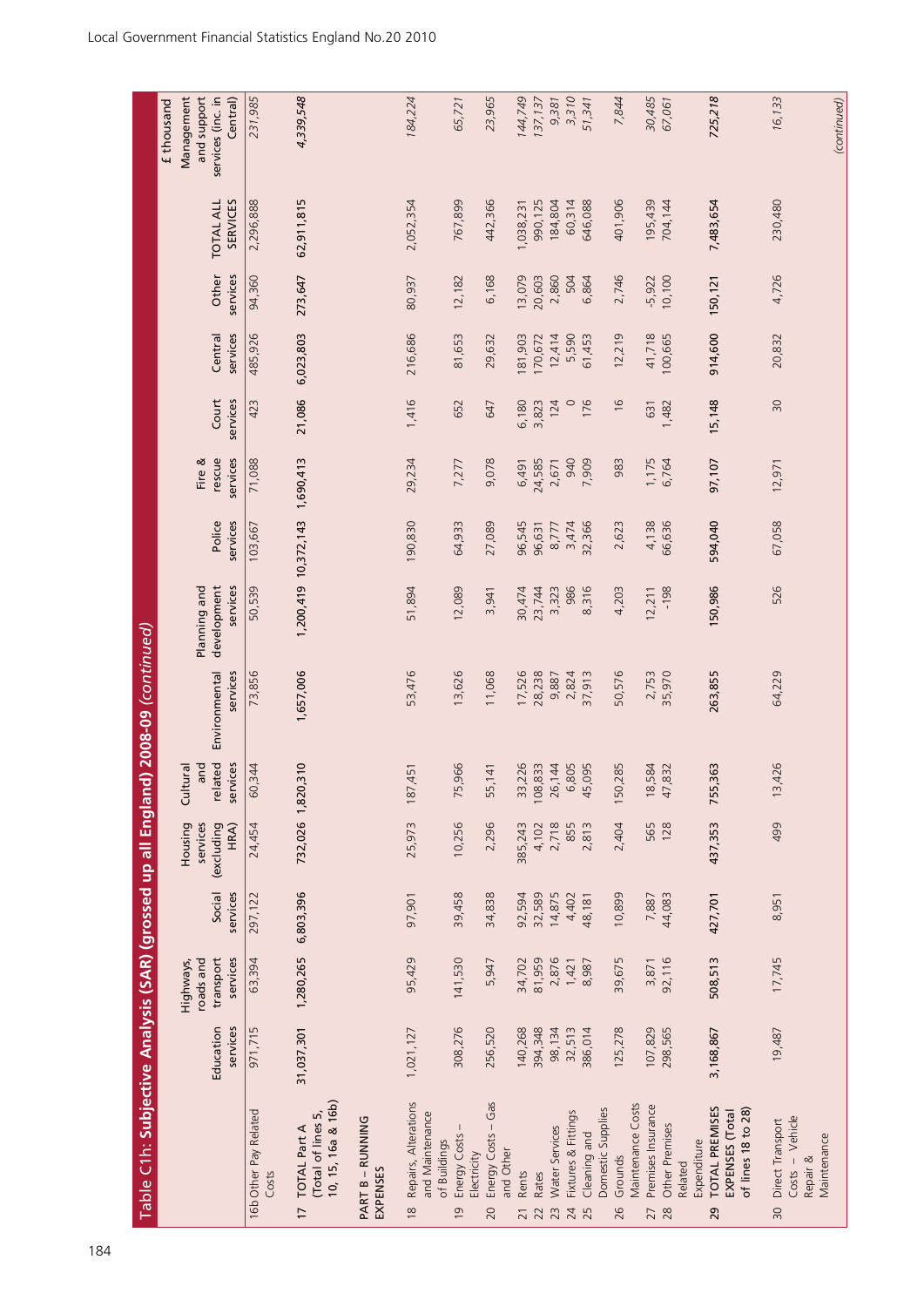| Table C1h: Subjective Analysis (SAR) (grossed up all England) 2008-09 (continued)                |                       |                                                 |                    |                                           |                                        |                           |                                         |                    |                              |                   |                     |                   |                                     |                                                            |
|--------------------------------------------------------------------------------------------------|-----------------------|-------------------------------------------------|--------------------|-------------------------------------------|----------------------------------------|---------------------------|-----------------------------------------|--------------------|------------------------------|-------------------|---------------------|-------------------|-------------------------------------|------------------------------------------------------------|
|                                                                                                  |                       |                                                 |                    |                                           |                                        |                           |                                         |                    |                              |                   |                     |                   |                                     | £ thousand                                                 |
|                                                                                                  | Education<br>services | services<br>roads and<br>transport<br>Highways, | Social<br>services | services<br>(excluding<br>Housing<br>HRA) | related<br>services<br>and<br>Cultural | Environmental<br>services | development<br>services<br>Planning and | Police<br>services | services<br>Fire &<br>rescue | Court<br>services | services<br>Central | Other<br>services | <b>SERVICES</b><br><b>TOTAL ALL</b> | Management<br>services (inc. in<br>and support<br>Central) |
| Costs - Vehicle<br>Direct Transport<br>$\overline{3}$                                            | 50,979                | 22,938                                          | 36,045             | 824                                       | 21,524                                 | 113,088                   | 1,099                                   | 70,953             | 18,087                       | $\overline{5}$    | 53,484              | 15,578            | 404,603                             | 38,984                                                     |
| Contract Hire and<br>Running Costs<br>$\overline{32}$                                            | 619,122               | 98,134                                          | 145,933            | 3,282                                     | 36,478                                 | 140,775                   | 3,884                                   | 30,344             | 43,025                       | 347               | 56,972              | 37,730            | 1,216,027                           | 43,409                                                     |
| Car Allowances for<br>Operating Leases<br>33                                                     | 86,655                | 19,060                                          | 156,181            | 8,691                                     | 12,613                                 | 18,641                    | 14,847                                  | 41,239             | 7,672                        | 118               | 47,929              | 1,763             | 415,410                             | 32,370                                                     |
| Travelling Expenses<br>Public Transport<br>Allowances for<br>34                                  | 137,269               | 23,248                                          | 28,644             | 808                                       | 3,911                                  | 2,600                     | 3,407                                   | 21,276             | 3,402                        | 26                | 10,046              | 908               | 235,546                             | 6,674                                                      |
| Related Expenditure<br>Transport Insurance<br>Travelling Expenses<br>Other Transport<br>35<br>36 | 260,790<br>3,728      | 2,118<br>116,683                                | 88,326<br>2,712    | 133<br>1,442                              | 2,377<br>10,364                        | 55,290<br>6,678           | 2,680<br>172                            | 22,560<br>40,103   | 5,613<br>4,357               | $\sim$<br>612     | 25,608<br>11,907    | 3,945<br>5,533    | 60,690<br>613,043                   | 19,892<br>8,121                                            |
| of lines 30 to 36)<br>EXPENSES (Total<br>TRANSPORT<br>TOTAL<br>$\overline{37}$                   | 1,178,035             | 299,927                                         | 466,791            | 15,678                                    | 100,693                                | 401,299                   | 26,618                                  | 293,533            | 95,127                       | 1,144             | 226,773             | 70,182            | 3,175,800                           | 165,583                                                    |
| Equipment,<br>Furniture &<br>Materials<br>38                                                     | 809,078               | 95,383                                          | 184,909            | 31,700                                    | 234,451                                | 117,847                   | 24,376                                  | 115,149            | 32,535                       | 296               | 125,862             | 57,580            | 1,829,166                           | 88,740                                                     |
| Clothing, Uniforms<br>& Laundry<br>Catering<br>$\overline{a}$<br>39                              | 776,255<br>13,241     | 1,663<br>3,253                                  | 112,754<br>9,238   | 1,805<br>673                              | 4,976<br>27,745                        | 2,394<br>7,027            | 4,037<br>691                            | 44,622<br>21,051   | 18,375<br>3,001              | 314<br>108        | 29,735<br>7,515     | 10,324<br>1,689   | 111,409<br>991,077                  | 4,844<br>21,483                                            |
| Printing, Stationery<br>and General Office<br>Expenses<br>$\overline{4}$                         | 337,892               | 28,391                                          | 64,256             | 13,724                                    | 42,654                                 | 24,793                    | 31,965                                  | 47,322             | 4,240                        | 953               | 148,798             | 19,980            | 764,967                             | 90,273                                                     |
| Communications<br>and Computing<br>Postage<br>42                                                 | 35,778                | 5,550                                           | 11,533             | 7,566                                     | 33<br>10 <sub>l</sub>                  | 3,211                     | 5,152                                   | 7,960              | 636                          | 94                | 81,961              | 3,461             | 173,035                             | 44,061                                                     |
| Communications<br>and Computing<br>Telephone<br>43                                               | 84,282                | 15,687                                          | 49,209             | 5,305                                     | 16,694                                 | 12,617                    | 7,939                                   | 109,489            | 13,162                       | 445               | 120,233             | 2,098             | 437,160                             | 93,282                                                     |
| Communications<br>and Computing<br>$\overline{4}$                                                | 412,413               | 86,785                                          | 77,453             | 21,553                                    | 40,730                                 | 19,184                    | 22,329                                  | 280,977            | 18,711                       | 141               | 448,260             | 5,190             | 1,433,727                           | 363,062                                                    |
| Communications<br>Computer Costs<br>and Computing<br>Other<br>45                                 | 22,437                | 3,605                                           | 7,931              | 3,532                                     | 7,772                                  | 5,277                     | 4,328                                   | 69,921             | 3,591                        | 80                | 77,526              | 3,078             | 209,077                             | 64,440                                                     |
|                                                                                                  |                       |                                                 |                    |                                           |                                        |                           |                                         |                    |                              |                   |                     |                   |                                     | (continued)                                                |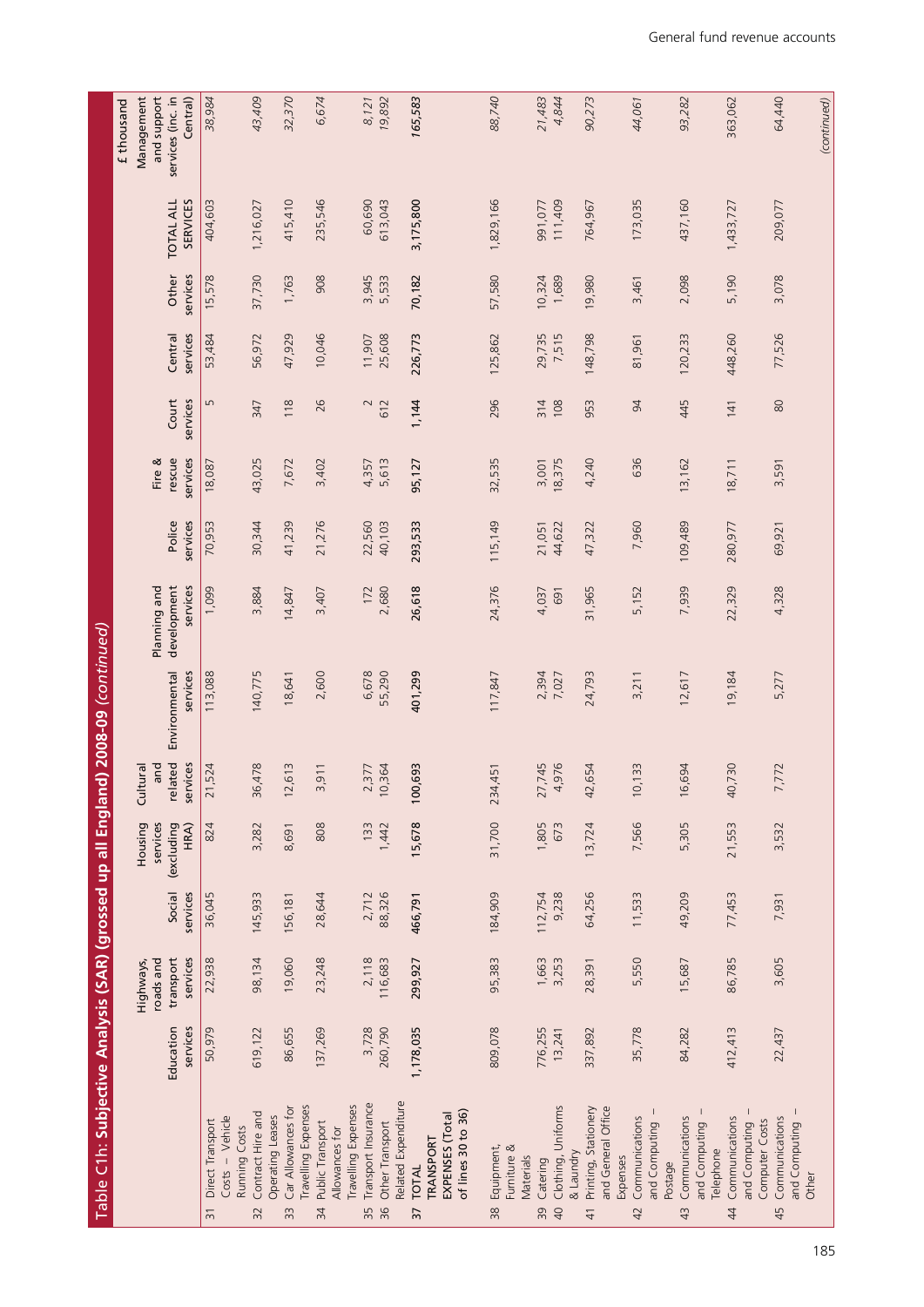| Table C1h: Subjective Analysis (SAR) (grossed up all England)     |                       |                                                 |                    |                                           |                                        | $2008-09$ (continued)     |                                         |                    |                              |                   |                     |                   |                              |                                                            |
|-------------------------------------------------------------------|-----------------------|-------------------------------------------------|--------------------|-------------------------------------------|----------------------------------------|---------------------------|-----------------------------------------|--------------------|------------------------------|-------------------|---------------------|-------------------|------------------------------|------------------------------------------------------------|
|                                                                   |                       |                                                 |                    |                                           |                                        |                           |                                         |                    |                              |                   |                     |                   |                              | £ thousand                                                 |
|                                                                   | Education<br>services | roads and<br>transport<br>services<br>Highways, | Social<br>services | Housing<br>services<br>(excluding<br>HRA) | related<br>services<br>and<br>Cultural | Environmental<br>services | development<br>Planning and<br>services | Police<br>services | services<br>Fire &<br>rescue | services<br>Court | services<br>Central | Other<br>services | <b>TOTAL ALL</b><br>SERVICES | Management<br>and support<br>services (inc. in<br>Central) |
| Subsistence and<br>46                                             | 57,446                | 2,855                                           | 27,689             | 4,598                                     | 4,530                                  | 3,231                     | 7,955                                   | 24,490             | 4,521                        | 453               | 47,198              | 5,480             | 190,444                      | 16,603                                                     |
| Conference<br>Expenses                                            |                       |                                                 |                    |                                           |                                        |                           |                                         |                    |                              |                   |                     |                   |                              |                                                            |
| Subscriptions<br>47                                               | 90,797                | 14,735                                          | 17,943             | 4,108                                     | 14,829                                 | 11,815                    | 44,214                                  | 5,033              | 1,391                        | 29                | 58,384              | 5,067             | 268,346                      | 21,764                                                     |
| Insurance<br>$\frac{8}{4}$                                        | 125,229               | 85,860                                          | 14,447             | 3,449                                     | 11,889                                 | 5,529                     | 2,104                                   | 19,694             | 2,114                        | $\overline{17}$   | 90,022              | 8,073             | 368,429                      | 69,677                                                     |
| Schools' Non ICT<br>$\overline{9}$                                | 724,681               | 342                                             | 28,648             | 2,373                                     | $\overline{34}$<br>$\circ$             | 355                       | 77                                      | $\circ$            | $\circ$                      | $\sim$            | 273                 | 89                | 757,475                      | 118                                                        |
| Learning Resources<br>Schools' ICT<br>50                          | 280,834               | 1,490                                           | 4,939              | 375                                       | 49<br>m                                | 382                       | 193                                     | $\circ$            | $\circ$                      | S                 | 783                 | $\circ$           | 289,350                      | 517                                                        |
| Learning Resources                                                |                       |                                                 |                    |                                           |                                        |                           |                                         |                    |                              |                   |                     |                   |                              |                                                            |
| Exam Fees                                                         | 265,694               | 112                                             | 5,348              | 252                                       | $\overline{a}$                         | 63,181                    | 1,875                                   | $\circ$            | $\circ$                      | 302               | 3,172               | $\circ$           | 340,041                      | 1,558                                                      |
| Other Supplies and<br>52                                          | 3,244,622             | 1,414,916                                       | 1,070,480          | 484,230                                   | 521,002                                | 923,219                   | 460,433                                 | 515,214            | 48,183                       | 34,578            | 1,325,995           | $-95,447$         | 9,947,425                    | 612,137                                                    |
| Services Expenditure                                              |                       |                                                 |                    |                                           |                                        |                           |                                         |                    |                              |                   |                     |                   |                              |                                                            |
| TOTAL SUPPLIES &<br><b>SERVICES</b><br>53                         | 7,280,678             | 1,760,625                                       | 1,686,773          | 585,243                                   | 86<br>938,4                            | 1,200,060                 | 617,664                                 | 1,260,922          | 150,461                      | 37,819            | 2,565,714           | 26,663            | 18, 111, 108                 | 1,492,560                                                  |
| (Total of lines 38<br>EXPENDITURE                                 |                       |                                                 |                    |                                           |                                        |                           |                                         |                    |                              |                   |                     |                   |                              |                                                            |
| to $52$ )                                                         |                       |                                                 |                    |                                           |                                        |                           |                                         |                    |                              |                   |                     |                   |                              |                                                            |
| Joint Authorites and<br>Other Local<br>Authorities<br>54          | 447,181               | 614,072                                         | 822,512            | 76,387                                    | 57,217                                 | 119,359                   | 118,620                                 | 74,474             | 892                          | 11,923            | 71,962              | 40,738            | 2,455,337                    | 22,965                                                     |
| Grants to Voluntary<br>55                                         | 582,389               | 44,182                                          | 498,571            | 65,602                                    | 50<br>105,2                            | 51,676                    | 245,141                                 | 4,960              | 724                          | 382               | 77,767              | 16,707            | 1,693,352                    | 20,211                                                     |
| <b>Bodies</b>                                                     |                       |                                                 |                    |                                           |                                        |                           |                                         |                    |                              |                   |                     |                   |                              |                                                            |
| and Other Agencies<br>Private Contractors<br>- Professional<br>56 | 704,007               | 226,422                                         | 2,567,600          | 235,132                                   | $\overline{3}$<br>102,3                | 469,799                   | 113,015                                 | 43,043             | 12,086                       | 8,773             | 500,101             | 55,525            | 5,037,833                    | 375,944                                                    |
| Services                                                          |                       |                                                 |                    |                                           |                                        |                           |                                         |                    |                              |                   |                     |                   |                              |                                                            |
| and Other Agencies<br>Private Contractors<br>- Agency Staff<br>57 | 352,641               | 166,211                                         | 438,246            | 38,497                                    | $\overline{5}$<br>32,4                 | 96,624                    | 33,407                                  | 25,766             | 5,137                        | 145               | 147,086             | 3,970             | 1,340,181                    | 113,049                                                    |
| and Other Agencies<br>Private Contractors<br>- Other<br>58        | 1,328,519             | 1,990,686                                       | 9,090,863          | 895,849                                   | 58<br>214,5                            | 1,405,826                 | 188,080                                 | 51,475             | 755                          | 4,327             | 411,995             | 149,741           | 15,732,672                   | 301,180                                                    |
| Internal Trading<br>Organisations<br>59                           | 340,519               | 1,143,068                                       | 205,008            | 22,384                                    | 93<br>55,6                             | 235,955                   | 28,013                                  | $\circ$            | $\circ$                      | 51                | 57,721              | 16,174            | 2,104,588                    | 36,382                                                     |
| PARTY PAYMENTS<br><b>TOTAL THIRD</b><br>60                        | 3,755,256             | 4,184,641 13,622,797                            |                    | 1,333,851                                 | 567,500                                | 2,379,237                 | 726,273                                 | 199,718            | 19,595                       | 25,601            | 1,266,632           | 282,854           | 28,363,955                   | 869,729                                                    |
| (Total of lines 54<br>to 59)                                      |                       |                                                 |                    |                                           |                                        |                           |                                         |                    |                              |                   |                     |                   |                              |                                                            |
|                                                                   |                       |                                                 |                    |                                           |                                        |                           |                                         |                    |                              |                   |                     |                   |                              | (continued)                                                |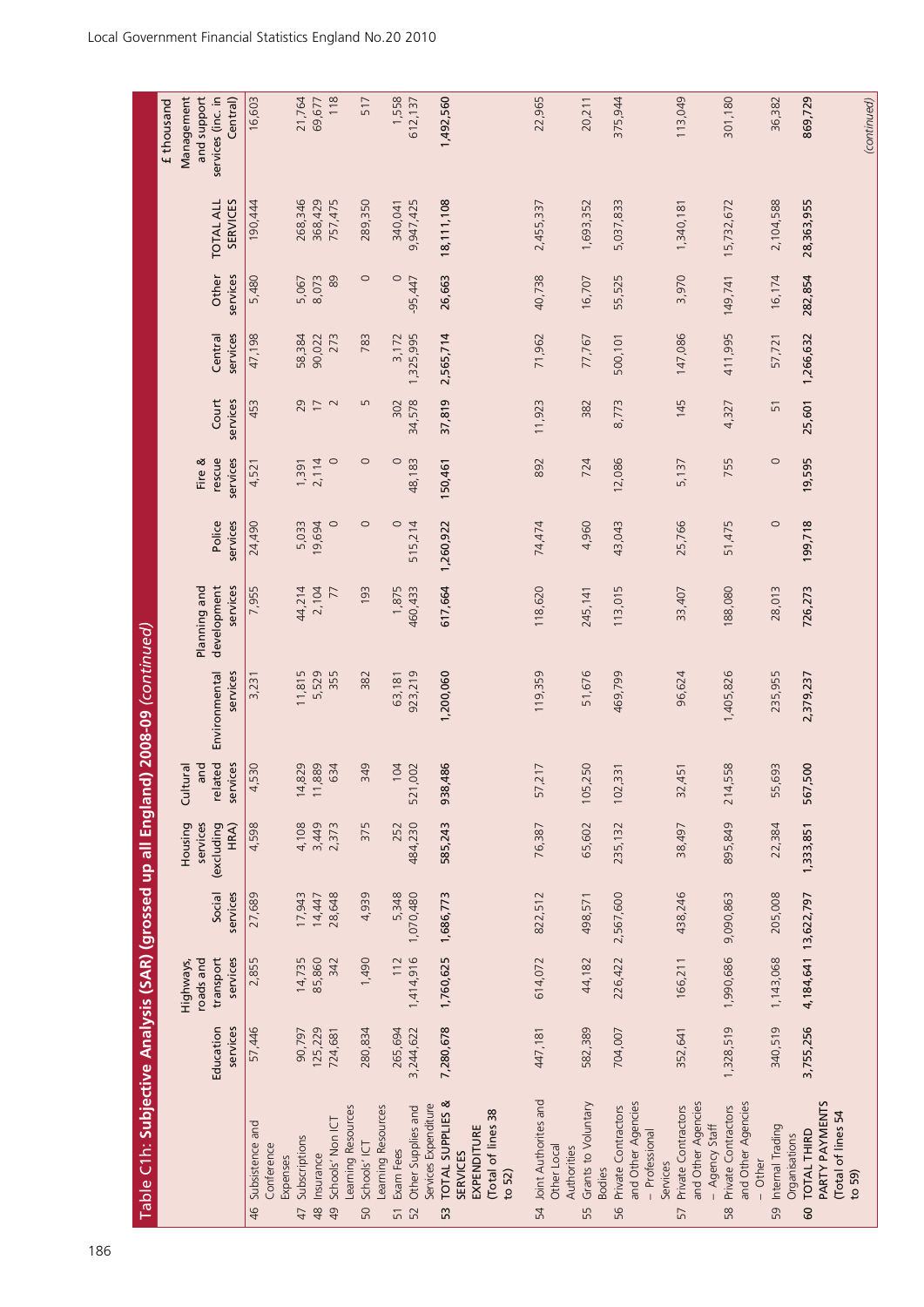| Table C1h: Subjective Analysis (SAR) (grossed up all England) 2008-09 <i>(continued)</i> |                                 |                                |                                 |                     |                                         |                                |                               |                                |                          |                   |                                   |                              |                                      |                                         |
|------------------------------------------------------------------------------------------|---------------------------------|--------------------------------|---------------------------------|---------------------|-----------------------------------------|--------------------------------|-------------------------------|--------------------------------|--------------------------|-------------------|-----------------------------------|------------------------------|--------------------------------------|-----------------------------------------|
|                                                                                          |                                 | roads and<br>Highways,         |                                 | Housing<br>services | and<br>Cultural                         |                                | Planning and                  |                                | Fire &                   |                   |                                   |                              |                                      | and support<br>Management<br>£ thousand |
|                                                                                          | Education<br>services           | transport<br>services          | Social<br>services              | (excluding<br>HRA)  | related<br>services                     | Environmental<br>services      | development<br>services       | Police<br>services             | services<br>rescue       | Court<br>services | Central<br>services               | Other<br>services            | <b>SERVICES</b><br><b>TOTAL ALL</b>  | services (inc. in<br>Central)           |
| 61 Total Transfer<br>Payments                                                            | 34,573                          | 67,851                         | 453,745                         | 67,467              | 2,091                                   | 348                            | 7,355                         | $\circ$                        | $\circ$                  | $\circ$           | 26,817                            | $-166,574$                   | 493,674                              | 11,384                                  |
| Management and<br>Support Services<br>62 Expenditure on<br>(Discretionary)               | 913,568                         |                                | 473,390 1,038,604               | 402,265             | 532,818                                 | 688,436                        | 515,862                       | 5,798                          | 140,048                  |                   | 3,727 2,246,599                   | 32,051                       | 6,993,164                            | 1,373,425                               |
| (Total of lines 29,<br>37, 53, 60, 61 &<br>63 TOTAL Part B<br>62)                        | 16,330,977                      |                                | 7,294,949 17,696,409            | 2,841,857 2,896,951 |                                         | 4,933,235                      | 2,044,755                     | 2,354,012                      | 502,338                  |                   | 83,440 7,247,136                  | 395,297                      | 64,621,356                           | 4,637,900                               |
| PART C-INCOME                                                                            |                                 |                                |                                 |                     |                                         |                                |                               |                                |                          |                   |                                   |                              |                                      |                                         |
| 66 All Other Income<br>64 Rental Income<br>65 Recharges                                  | 149,170<br>4,595,243<br>475,995 | 2,391,780<br>438,897<br>34,081 | 119,357<br>282,063<br>4,494,291 | 506,514<br>148,865  | 563,105 1,106,524<br>126,541<br>187,617 | 32,956<br>274,499<br>1,196,429 | 287,926<br>146,269<br>705,047 | 24,142<br>14,511<br>1,139,832  | 4,370<br>2,954<br>81,551 | $\circ$<br>31,524 | 104,748<br>1,978,998<br>7,759,847 | 44,433<br>199, 185<br>19,900 | 18,483,510<br>9,851,415<br>1,434,241 | 81,697<br>7,670,433<br>1,192,102        |
| (Lines 64 to 66)<br>67 TOTAL Part C                                                      | 5,220,408                       | 2,864,758 4,895,709            |                                 | 1,218,487 1,420,682 |                                         | 1,503,883                      | 1,139,244                     | 1,178,484                      | 88,875                   | 31,526            | 9,843,593                         | 363,519                      | 29,769,168                           | 8,944,231                               |
| PART D - SUMMARY                                                                         |                                 |                                |                                 |                     |                                         |                                |                               |                                |                          |                   |                                   |                              |                                      |                                         |
| 68 TOTAL PART A<br>$\mathbf{r}$ $\mathbf{r}$ $\mathbf{r}$ $\mathbf{r}$                   | 31,037,301                      | 1,280,265 6,803,396            |                                 |                     | 732,026 1,820,310                       | 1,657,006                      |                               | 1,200,419 10,372,143 1,690,413 |                          | 21,086            | 6,023,803                         | 273,647                      | 62,911,815                           | 4,339,548                               |

33,216

97,764,002

305,425

73,000 3,427,342

4,637,900 8,944,231

64,621,356

395,297

7,247,136 9,843,593

83,440

502,338

29,769,168

363,519

31,526

88,875

(= Line 17)

69 TOTAL PART B (= Line 63)

 $69$ 

(= Line 17)<br>| TOTAL PART B<br>| (= Line 63)<br>| TOTAL PART C<br>| = Line 67)

70 TOTAL PART C (= Line 67)

 $\overline{2}$ 

71 TOTAL SERVICE EXPENDITURE 68 + (Lines 69 – 70)

 $\overline{7}$ 

| TOTAL SERVICE<br>EXPENDITURE 68<br>+ (Lines 69 – 70)

16,330,977 7,294,949 17,696,409 2,841,857 2,896,951 4,933,235 2,044,755 2,354,012 502,338 83,440 7,247,136 395,297 64,621,356 4,637,900

2,044,755

4,933,235

2,841,857 2,896,951

7,294,949 17,696,409

16,330,977

2,354,012

5,220,408 2,864,758 4,895,709 1,218,487 1,420,682 1,503,883 1,139,244 1,178,484 88,875 31,526 9,843,593 363,519 29,769,168 8,944,231

1,503,883

1,218,487 1,420,682

2,864,758 4,895,709

5,220,408

1,139,244 1,178,484

42,147,870 5,710,458 19,604,094 2,355,399 3,296,581 5,086,358 2,105,930 11,547,671 2,103,876 73,000 3,427,342 305,425 97,764,002 33,216

5,086,358

2,355,399 3,296,581

42,147,870 5,710,458 19,604,094

2,105,930 11,547,671 2,103,876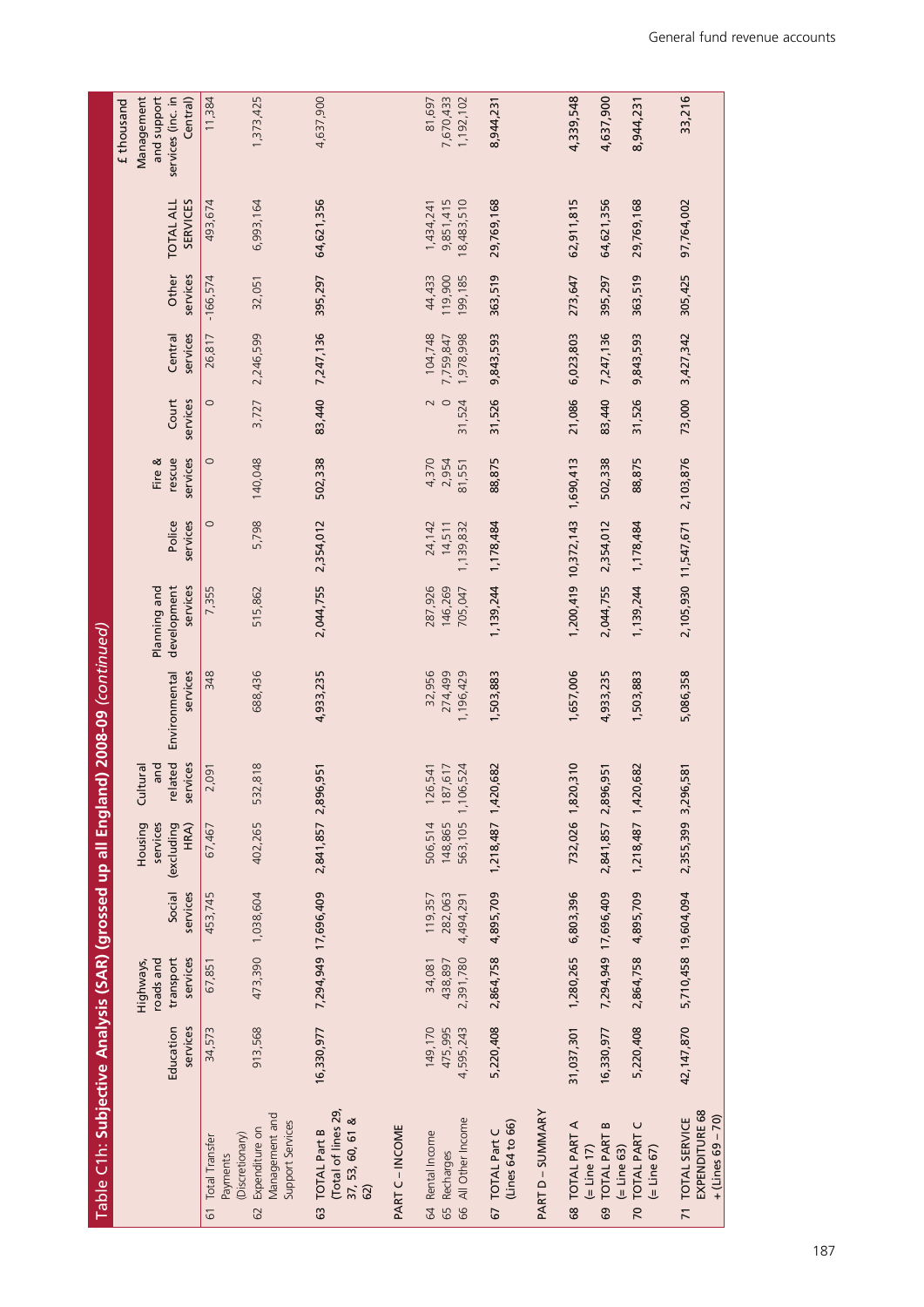# C2 Revenue outturn summary and grants

**Table C2a** gives 2008-09 **general fund revenue account** outturn information from the *Revenue Summary (RS)* return. The expenditure recorded on each of the service lines of this return is on the basis of **net current expenditure** as defined in **section 3.1**. The *RS* return gives a summary of the information collected on individual *RO* returns as well as a detailed breakdown of income and expenditure not recorded on *RO* returns, including items which cannot be allocated to any single service. **Tables C2b** and **C2c** give a subjective summary of Total Service Expenditure across all the *RO* returns.

The data in **Tables C2a** and **C2c** were collected on a financial reporting standard 17 (FRS17) basis. More information on FRS17 can be found in **section 3.1**.

**Table C2d** gives 2008-09 net current expenditure by service on both FRS17 and non-FRS17 bases. These data are from the *RS* return.

**Table C2b** gives 2008-09 specific and special grants outturn information from the *revenue grants (RG)* return.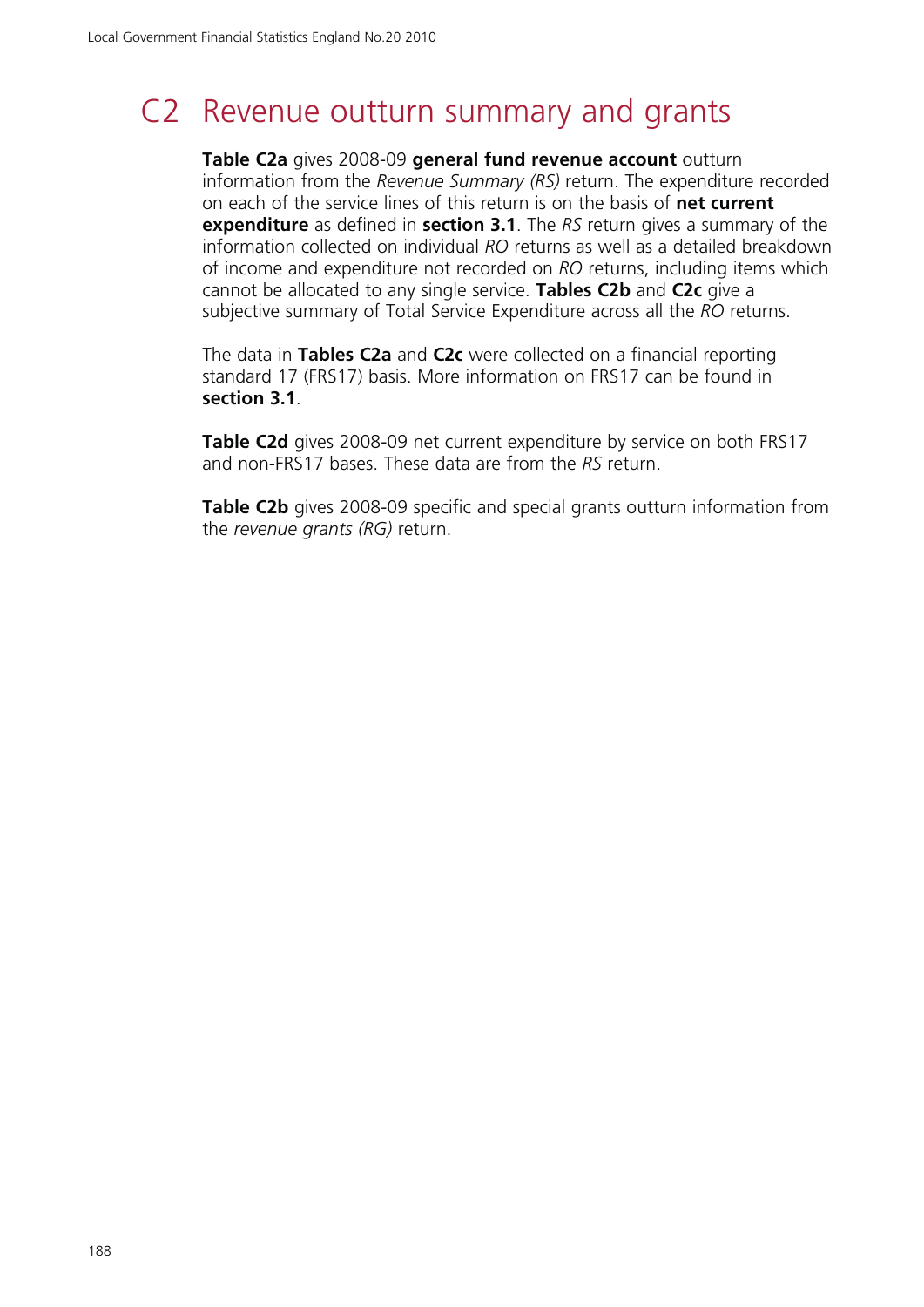## Table C2a: **Revenue Outturn Summary (RS) 2008-09**

|     |                                                                         |                |            | f thousand      |
|-----|-------------------------------------------------------------------------|----------------|------------|-----------------|
|     |                                                                         |                |            | Net total cost  |
|     |                                                                         | Net current    | Capital    | excluding       |
|     |                                                                         | expenditure    | charges    | specific grants |
|     |                                                                         |                |            |                 |
| 190 | Education services                                                      | 42,147,870     | 6,645,036  | 48,792,904      |
| 290 | Highways, roads and transport services                                  | 5,710,458      | 1,158,179  | 6,868,637       |
| 390 | Social care                                                             | 19,604,094     | 475,670    | 20,079,763      |
| 490 | Housing services (excluding Housing Revenue Account)                    | 2,355,399      | 391,891    | 2,747,290       |
| 509 | Cultural and related services                                           | 3,296,581      | 1,149,348  | 4,445,928       |
| 590 | Environmental services                                                  | 5,086,358      | 276,372    | 5,362,732       |
| 599 | Planning and development services                                       | 2,105,930      | 882,774    | 2,988,703       |
| 601 | Police services                                                         | 11,547,671     | 820,585    | 12,368,256      |
| 602 | Fire and rescue services                                                | 2,103,876      | 262,803    | 2,366,679       |
| 603 | Court services                                                          | 73,000         | 1,259      | 74,259          |
| 690 | Central services                                                        | 3,427,342      | 1,103,672  | 4,531,013       |
| 698 | Other services                                                          | 305,425        | 350,841    | 656,266         |
| 699 | Total service expenditure (total of lines 190 to 698)                   | 97,764,002     | 13,518,434 | 111,282,433     |
|     |                                                                         |                |            |                 |
| 701 | Education: student support – mandatory awards                           | 132            |            |                 |
|     |                                                                         |                |            |                 |
| 711 | Housing benefits: rent allowances - mandatory payments                  | 10,262,710     |            |                 |
| 712 | Housing benefits: non-HRA rent rebates - mandatory payments             | 772,316        |            |                 |
| 713 | Housing benefits: rent rebates to HRA tenants - mandatory payments      | 3,599,574      |            |                 |
| 714 | Housing benefits: subsidy limitation transfers from HRA                 | $-14,049$      |            |                 |
| 715 | Housing benefits: transfers to $(+)$ /from $(-)$ HRA under transitional | $-4,332$       |            |                 |
|     | measures                                                                |                |            |                 |
| 718 | Contribution to the HRA re items shared by the whole community          | 12,553         |            |                 |
|     |                                                                         |                |            |                 |
|     | Precepts and levies                                                     |                |            |                 |
| 721 | Parish precepts                                                         | 321,795        |            |                 |
| 722 | Passenger Transport Authority levy                                      | 0              |            |                 |
| 724 | Waste Disposal Authority levy                                           | $\overline{0}$ |            |                 |
| 727 | London Pensions Fund Authority levy                                     | 26,374         |            |                 |
| 728 | Other levies                                                            | 27,989         |            |                 |
| 731 | External Trading Accounts net surplus(-)/ deficit(+)                    | 185,332        |            |                 |
|     |                                                                         |                |            |                 |
| 732 | Internal Trading Accounts net surplus(-)/ deficit(+)                    | 84,305         |            |                 |
| 748 | Adjustments to net current expenditure                                  | 36,288         |            |                 |
| 749 | Total net current expenditure (total of lines 699 to 748)               | 113,074,988    |            |                 |
|     |                                                                         |                |            |                 |
| 754 | Local tax collection: Council tax benefit paid to the Collection Fund   | 3,538,439      |            |                 |
| 757 | Local tax collection: Non-domestic rate relief - discretionary payments | 25,699         |            |                 |
| 759 | Levy: Environment Agency flood defence                                  | 28,271         |            |                 |
| 761 | Capital charges accounted for in External Trading Accounts              | $-495,554$     |            |                 |
| 762 | Capital charges accounted for in Internal Trading Accounts              | $-111,738$     |            |                 |
| 765 | Capital expenditure charged to the GF Revenue Account (CERA)            | 1,669,943      |            |                 |
| 771 | Provision for bad debts                                                 | 61,605         |            |                 |
| 773 | Provision for repayment of principal                                    | 1,362,915      |            |                 |
| 776 | Leasing payments                                                        | 4,029          |            |                 |
| 781 | Interest: external payments                                             | 2,940,529      |            |                 |
| 783 | Interest: HRA item 8 payments and receipts                              | $-728,729$     |            |                 |
| 785 | Sub-total (total of lines 749 to 783)                                   | 121,370,397    |            |                 |
|     |                                                                         |                |            |                 |
| 786 | Interest and investment income (-): external receipts and dividends     | $-1,926,007$   |            |                 |
| 787 | Pensions interest cost and expected return on pensions assets           | 7,042,495      |            |                 |
| 788 | Appropriations to(+)/ from(-) pensions reserve                          | $-6,422,997$   |            |                 |
| 789 | Appropriations to(+)/ from(-) financial instruments adjustment          | $-142,272$     |            |                 |
|     | account                                                                 |                |            |                 |
| 790 | Appropriations to(+)/ from(-) unequal pay back pay account              | $-63,465$      |            |                 |
| 791 | Specific and special revenue grants outside AEF                         | $-21,737,976$  |            |                 |
| 795 | Revenue expenditure (total of lines 785 to 791)                         | 98,120,176     |            |                 |
|     |                                                                         |                |            |                 |
| 797 | Specific and special revenue grants inside AEF                          | $-42,925,950$  |            |                 |
| 798 | Area Based Grant (ABG)                                                  | $-3,050,655$   |            |                 |
| 799 | Net revenue expenditure (total of lines 795 to 798)                     |                |            |                 |
|     |                                                                         | 52, 143, 574   |            |                 |
| 801 | Inter-authority transfers in respect of reorganisation                  | 2,382          |            |                 |
| 811 | Appropriations to(+)/ from(-) schools' reserves                         | $-141,988$     |            |                 |
| 815 | Appropriations to(+)/ from(-) other earmarked financial reserves        | 336,704        |            |                 |
| 816 | Appropriations to(+)/ from(-) unallocated financial reserves            | 46,664         |            |                 |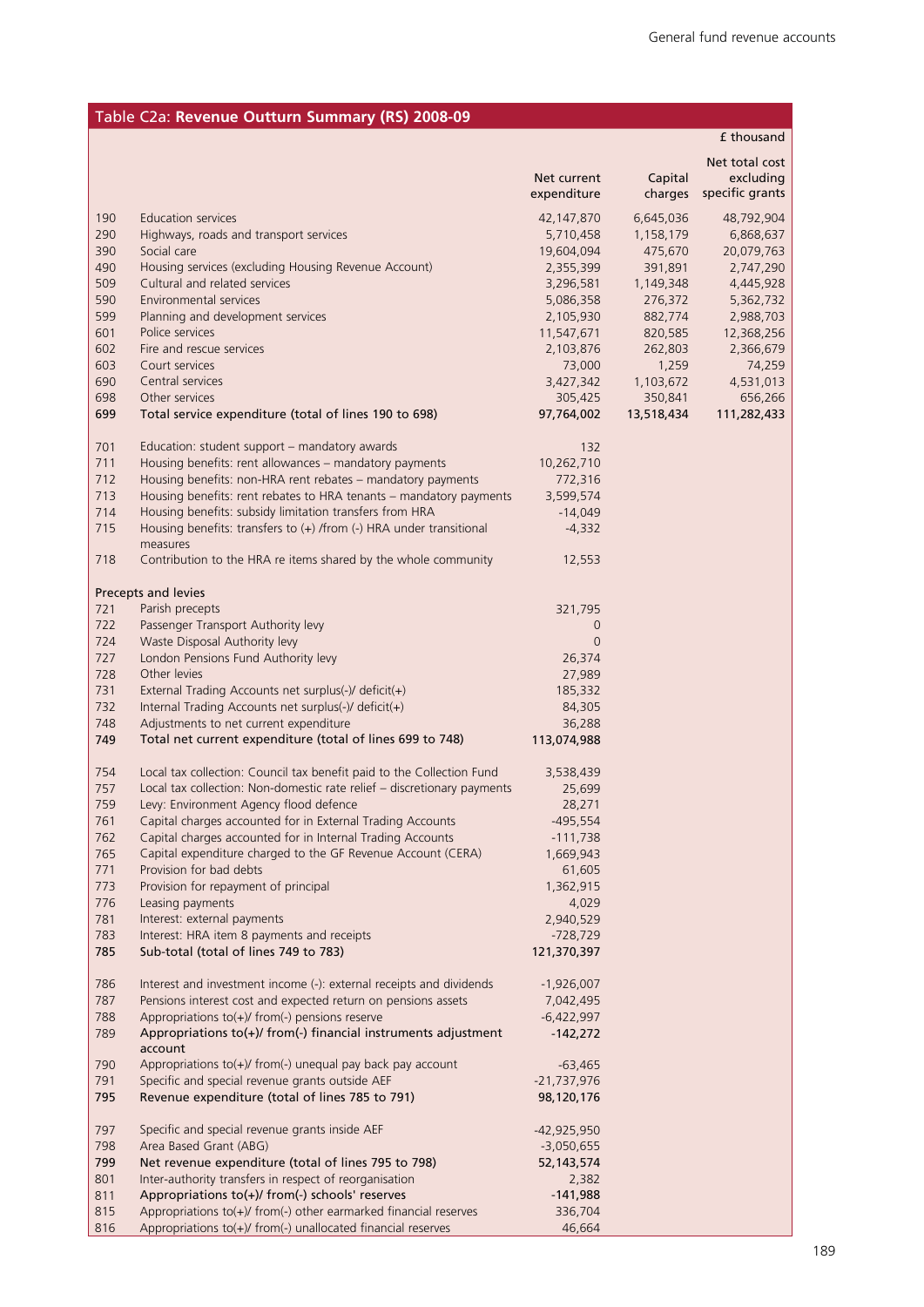### Table C2a: **Revenue Outturn Summary (RS) 2008-09**

#### £ thousand

|            |                                                                                                                                                                                                                                                                                                                                             | Net current<br>expenditure   | Capital<br>charges | Net total cost<br>excluding<br>specific grants |
|------------|---------------------------------------------------------------------------------------------------------------------------------------------------------------------------------------------------------------------------------------------------------------------------------------------------------------------------------------------|------------------------------|--------------------|------------------------------------------------|
| 830        | The budget requirement (total of lines 799 to 816)                                                                                                                                                                                                                                                                                          | 52,387,336                   |                    |                                                |
| 851<br>856 | Revenue Support Grant<br>Police grant                                                                                                                                                                                                                                                                                                       | $-2,853,761$<br>$-4,136,051$ |                    |                                                |
| 858        | General GLA grant                                                                                                                                                                                                                                                                                                                           | $-48,006$                    |                    |                                                |
| 870        | Redistributed non-domestic rates                                                                                                                                                                                                                                                                                                            | $-20,505,594$                |                    |                                                |
| 880        | Other items                                                                                                                                                                                                                                                                                                                                 | $-84,699$                    |                    |                                                |
| 890        | Council tax requirement (total of lines 830 to 880)                                                                                                                                                                                                                                                                                         | 24,759,224                   |                    |                                                |
|            |                                                                                                                                                                                                                                                                                                                                             |                              | Actuarial          |                                                |
|            |                                                                                                                                                                                                                                                                                                                                             | At 1 April                   | gains and          | At 31 March                                    |
|            | Financial reserves levels at start and end of 2008-09                                                                                                                                                                                                                                                                                       | 2008                         | losses             | 2009                                           |
| 911        | Schools reserves level                                                                                                                                                                                                                                                                                                                      | 2,002,663                    |                    | 1,860,675                                      |
| 915        | Other earmarked financial reserves level                                                                                                                                                                                                                                                                                                    | 9,059,111                    |                    | 9,395,816                                      |
| 916        | Unallocated financial reserves level                                                                                                                                                                                                                                                                                                        | 3,310,299                    |                    | 3,356,962                                      |
| 917        | Estimated pensions reserve level(a)                                                                                                                                                                                                                                                                                                         | $-110,662,838$               | 1,078,839          | $-116,006,996$                                 |
| 920        | Prior Year Adjustments                                                                                                                                                                                                                                                                                                                      | 24,611                       |                    |                                                |
|            | Capital charges                                                                                                                                                                                                                                                                                                                             |                              |                    |                                                |
| 931        | Depreciation                                                                                                                                                                                                                                                                                                                                | 4,759,921                    |                    |                                                |
| 933        | Loss on impairment of assets                                                                                                                                                                                                                                                                                                                | 8,711,117                    |                    |                                                |
| 934        | Amortisation of deferred charges                                                                                                                                                                                                                                                                                                            | 1,815,208                    |                    |                                                |
| 935        | Credit for amortisation of capital grants and other capital<br>contributions <sup>(b)</sup>                                                                                                                                                                                                                                                 | $-1,767,814$                 |                    |                                                |
| 939        | Total capital charges (total of lines 931 to 935)                                                                                                                                                                                                                                                                                           | 13,518,434                   |                    |                                                |
|            | Equal pay costs                                                                                                                                                                                                                                                                                                                             |                              |                    |                                                |
| 941        | One off equal pay costs - falling on the schools budget                                                                                                                                                                                                                                                                                     | 7,971                        |                    |                                                |
| 942        | One off equal pay costs - chargeable to any other revenue account                                                                                                                                                                                                                                                                           | 110,260                      |                    |                                                |
|            | Icelandic bank impairment                                                                                                                                                                                                                                                                                                                   |                              |                    |                                                |
| 951        | Interest payable and similar charges                                                                                                                                                                                                                                                                                                        | 234,102                      |                    |                                                |
| 952        | Interest and investment income (-): external receipts and dividends                                                                                                                                                                                                                                                                         | $-48,129$                    |                    |                                                |
| 953        | Appropriations to(+)/ from(-) financial instruments adjustment<br>account                                                                                                                                                                                                                                                                   | $-133,050$                   |                    |                                                |
| (a)        | Pensions reserves represent the liabilities authorities are judged to have incurred under Financial Reporting<br>Standard 17 for future pensions additional to the contributions made to pension funds. The movement during<br>the year on the pensions reserve reflects the appropriation from the revenue account shown at line 788 above |                              |                    |                                                |
|            | together with actuarial gains and losses on pension fund assets and liabilities (which are not taken to the<br>revenue account)                                                                                                                                                                                                             |                              |                    |                                                |

(b) Where capital expenditure has been financed by capital grant, the grant is credited to the income and expenditure account over the useful life of the asset in line with the depreciation charge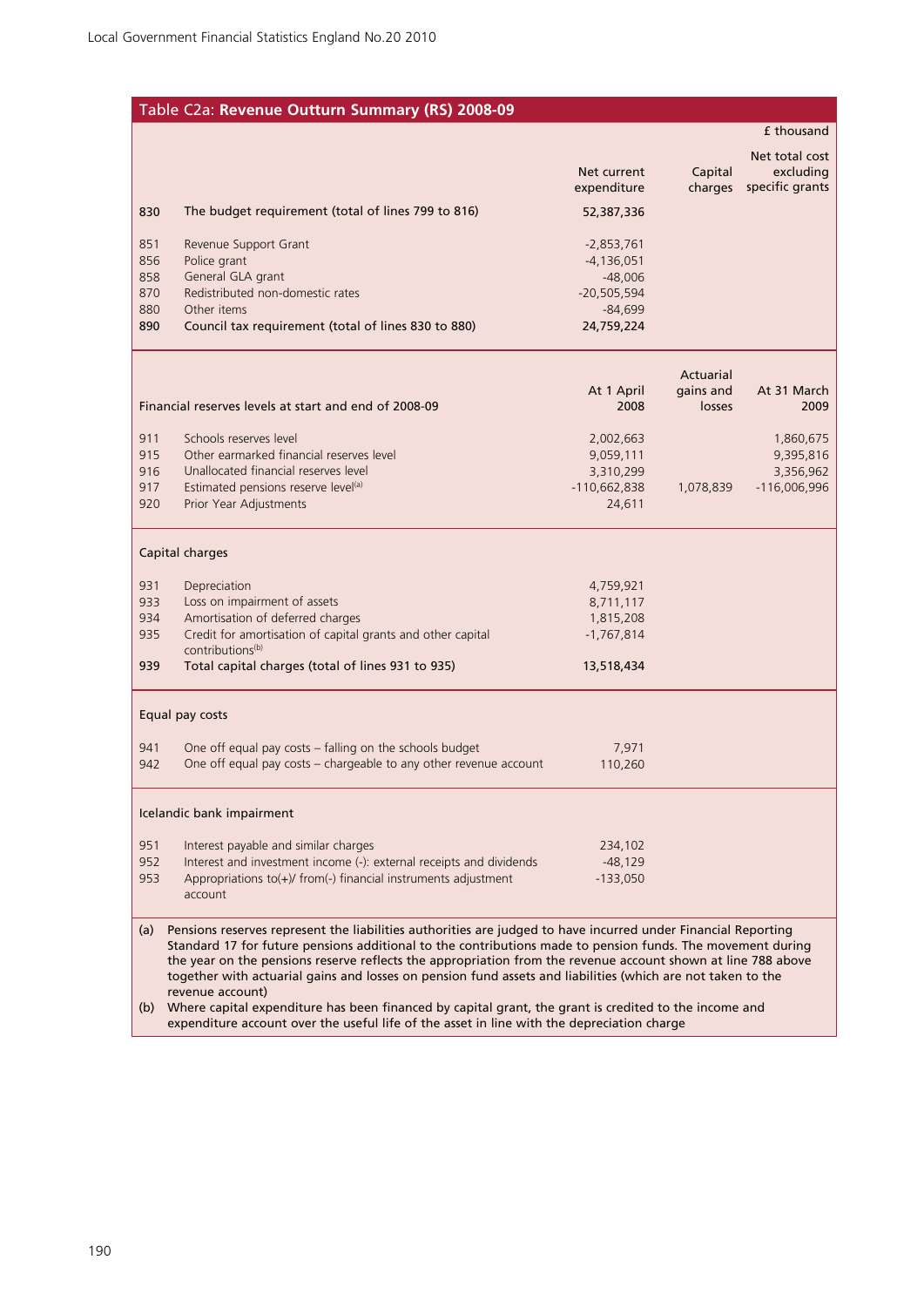|            | Table C2b: Income from specific grants (RG) 2008-09                                                  |                        |
|------------|------------------------------------------------------------------------------------------------------|------------------------|
|            | Grants within Aggregate External Finance (AEF)                                                       | £ thousand             |
|            |                                                                                                      |                        |
| 102        | Dedicated Schools Grant (DSG)                                                                        | 28,978,766             |
| 107        | <b>Treatment Foster Care</b>                                                                         | 1,350                  |
| 109        | ContactPoint                                                                                         | 29,844                 |
| 141<br>145 | School Standards Grant (including Personalisation)<br>Standards Fund (excluding elements now in ABG) | 1,519,261<br>3,070,110 |
| 150        | Sure Start, Early Years and Childcare Grant                                                          | 1,297,453              |
| 155        | Parenting Practitioner Grant                                                                         | 11,729                 |
| 156        | Aiming High for Disabled Children                                                                    | 9,293                  |
| 157        | Targetted Mental Health in Schools                                                                   | 7,064                  |
| 195        | Youth Opportunity                                                                                    | 38,472                 |
| 210        | Specific Road Safety Grant                                                                           | 6,719                  |
| 212<br>213 | Kerbcraft Road Safety<br>Work Related Road Safety                                                    | $\overline{0}$<br>292  |
| 214        | Rural Road Safety                                                                                    | 1,994                  |
| 215        | Road Safety Partnerships                                                                             | 3,281                  |
| 217        | Congestion Performance Fund                                                                          | 206                    |
| 218        | Transport Innovation Fund                                                                            | 6,959                  |
| 219        | Inner City Demonstration Projects                                                                    | 0                      |
| 220        | <b>Concessionary Fares</b>                                                                           | 139,698                |
| 221        | <b>GLA Transport Grant</b>                                                                           | 2,080,186              |
| 231        | Metropolitan Railway Passenger Services                                                              | 178,310                |
| 241<br>243 | Personalised Travel Pilot<br>Roadside Vehicle Testing                                                | 0<br>$\mathbf{0}$      |
| 251        | Rural Bus Challenge and Kickstart                                                                    | 3,220                  |
| 257        | <b>Travel Plan Bursaries</b>                                                                         | 1,128                  |
| 260        | Urban congestion                                                                                     | 83                     |
| 261        | Urban Bus Challenge and Kickstart                                                                    | 2,283                  |
| 311        | AIDS Support                                                                                         | 17,180                 |
| 320        | Social Care Reform                                                                                   | 53,111                 |
| 324        | Learning Disability Campus Closure Programme                                                         | 10,342                 |
| 326<br>405 | <b>Stroke Strategy</b>                                                                               | 8,114                  |
| 481        | Housing Benefit and Council Tax Benefit Administration<br>Workstep                                   | 514,376<br>14,723      |
| 511        | Homelessness                                                                                         | 45,992                 |
| 514        | The Growth Fund                                                                                      | 6,275                  |
| 515        | Local Authority Business Growth Incentives (LABGI) scheme Performance Reward Grant                   | 166,322                |
| 521        | Local Area Agreements (LAA) Reward Grant or Local Public Service Agreement (LPSA) Performance        | 96,517                 |
|            | Reward Grant                                                                                         |                        |
| 522        | Local Area Agreements (LAA) Pump Priming Grant                                                       | 21,101                 |
| 523        | Other Local Area Agreements (LAA) Revenue Grants                                                     | 61,229                 |
| 537        | <b>New Dimension Grants</b>                                                                          | 16,328                 |
| 541<br>542 | Housing Planning Delivery Grant<br>FireControl Implementation Funding                                | 78,751<br>36,296       |
| 545        | The Private Finance Initiative (PFI)                                                                 | 573,461                |
| 553        | Supporting People Grant - Housing                                                                    | 819,769                |
| 554        | Supporting People Grant - Social Care                                                                | 751,061                |
| 571        | Animal Movement Licences                                                                             | 2,295                  |
| 572        | Animal Health and Welfare Enforcement                                                                | 383                    |
| 581        | National Parks & Broads                                                                              | 45,163                 |
| 592        | Waste Performance and Efficiency                                                                     | 2,929                  |
| 593        | Waste Management Pilots                                                                              | 988                    |
| 611<br>613 | Asylum Seekers<br>Sexual Assault Referral Centres                                                    | 187,744<br>28          |
| 614        | Alcohol Arrest Referral Pilots                                                                       | 270                    |
| 615        | Multi Agency Risk Assessment Conferences                                                             | 204                    |
| 616        | Guns, Gangs & Knives                                                                                 | 1,303                  |
| 617        | Drug Action Teams                                                                                    | 58,872                 |
| 618        | Crime and Disorder Reduction Partnerships                                                            | 3,632                  |
| 621        | Basic Command Units (BCU) Fund                                                                       | 30,330                 |
| 625        | Community Support Officers                                                                           | 145,746                |
| 631        | <b>Counter Terrorism</b>                                                                             | 435,109                |
| 635<br>643 | Crime Fighting Fund<br>Neighbourhood Policing Fund                                                   | 265,535<br>166,725     |
|            |                                                                                                      | (continued)            |
|            |                                                                                                      |                        |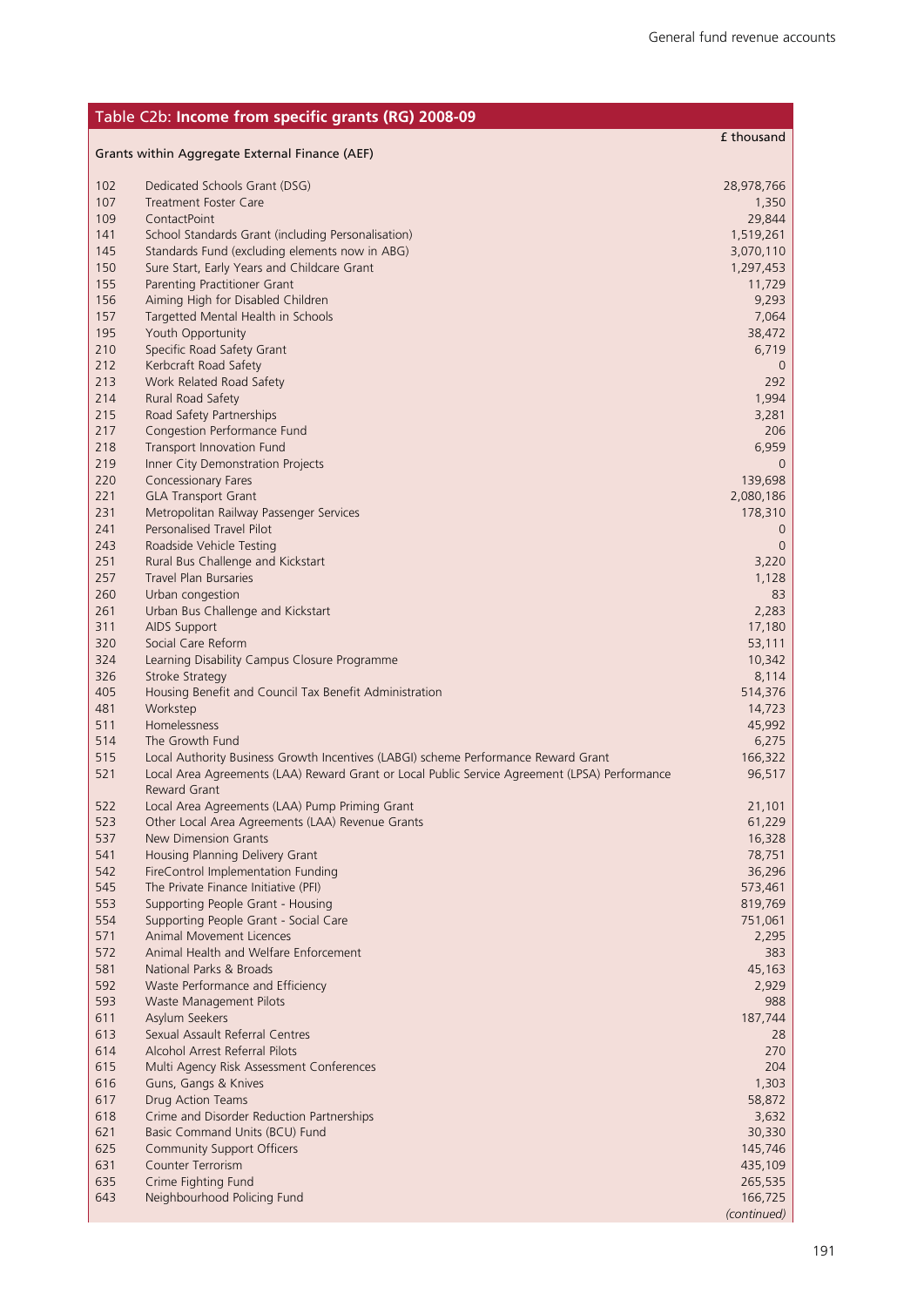|            | Table C2b: Income from specific grants (RG) 2008-09 (continued)                                                            |                   |
|------------|----------------------------------------------------------------------------------------------------------------------------|-------------------|
|            |                                                                                                                            | £ thousand        |
| 647        | Probation Loan Charges                                                                                                     | 1,130             |
| 648        | Reform Deal                                                                                                                | 5,112             |
| 650        | Additional Rule 2 Grant                                                                                                    | 123,445           |
| 669        | LFEPA Civil Contingencies                                                                                                  | 625               |
| 698        | Other grants within AEF(a)                                                                                                 | 769,736           |
|            | TOTAL REVENUE GRANTS WITHIN AEF (Total of lines 102 to 698)                                                                |                   |
| 699        | (Transferred to RS line 797 as income)                                                                                     | 42,925,950        |
|            |                                                                                                                            |                   |
|            | Grants outside Aggregate External Finance (AEF)                                                                            |                   |
|            |                                                                                                                            |                   |
| 708        | Further Education funding from Learning and Skills Council (LSC) - 19+ funding                                             | 62,020            |
| 711<br>712 | <b>Education Maintenance Allowance</b><br>Further Education funding from Learning and Skills Council (LSC) - 16-18 funding | 100               |
| 713        | Higher Education Funding Council (HEFC) Payments                                                                           | 207,420<br>20,155 |
| 715        | Adult and Community Learning from Learning and Skills Council (LSC)                                                        | 286,770           |
| 716        | Sixth forms funding from Learning and Skills Council (LSC)                                                                 | 1,901,301         |
| 718        | Mandatory Student Awards                                                                                                   | 5,289             |
| 719        | <b>DVLA Trading Fund</b>                                                                                                   | $\overline{0}$    |
| 720        | Free Flowing Cities                                                                                                        | $\mathbf 0$       |
| 721        | Mersey Travel                                                                                                              | 78,607            |
| 741        | Council Tax Benefit: subsidy                                                                                               | 3,517,263         |
| 745        | Mandatory Rent Allowances: subsidy                                                                                         | 10,128,870        |
| 746        | Mandatory Rent Rebates outside HRA: subsidy                                                                                | 1,266,945         |
| 747<br>750 | Rent Rebates Granted to HRA Tenants: subsidy<br>Beacon                                                                     | 3,230,020         |
| 751        | Capacity Building                                                                                                          | 2,489<br>18,144   |
| 752        | Housing Acts/ Urban Developments - contributions towards cost of loan charges                                              | 1,348             |
| 753        | New Deal for Communities (NDC)                                                                                             | 73,484            |
| 754        | LG Efficiency Challenge Fund                                                                                               | 19                |
| 755        | Efficiency Improvements in Local Government                                                                                | 10,068            |
| 756        | <b>Fire Services</b>                                                                                                       | 13,149            |
| 757        | New Ventures Fund                                                                                                          | 30                |
| 758        | <b>Best Value Parishes</b>                                                                                                 | $\overline{0}$    |
| 759        | Invest to Save                                                                                                             | 1,753             |
| 760<br>761 | Neighbourhood Management Pathfinder<br>Neighbourhood Element                                                               | 1,073<br>843      |
| 762        | Joint Liveability                                                                                                          | 64                |
| 766        | <b>Tackling Extremism</b>                                                                                                  | 303               |
| 767        | Cleaner, Safer, Greener Element                                                                                            | 343               |
| 769        | Housing Market Renewal Grant                                                                                               | 75,677            |
| 771        | Countryside Commission Grant                                                                                               | 3,664             |
| 772        | Rural Social and Community Programme                                                                                       | 643               |
| 782        | Tackling Violent Crime Programme                                                                                           | 992               |
| 783        | <b>Crime Reduction Grants</b>                                                                                              | 10,184            |
| 788        | Youth Offending Teams Grant                                                                                                | 65,232            |
| 791<br>798 | European Community grants<br>Other grants outside AEF (a)                                                                  | 79,749<br>673,961 |
|            |                                                                                                                            |                   |
|            | TOTAL REVENUE GRANTS OUTSIDE AEF                                                                                           |                   |
| 799        | (total of lines 708 to 798) (Transferred to RS line 791 as income)                                                         | 21,737,976        |
| 800        | TOTAL SPECIFIC AND SPECIAL REVENUE GRANTS (total of lines 699 + 799)                                                       | 64,663,926        |
| (a)        | This category may include amounts which should have been allocated to one of the main grants                               |                   |
|            | in the preceding rows                                                                                                      |                   |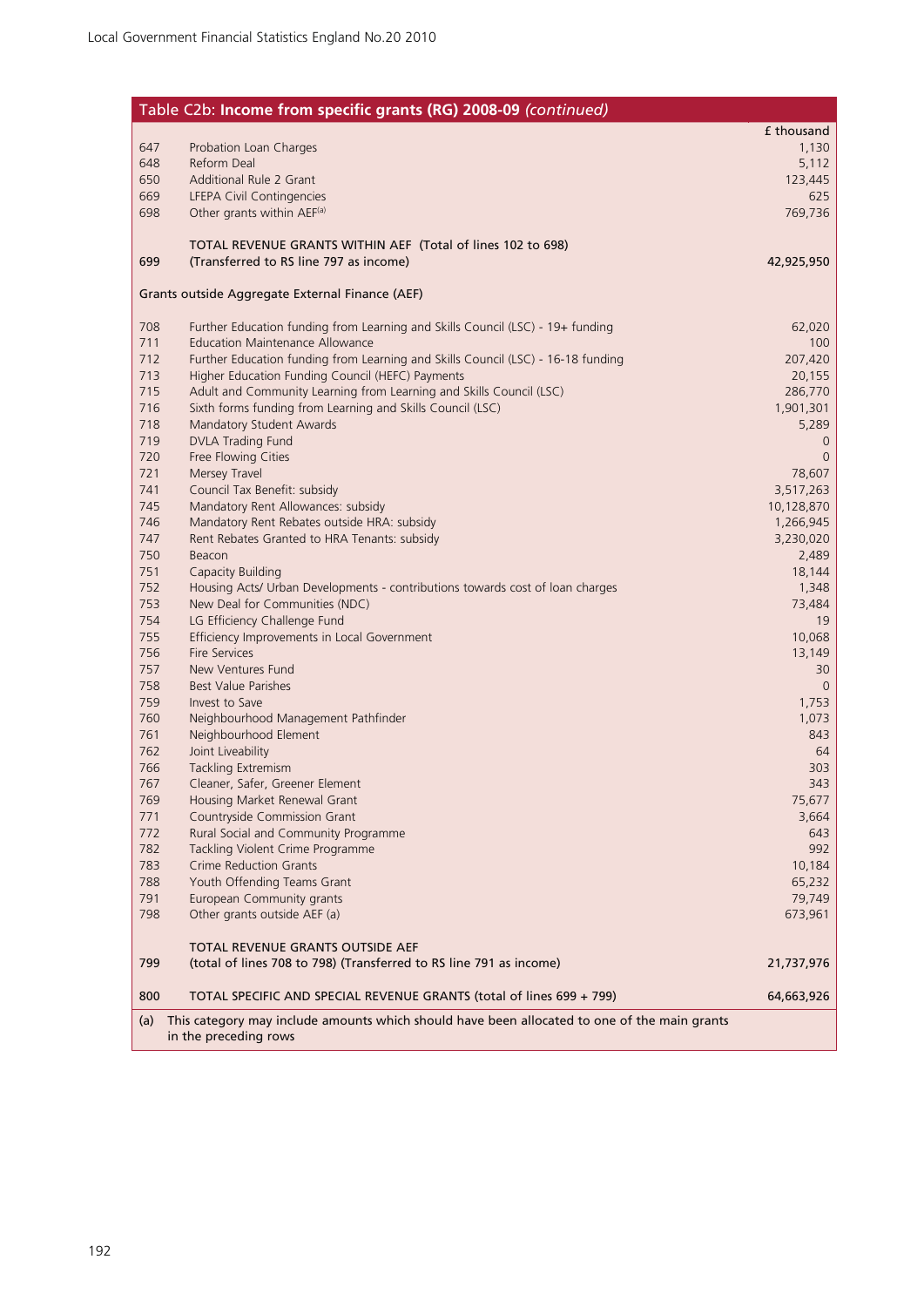| )<br>)                |
|-----------------------|
|                       |
|                       |
| í                     |
|                       |
| הכלל הממי             |
|                       |
|                       |
|                       |
|                       |
|                       |
|                       |
|                       |
|                       |
| =<br>=<br>=<br>=<br>= |
|                       |
|                       |
|                       |
|                       |
|                       |
|                       |
|                       |
|                       |
|                       |
| Г                     |
|                       |
|                       |
|                       |
|                       |
|                       |
|                       |
|                       |
|                       |
|                       |
|                       |
|                       |
|                       |
|                       |
|                       |
|                       |
|                       |
| í                     |
|                       |
|                       |
| ĺ                     |
|                       |
|                       |
|                       |
|                       |
| I                     |

σ

|                                                                             |            |             |             |               |           |            |              |           | £ thousand                   |
|-----------------------------------------------------------------------------|------------|-------------|-------------|---------------|-----------|------------|--------------|-----------|------------------------------|
|                                                                             |            | EXPENDITURE |             |               | INCOME    |            |              |           |                              |
|                                                                             |            | Running     | Total       | Sales, fees & | Other     | Total      | Net current  | Capital   | Net Total Cost<br>(excluding |
|                                                                             | Employees  | expenses    | expenditure | charges       | income    | income     | expenditure  | Charges   | specific grants)             |
| 190 Education services                                                      | 31,037,300 | 16,330,976  | 47,368,279  | 2,297,931     | 2,922,476 | 5,220,408  | 42, 147, 870 | 6,645,036 | 18,792,904                   |
| 290 Highways, roads and transport services                                  | 1,280,264  | 7,294,950   | 8,575,214   | 2,078,357     | 786,402   | 2,864,758  | 5,710,458    | 1,158,179 | 6,868,637                    |
| 390 Social care                                                             | 6,803,396  | 7,696,409   | 24,499,804  | 2,434,303     | ,461,405  | ,895,709   | 9,604,094    | 475,670   | 20,079,763                   |
| 490 Housing services (excluding Housing Revenue                             | 732,026    | 2,841,857   | 3,573,883   | 619,056       | 599,430   | ,218,487   | 2,355,399    | 391,891   | 2,747,290                    |
| Account)                                                                    |            |             |             |               |           |            |              |           |                              |
| 509 Cultural and related services                                           | 1,820,311  | 2,896,952   | 4,717,263   | 919,378       | 501,307   | ,420,683   | 3,296,581    | ,149,348  | 4,445,928                    |
| 590 Environmental services                                                  | 1,657,006  | 4,933,235   | 6,590,242   | 889,485       | 614,397   | ,503,883   | 5,086,358    | 276,372   | 5,362,732                    |
| 599 Planning and development services                                       | 1,200,418  | 2,044,755   | 3,245,173   | 707,114       | 432,132   | ,139,244   | 2,105,930    | 882,773   | 2,988,702                    |
| 601 Police services                                                         | 0,372,143  | 2,354,012   | 2,726,155   | 455,393       | 723,091   | ,178,484   | 1,547,670    | 820,585   | 2,368,256                    |
| 602 Fire and rescue services                                                | 1,690,413  | 502,338     | 2,192,751   | 27,248        | 61,627    | 88,875     | 2,103,876    | 262,803   | 2,366,679                    |
| 603 Court services                                                          | 21,086     | 83,440      | 104,526     | 3,052         | 28,474    | 31,526     | 73,000       | 1,259     | 74,259                       |
| 690 Central services                                                        | 6,023,803  | 7,247,136   | 13,270,936  | 1,050,453     | 8,793,141 | 9,843,594  | 3,427,342    | ,103,672  | 4,531,013                    |
| 698 Other services                                                          | 273,647    | 395,297     | 668,944     | 101,672       | 261,846   | 363,519    | 305,425      | 350,841   | 656,266                      |
| 699 TOTAL SERVICE EXPENDITURE (total of lines<br>190 to 698) <sup>(a)</sup> | 62,911,819 | 64,621,357  | 127,533,17  | 1,583,442     | 8,185,727 | 29,769,175 | 97,764,001   | 3,518,433 | 11,282,431                   |
| (a) Does not include levies and transfers; see Table C2a.                   |            |             |             |               |           |            |              |           |                              |

General fund revenue accounts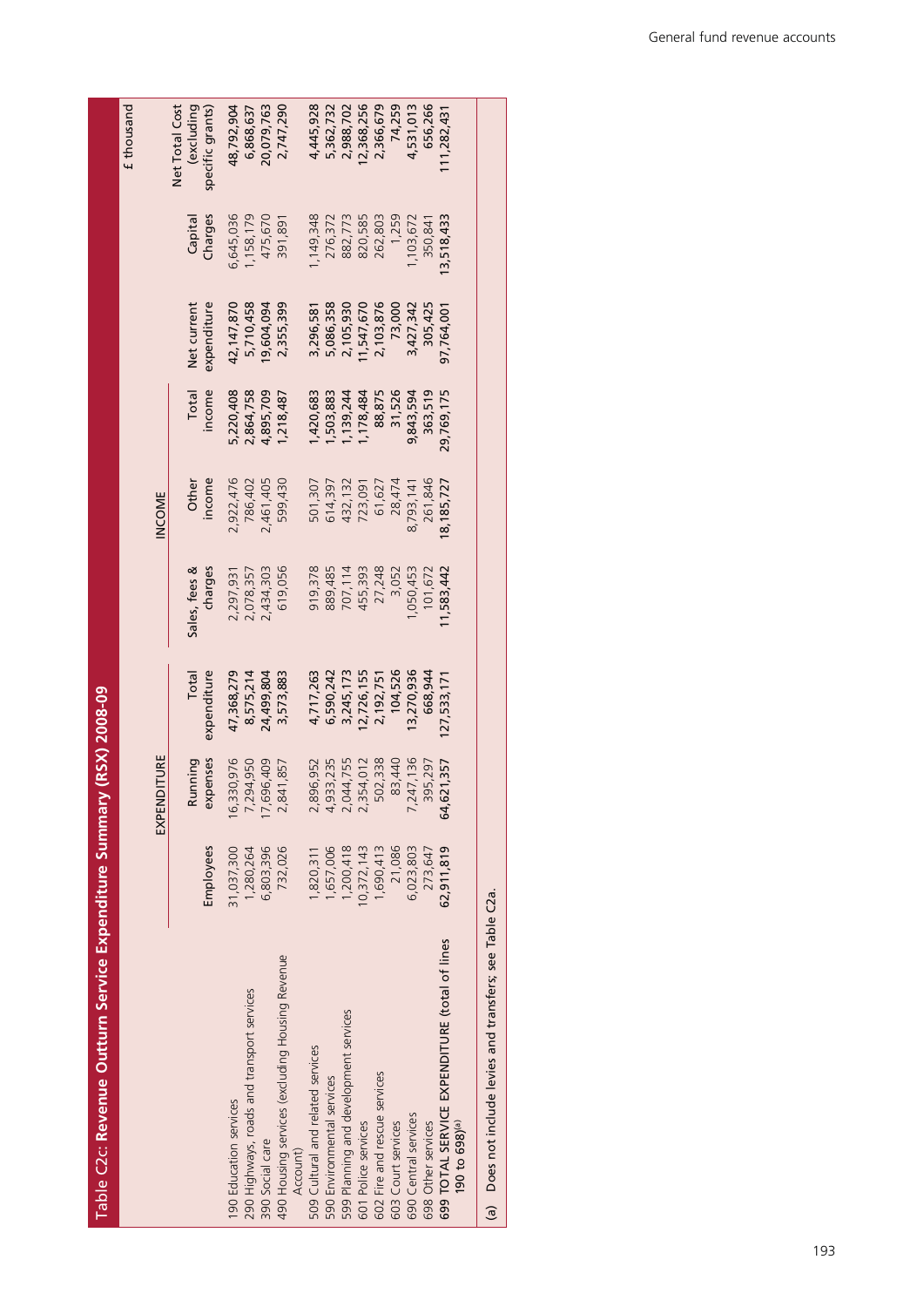### Table C2d: **Net Current Expenditure by Service on an FRS17 and Non-FRS17 basis 2008-09**

|     |                                                                         |                                     | f million                               |
|-----|-------------------------------------------------------------------------|-------------------------------------|-----------------------------------------|
|     |                                                                         | Net current<br>expenditure<br>FRS17 | Net current<br>expenditure<br>non-FRS17 |
| 961 | <b>Education services</b>                                               | 42,148                              | 42,379                                  |
| 962 | Highways, roads and transport services                                  | 5,710                               | 5,786                                   |
| 963 | Social care                                                             | 19,604                              | 19,629                                  |
| 964 | Housing services (excluding Housing Revenue Account)                    | 2,355                               | 2,366                                   |
| 965 | Cultural and related services                                           | 3,297                               | 3,315                                   |
| 966 | Environmental services                                                  | 5,086                               | 5,105                                   |
| 967 | Planning and development services                                       | 2,106                               | 2,125                                   |
| 971 | Police services                                                         | 11,548                              | 11,638                                  |
| 972 | Fire and rescue services                                                | 2,104                               | 2,162                                   |
| 973 | Court services                                                          | 73                                  | 73                                      |
| 975 | Central services (excluding Non-distributed costs: retirement benefits) | 2,722                               | 2,844                                   |
| 976 | Non-distributed costs: retirement benefits                              | 706                                 | 640                                     |
| 978 | Other services                                                          | 305                                 | 316                                     |
| 981 | External Trading Accounts net surplus(-)/ $deficit(+)$                  | 185                                 | 184                                     |
| 982 | Internal Trading Accounts net surplus(-)/ $deficit(+)$                  | 84                                  | 90                                      |
| 986 | Pensions interest cost and expected return on pensions assets           | 7,042                               | n/a                                     |
| 987 | Appropriations to $(+)$ from $(-)$ pensions reserve                     | $-6,423$                            | n/a                                     |
| 989 | Total (total of lines 961 to 987)                                       | 98,653                              | 98,653                                  |
|     |                                                                         |                                     |                                         |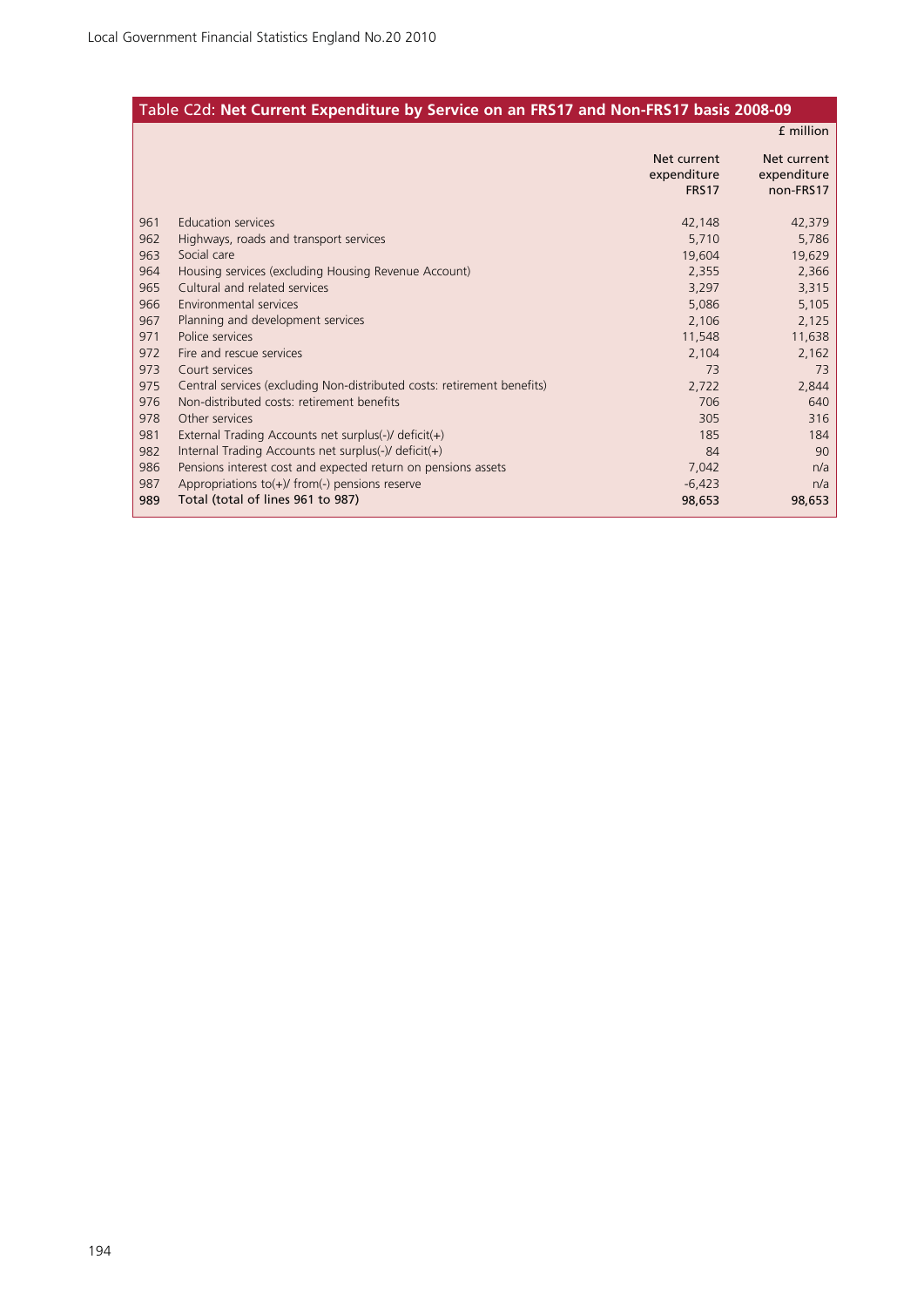# C3 Revenue account net expenditure summaries

In this section all of the data in the tables were collected on a Financial Reporting Standard 17 (FRS17) basis. More information on FRS17 can be found in **section 3.1**.

| Table C3a: Revenue net current expenditure by service and region 2008-09 |              |              |                |                 |                 |                |            |              |            |           |
|--------------------------------------------------------------------------|--------------|--------------|----------------|-----------------|-----------------|----------------|------------|--------------|------------|-----------|
|                                                                          |              |              |                |                 |                 |                |            |              |            | £ million |
|                                                                          | <b>North</b> | <b>North</b> | Yorkshire      | East            | West            | East of        | London     | South        | South      | Total     |
|                                                                          | East         | West         | & the          | <b>Midlands</b> | <b>Midlands</b> | England        |            | East         | West       | England   |
|                                                                          |              |              | Humber         |                 |                 |                |            |              |            |           |
| Education                                                                | 2,170        | 5,869        | 4,263          | 3,494           | 4,690           | 4,397          | 7,144      | 6,238        | 3,882      | 42,148    |
| Highways and transport                                                   | 270          | 829          | 503            | 329             | 455             | 386            | 2,086      | 495          | 359        | 5,710     |
| Social Services                                                          | 1,114        | 2,698        | 1,920          | 1,515           | 2,097           | 2,046          | 3,608      | 2,819        | 1,788      | 19,604    |
| Housing (excluding                                                       | 833          | 2,252        | 1,410          | 990             | 1,485           | 1,395          | 4,946      | 2,255        | 1,418      | 16,984    |
| Housing Revenue                                                          |              |              |                |                 |                 |                |            |              |            |           |
| Account)                                                                 |              |              |                |                 |                 |                |            |              |            |           |
| Cultural, environmental                                                  | 621          | 1,551        | 1,038          | 812             | 1,002           | 1,002          | 1,987      | 1,530        | 946        | 10,489    |
| and planning<br>of which                                                 |              |              |                |                 |                 |                |            |              |            |           |
| Cultural                                                                 |              | 501          | 355            | 263             |                 |                |            | 475          |            | 3,297     |
|                                                                          | 221<br>257   | 711          | 454            | 400             | 348<br>471      | 310<br>523     | 537<br>972 | 815          | 287<br>483 |           |
| Environmental<br>Planning and                                            | 142          | 338          | 229            | 149             | 183             | 169            | 478        | 240          | 176        | 5,086     |
| development                                                              |              |              |                |                 |                 |                |            |              |            | 2,106     |
| Police                                                                   | 549          | 1,501        | 1,018          | 799             | 1,082           | 993            | 3,216      | 1,478        | 913        | 11,548    |
| Fire & rescue                                                            | 122          | 284          | 199            | 155             | 212             | 204            | 411        | 322          | 196        | 2,104     |
| Courts                                                                   | 5            | 11           | $\overline{7}$ | 6               | 8               | $\overline{7}$ | 8          | 12           | 9          | 73        |
| Central services                                                         | 214          | 533          | 326            | 267             | 342             | 466            | 712        | 573          | 343        | 3,776     |
| Other services                                                           | 89           | 90           | 16             | 49              | 78              | 111            | 104        | 60           | 43         | 639       |
|                                                                          |              |              |                |                 |                 |                |            |              |            |           |
| Total net current                                                        | 5,985        | 15,618       | 10,700         | 8,414           | 11,450          | 11,007         | 24,221     | 15,782       | 9,898      | 113,075   |
| expenditure                                                              |              |              |                |                 |                 |                |            |              |            |           |
|                                                                          |              |              |                |                 |                 |                |            |              |            |           |
| Capital financing <sup>(a)</sup>                                         | 120          | 504          | 336            | 197             | 498             | 197            | 493        | 337          | 288        | 2,971     |
| Capital expenditure                                                      | 35           | 55           | 65             | 77              | 67              | 93             | 1,006      | 163          | 108        | 1,670     |
| charged to Revenue                                                       |              |              |                |                 |                 |                |            |              |            |           |
| Account                                                                  |              |              |                |                 |                 |                |            |              |            |           |
| Other non-current<br>expenditure(b)                                      | 229          | 548          | 346            | 281             | 400             | 353            | 694        | 475          | 329        | 3,654     |
| Pension interest costs                                                   | 408          | 1,066        | 752            | 526             | 779             | 507            | 1,573      | 860          | 572        | 7,042     |
|                                                                          |              |              |                |                 |                 |                |            |              |            |           |
| Appropriation to/from                                                    | $-283$       | $-996$       | $-694$         | $-486$          | $-774$          | $-449$         | $-1,468$   | $-762$       | $-510$     | $-6,423$  |
| <b>Pension Reserves</b>                                                  |              |              |                |                 |                 |                |            |              |            |           |
| Appropriations $to(+)/$                                                  | $-3$         | $-46$        | $-7$           | $-13$           | $-15$           | $-19$          | $-17$      | $-21$        | $-2$       | $-142$    |
| from(-) financial                                                        |              |              |                |                 |                 |                |            |              |            |           |
| instruments adjustment                                                   |              |              |                |                 |                 |                |            |              |            |           |
| account                                                                  |              |              |                |                 |                 |                |            |              |            |           |
| Appropriations $to(+)/$                                                  | $-27$        | $-2$         | 15             | 21              | $-48$           | $-2$           | $-11$      | $\mathbf{0}$ | $-9$       | $-63$     |
| from(-) unequal pay                                                      |              |              |                |                 |                 |                |            |              |            |           |
| back pay account                                                         |              |              |                |                 |                 |                |            |              |            |           |
|                                                                          |              |              |                |                 |                 |                |            |              |            |           |
| less interest receipts                                                   | 107          | 215          | 121            | 129             | 192             | 189            | 510        | 283          | 180        | 1,926     |
| less specific grants                                                     | 1,142        | 2,960        | 1,820          | 1,385           | 2,033           | 1,960          | 5,856      | 2,809        | 1,774      | 21,738    |
| outside AEF <sup>(c)</sup>                                               |              |              |                |                 |                 |                |            |              |            |           |
|                                                                          |              |              |                |                 |                 |                | 20,127     |              |            |           |
| Revenue expenditure<br>(Non-FRS17)                                       | 5,215        | 13,572       | 9,572          | 7,503           | 10,131          | 9,539          |            | 13,742       | 8,718      | 98,120    |

Source: Revenue Outturn (RO) and Revenue Summary (RS) returns

(a) Includes capital charges accounted for in External and Internal Trading Accounts; provision for repayment of principal; leasing payments; external interest payments; and HRA item 8 interest payments and receipts.

(b) Includes council tax benefit; Discretionary Non-Domestic Rate relief; bad debt provision; and flood defence payments to the Environment Agency.

(c) Aggregate External Finance; see Glossary for definition.

(d) Inter-authority transfers in respect of reorganisation.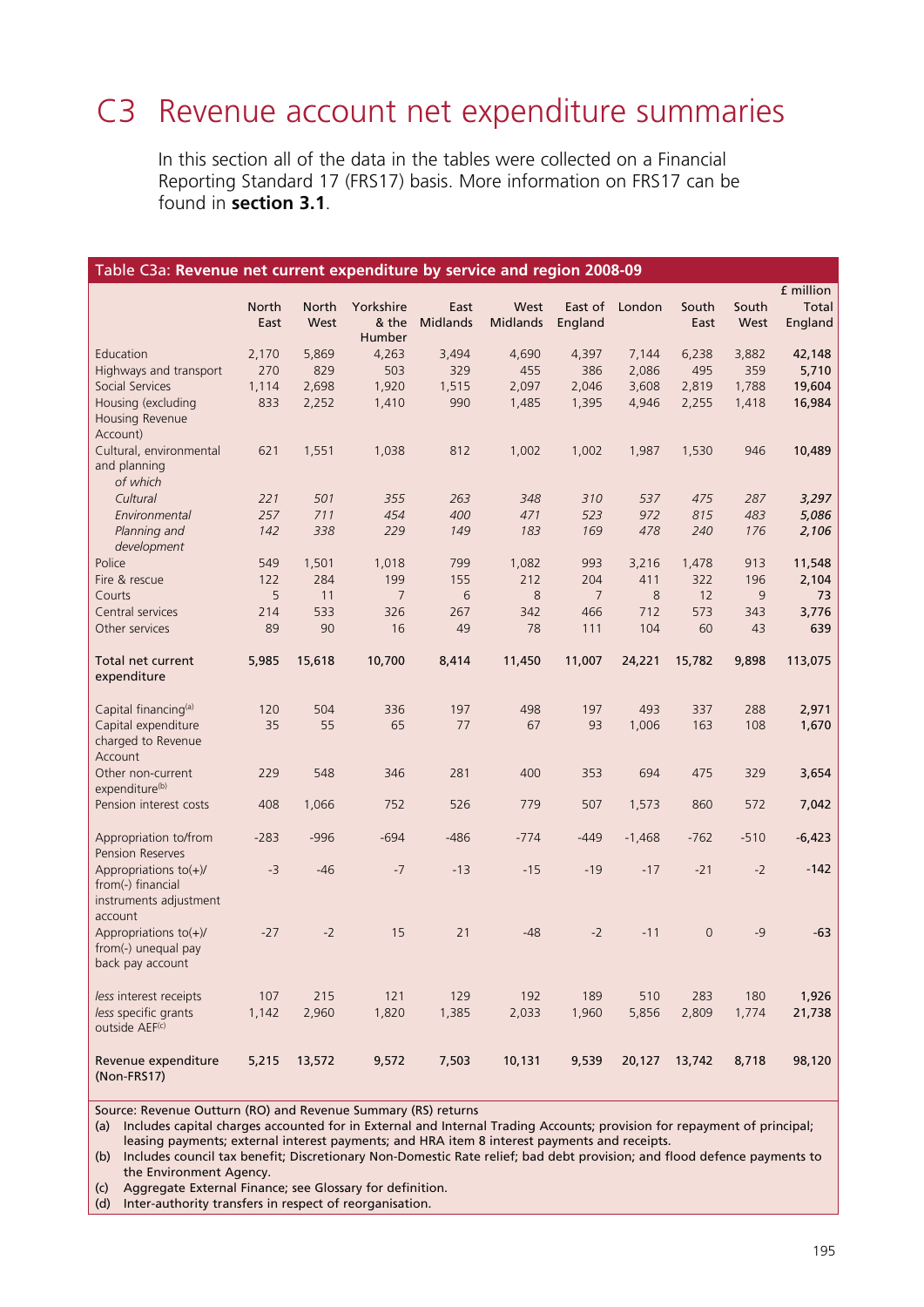#### Table C3a: **Revenue net current expenditure by service and region 2008-09** *(continued)*

|                                                    |                      |                      |                              |                         |                         |                    |          |                |               | £ million        |
|----------------------------------------------------|----------------------|----------------------|------------------------------|-------------------------|-------------------------|--------------------|----------|----------------|---------------|------------------|
|                                                    | <b>North</b><br>East | <b>North</b><br>West | Yorkshire<br>& the<br>Humber | East<br><b>Midlands</b> | West<br><b>Midlands</b> | East of<br>England | London   | South<br>East  | South<br>West | Total<br>England |
| less specific grants<br>inside AEF(c)              | 2,125                | 5,784                | 4,222                        | 3,286                   | 4,363                   | 4,073              | 9,464    | 5,929          | 3,680         | 42,926           |
| less Area Based Grant<br>(ABG)                     | 218                  | 555                  | 337                          | 236                     | 349                     | 260                | 485      | 361            | 249           | 3,051            |
| Net revenue<br>expenditure                         | 2,872                | 7,233                | 5,014                        | 3,981                   | 5,418                   | 5,206              | 10,178   | 7,452          | 4,789         | 52,144           |
| Use of revenue reserves                            | $-11$                | 104                  | 86                           | 56                      | 26                      | 9                  | $-93$    | 76             | $-12$         | 241              |
| Transfers and<br>adjustments <sup>(d)</sup>        | $\Omega$             | $\mathbf{1}$         | $\overline{2}$               | $\Omega$                | $\Omega$                | $\Omega$           | $\Omega$ | $-1$           | $\Omega$      | $\overline{2}$   |
| <b>Budget requirement</b>                          | 2,861                | 7,338                | 5,102                        | 4,037                   | 5,444                   | 5,215              | 10,085   | 7,527          | 4,778         | 52,387           |
| Revenue Support Grant                              | $-187$               | $-448$               | $-309$                       | $-213$                  | $-321$                  | $-233$             | $-629$   | $-301$         | $-213$        | $-2,854$         |
| Redistributed<br>non-domestic rates                | $-1,342$             | $-3,221$             | $-2,221$                     | $-1,532$                | $-2,305$                | $-1,670$           | $-4,525$ | $-2,159$       | $-1.531$      | $-20,506$        |
| Police grant                                       | $-201$               | $-565$               | $-389$                       | $-284$                  | $-420$                  | $-354$             | $-1,073$ | $-529$         | $-320$        | $-4,136$         |
| General Greater<br>London Authority (GLA)<br>grant | $\Omega$             | $\overline{0}$       | $\Omega$                     | $\Omega$                | $\Omega$                | $\Omega$           | $-48$    | $\overline{0}$ | $\Omega$      | $-48$            |
| Other items                                        | $-7$                 | 5                    | $-14$                        | $-8$                    | $-8$                    | $-17$              | $-19$    | $-2$           | $-15$         | $-85$            |
| Council tax<br>requirement                         | 1,125                | 3,108                | 2,168                        | 2,000                   | 2,390                   | 2,941              | 3,790    | 4,537          | 2,699         | 24,759           |

Source: Revenue Outturn (RO) and Revenue Summary (RS) returns

(a) Includes capital charges accounted for in External and Internal Trading Accounts; provision for repayment of principal; leasing payments; external interest payments; and HRA item 8 interest payments and receipts.

(b) Includes council tax benefit; Discretionary Non-Domestic Rate relief; bad debt provision; and flood defence payments to the Environment Agency.

(c) Aggregate External Finance; see Glossary for definition.

(d) Inter-authority transfers in respect of reorganisation.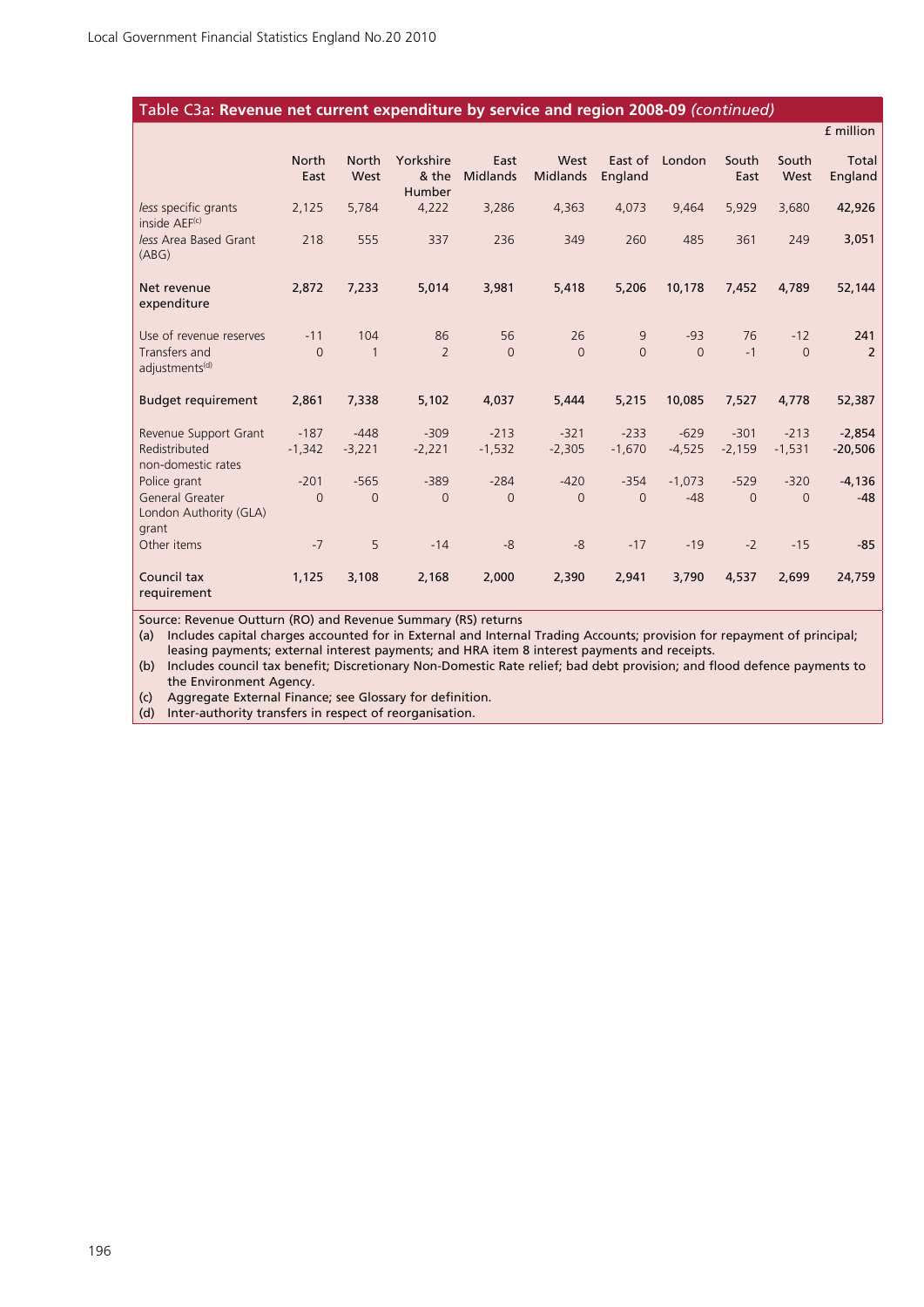£ million

#### Table C3b: **Revenue net current expenditure by service and region per head 2008-09**

|                                                                                | North East     |                     | North Yorkshire & | East           | West            | East of                       | London         | South East          | South          | Total                          |
|--------------------------------------------------------------------------------|----------------|---------------------|-------------------|----------------|-----------------|-------------------------------|----------------|---------------------|----------------|--------------------------------|
|                                                                                |                |                     | West the Humber   | Midlands       | <b>Midlands</b> | England                       |                |                     | West           | England                        |
| Population <sup>(a)</sup>                                                      |                | 2,575,458 6,875,715 | 5,213,191         | 4,433,000      |                 | 5,411,104 5,728,656 7,619,809 |                |                     |                | 8,380,086 5,209,209 51,446,228 |
| Education                                                                      | 843            | 854                 | 818               | 788            | 867             | 768                           | 938            | 744                 | 745            | 819                            |
| Highways and                                                                   | 105            | 121                 | 96                | 74             | 84              | 67                            | 274            | 59                  | 69             | 111                            |
| transport                                                                      |                |                     |                   |                |                 |                               |                |                     |                |                                |
| Social Services<br>Housing (excluding                                          | 433<br>323     | 392<br>328          | 368<br>270        | 342<br>223     | 387<br>274      | 357<br>243                    | 474<br>649     | 336<br>269          | 343<br>272     | 381<br>330                     |
| <b>Housing Revenue</b><br>Account)                                             |                |                     |                   |                |                 |                               |                |                     |                |                                |
| Cultural,                                                                      | 241            | 226                 | 199               | 183            | 185             | 175                           | 261            | 183                 | 182            | 204                            |
| environmental and<br>planning<br>of which                                      |                |                     |                   |                |                 |                               |                |                     |                |                                |
| Cultural                                                                       | 86             | 73                  | 68                | 59             | 64              | 54                            | 70             | 57                  | 55             | 64                             |
| Environmental                                                                  | 100            | 103                 | 87                | 90             | 87              | 91                            | 128            | 97                  | 93             | 99                             |
| Planning and<br>development                                                    | 55             | 49                  | 44                | 34             | 34              | 30                            | 63             | 29                  | 34             | 41                             |
| Police                                                                         | 213            | 218                 | 195               | 180            | 200             | 173                           | 422            | 176                 | 175            | 224                            |
| Fire & rescue <sup>(a)</sup>                                                   | 47             | 41                  | 38                | 35             | 39              | 36                            | 54             | 38                  | 38             | 41                             |
| Courts                                                                         | $\overline{2}$ | $\overline{2}$      | $\overline{1}$    | $\overline{1}$ | $\overline{1}$  | $\overline{1}$                | $\overline{1}$ | $\overline{1}$      | $\overline{2}$ | $\mathbf{1}$                   |
| Central services                                                               | 83             | 77                  | 63                | 60             | 63              | 81                            | 93             | 68                  | 66             | 73                             |
| Other services                                                                 | 34             | 13                  | 3                 | 11             | 14              | 19                            | 14             | $\overline{7}$      | 8              | 12                             |
| Total net current<br>expenditure                                               | 2,324          | 2,271               | 2,052             | 1,898          | 2,116           | 1,921                         | 3,179          | 1,883               | 1,900          | 2,198                          |
| Capital financing <sup>(b)</sup>                                               | 47             | 73                  | 64                | 44             | 92              | 34                            | 65             | 40                  | 55             | 58                             |
| Capital expenditure                                                            | 14             | 8                   | 12                | 17             | 12              | 16                            | 132            | 19                  | 21             | 32                             |
| charged to Revenue<br>Account                                                  |                |                     |                   |                |                 |                               |                |                     |                |                                |
| Other non-current<br>expenditure(c)                                            | 89             | 80                  | 66                | 63             | 74              | 62                            | 91             | 57                  | 63             | 71                             |
| Pensions interest cost<br>and expected return<br>on pensions assets<br>(FRS17) | 158            | 155                 | 144               | 119            | 144             | 88                            | 206            | 103                 | 110            | 137                            |
| Appropriation to/<br>from Pension                                              | $-110$         | $-145$              | $-133$            | $-110$         | $-143$          | $-78$                         | $-193$         | $-91$               | $-98$          | $-125$                         |
| Reserves<br>Appropriations $to(+)/$                                            | $-1$           | $-7$                | $-1$              | -3             |                 | $-3$                          | $-2$           | $-3$                | $\mathbf 0$    |                                |
| from(-) financial<br>instruments                                               |                |                     |                   |                | -3              |                               |                |                     |                | -3                             |
| adjustment account                                                             |                |                     |                   |                |                 |                               |                |                     |                |                                |
| Appropriations $to(+)/$<br>from(-) unequal pay<br>back pay account             | $-11$          | $\mathsf{O}\xspace$ | $\overline{3}$    | 5              | $-9$            | $\mathsf{O}\xspace$           | $-1$           | $\mathsf{O}\xspace$ | $-2$           | $-1$                           |
| less interest receipts                                                         | 42             | 31                  | 23                | 29             | 36              | 33                            | 67             | 34                  | 35             | 37                             |
| less specific grants<br>outside AEF(d)                                         | 443            | 430                 | 349               | 312            | 376             | 342                           | 769            | 335                 | 341            | 423                            |
| Revenue<br>expenditure                                                         | 2,025          | 1,974               | 1,836             | 1,693          | 1,872           | 1,665                         | 2,641          | 1,640               | 1,674          | 1,907                          |

Source: Revenue Outturn (RO) and Revenue Summary (RS) returns

(a) Based on whole population figures for the region from the Office for National Statistics mid-year estimates.

(b) Includes capital charges accounted for in External and Internal Trading Accounts; provision for repayment of principal; leasing payments; external interest payments; and HRA item 8 interest payments and receipts.

(c) Includes council tax benefit; Discretionary Non-Domestic Rate relief; bad debt provision; and flood defence payments to the Environment Agency.

(d) Aggregate External Finance; see Glossary for definition.

(e) Inter-authority transfers in respect of reorganisation.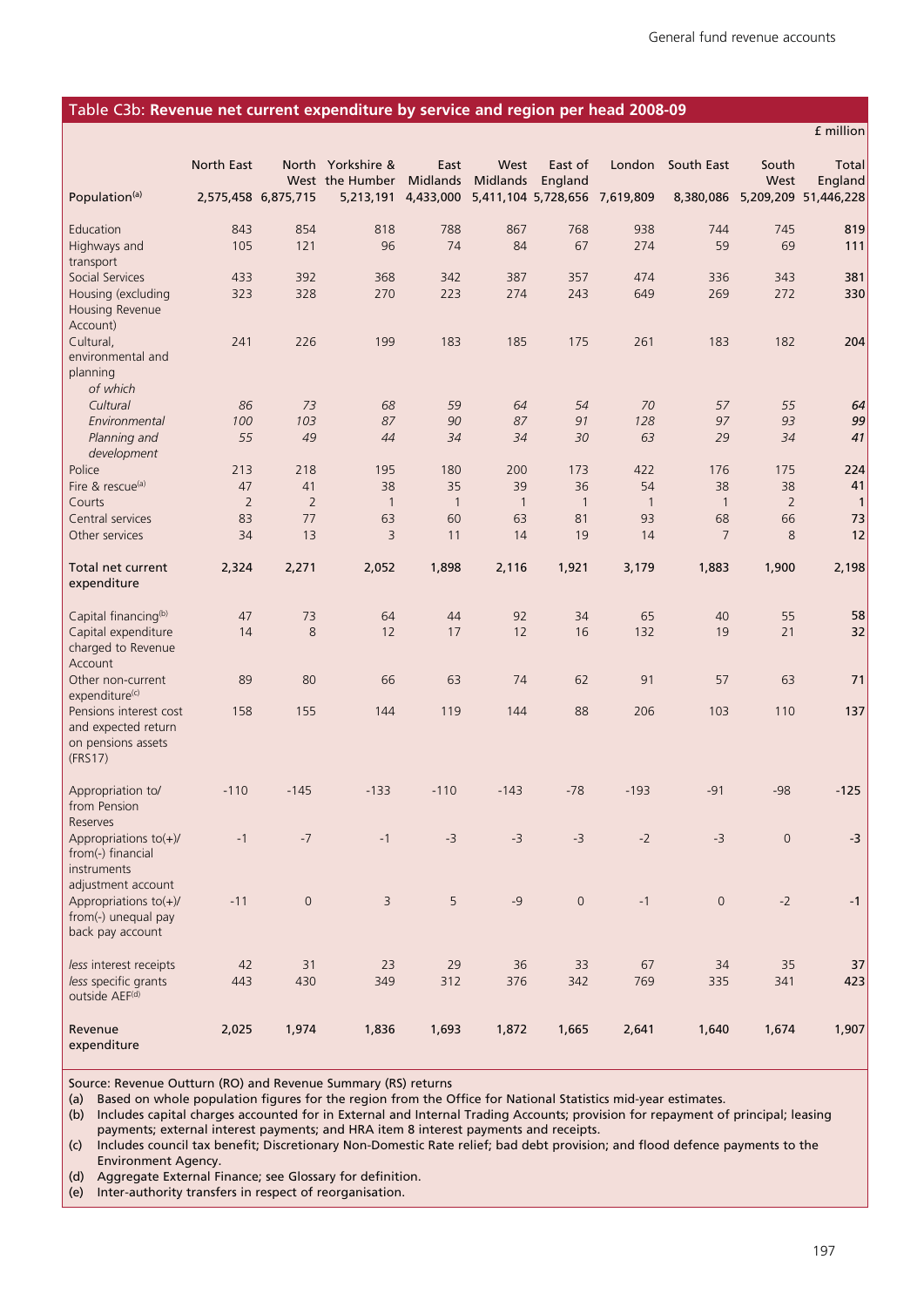#### Table C3b: **Revenue net current expenditure by service and region per head 2008-09** *(continued)*

|                                                    |                |                |                                      |                         |                  |                    |             |                |                | £ million        |
|----------------------------------------------------|----------------|----------------|--------------------------------------|-------------------------|------------------|--------------------|-------------|----------------|----------------|------------------|
|                                                    | North East     |                | North Yorkshire &<br>West the Humber | East<br><b>Midlands</b> | West<br>Midlands | East of<br>England | London      | South East     | South<br>West  | Total<br>England |
| less specific grants<br>inside AEF(d)              | 825            | 841            | 810                                  | 741                     | 806              | 711                | 1,242       | 708            | 706            | 834              |
| less Area Based<br>Grant (ABG)                     | 84             | 81             | 65                                   | 53                      | 65               | 45                 | 64          | 43             | 48             | 59               |
| Net revenue<br>expenditure                         | 1,115          | 1,052          | 962                                  | 898                     | 1,001            | 909                | 1,336       | 889            | 919            | 1,014            |
| Use of revenue<br>reserves                         | $-4$           | 15             | 17                                   | 13                      | 5                | $\overline{2}$     | $-12$       | 9              | $-2$           | 5                |
| Transfers and<br>adjustments <sup>(e)</sup>        | $\overline{0}$ | $\overline{0}$ | $\mathbf{0}$                         | $\mathsf{O}\xspace$     | $\overline{0}$   | $\mathbf{0}$       | $\mathbf 0$ | $\overline{0}$ | $\overline{0}$ | $\mathbf 0$      |
| <b>Budget</b><br>requirement                       | 1,111          | 1,067          | 979                                  | 911                     | 1,006            | 910                | 1,324       | 898            | 917            | 1,018            |
| Revenue Support<br>Grant                           | $-73$          | $-65$          | $-59$                                | $-48$                   | $-59$            | $-41$              | $-83$       | $-36$          | $-41$          | $-55$            |
| Redistributed<br>non-domestic rates                | $-521$         | $-468$         | $-426$                               | $-345$                  | $-426$           | $-292$             | $-594$      | $-258$         | $-294$         | $-399$           |
| Police grant                                       | $-78$          | $-82$          | $-75$                                | $-64$                   | $-78$            | $-62$              | $-141$      | $-63$          | $-61$          | $-80$            |
| General Greater<br>London Authority<br>(GLA) grant | $\overline{0}$ | $\overline{0}$ | $\overline{0}$                       | $\overline{0}$          | $\overline{0}$   | $\overline{0}$     | $-6$        | $\overline{0}$ | $\overline{0}$ | $-1$             |
| Other items                                        | $-3$           |                | $-3$                                 | $-2$                    | $-1$             | $-3$               | $-3$        | $\overline{0}$ | $-3$           | $-2$             |
| Council tax<br>requirement                         | 437            | 452            | 416                                  | 451                     | 442              | 513                | 497         | 541            | 518            | 481              |

Source: Revenue Outturn (RO) and Revenue Summary (RS) returns

(a) Based on whole population figures for the region from the Office for National Statistics mid-year estimates.

(b) Includes capital charges accounted for in External and Internal Trading Accounts; provision for repayment of principal; leasing payments; external interest payments; and HRA item 8 interest payments and receipts.

(c) Includes council tax benefit; Discretionary Non-Domestic Rate relief; bad debt provision; and flood defence payments to the Environment Agency.

(d) Aggregate External Finance; see Glossary for definition.

(e) Inter-authority transfers in respect of reorganisation.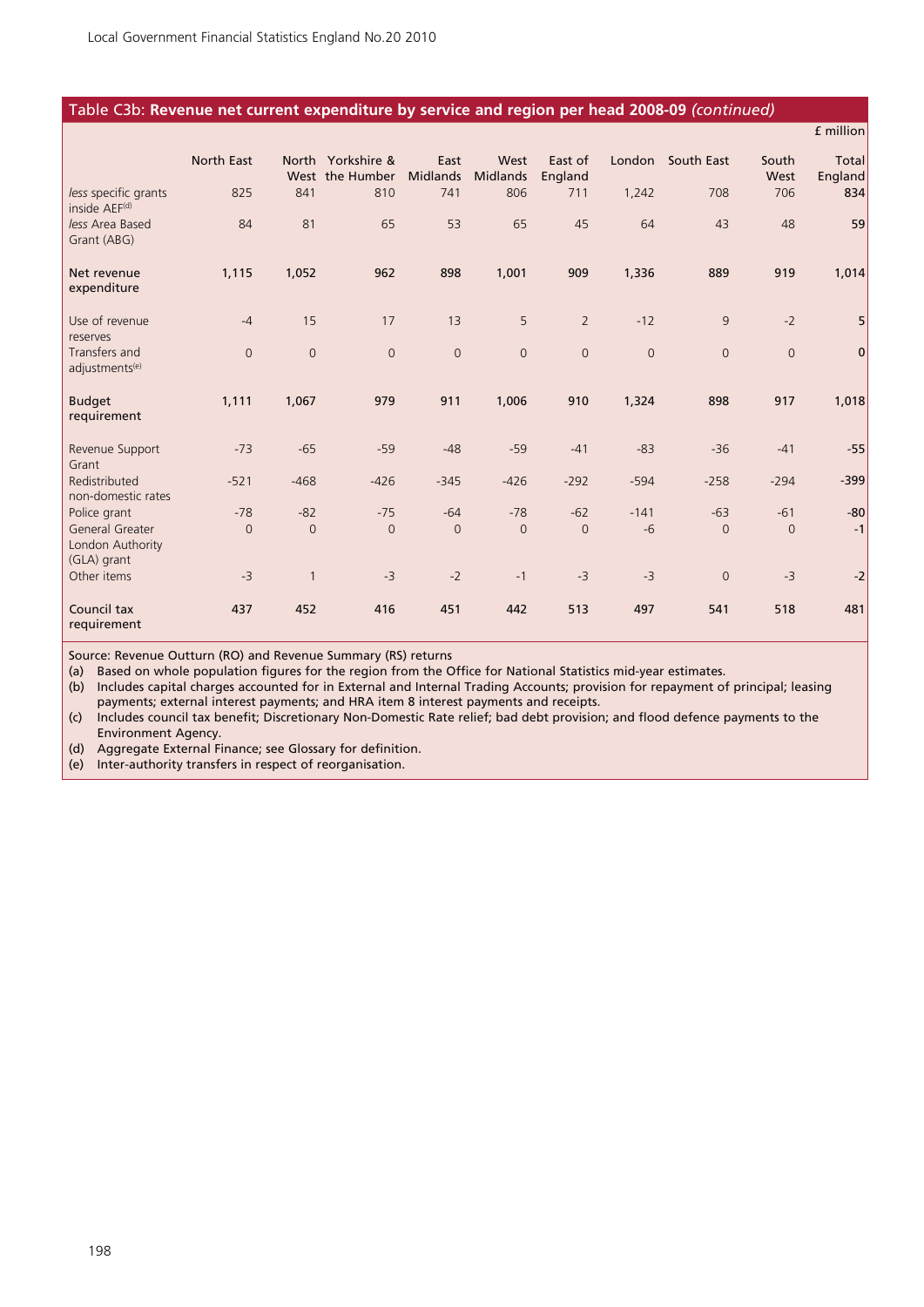| Table C3c: Revenue net current expenditure by service and class of authority 2008-09 |                    |                           |                        |                   |                    |                     |                  |
|--------------------------------------------------------------------------------------|--------------------|---------------------------|------------------------|-------------------|--------------------|---------------------|------------------|
|                                                                                      |                    |                           |                        |                   |                    |                     | £ million        |
|                                                                                      | London<br>boroughs | Metropolitan<br>districts | Unitary<br>authorities | Shire<br>counties | Shire<br>districts | Other<br>authorites | Total<br>England |
| Education                                                                            | 7,144              | 9,929                     | 6,965                  | 18,109            | $\mathbf 0$        | $\overline{0}$      | 42,148           |
| Highways and transport                                                               | 346                | 1,190                     | 563                    | 1,492             | 165                | 1,955               | 5,710            |
| Social Services                                                                      | 3,608              | 4,684                     | 3,196                  | 8,097             | 18                 | $\overline{0}$      | 19,604           |
| Housing (excluding Housing                                                           | 4,946              | 3,809                     | 2,911                  | 238               | 5,080              | $\overline{0}$      | 16,984           |
| Revenue Account)                                                                     |                    |                           |                        |                   |                    |                     |                  |
| Cultural, environmental and<br>planning                                              | 1,752              | 2,428                     | 1,718                  | 1,829             | 2,498              | 264                 | 10,489           |
| of which                                                                             |                    |                           |                        |                   |                    |                     |                  |
| Cultural                                                                             | 512                | 840                       | 569                    | 563               | 752                | 59                  | 3,297            |
| Environmental                                                                        | 956                | 1,039                     | 832                    | 1,039             | 1,220              | $\mathcal O$        | 5,086            |
| Planning and development                                                             | 284                | 548                       | 316                    | 227               | 526                | 204                 | 2,106            |
| Police                                                                               | 73                 | 0                         | $\mathbf 0$            | $\mathbf 0$       | $\overline{0}$     | 11,475              | 11,548           |
| Fire & rescue                                                                        | $\overline{0}$     | $\mathbf 0$               | 6                      | 334               | $\overline{0}$     | 1,764               | 2,104            |
| Courts                                                                               | 8                  | 17                        | 16                     | 32                | $\overline{0}$     | $\overline{0}$      | 73               |
| Central services                                                                     | 582                | 668                       | 601                    | 484               | 1,191              | 250                 | 3,776            |
| Other services                                                                       | 57                 | 188                       | 90                     | 142               | 127                | 35                  | 639              |
| Total net current expenditure                                                        | 18,516             | 22,914                    | 16,067                 | 30,756            | 9,080              | 15,743              | 113,075          |
| Capital financing <sup>(a)</sup>                                                     | 409                | 834                       | 401                    | 1,114             | $-80$              | 293                 | 2,971            |
| Capital expenditure charged to<br>Revenue Account                                    | 147                | 89                        | 75                     | 346               | 78                 | 936                 | 1,670            |
| Other non-current expenditure <sup>(b)</sup>                                         | 694                | 914                       | 617                    | 20                | 1,408              | $\overline{0}$      | 3,654            |
| Pensions interest cost and                                                           | 503                | 553                       | 287                    | 659               | 271                | 4,768               | 7,042            |
| expected return on pensions                                                          |                    |                           |                        |                   |                    |                     |                  |
| assets (FRS17)                                                                       |                    |                           |                        |                   |                    |                     |                  |
| Appropriation to/from Pension<br>Reserves                                            | $-368$             | $-492$                    | $-249$                 | $-473$            | $-204$             | $-4,637$            | $-6,423$         |
| Appropriations to(+)/ from(-)                                                        | $-17$              | $-62$                     | $-13$                  | $-31$             | $-18$              | $-2$                | $-142$           |
| financial instruments adjustment<br>account                                          |                    |                           |                        |                   |                    |                     |                  |
| Appropriations to(+)/ from(-)                                                        | $-11$              | $-23$                     | $\mathbf{1}$           | $-30$             | $-1$               | $\overline{0}$      | $-63$            |
| unequal pay back pay account                                                         |                    |                           |                        |                   |                    |                     |                  |
| less interest receipts                                                               | 323                | 318                       | 250                    | 346               | 372                | 318                 | 1,926            |
| less specific grants outside AEF(c)                                                  | 5,587              | 4,869                     | 3,433                  | 1,333             | 6,077              | 439                 | 21,738           |
|                                                                                      |                    |                           |                        |                   |                    |                     |                  |
| Revenue expenditure                                                                  | 13,964             | 19,541                    | 13,503                 | 30,682            | 4,085              | 16,345              | 98,120           |
| less specific grants inside AEF(c)                                                   | 6,697              | 9,325                     | 6,580                  | 15,986            | 428                | 3,909               | 42,926           |
| less Area Based Grant (ABG)                                                          | 485                | 922                       | 539                    | 1,044             | 59                 |                     | 3,051            |
| Net revenue expenditure                                                              | 6,782              | 9,294                     | 6,384                  | 13,652            | 3,597              | 12,435              | 52,144           |
| Use of revenue reserves                                                              | 154                | 133                       | 73                     | 78                | $-50$              | $-148$              | 241              |
| Transfers and adjustments <sup>(d)</sup>                                             | $\mathbf 0$        | $\overline{2}$            | $\mathbf{1}$           | $\mathbf{1}$      | $-1$               | $\overline{0}$      | 2                |
| <b>Budget requirement</b>                                                            | 6,937              | 9,429                     | 6,458                  | 13,731            | 3,547              | 12,286              | 52,387           |
| Revenue Support Grant                                                                | $-491$             | $-673$                    | $-391$                 | $-538$            | $-229$             | $-533$              | $-2,854$         |
| Redistributed non-domestic rates                                                     | $-3,530$           | $-4,831$                  | $-2,811$               | $-3,863$          | $-1,646$           | $-3,825$            | $-20,506$        |
| Police grant                                                                         | $-20$              | 0                         | 0                      | 0                 | 0                  | $-4,116$            | $-4,136$         |
| General Greater London                                                               | $\overline{0}$     | $\mathbf 0$               | $\overline{0}$         | $\overline{0}$    | $\mathbf 0$        | -48                 | -48              |
| Authority (GLA) grant                                                                |                    |                           |                        |                   |                    |                     |                  |
| Other items                                                                          | $-14$              | $-10$                     | $-6$                   | $-33$             | $-6$               | $-16$               | $-85$            |
| Council tax requirement                                                              | 2,882              | 3,915                     | 3,250                  | 9,297             | 1,666              | 3,749               | 24,759           |

Source: Revenue Outturn (RO) and Revenue Summary (RS) returns

(a) Includes capital charges accounted for in External and Internal Trading Accounts; provision for repayment of principal; leasing payments; external interest payments; and HRA item 8 interest payments and receipts.

(b) Includes council tax benefit; Discretionary Non-Domestic Rate relief; bad debt provision; and flood defence payments to the Environment Agency.

(c) Aggregate External Finance; see Glossary for definition.

(d) Inter-authority transfers in respect of reorganisation.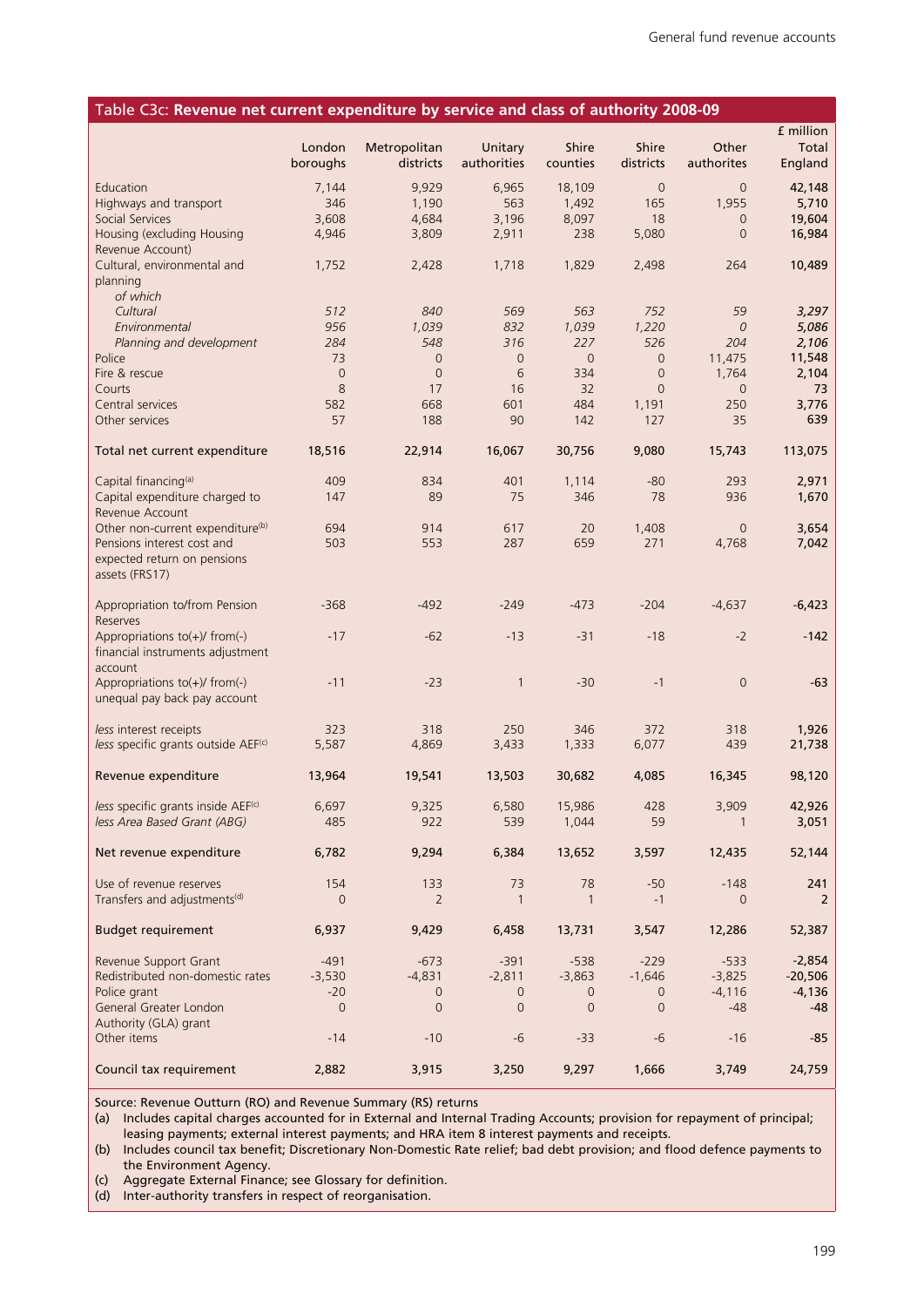# C4 Revenue account budget estimates

**Table C4a** gives full details of 2009-10 revenue budgets, from the *RA* return. The estimates are all at outturn prices. Detailed figures for budgeted service expenditure by individual local authorities are available in *Finance and General Statistics 2009-10*, published by CIPFA.

In **Table C4a** all of the data in the tables were collected on a Financial Reporting Standard 17 (FRS17) basis. More information on FRS17 can be found in **section 3.1**.

**Table C4b** gives 2009-10 specific and special grants budget information from the *SG* return.

**Table C4c** gives 2009-10 budgeted net current expenditure by service on FRS17 and non-FRS17 bases. These data are from the *RA* return.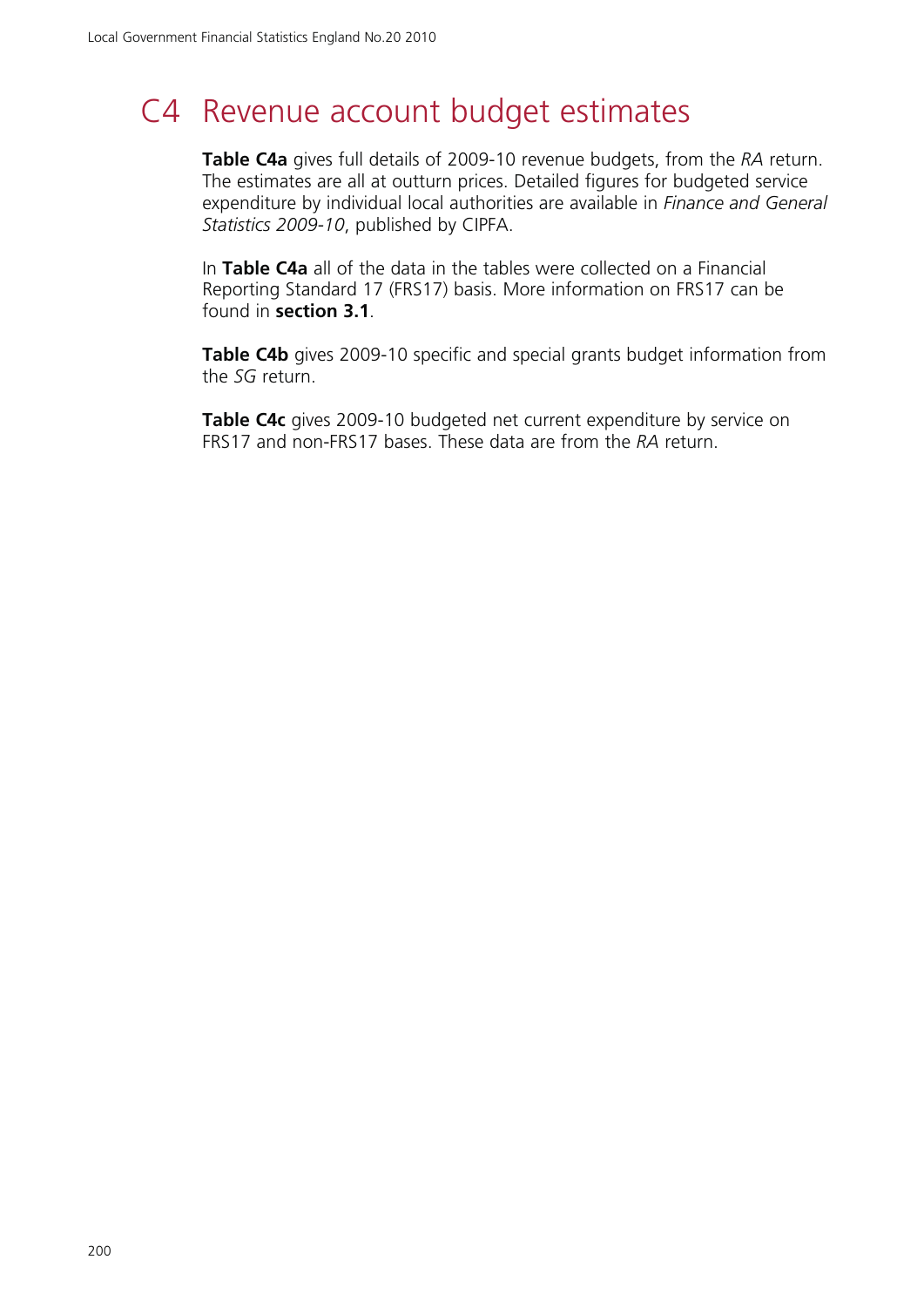### Table C4a: **Revenue Account Budget Estimates (RA) 2009-10**

|                                                                                                                                      |                       |                          | £ thousand            |
|--------------------------------------------------------------------------------------------------------------------------------------|-----------------------|--------------------------|-----------------------|
|                                                                                                                                      |                       |                          | <b>Net Total Cost</b> |
|                                                                                                                                      | Net current           | Capital                  | (excl. specific       |
| <b>Education Services</b>                                                                                                            | expenditure           | charges                  | grants)               |
| 110 Nursery schools                                                                                                                  | 765,651               | 23,274                   | 788,924               |
| 120 Primary schools                                                                                                                  | 17,108,446            | 786,659                  | 17,895,106            |
| 130 Secondary schools                                                                                                                | 17,273,491            | 808,713                  | 18,082,204            |
| 140 Special schools                                                                                                                  | 2,696,134             | 84,131                   | 2,780,265             |
| 150 Non-school funding                                                                                                               | 5,145,027             | 146,481                  | 5,291,509             |
| 190 TOTAL EDUCATION SERVICES (total of lines 110 to 150)                                                                             | 42,988,748            | 1,849,258                | 44,838,005            |
| Highways, Roads and Transport Services                                                                                               |                       |                          |                       |
| 210 Transport planning policy and strategy                                                                                           | 281,211               | 57,871                   | 339,082               |
| 220 Construction                                                                                                                     | 16,930                | 438,285                  | 455,215               |
| 230 Structural maintenance                                                                                                           | 466,707               | 167,174                  | 633,881               |
| 247 Environmental, safety and routine maintenance                                                                                    | 1,034,989             | 112,406                  | 1,147,394             |
| 248 Winter maintenance                                                                                                               | 144,152               | 8,638                    | 152,790               |
| 249 Street lighting                                                                                                                  | 510,780               | 20,818                   | 531,597               |
| 251 Traffic management and road safety: congestion charging<br>254 Traffic management and road safety: safe routes (including school | $-164,748$<br>109,039 | $\overline{1}$<br>17,810 | $-164,747$<br>126,850 |
| crossing patrols)                                                                                                                    |                       |                          |                       |
| 258 Traffic management and road safety: other                                                                                        | 452,783               | 31,382                   | 484,166               |
| 260 Parking services                                                                                                                 | $-561,389$            | 61,947                   | $-499,441$            |
| 271 Public transport: concessionary fares                                                                                            | 1,034,359             | 520                      | 1,034,880             |
| 275 Public transport: support to operators                                                                                           | 2,551,227             | 32,716                   | 2,583,943             |
| 276 Public transport: co-ordination                                                                                                  | 460,542               | 26,693                   | 487,235               |
| 280 Airports, harbours and toll facilities<br>290 TOTAL HIGHWAYS, ROADS AND TRANSPORT SERVICES (total                                | $-4,764$<br>6,331,817 | 4,066<br>980,328         | $-698$<br>7,312,146   |
| of lines 210 to 280)                                                                                                                 |                       |                          |                       |
|                                                                                                                                      |                       |                          |                       |
| Social Care                                                                                                                          |                       |                          |                       |
| 311 Social care strategy - children<br>325 Children's and families' services - asylum seekers                                        | 75,483<br>153,448     | 669<br>592               | 76,152<br>154,040     |
| 329 Children's and families' services - other                                                                                        | 5,782,926             | 44,005                   | 5,826,931             |
| 330 Social care strategy - adults                                                                                                    | 74,476                | 3,604                    | 78,080                |
| 340 Older people (aged 65 or over) including older mentally ill                                                                      | 7,332,985             | 76,911                   | 7,409,895             |
| 351 Adults aged under 65 with physical disability or sensory impairment                                                              | 1,494,012             | 16,704                   | 1,510,717             |
| 352 Adults aged under 65 with learning disabilities                                                                                  | 3,733,459             | 44,691                   | 3,778,150             |
| 353 Adults aged under 65 with mental health needs                                                                                    | 1,157,304             | 12,137                   | 1,169,441             |
| 375 Other adult social care - asylum seekers - lone adults                                                                           | 53,103                | 362                      | 53,465                |
| 379 Other adult social care - other                                                                                                  | 338,321<br>55,639     | 8,096<br>722             | 346,417<br>56,361     |
| 380 Supported employment<br>390 TOTAL SOCIAL CARE (total of lines 311 to 380)                                                        | 20,251,156            | 208,495                  | 20,459,650            |
|                                                                                                                                      |                       |                          |                       |
| Housing Services (non HRA)                                                                                                           |                       |                          |                       |
| 409 Housing strategy, advice, advances, enabling, renewals and                                                                       | 311,527               | 241,110                  | 552,637               |
| licensing<br>440 Homelessness                                                                                                        | 235,904               | 12,760                   | 248,664               |
| 456 Housing benefits: rent allowances and rent rebates - discretionary                                                               | 24,466                | 213                      | 24,679                |
| payments                                                                                                                             |                       |                          |                       |
| 457 Housing benefits administration                                                                                                  | 504,631               | 6,146                    | 510,777               |
| 460 Other council property - travellers' sites and non-HRA housing                                                                   | 11,804                | 24,368                   | 36,172                |
| 475 Housing welfare: Supporting People                                                                                               | 1,354,079             | 8,250                    | 1,362,329             |
| 478 Other welfare services                                                                                                           | 41,252                | 14,753                   | 56,005                |
| 490 TOTAL HOUSING SERVICES (GFRA only)<br>(total of lines 409 to 478)                                                                | 2,483,664             | 307,599                  | 2,791,263             |
|                                                                                                                                      |                       |                          |                       |
| <b>Cultural and related Services</b>                                                                                                 |                       |                          |                       |
| 501 Culture and heritage                                                                                                             | 581,411               | 76,139                   | 657,549               |
| 502 Recreation and sport<br>503 Open spaces                                                                                          | 796,686<br>837,762    | 219,824<br>68,479        | 1,016,508<br>906,241  |
| 504 Tourism                                                                                                                          | 107,210               | 6,378                    | 113,589               |
| 505 Library service                                                                                                                  | 951,170               | 78,415                   | 1,029,585             |
| 509 TOTAL CULTURAL AND RELATED SERVICES (total of lines 501                                                                          | 3,274,237             | 449,234                  | 3,723,471             |
| to 505)                                                                                                                              |                       |                          |                       |
|                                                                                                                                      |                       |                          | (continued)           |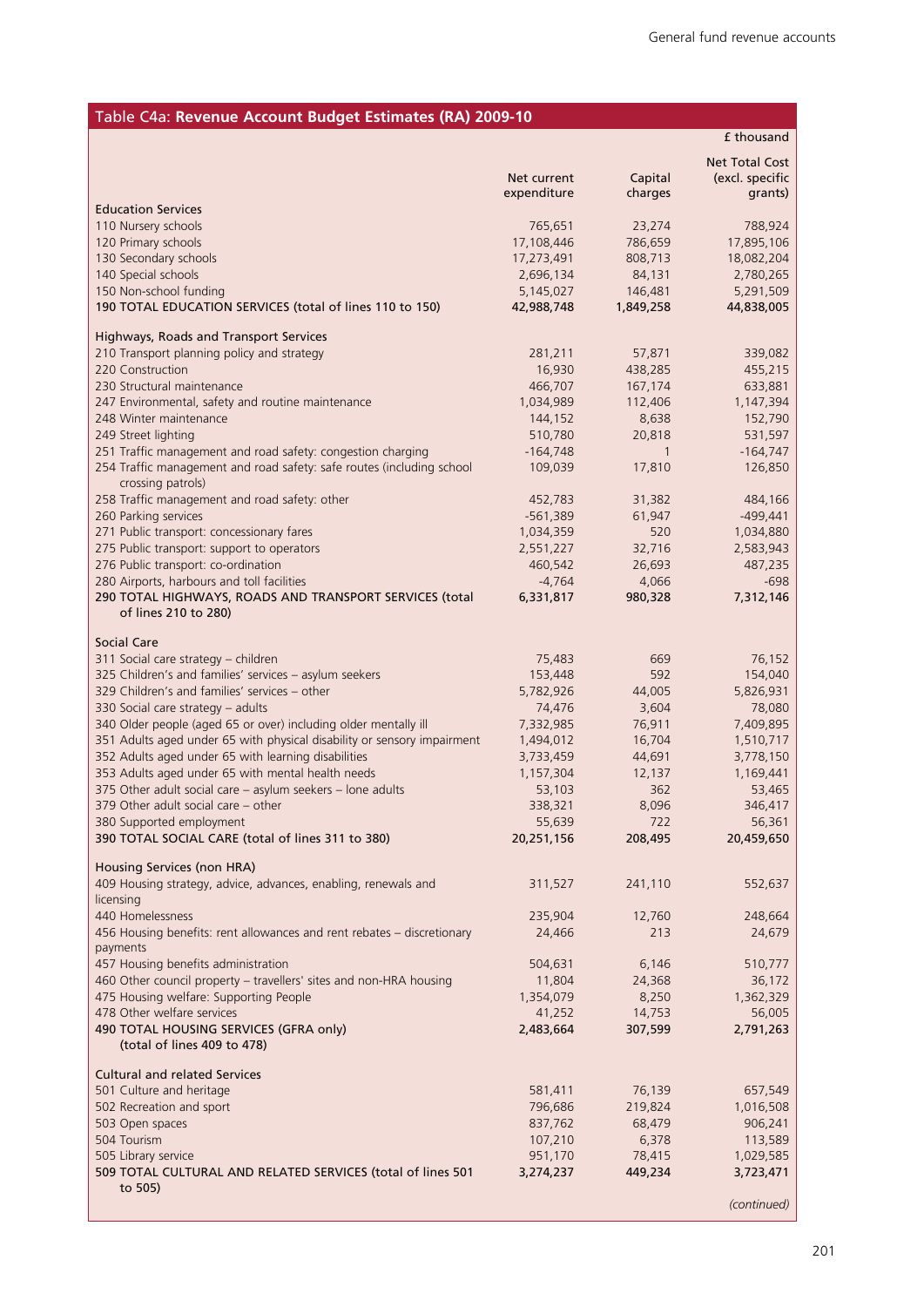### Table C4a: **Revenue Account Budget Estimates (RA) 2009-10** *(continued)*

£ thousand

|                                                                                                  | Net current        | Capital       | <b>Net Total Cost</b><br>(excl. specific |
|--------------------------------------------------------------------------------------------------|--------------------|---------------|------------------------------------------|
|                                                                                                  | expenditure        | charges       | grants)                                  |
| <b>Environmental Services</b>                                                                    |                    |               |                                          |
| 510 Cemetery, cremation and mortuary services                                                    | $-888$<br>120,967  | 11,467<br>920 | 10,579                                   |
| 521 Environmental health: food safety<br>522 Environmental health: Pollution reduction           | 117,142            | 2,591         | 121,887<br>119,734                       |
| 523 Environmental health: Housing standards                                                      | 36,947             | 3,762         | 40,709                                   |
| 524 Environmental health: Health and safety at work                                              | 43,640             | 201           | 43,841                                   |
| 525 Environmental health: Port health                                                            | 6,414              | 225           | 6,639                                    |
| 526 Environmental health: Pest control                                                           | 38,626             | 558           | 39,184                                   |
| 527 Environmental health: public conveniences                                                    | 85,220             | 13,286        | 98,505                                   |
| 528 Environmental health: Public health                                                          | 158,678            | 5,276         | 163,954                                  |
| 529 Licensing                                                                                    | 39,156             | 3,229         | 42,386                                   |
| 530 Community safety                                                                             | 463,564            | 16,093        | 479,657                                  |
| 541 Flood defence                                                                                | 16,908             | 2,851         | 19,759                                   |
| 543 Land drainage                                                                                | 32,612             | 786           | 33,398                                   |
| 547 Coast protection                                                                             | 14,253             | 16,246        | 30,499                                   |
| 550 Agriculture and fisheries services                                                           | $-4,720$           | 4,171         | $-549$                                   |
| 560 Trading standards                                                                            | 182,295            | 2,366         | 184,661                                  |
| 570 Street cleansing (not chargeable to Highways)                                                | 764,049            | 12,479        | 776,528                                  |
| 581 Waste collection                                                                             | 1,301,893          | 63,302        | 1,365,194                                |
| 582 Waste disposal                                                                               | 2,006,391          | 21,466        | 2,027,856                                |
| 590 TOTAL ENVIRONMENTAL SERVICES (total of lines 510 to 582)                                     | 5,423,146          | 181,276       | 5,604,423                                |
|                                                                                                  |                    |               |                                          |
| Planning and development Services                                                                |                    |               |                                          |
| 591 Building control                                                                             | 124,677            | 4,358         | 129,035                                  |
| 592 Development control                                                                          | 309,153            | 6,391         | 315,544                                  |
| 593 Planning policy                                                                              | 293,543            | 7,177         | 300,720                                  |
| 594 Environmental initiatives                                                                    | 90,619             | 15,522        | 106,142                                  |
| 595 Economic development                                                                         | 537,971            | 66,960        | 604,931                                  |
| 596 Community development                                                                        | 479,772            | 20,262        | 500,035                                  |
| 599 TOTAL PLANNING AND DEVELOPMENT SERVICES                                                      | 1,835,735          | 120,671       | 1,956,404                                |
| (total of lines 591 to 596)                                                                      |                    |               |                                          |
| <b>601 TOTAL POLICE SERVICES</b>                                                                 | 12,217,604         | 296,370       | 12,513,974                               |
|                                                                                                  |                    |               |                                          |
| <b>602 TOTAL FIRE &amp; RESCUE SERVICES</b>                                                      | 2,310,537          | 99,116        | 2,409,653                                |
| <b>Court Services</b>                                                                            |                    |               |                                          |
| 604 Coroners' court services                                                                     | 67,335             | 267           | 67,602                                   |
| 605 Other court services                                                                         | 3,175              | 1,163         | 4,338                                    |
| 609 TOTAL COURT SERVICES (total of lines 604 and 605)                                            | 70,510             | 1,430         | 71,940                                   |
|                                                                                                  |                    |               |                                          |
| <b>Central Services</b>                                                                          |                    |               |                                          |
| 610 Corporate and democratic core                                                                | 1,608,148          | 90,809        | 1,698,956                                |
| 623 Local tax collection: council tax discounts - locally funded                                 | 7,877              | 176           | 8,053                                    |
| 625 Local tax collection: council tax benefits administration<br>628 Local tax collection: other | 311,957            | 2,746         | 314,702                                  |
|                                                                                                  | 350,694            | 8,833         | 359,526                                  |
| 650 Emergency planning<br>675 Central services to the public: other                              | 57,450             | 799           | 58,249                                   |
| 681 Non-distributed costs - retirement benefits                                                  | 303,948<br>490,356 | 29,842        | 333,789<br>494,341                       |
| 682 Non-distributed costs – costs of unused shares of IT facilities and                          |                    | 3,985         | 40,819                                   |
| other assets                                                                                     | 20,980             | 19,839        |                                          |
| 683 Non-distributed costs - depreciation/impairment of surplus costs etc                         | $\overline{0}$     | 15,841        | 15,841                                   |
| 690 TOTAL CENTRAL SERVICES (total of lines 610 to 683)                                           | 3,151,409          | 172,868       | 3,324,277                                |
|                                                                                                  |                    |               |                                          |
| <b>698 TOTAL OTHER SERVICES</b>                                                                  | 302,434            | 111,069       | 413,503                                  |
| 699 TOTAL SERVICE EXPENDITURE (total of lines 190, 290, 390,                                     | 100,640,999        | 4,777,712     | 105,418,709                              |
| 490, 509, 590, 599, 601, 602, 609, 690 and 698)                                                  |                    |               |                                          |
|                                                                                                  |                    |               | (continued)                              |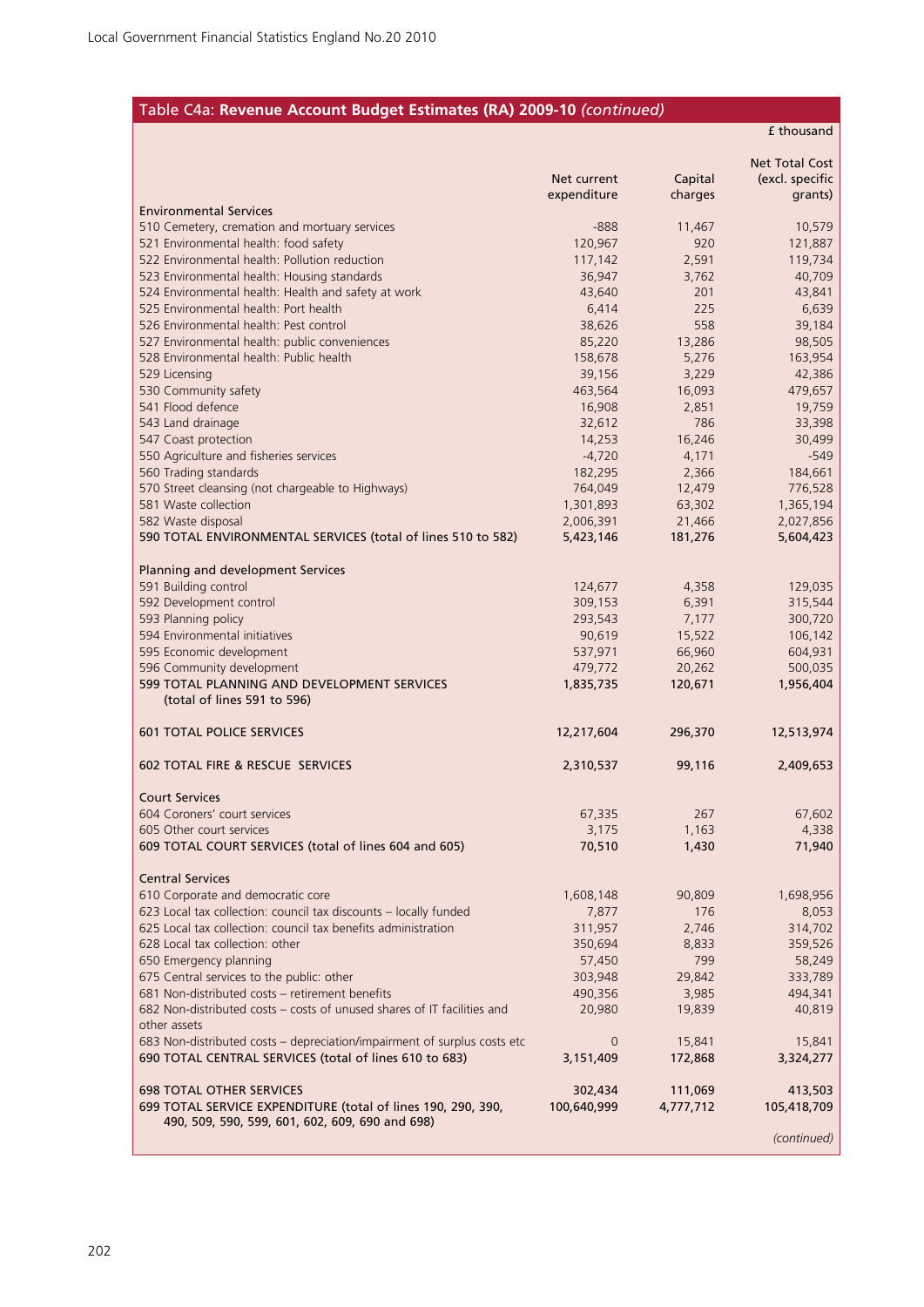| Table C4a: Revenue Account Budget Estimates (RA) 2009-10 (continued)                                                                     |                            |
|------------------------------------------------------------------------------------------------------------------------------------------|----------------------------|
|                                                                                                                                          | £ thousand                 |
|                                                                                                                                          | Net current<br>expenditure |
| 701 Education: student support - mandatory awards                                                                                        | 1,858                      |
| 711 Housing benefits: rent allowances - mandatory payments<br>712 Housing benefits: non-HRA rent rebates - mandatory payments            | 10,126,385<br>641,014      |
| 713 Housing benefits: rent rebates to HRA tenants - mandatory                                                                            | 3,884,636                  |
| payments                                                                                                                                 |                            |
| 714 Housing benefits: subsidy limitation transfers from HRA                                                                              | $-18,225$                  |
| 718 Contribution to the HRA re items shared by the whole community                                                                       | 12,963                     |
| Precepts and levies                                                                                                                      |                            |
| 721 Parish Precepts                                                                                                                      | 340,350                    |
| 722 Passenger Transport Authority levy<br>724 Waste Disposal Authority levy                                                              | 0                          |
| 727 London Pensions Fund Authority levy                                                                                                  | 29,725                     |
| 728 Other levies                                                                                                                         | 26,517                     |
| 731 External Trading Accounts net surplus/deficit                                                                                        | $-193,566$                 |
| 732 Internal Trading Accounts net surplus/deficit<br>748 Adjustments to net current expenditure                                          | 10,412<br>56,429           |
| Total precepts and levies                                                                                                                | 269,867                    |
|                                                                                                                                          |                            |
| <b>749 TOTAL NET CURRENT EXPENDITURE</b><br>(total of lines 699 to 748)                                                                  | 115,559,495                |
|                                                                                                                                          |                            |
| 754 Local tax collection: Council tax benefit paid to the Collection Fund                                                                | 3,622,781                  |
| 757 Local tax collection: Non-domestic rate relief - discretionary<br>payments                                                           | 26,032                     |
| 759 Levy: Environment Agency flood defence                                                                                               | 30,674                     |
| 761 Capital charges accounted for in External Trading Accounts                                                                           | $-33,647$                  |
| 762 Capital charges accounted for in Internal Trading Accounts<br>765 Capital expenditure charged to the GF Revenue Account (CERA)       | $-88,859$<br>1,749,557     |
| 771 Provision for bad debts                                                                                                              | 31,401                     |
| 773 Provision for repayment of principal                                                                                                 | 1,618,717                  |
| 776 Leasing payments<br>781 Interest: external payments                                                                                  | 11,558<br>2,958,638        |
| 783 Interest: HRA item 8 payments and receipts                                                                                           | $-871,678$                 |
| 785 SUB-TOTAL (total of lines 749 to 783)                                                                                                | 124,614,670                |
| 786 Interest and investment income (-): external receipts and dividends                                                                  | $-720,058$                 |
| 787 Pensions interest cost and expected return on pensions assets<br>788 Appropriations to(+)/ from(-) pensions reserve                  | 4,810,057<br>$-4,895,995$  |
| 789 Appropriations to(+)/ from(-) financial instruments adjustment account                                                               | 5,985                      |
| 790 Appropriations to(+)/ from(-) unequal pay back pay account                                                                           | 19,327                     |
| 791 Specific and special grants outside AEF [SG line 799 as income]                                                                      | $-21,011,151$              |
| 795 REVENUE EXPENDITURE (total of lines 785 to 791)                                                                                      | 102,822,836                |
| 797 Specific and special grants inside AEF [SG line 699 as income]                                                                       | $-44,037,552$              |
| 798 Area Based Grant (ABG)                                                                                                               | $-3,145,291$               |
| 799 NET REVENUE EXPENDITURE (total of lines 795 to 798)                                                                                  | 55,639,990                 |
| 801 Inter-authority transfers in respect of reorganisation                                                                               | 10,344                     |
| 811 Appropriations to(+)/ from(-) schools' reserves                                                                                      | $-30,379$                  |
| 815 Appropriations to(+)/ from(-) other earmarked financial reserves<br>816 Appropriations to(+)/ from(-) unallocated financial reserves | $-1,228,394$<br>$-375,876$ |
|                                                                                                                                          |                            |
| 830 THE BUDGET REQUIREMENT (total of lines 799 to 816)                                                                                   | 54,015,685                 |
| 851 Revenue Support Grant                                                                                                                | $-4,500,849$               |
| 856 Police grant                                                                                                                         | $-4,253,196$               |
| 858 General GLA grant<br>870 Redistributed non-domestic rates                                                                            | $-48,068$<br>$-19,515,395$ |
| 880 Other items                                                                                                                          | $-64,792$                  |
| 890 COUNCIL TAX REQUIREMENT (total of lines 830 to 880)                                                                                  | 25,633,386                 |
|                                                                                                                                          |                            |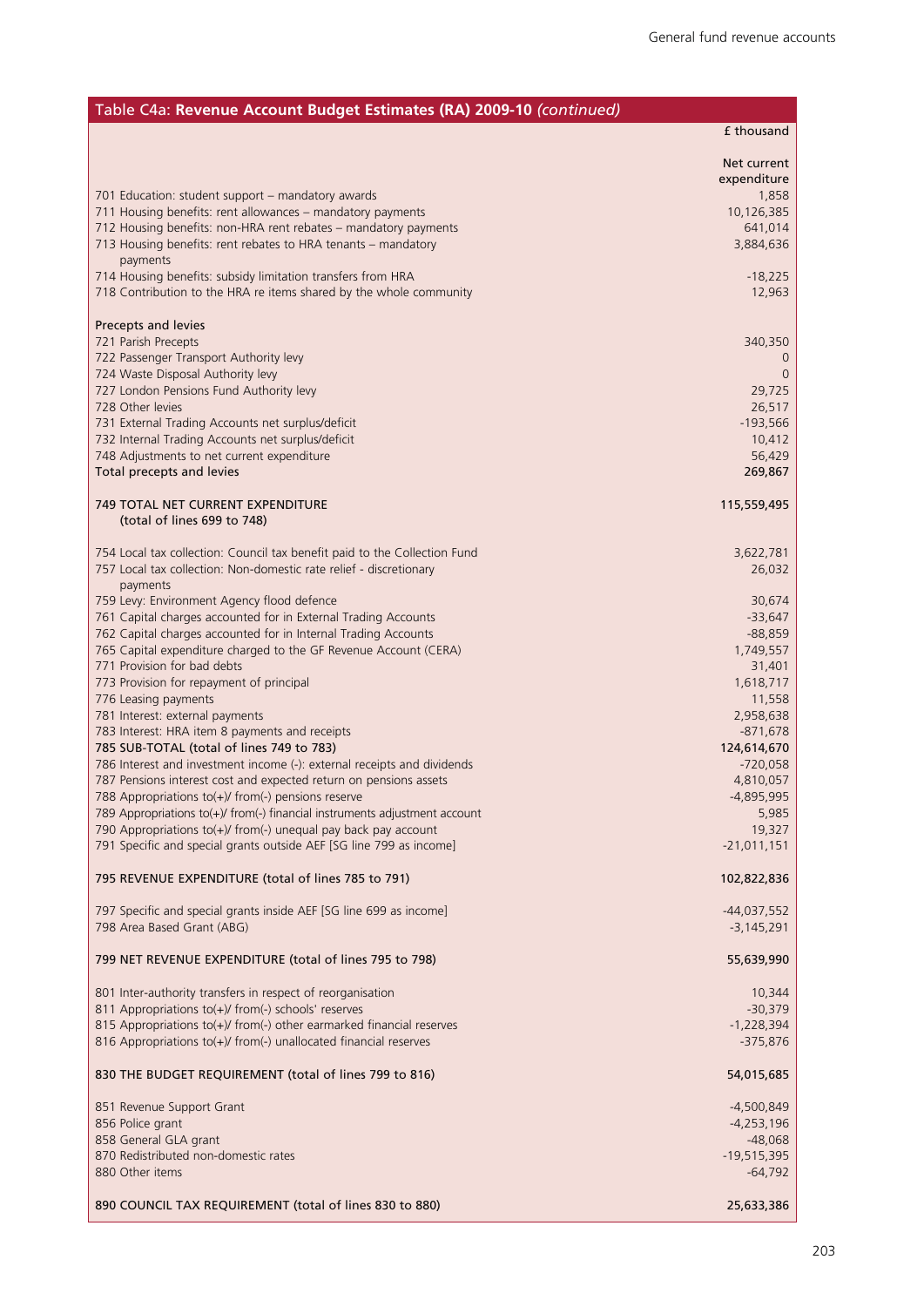|                                                              |               | <b>f</b> thousand |
|--------------------------------------------------------------|---------------|-------------------|
|                                                              | At 1 April    | At 31 March       |
| <b>Financial reserves</b>                                    | 2009          | 2010              |
| 911 Estimated schools reserves level                         | 1,877,857     | 1,847,478         |
| 915 Estimated other earmarked financial reserves level       | 7,962,324     | 6,733,930         |
| 916 Estimated unallocated financial reserves level           | 3,287,295     | 2,911,419         |
| 917 Estimated pensions reserve level <sup>(a)</sup>          | $-91,753,024$ |                   |
| 920 Prior Year Adjustments                                   | $-3,658$      |                   |
| <b>Capital Charges</b>                                       | 2009-10       |                   |
| 931 Depreciation                                             | 4,329,406     |                   |
| 933 Loss on impairment of assets                             | 457,501       |                   |
| 934 Amortisation of deferred charges                         | 707,193       |                   |
| 935 Credit for amortisation of capital grants <sup>(b)</sup> | $-716,389$    |                   |
| 939 Total capital charges (total of lines 931 to 935)        | 4,777,711     |                   |

the assets and liabilities of the pension scheme, and it is not practical for authorities to estimate this figure in advance.

(b) Where capital expenditure has been financed by capital grant, the grant is credited to the income and expenditure account over the useful life of the asset in the line with the depreciation charge.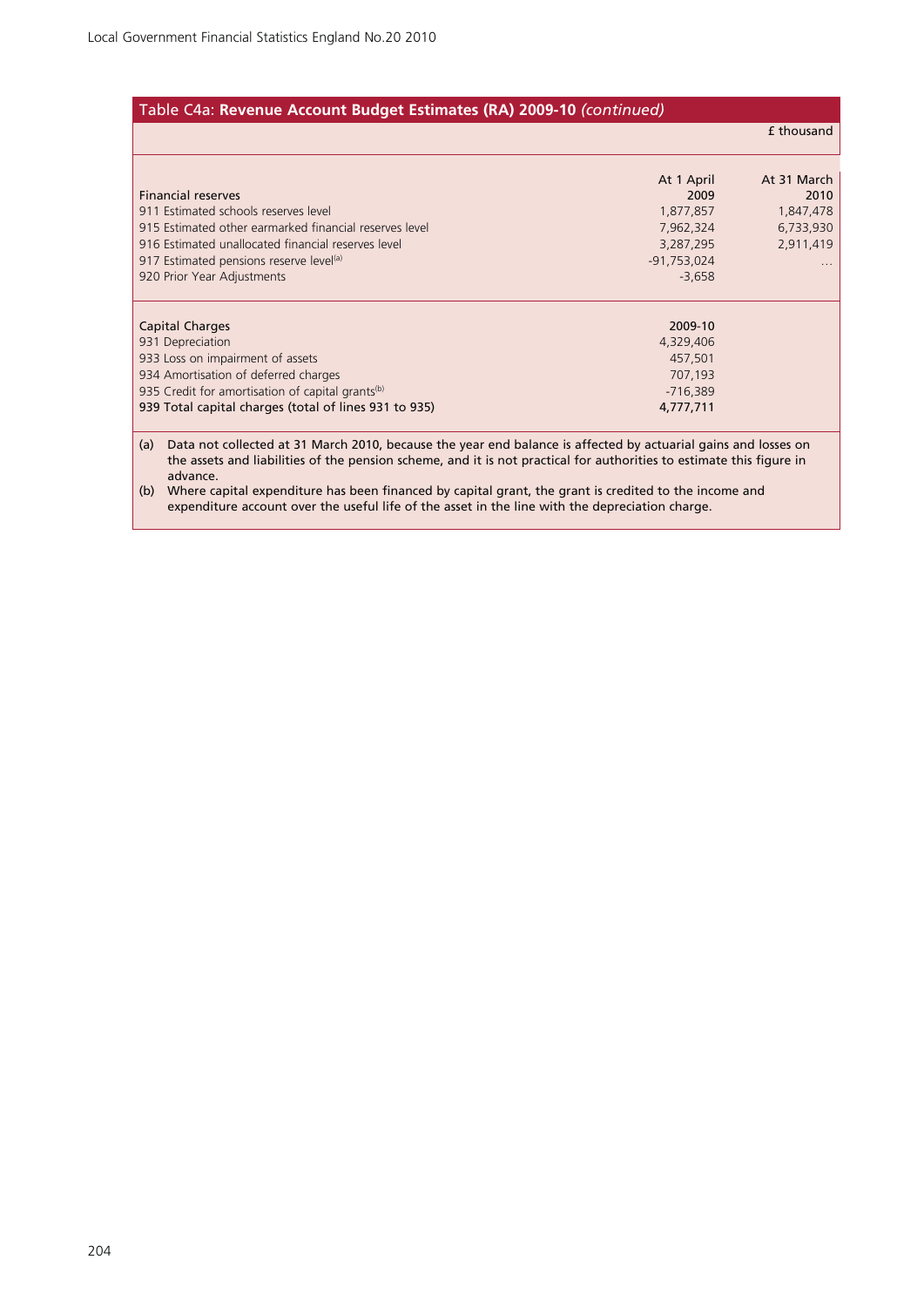| Table C4b: Income from Specific and Special Grants - Budgets (SG) 2009-10                                                |                     |
|--------------------------------------------------------------------------------------------------------------------------|---------------------|
|                                                                                                                          | £ thousand          |
|                                                                                                                          |                     |
| Grants inside Aggregate External Finance (AEF)                                                                           |                     |
|                                                                                                                          |                     |
| 102 Dedicated Schools Grant (DSG)<br>104 London Pay Addition                                                             | 29,856,366<br>9,613 |
| 107 Treatment Foster Care                                                                                                | 1,823               |
| 109 ContactPoint                                                                                                         | 40,566              |
| 141 School Standards Grant (including Personalisation)                                                                   | 1,552,235           |
| 145 Standards Fund (excluding elements now in ABG)                                                                       | 2,964,169           |
| 150 Sure Start, Early Years and Childcare Grant                                                                          | 1,409,590           |
| 152 Play (Pathfinders & Playbuilders)                                                                                    | 5,318               |
| 153 Consortia Support Grant                                                                                              | 5,241               |
| 154 Diploma Specific Formula Grant                                                                                       | 15,452              |
| 155 Parenting Practitioner Grant                                                                                         | 9,408               |
| 157 Targeted Mental Health in Schools                                                                                    | 7,636               |
| 195 Youth Opportunity                                                                                                    | 35,466              |
| 210 Specific Road Safety Grant<br>212 Kerbcraft Road Safety                                                              | 3,920<br>38         |
| 213 Work Related Road Safety                                                                                             | 52                  |
| 214 Rural Road Safety                                                                                                    | 26                  |
| 215 Road Safety Partnerships                                                                                             | 2,863               |
| 217 Congestion Performance Fund                                                                                          | 106                 |
| 218 Transport Innovation Fund                                                                                            | 0                   |
| 219 Inner City Demonstration Projects                                                                                    | 0                   |
| 220 Concessionary Fares                                                                                                  | 154,459             |
| 221 GLA Transport Grant                                                                                                  | 3,037,402           |
| 231 Metropolitan Railway Passenger Services                                                                              | 237,704             |
| 241 Personalised Travel Pilot                                                                                            | 0                   |
| 243 Roadside Vehicle Testing                                                                                             | 0                   |
| 251 Rural Bus Challenge and Kickstart                                                                                    | 4,857               |
| 257 Travel Plan Bursaries<br>260 Urban congestion                                                                        | 175<br>10           |
| 261 Urban Bus Challenge and Kickstart                                                                                    | 937                 |
| 311 AIDS Support                                                                                                         | 18,135              |
| 320 Social Care Reform                                                                                                   | 167,864             |
| 324 Learning Disability Campus Closure Programme                                                                         | 28,165              |
| 326 Stroke Strategy                                                                                                      | 11,380              |
| 405 Housing Benefit and Council Tax Benefit Administration                                                               | 492,479             |
| 481 Workstep                                                                                                             | 13,086              |
| 511 Homelessness                                                                                                         | 40,227              |
| 514 The Growth Fund                                                                                                      | 2,198               |
| 515 Local Authority Business Growth Incentives (LABGI) scheme                                                            | 20,200              |
| 521 Local Area Agreements (LAA) Reward Grant or Local Public Service Agreement (LPSA) Performance<br><b>Reward Grant</b> | 33,859              |
| 522 Local Area Agreements (LAA) Pump Priming Grant                                                                       | 4,488               |
| 523 Other Local Area Agreements (LAA) Revenue Grants                                                                     | 20,693              |
| 537 New Dimension Grants                                                                                                 | 10,934              |
| 541 Housing Planning Delivery Grant                                                                                      | 37,344              |
| 542 Fire Control                                                                                                         | 6,386               |
| 545 The Private Finance Initiative (PFI)                                                                                 | 410,433             |
| 553 Supporting People Grant - Housing                                                                                    | 759,587             |
| 554 Supporting People Grant - Social Care                                                                                | 785,131             |
| 560 Free Swimming                                                                                                        | 19,942              |
| 571 Animal Movement Licences                                                                                             | 3,046               |
| 572 Animal Health and Welfare Enforcement                                                                                | 543                 |
| 581 National Parks & Broads                                                                                              | 45,979              |
| 592 Waste Performance and Efficiency                                                                                     | 1,614               |
| 593 Waste Management Pilots                                                                                              | 119                 |
| 611 Asylum Seekers<br>613 Sexual Assault Referral Centres                                                                | 171,922<br>280      |
| 614 Alcohol Arrest Referral Pilots                                                                                       | 34                  |
| 615 Multi Agency Risk Assessment Conferences                                                                             | 20                  |
| 616 Guns, Gangs & Knives                                                                                                 | 0                   |
| 617 Drug Action Teams                                                                                                    | 55,364              |
| 618 Crime and Disorder Reduction Partnerships                                                                            | 3,456               |
|                                                                                                                          | continued           |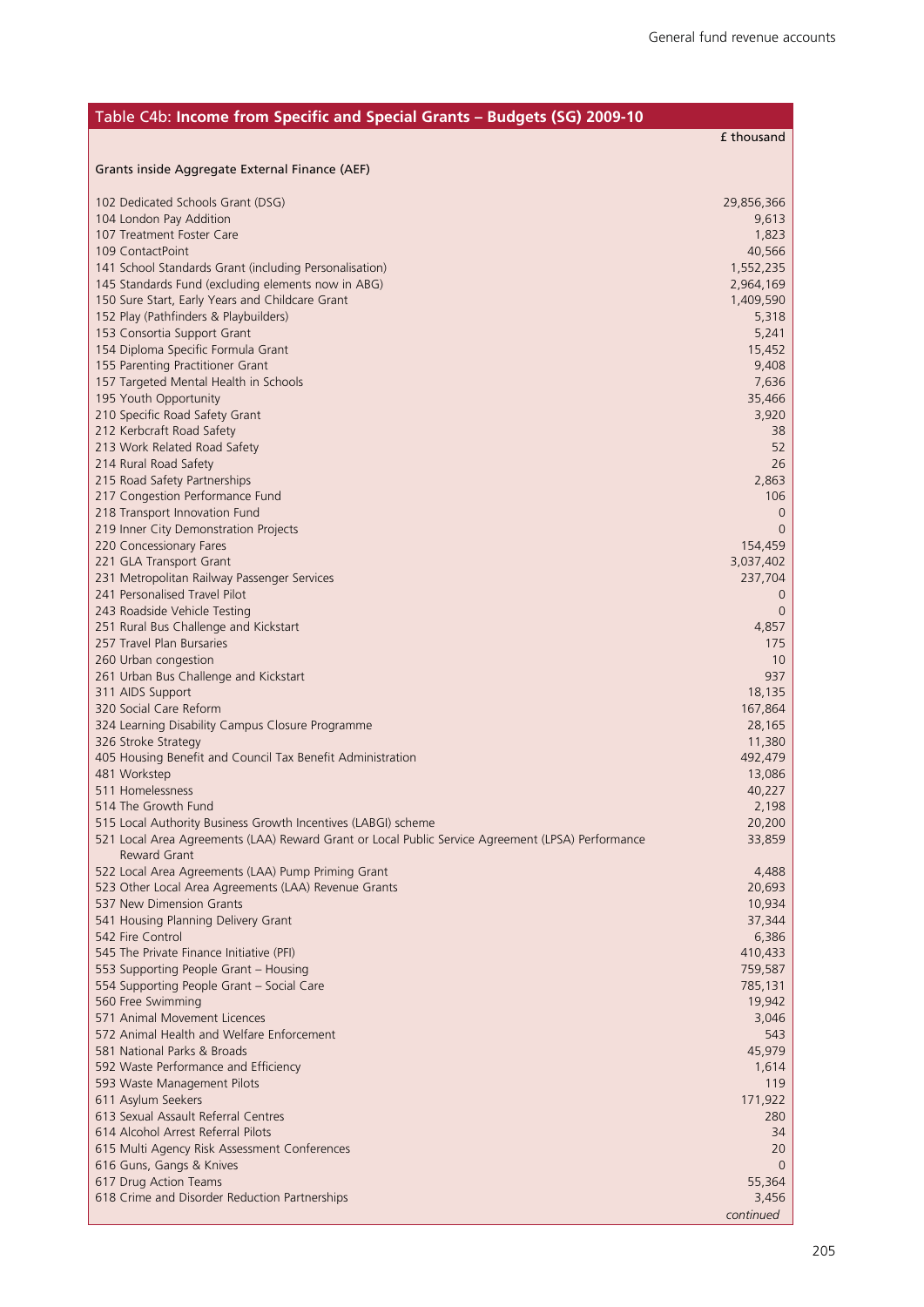| Table C4b: Income from Specific and Special Grants - Budgets (SG) 2009-10 (continued)                                           |                        |
|---------------------------------------------------------------------------------------------------------------------------------|------------------------|
|                                                                                                                                 | £ thousand             |
| 621 Basic Command Units (BCU) Fund                                                                                              | 30,002                 |
| 625 Community Support Officers                                                                                                  | 88,704                 |
| 631 Counter Terrorism                                                                                                           | 414,092                |
| 635 Crime Fighting Fund                                                                                                         | 265,069                |
| 643 Neighbourhood Policing Fund                                                                                                 | 227,594<br>139         |
| 647 Probation Loan Charges<br>648 Reform Deal                                                                                   | 611                    |
| 650 Additional Rule 2 Grant                                                                                                     | 212,728                |
| 669 LFEPA Civil Contingencies                                                                                                   | 6,353                  |
| 698 Other grants within AEF                                                                                                     | 271,921                |
| 699 TOTAL REVENUE GRANTS WITHIN AEF (total of lines 102 to 698)<br>(Transferred to RA line 797 as income)                       | 44,037,552             |
| Grants outside Aggregate External Finance                                                                                       |                        |
| 708 Further Education funding from Learning and Skills Council (LSC) – 19+ funding                                              | 109,019                |
| 711 Education Maintenance Allowance                                                                                             | 117                    |
| 712 Further Education funding from Learning and Skills Council (LSC) - 16-18 funding                                            | 273,412                |
| 713 Higher Education Funding Council (HEFC) Payments<br>715 Adult and Community Learning from Learning and Skills Council (LSC) | 15,943<br>252,248      |
| 716 Sixth forms funding from Learning and Skills Council (LSC)                                                                  | 1,807,640              |
| 718 Mandatory Student Awards                                                                                                    | 36,149                 |
| 719 DVLA Trading Fund                                                                                                           | $\Omega$               |
| 720 Free Flowing Cities                                                                                                         | $\mathbf 0$            |
| 721 Mersey Travel                                                                                                               | $\Omega$               |
| 741 Council Tax Benefit: subsidy                                                                                                | 3,554,085              |
| 745 Mandatory Rent Allowances: subsidy<br>746 Mandatory Rent Rebates outside HRA: subsidy                                       | 9,941,970<br>1,313,551 |
| 747 Rent Rebates Granted to HRA Tenants: subsidy                                                                                | 3,370,774              |
| 750 Beacon                                                                                                                      | 461                    |
| 751 Capacity Building                                                                                                           | 44                     |
| 752 Housing Acts/ Urban Developments - contributions towards cost of loan charges                                               | 678                    |
| 753 New Deal for Communities (NDC)                                                                                              | 47,885                 |
| 754 LG Efficiency Challenge Fund                                                                                                | $\mathbf{0}$           |
| 755 Efficiency Improvements in Local Government                                                                                 | 8,669                  |
| 756 Fire Services<br>758 Best Value Parishes                                                                                    | 2,668<br>$\mathbf{0}$  |
| 759 Invest to Save                                                                                                              | 713                    |
| 766 Tackling Extremism                                                                                                          | 232                    |
| 769 Housing Market Renewal Grant                                                                                                | 16,707                 |
| 771 Countryside Commission Grant                                                                                                | 3,649                  |
| 772 Rural Social and Community Programme                                                                                        | $\theta$               |
| 782 Tackling Violent Crime Programme                                                                                            | 407                    |
| 783 Crime Reduction Grants                                                                                                      | 7,391                  |
| 788 Youth Offending Teams Grant<br>791 European Community grants                                                                | 53,584<br>17,369       |
| 798 Other grants outside AEF (enter in memorandum box B below)                                                                  | 175,786                |
| 799 TOTAL REVENUE GRANTS OUTSIDE AEF (total of lines 708 to 798)<br>(Transferred to RA line 791 as income)                      | 21,011,151             |
| 800 TOTAL SPECIFIC AND SPECIAL REVENUE GRANTS (total of lines 699 + 799)                                                        | 65,048,703             |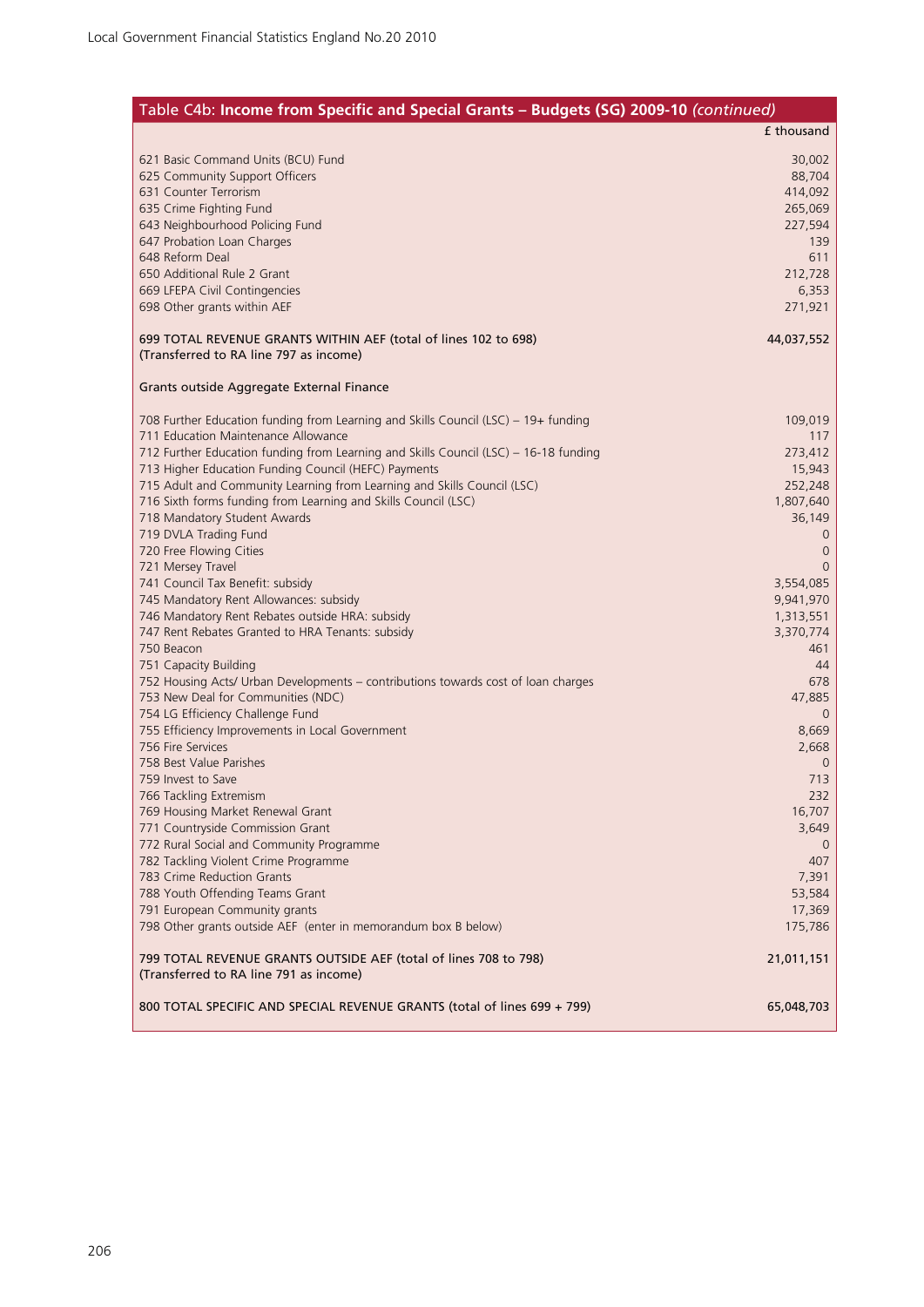#### Table C4c: **Budgeted Net Current Expenditure by Service on a FRS17 and Non-FRS17 Basis 2009-10(a)**

|                                                                              |                                            | f million                               |
|------------------------------------------------------------------------------|--------------------------------------------|-----------------------------------------|
|                                                                              | Net current<br>expenditure<br><b>FRS17</b> | Net current<br>expenditure<br>non-FRS17 |
| 961 Education services                                                       | 42,989                                     | 43,186                                  |
| 962 Highways, roads and transport services                                   | 6,332                                      | 6,347                                   |
| 963 Social care                                                              | 20,251                                     | 20,254                                  |
| 964 Housing services (GFRA only)                                             | 2,484                                      | 2,487                                   |
| 965 Cultural and related services                                            | 3,274                                      | 3,288                                   |
| 966 Environmental services                                                   | 5,423                                      | 5,423                                   |
| 967 Planning and development services                                        | 1,836                                      | 1,802                                   |
| 971 Police services                                                          | 12,218                                     | 11,932                                  |
| 972 Fire and rescue services                                                 | 2,311                                      | 2,265                                   |
| 973 Court services                                                           | 71                                         | 71                                      |
| 975 Central services (excluding Non-distributed costs – retirement benefits) | 2,661                                      | 2,721                                   |
| 976 Non-distributed costs – retirement benefits                              | 490                                        | 424                                     |
| 978 Other services                                                           | 302                                        | 358                                     |
| 981 External Trading Accounts net surplus/deficit                            | $-194$                                     | $-192$                                  |
| 982 Internal Trading Accounts net surplus/deficit                            | 10                                         | 5                                       |
| 986 Pensions interest cost and expected return on pensions assets            | 4,810                                      | n/a                                     |
| 987 Appropriations to/from pensions reserve                                  | $-4,896$                                   | n/a                                     |
| 989 TOTAL (Total of lines 961 to 987)                                        | 100,372                                    | 100,372                                 |

(a) Figures are for individual service lines and do not include additions such as some housing benefits which are included in Table 1.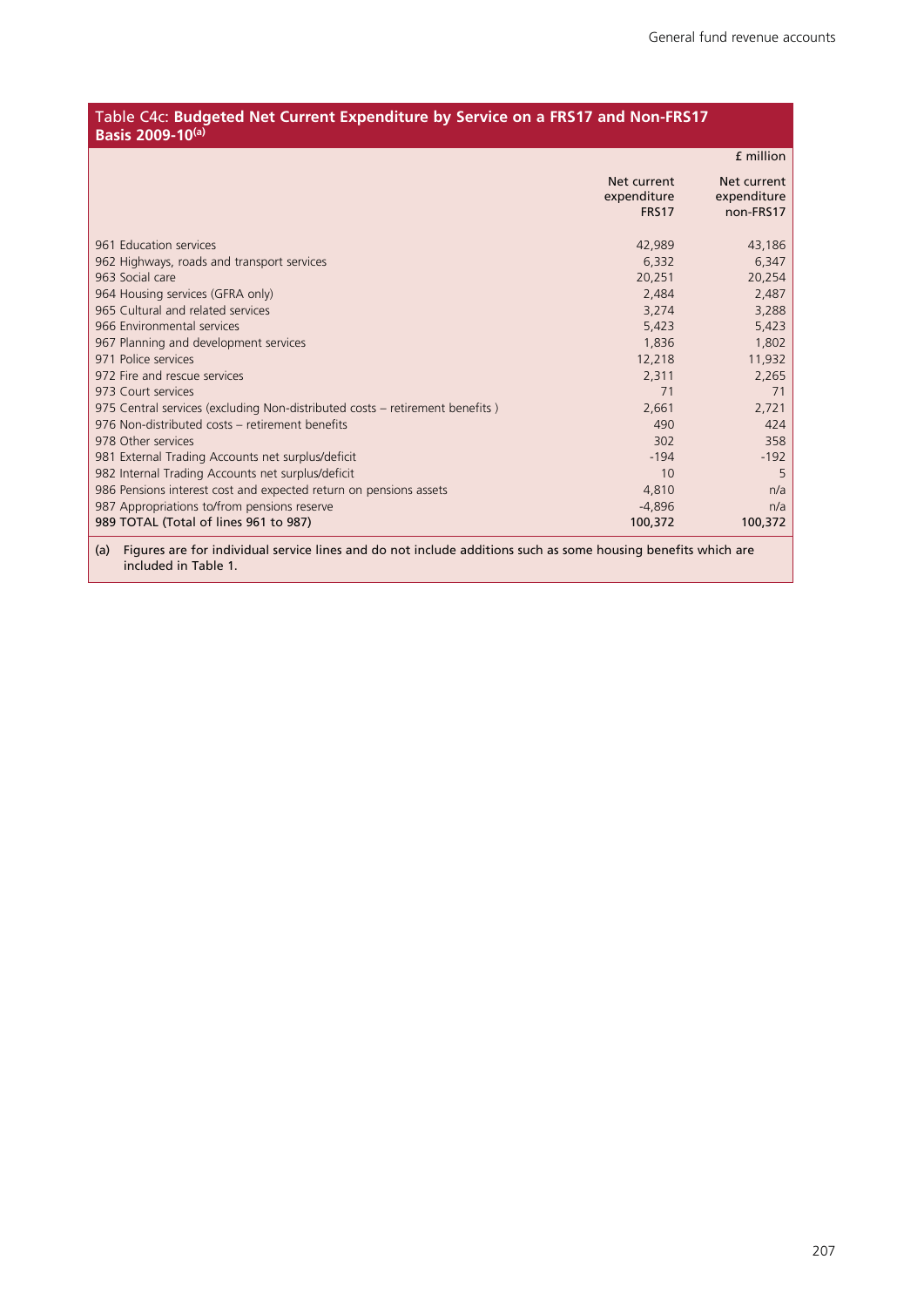# C5 Changes to English local government revenue finance systems

Before 1900, most of the spending of local bodies was financed locally. With the exception of police forces (which were supported by a 50 per cent Home Office grant) and some primary education grants, there were few grants from central government. Various rates were levied for specific services (for example highway rates, poor rates and school rates) and not all were assessed in the same way. Following the abolition of the separate poor rate in 1929, rates became a single unified tax. By then, sizeable central government grants were being paid to encourage different areas to provide services of a consistent standard. These were usually made for specific purposes, rather than as general (unhypothecated) financial support for local spending.

- The position Nearly 80 per cent of central government grants were in the in 1945 form of specific grants. The remaining 20 per cent was an unhypothecated or block grant. Approximately equal amounts obtained from government grants and local rates.
- 1948 Transfer of responsibility for the setting of rateable values of all properties to the Inland Revenue Valuation Office. Previously, each local authority set its own rateable values, resulting in substantial differences between average rateable values for similar properties in different parts of the country.
- 1948 Block grant to be paid only to authorities whose means or rate resources were below the national average and renamed Exchequer Equalisation Grant.
- 1958 Many specific grants replaced by General Grant, a new form of unhypothecated block grant so specific grants accounted for less than 30 per cent of government grants. Exchequer Equalisation Grant renamed Rate Deficiency Grant.
- 1966 General Grant, Rate Deficiency Grant and specific grants for school meals and milk incorporated into Rate Support Grant (RSG) with three elements: domestic, needs and resources.
- 1971 Rating revaluation. New rateable values came into effect from April 1972.
- 1974 Following structural reorganisation, proportions of resources and domestic elements of RSG increased. Needs element paid to upper tier, resources and domestic elements payable to lower tiers. More specific grants incorporated into RSG. About 20 per cent of government grants were specific grants. Ratio of government grants: local rates approximately 17:10.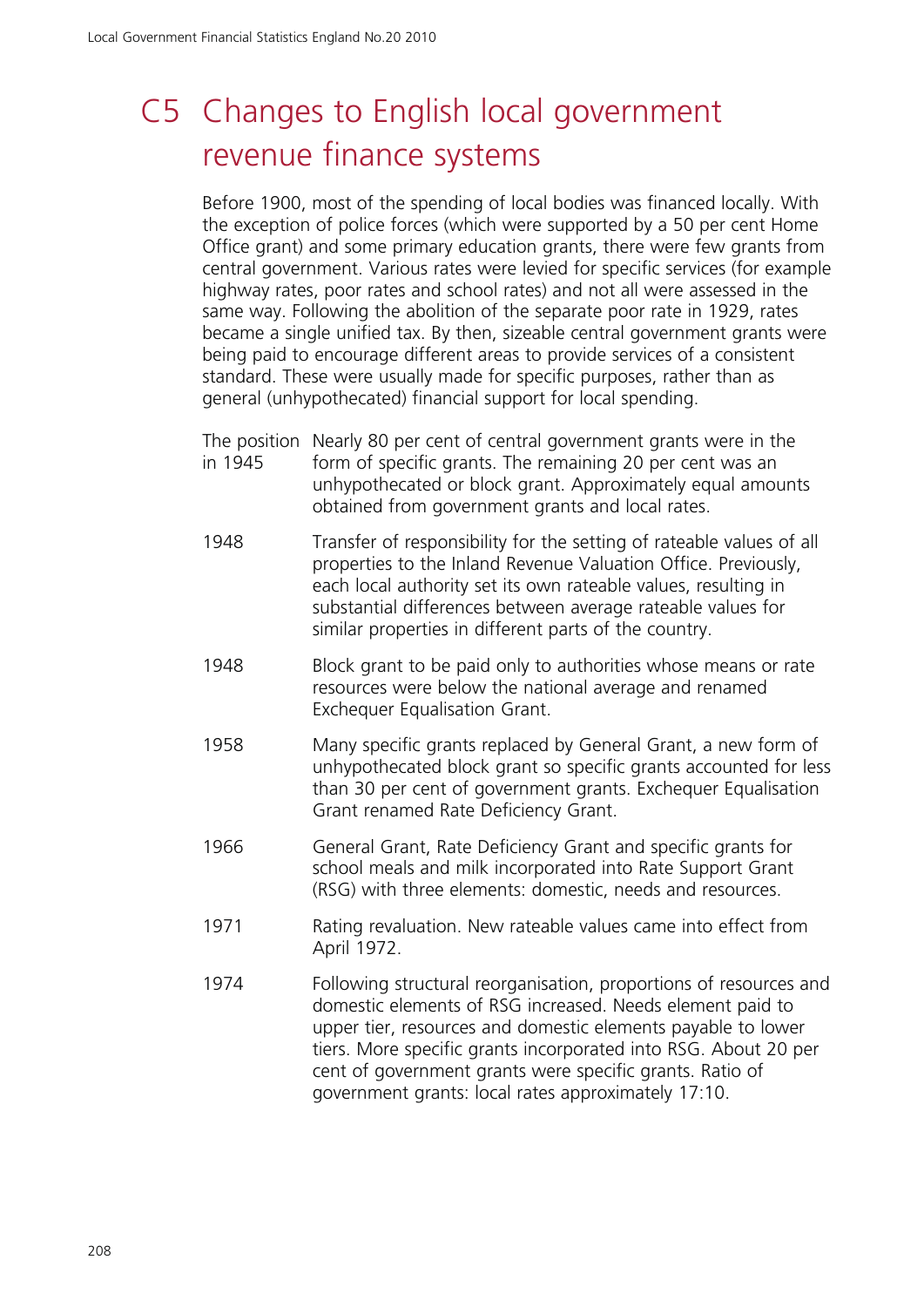- 1981 Needs and resources elements of RSG became Block Grant payable to both upper and lower tiers – and calculated to penalise high spending authorities for the first time. Its distribution was based on each authority's Grant-Related Expenditure (GRE) as calculated by the Department of the Environment.
- 1984 Rate limitation (**capping**) introduced. During the 1980s, the method of grant allocation was adjusted to provide a disincentive to over-spending.
- 1986 The government published a Green Paper, *Paying for Local Government*, which considered ways of improving the system.
- 1989 Non-domestic rating revaluation. New national rating system came into effect from April 1990.
- 1990 Domestic rates were abolished and community charge (poll tax) and nationally determined uniform non-domestic rate introduced. **Revenue support grant** replaced rate support grant. **Aggregate external finance (AEF)** replaced aggregate exchequer grant (AEG). **SSA**s replaced GREAs. Ring-fenced housing revenue account introduced. Districts collected RSG for the area and passed a portion of this and of community charge to county councils.
- 1991 An additional £140 per charge payer was provided in central government support, thereby increasing the proportion of local government spending funded by central government.
- 1993 **Council tax** replaced the community charge as the local domestic tax. RSG and non domestic rate entitlements were paid into the General Fund of each billing and major precepting authority rather than into the Collection Fund of billing (formerly charging) authorities.
- 1998 The White Paper *Modern Local Government In Touch with the People* announced a 3-year review programme for Revenue Grant Distribution aimed at improving its fairness and equity.
- 1999 Pre-announced universal capping limits were discontinued to be replaced with reserve powers, which allowed local authorities budgets to be looked at over more than one year. Non-domestic rating revaluation. New rateable value came into effect from April 2000. **Central support protection grant** introduced to ensure minimum levels of grant support for billing and precepting authorities.
- 2000 *Modernising Local Government Finance*: *A Green Paper* consulted on options for reform of the revenue grant distribution system.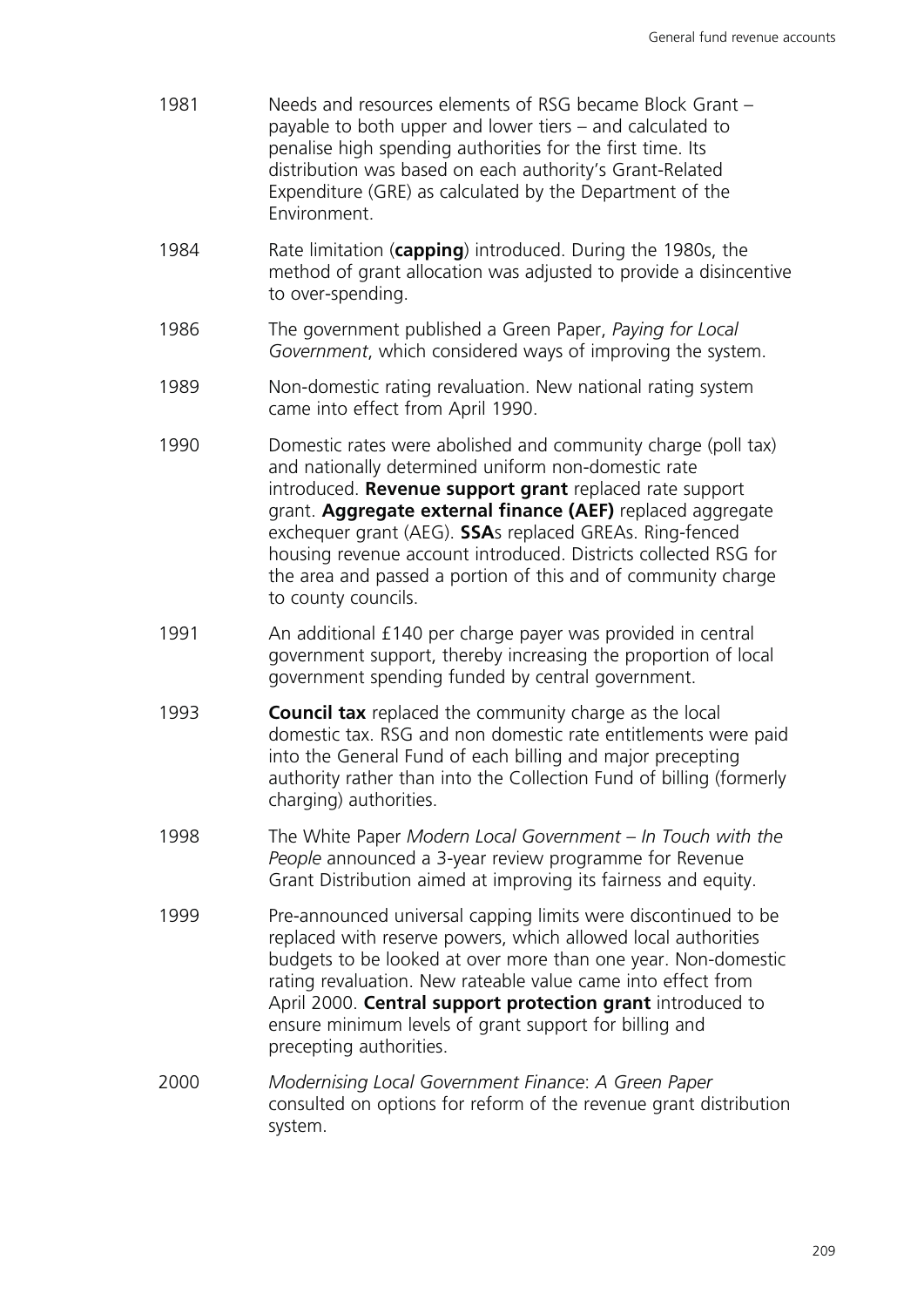For authorities with education and social service responsibilities, damping of changes in grant support based on the floor and ceiling mechanism instead of through Central Support Protection Grant.

- 2001 The white paper *Strong Local Leadership Quality Public Services* published in December 2001.
- 2002 A new formula grant distribution system was introduced, based on **formula spending shares** (FSS), instead of SSAs, from 2003-04.
- 2003 The Local Government Bill 2003 received Royal Assent on 18 September. The Act is a deregulatory measure which includes new borrowing freedoms, expenditure grants designed to allow all authorities more flexibility in the use of existing resources, the introduction of the new small business rate relief, powers to charge for discretionary services, new trading powers, the introduction of Business Improvement Districts, and the introduction of a fixed 10-yearly cycle for council tax revaluation.
- 2005 From 2003-04 local authorities' final accounts were required to comply in full with Financial Reporting Standard 17 (FRS17) on retirement benefits. This requires future liabilities for retired benefits to be recognised in the accounts for all the main categories of local government employees (other than teachers).
- 2006 A new formula grant distribution system was introduced, based on the four-block model, from 2006-07. Funding for schools was transferred from formula grant to a new **dedicated schools grant**. The first step in the move to three-year settlements took place, with the settlement announcement covering the two years 2006-07 and 2007-08.
- 2008 **Area based grant (ABG)**, a new non-ringfenced grant, was introduced from 2008-09 replacing a number of grants previously reported as specific grants.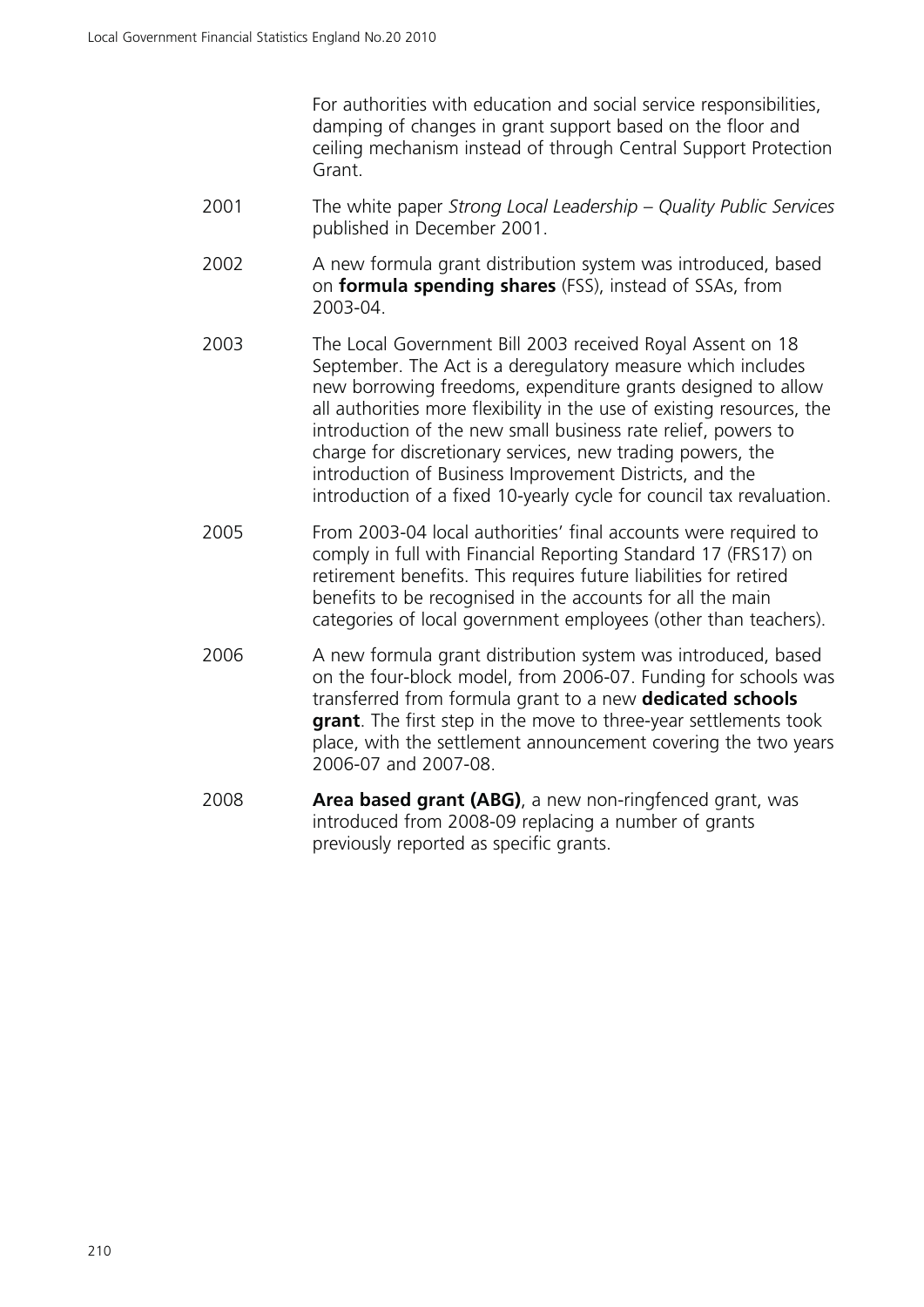# ANNEX D Capital spending and financing

This annex contains information on capital spending and how it is financed relating to **Chapter 4**. It is divided into the following sections:

• **Capital outturn summaries: 2008-09 section D1**

section D<sub>2</sub>

• **Changes to English local government capital finance** 

# D1 Capital outturn summaries

**Tables D1a-c** show 2008-09 **capital expenditure** and receipts information from the *capital outturn returns (COR)* for all service groups within the main service blocks. Information on acquisition of share and loan capital is not included in total capital expenditure, and disposal of investments is not included in total **capital receipts**.

**Table D1d** shows further details of gross expenditure on "new construction, conversion and renovation" of "roads (including structural maintenance), street lighting and road safety".

**Tables D1e-f** show further details of local authority financed capital expenditure on social services by region and time series. The data shows the uneven nature of capital expenditure whereby in some years an authority will spend heavily on a specific project or purchase, whereas other years it will spend very little.

**Table D1g** shows a time series of expenditure that local authorities were allowed to finance from capital resources – capitalise – under section  $16(2)(b)$ of the Local Government Act 2003.

### DEFINITIONS OF COLUMN HEADINGS

*Acquisition of land and existing buildings and works (including any road charges)* – payments against the service for which the land is required for use rather than that appropriate to the powers used for acquisition; interest on purchase money is excluded, except where it is in connection with Slum Clearance Subsidy.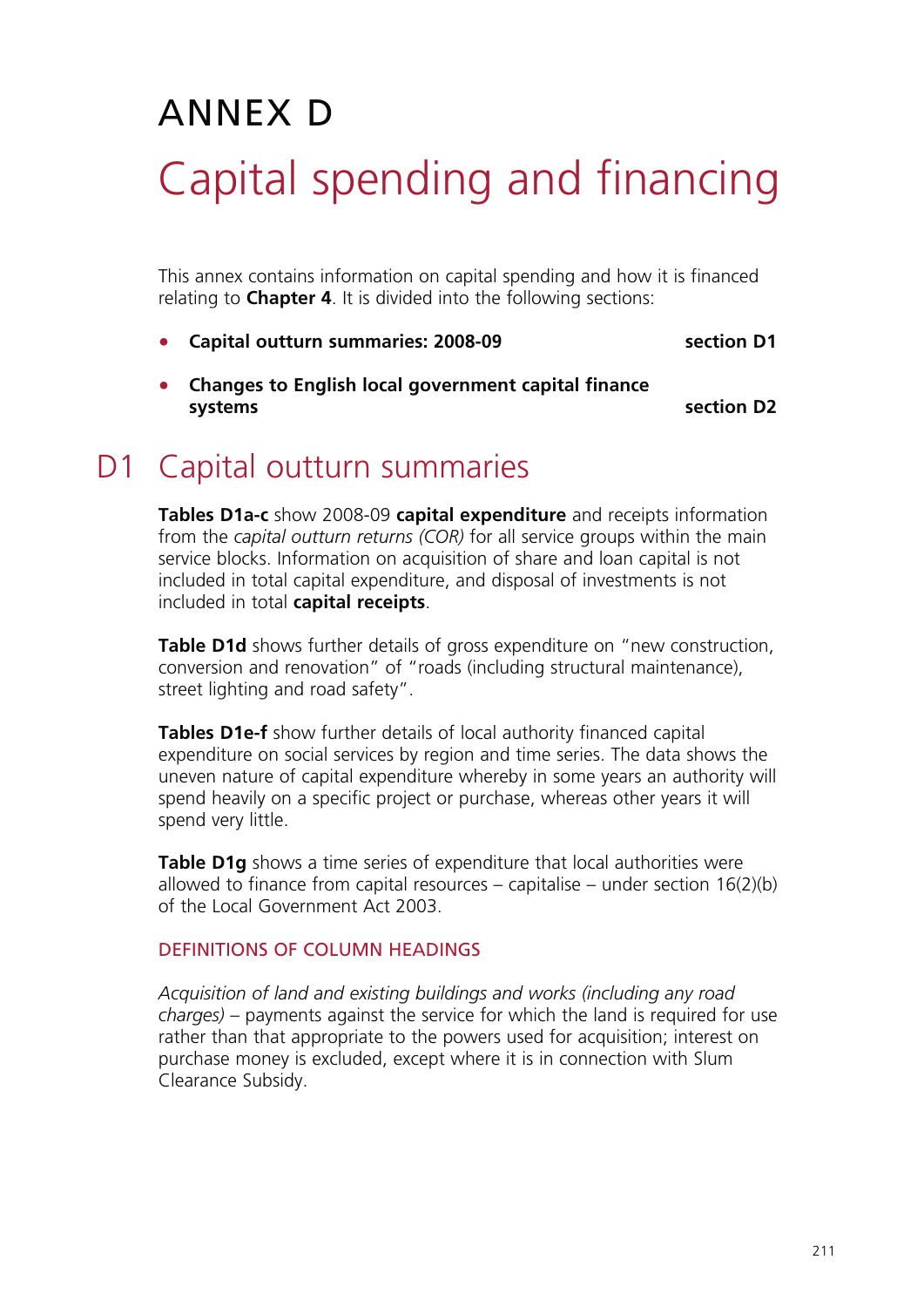*New construction and conversion* – capital payments include the wages and salaries (including the employer's share of national insurance and pension contributions) of employees engaged on direct labour schemes, and the cost of architectural, engineering and other services (including the authority's own professional staff) in connection with these works and other overheads (including accommodation). Payments on demolition and site clearance and the erection of bridges is also included, as well as civil engineering works, for example for the provision, laying or replacement of water mains and sewers, the laying or improvement of roads, the preparation of playing fields and hard playing areas.

*Vehicles* – acquisition, renewal or replacement of vehicles and vessels (including ships and aircraft) and the acquisition of assets by **direct labour and service organisations**.

*Plant machinery and equipment* – acquisition, renewal or replacement of plant machinery and equipment, including furniture and fittings, and the installation of street lighting, road signs, traffic signals and related equipment, where the payment for these can be identified separately. Also includes the acquisition of assets by direct labour and service organisations.

*Total expenditure on fixed assets* – includes salaries of professional staff charged to the capital account.

*Capital grants and advances* – all grants and advances made for capital purposes, such as those for housing and industrial purposes.

*Sales of fixed assets* – amounts received by an authority in respect of the sale of any interest in a fixed asset, if, at the time of the sale, expenditure on the acquisition of that asset would have counted as expenditure for capital purposes. Also includes receipts from the sale of assets to other authorities.

*Sales of intangible assets* – covers receipts for intangible assets. This includes software licences and other intangible assets which are required by the **SORP** to be capitalised on the balance sheet. Generally intangible assets are assets of value which do not have a physical shape e.g. purchased franchises, licences and patents. Goodwill is excluded.

*Repayments of capital grants and advances* – repayments of grants, advances and other financial assistance of a capital nature. Includes repayments of renovation grants, repayments of principal (regular and premature) of loans to private persons and repayments of sums left outstanding (regular and premature) on the sale of council dwellings, where the purchase was financed by a mortgage. Also includes repayments of principal of loans to registered social landlords. Receipts from health authorities are excluded.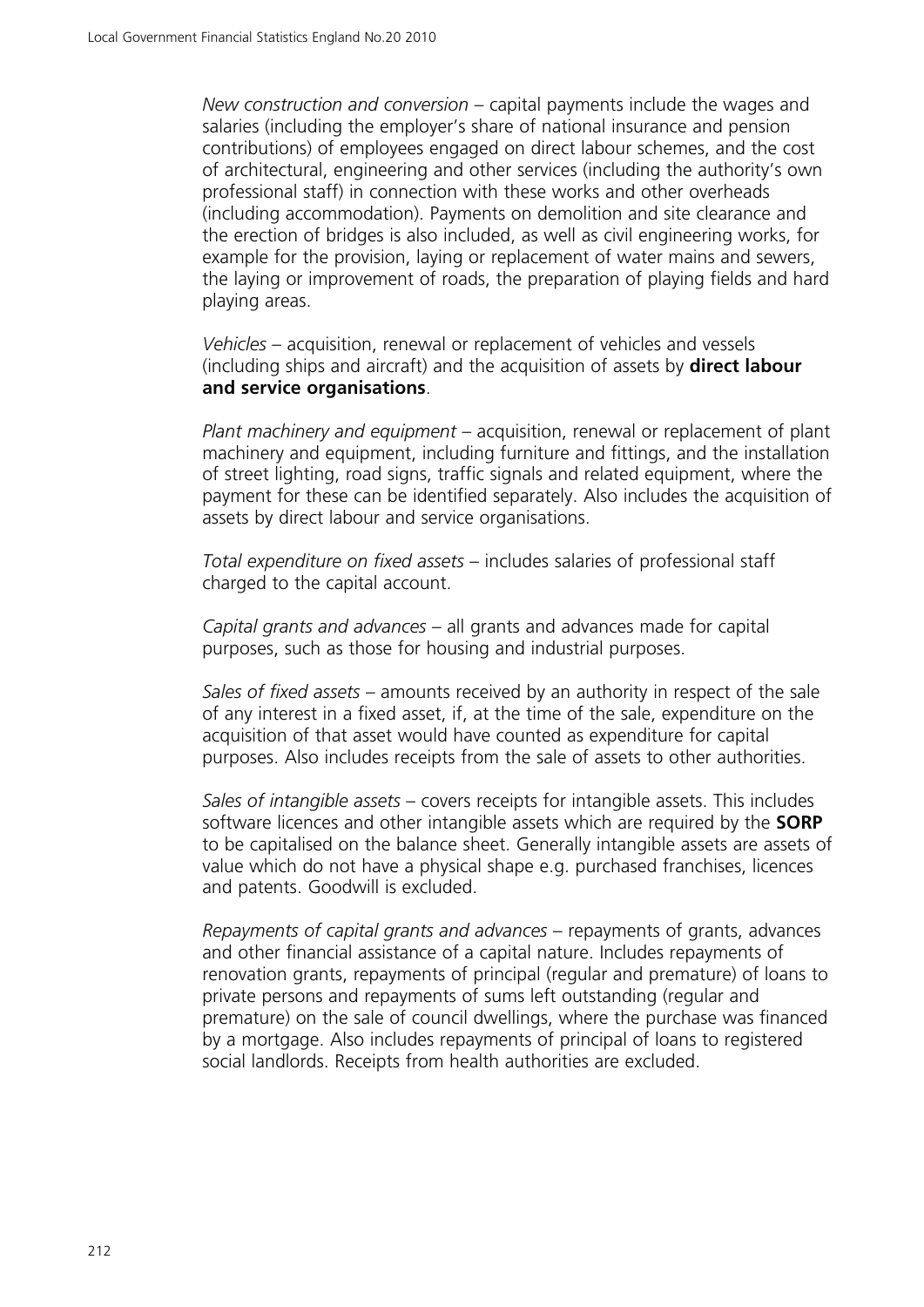## Table D1a: **Capital outturn summary: all services (COR) 2008-09**

|                                                                                        |                                                                          | <b>New</b>                                             |                        |                                                      |                                      | <b>f</b> thousand                                     |
|----------------------------------------------------------------------------------------|--------------------------------------------------------------------------|--------------------------------------------------------|------------------------|------------------------------------------------------|--------------------------------------|-------------------------------------------------------|
|                                                                                        | <b>Acquisition</b><br>of land and<br>existing<br><b>buildings</b><br>(1) | construction<br>conversion<br>and<br>renovation<br>(2) | <b>Vehicles</b><br>(3) | <b>Plant</b><br>machinery<br>and<br>equipment<br>(4) | Intangible<br>fixed<br>assets<br>(5) | <b>Total</b><br>payments<br>on fixed<br>assets<br>(6) |
| <b>Service Block</b>                                                                   |                                                                          |                                                        |                        |                                                      |                                      | $(1+2+3+4+5)$                                         |
| Pre-primary and primary education<br>Secondary education                               | 25,338<br>55,136                                                         | 1,692,154<br>1,702,518                                 | 863<br>1,135           | 119,553<br>148,257                                   | 8,457<br>8,372                       | 1,846,365<br>1,915,418                                |
| Special education                                                                      | 629                                                                      | 328,334                                                | 1,902                  | 14,249                                               | 973                                  | 346,087                                               |
| Youth service                                                                          | 1,397                                                                    | 42,620                                                 | 1,552                  | 3,750                                                | 581                                  | 49,900                                                |
| Other education services and continuing education                                      | 2,787                                                                    | 192,151                                                | 847                    | 45,181                                               | 3,697                                | 244,663                                               |
| <b>Education</b>                                                                       | 85,287                                                                   | 3,957,777                                              | 6,299                  | 330,990                                              | 22,080                               | 4,402,433                                             |
| Roads (inc. struct. maint.), street lighting and road<br>safety                        | 47,508                                                                   | 2,586,429                                              | 13,034                 | 12,637                                               | 3,725                                | 2,663,333                                             |
| Parking of vehicles (inc. car parks)                                                   | 6,965                                                                    | 65,097                                                 | 164                    | 10,779                                               | 467                                  | 83,472                                                |
| Public passenger transport (GFRA) - bus                                                | 7,540                                                                    | 137,240                                                | 10,015                 | 11,544                                               | 548                                  | 166,887                                               |
| Public passenger transport (GFRA) – other<br>Tolled road bridges, tunnels and ferries, | 106,980                                                                  | 164,921                                                | 24,626                 | 16,073                                               | 12,504                               | 325,104                                               |
| public transport companies                                                             | 2,562                                                                    | 13,652                                                 | $\overline{0}$         | 3,326                                                | $\overline{0}$                       | 19,540                                                |
| Local authority ports and piers<br>Airports                                            | 20<br>$\overline{0}$                                                     | 17,019<br>$\mathbf 0$                                  | 100<br>$\mathbf{0}$    | 1,405<br>$\overline{4}$                              | $\mathbf 0$<br>$\overline{0}$        | 18,544<br>$\overline{4}$                              |
| <b>Highways and transport</b>                                                          | 171,575                                                                  | 2,984,358                                              | 47,939                 | 55,768                                               | 17,244                               | 3,276,884                                             |
| <b>Social services</b>                                                                 | 5,905                                                                    | 209,088                                                | 9,126                  | 33,470                                               | 11,127                               | 268,716                                               |
| <b>Housing</b>                                                                         | 343,327                                                                  | 3,298,930                                              | 1,889                  | 37,060                                               | 12,351                               | 3,693,557                                             |
| Land drainage and flood prevention                                                     | 151                                                                      | 15,289                                                 | $\mathbf{0}$           | 336                                                  | 115                                  | 15,891                                                |
| Coast protection                                                                       | $\overline{0}$                                                           | 44,299                                                 | 25                     | 1,107                                                | 136                                  | 45,567                                                |
| Other agriculture and fisheries (inc. smallholdings<br>and trading)                    | 1,750                                                                    | 16,353                                                 | 9                      | 28                                                   | $\overline{0}$                       | 18,140                                                |
| <b>Agriculture and fisheries</b>                                                       | 1,901                                                                    | 75,941                                                 | 34                     | 1,471                                                | 251                                  | 79,598                                                |
| Library services                                                                       | 12,016                                                                   | 105,725                                                | 1,425                  | 12,809                                               | 1,077                                | 133,052                                               |
| Museums and galleries<br>Art activities and facilities                                 | 2,111<br>9,011                                                           | 75,801<br>114,606                                      | 248<br>10              | 3,203<br>6,401                                       | 90<br>119                            | 81,453<br>130,147                                     |
|                                                                                        | 23,138                                                                   | 296,132                                                | 1,683                  | 22,413                                               | 1,286                                | 344,652                                               |
| Libraries, culture and heritage                                                        |                                                                          |                                                        |                        |                                                      |                                      |                                                       |
| <b>Consumer protection</b>                                                             | $\bf{0}$                                                                 | 34                                                     | 52                     | 70                                                   | 1                                    | 157                                                   |
| <b>Employment services</b>                                                             | 1,115                                                                    | 641                                                    | $\mathbf{0}$           | 129                                                  | 831                                  | 2,716                                                 |
| Sports facilities<br>Sports development and childrens play                             | 7,023<br>0                                                               | 366,215<br>58,533                                      | 1,750<br>345           | 13,668<br>25,245                                     | 1,502<br>664                         | 390,158<br>84,787                                     |
| <b>Sport and recreation</b>                                                            | 7,023                                                                    | 424,748                                                | 2,095                  | 38,913                                               | 2,166                                | 474,945                                               |
|                                                                                        |                                                                          |                                                        |                        |                                                      |                                      |                                                       |
| Police<br>Fire and rescue                                                              | 230,673<br>7,899                                                         | 234,337<br>83,145                                      | 103,588<br>42,962      | 196,269<br>27,890                                    | 25,558<br>2,609                      | 790,425<br>164,505                                    |
| Coroners courts                                                                        | $\overline{0}$                                                           | 2,770                                                  | 0                      | $\mathbf 0$                                          | 0                                    | 2,770                                                 |
| Magistrates' courts                                                                    | $\overline{0}$                                                           | 9                                                      | $\mathbf 0$            | $\overline{0}$                                       | $\overline{0}$                       | 9                                                     |
| Derelict land reclamation (grant aided)                                                | 5,309                                                                    | 92,620                                                 | 0                      | 11                                                   | $\overline{0}$                       | 97,940                                                |
| Parks and open spaces                                                                  | 4,073                                                                    | 176,149                                                | 5,625                  | 10,318                                               | 1,378                                | 197,543                                               |
| Waste collection<br>Waste disposal                                                     | 8,897<br>43,424                                                          | 13,127<br>82,209                                       | 42,872<br>3,295        | 52,150<br>8,203                                      | 511<br>1,773                         | 117,557<br>138,904                                    |
| General administration                                                                 | 84,546                                                                   | 619,396                                                | 41,865                 | 268,433                                              | 95,448                               | 1,109,688                                             |
| Planning and development (inc. gypsy sites)<br>Community safety                        | 374,212<br>196                                                           | 468,462<br>16,983                                      | 239<br>365             | 14,848<br>14,849                                     | 3,887<br>562                         | 861,648<br>32,955                                     |
| Environmental health (inc. Clean Air Act and port                                      | 2,358                                                                    | 56,204                                                 | 9,623                  | 12,859                                               | 464                                  | 81,508                                                |
| health)                                                                                |                                                                          |                                                        |                        |                                                      |                                      |                                                       |
| Miscellaneous<br>Industrial and commercial                                             | 4,107<br>103,494                                                         | 93,475<br>126,354                                      | 3,253<br>268           | 8,527<br>1,448                                       | 2,870<br>1,513                       | 112,232<br>233,077                                    |
| Other trading services                                                                 | 2,243                                                                    | 77,437                                                 | 26,098                 | 2,978                                                | 52                                   | 108,808                                               |
| <b>Other environmental services</b>                                                    | 632,859                                                                  | 1,822,416                                              | 133,503                | 394,624                                              | 108,458                              | 3,091,860                                             |
| <b>Total all services</b>                                                              | 1,510,702                                                                | 13,390,326                                             | 349,170                | 1,139,067                                            | 203,962                              | 16,593,227                                            |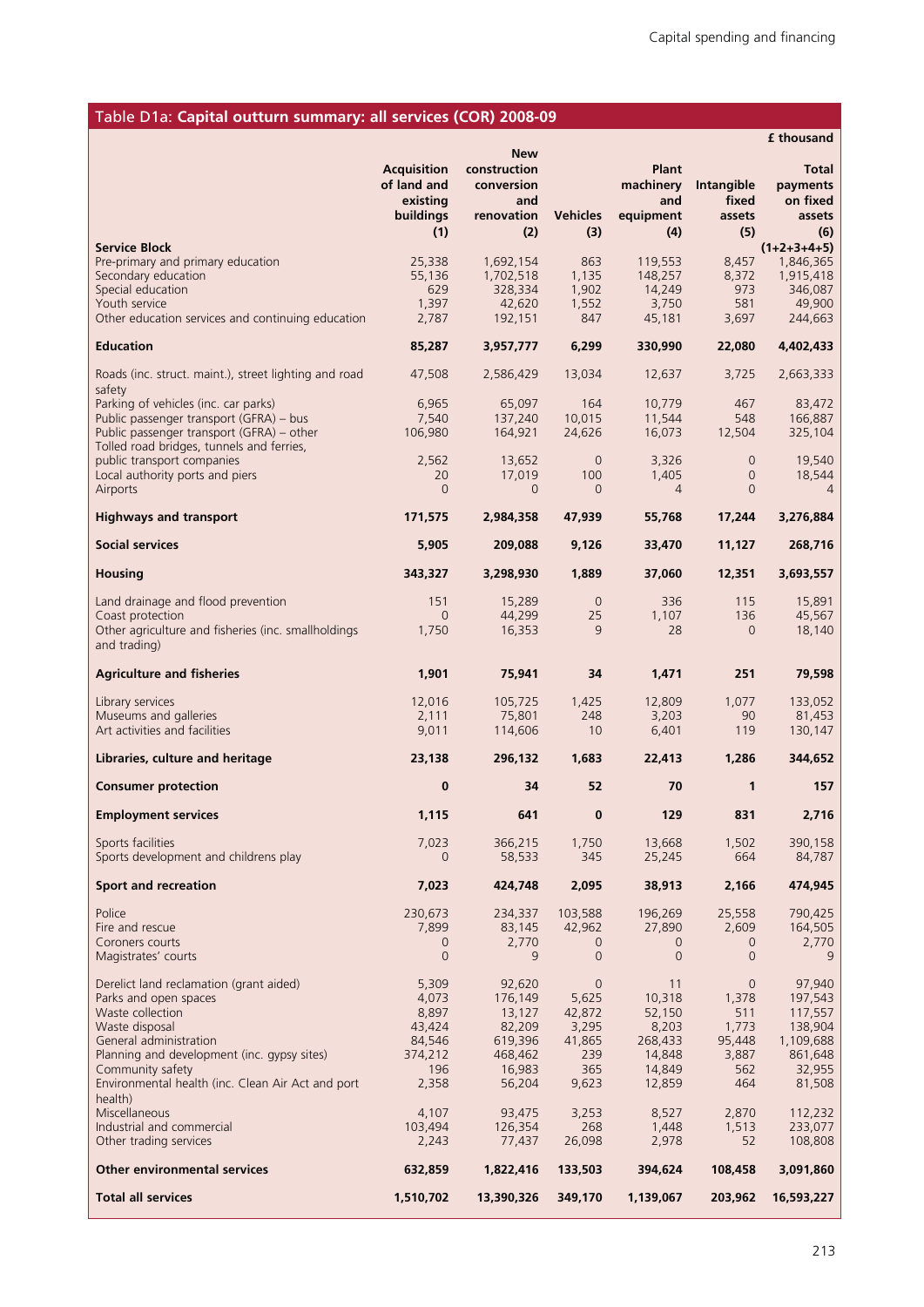## Table D1b: **Capital outturn summary: all services (COR) 2008-09**

|                                                                                     |                                                |                                 |                                                                     | <b>f</b> thousand    |
|-------------------------------------------------------------------------------------|------------------------------------------------|---------------------------------|---------------------------------------------------------------------|----------------------|
|                                                                                     | <b>Total</b><br>payments<br>on fixed<br>assets | <b>Expenditure</b><br>on grants | <b>Expenditure</b><br>on loans and<br>other financial<br>assistance | Total<br>expenditure |
| <b>Service Block</b>                                                                | (6)                                            | (7)                             | (8)                                                                 | (9)<br>$(6+7+8)$     |
| Pre-primary and primary education                                                   | 1,846,365                                      | 42,998                          | 391                                                                 | 1,889,754            |
| Secondary education                                                                 | 1,915,418                                      | 38,164                          | 8,929                                                               | 1,962,511            |
| Special education                                                                   | 346,087                                        | 2,138                           | $\overline{0}$                                                      | 348,225              |
| Youth service                                                                       | 49,900                                         | 6,582                           | $\mathbf{0}$                                                        | 56,482               |
| Other education services and continuing education                                   | 244,663                                        | 40,619                          | 38                                                                  | 285,320              |
| <b>Education</b>                                                                    | 4,402,433                                      | 130,501                         | 9,358                                                               | 4,542,292            |
| Roads (inc. struct. maint.), street lighting and road safety                        | 2,663,333                                      | 14,415                          | 2,290                                                               | 2,680,038            |
| Parking of vehicles (inc. car parks)                                                | 83,472                                         | 488                             | 91                                                                  | 84,051               |
| Public passenger transport (GFRA) - bus                                             | 166,887                                        | 2,790                           | 2,807                                                               | 172,484              |
| Public passenger transport (GFRA) - other                                           | 325,104                                        | 534,920                         | 851,684                                                             | 1,711,708            |
| Tolled road bridges, tunnels and ferries,                                           |                                                | $\overline{0}$                  |                                                                     |                      |
| public transport companies<br>Local authority ports and piers                       | 19,540<br>18,544                               | 3,280                           | $\mathbf 0$<br>$\mathbf{0}$                                         | 19,540<br>21,824     |
| Airports                                                                            | 4                                              | 45,823                          | $\overline{0}$                                                      | 45,827               |
| <b>Highways and transport</b>                                                       | 3,276,884                                      | 601,716                         | 856,872                                                             | 4,735,472            |
| <b>Social services</b>                                                              | 268,716                                        | 26,510                          | 4,679                                                               | 299,905              |
| <b>Housing</b>                                                                      | 3,693,557                                      | 1,169,079                       | 38,304                                                              | 4,900,940            |
| Land drainage and flood prevention                                                  | 15,891                                         | 227                             | 2,065                                                               | 18,183               |
| Coast protection                                                                    | 45,567                                         | 333                             | $\overline{0}$                                                      | 45,900               |
| Other agriculture and fisheries (inc. smallholdings and<br>trading)                 | 18,140                                         | 65                              | $\overline{0}$                                                      | 18,205               |
| <b>Agriculture and fisheries</b>                                                    | 79,598                                         | 625                             | 2,065                                                               | 82,288               |
| Library services                                                                    | 133,052                                        | 986                             | $\overline{0}$                                                      | 134,038              |
| Museums and galleries                                                               | 81,453                                         | 5,785                           | 755                                                                 | 87,993               |
| Art activities and facilities                                                       | 130,147                                        | 4,009                           | 247                                                                 | 134,403              |
| Libraries, culture and heritage                                                     | 344,652                                        | 10,780                          | 1,002                                                               | 356,434              |
| <b>Consumer protection</b>                                                          | 157                                            | 25                              | $\bf{0}$                                                            | 182                  |
| <b>Employment services</b>                                                          | 2,716                                          | 226                             | 95                                                                  | 3,037                |
| Sports facilities                                                                   | 390,158                                        | 11,539                          | 1,717                                                               | 403,414              |
| Sports development and childrens play                                               | 84,787                                         | 6,116                           | 910                                                                 | 91,813               |
| <b>Sport and recreation</b>                                                         | 474,945                                        | 17,655                          | 2,627                                                               | 495,227              |
| Police                                                                              | 790,425                                        | $\mathbf{0}$                    | 391                                                                 | 790,816              |
| Fire and rescue                                                                     | 164,505                                        | 2,288                           | $\overline{0}$                                                      | 166,793              |
| Coroners courts                                                                     | 2,770                                          | $\overline{0}$                  | $\overline{0}$                                                      | 2,770                |
| Magistrates' courts                                                                 | 9                                              | $\overline{0}$                  | 128                                                                 | 137                  |
| Derelict land reclamation (grant aided)                                             | 97,940                                         | 42                              | $\overline{0}$                                                      | 97,982               |
| Parks and open spaces                                                               | 197,543                                        | 5,414                           | 598                                                                 | 203,555              |
| Waste collection                                                                    | 117,557                                        | 587                             | 20                                                                  | 118,164              |
| Waste disposal                                                                      | 138,904                                        | 5,933                           | 2,000                                                               | 146,837              |
| General administration                                                              | 1,109,688                                      | 18,725                          | 2,884                                                               | 1,131,297            |
| Planning and development (inc. gypsy sites)                                         | 861,648                                        | 205,360                         | 14,261                                                              | 1,081,269            |
| Community safety<br>Environmental health (inc. Clean Air Act and port health)       | 32,955<br>81,508                               | 5,648<br>4,408                  | 58<br>13                                                            | 38,661<br>85,929     |
| Miscellaneous                                                                       | 112,232                                        | 20,250                          | 2,249                                                               | 134,731              |
| Industrial and commercial                                                           | 233,077                                        | 6,971                           | 1,627                                                               | 241,675              |
| Other trading services                                                              | 108,808                                        | 20                              | $\overline{0}$                                                      | 108,828              |
| <b>Other environmental services</b>                                                 | 3,091,860                                      | 273,358                         | 23,710                                                              | 3,388,928            |
| <b>Total all services</b>                                                           | 16,593,227                                     | 2,232,763                       | 939,231                                                             | 19,765,221           |
| Information on acquisition of share and loan capital is not included in this table. |                                                |                                 |                                                                     |                      |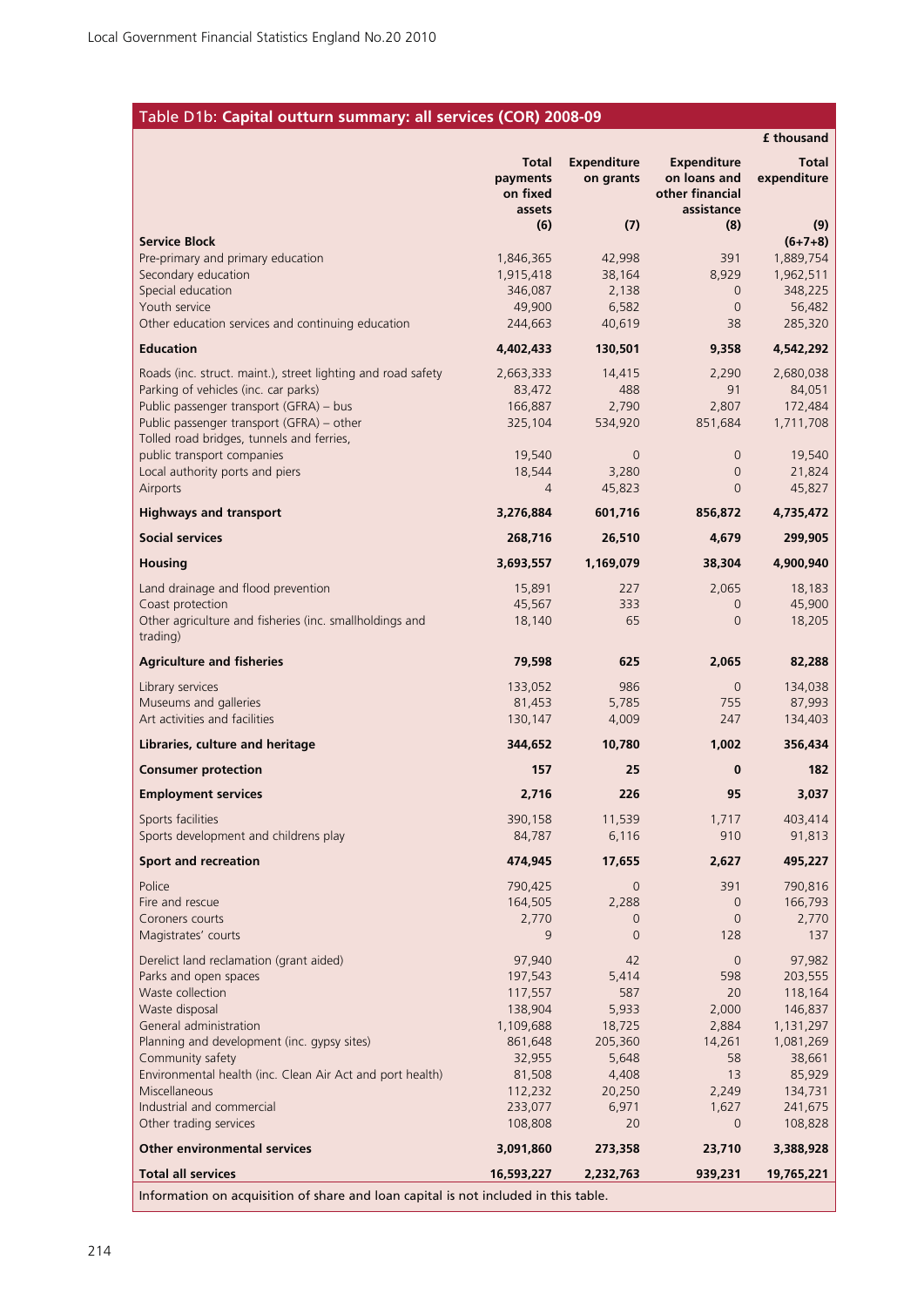| Table D1c: Capital outturn summary: all services (COR) 2008-09                   |                            |                                 |                                                           |                          |
|----------------------------------------------------------------------------------|----------------------------|---------------------------------|-----------------------------------------------------------|--------------------------|
|                                                                                  |                            |                                 |                                                           | <b>f</b> thousand        |
|                                                                                  | Sale of<br>fixed<br>assets | Sale of<br>intangible<br>assets | <b>Repayments</b><br>of capital<br>grants and<br>advances | <b>Total</b><br>receipts |
|                                                                                  | (10)                       | (11)                            | (12)                                                      | (13)                     |
| <b>Service Block</b>                                                             |                            |                                 |                                                           | $(10+11+12)$             |
| Pre-primary and primary education                                                | 18,188                     | $\overline{0}$                  | $\overline{0}$                                            | 18,188                   |
| Secondary education<br>Special education                                         | 40,649<br>7,897            | $\mathbf 0$<br>$\mathbf{0}$     | 730<br>$\overline{0}$                                     | 41,379<br>7,897          |
| Youth service                                                                    | 1,534                      | $\mathbf 0$                     | $\mathbf 0$                                               | 1,534                    |
| Other education services and continuing education                                | 33,355                     | $\overline{0}$                  | 59                                                        | 33,414                   |
| <b>Education</b>                                                                 | 101,623                    | $\bf{0}$                        | 789                                                       | 102,412                  |
| Roads (inc. struct. maint.), street lighting and road safety                     | 14,010                     | $\mathbf 0$                     | 896                                                       | 14,906                   |
| Parking of vehicles (inc. car parks)                                             | 17,282                     | $\mathbf 0$                     | 15                                                        | 17,297                   |
| Public passenger transport (GFRA) - bus                                          | 125                        | $\mathbf{0}$                    | 1,091                                                     | 1,216                    |
| Public passenger transport (GFRA) - other                                        | 4,043                      | $\overline{0}$                  | 2                                                         | 4,045                    |
| Tolled road bridges, tunnels and ferries,                                        |                            |                                 |                                                           |                          |
| public transport companies<br>Local authority ports and piers                    | $\overline{4}$<br>121      | $\mathbf 0$<br>0                | $\mathbf 0$<br>0                                          | 4<br>121                 |
| Airports                                                                         | 2,202                      | $\overline{0}$                  | $\overline{0}$                                            | 2,202                    |
| <b>Highways and transport</b>                                                    | 37,787                     | $\bf{0}$                        | 2,004                                                     | 39,791                   |
| <b>Social services</b>                                                           | 45,249                     | $\bf{0}$                        | 107                                                       | 45,356                   |
| <b>Housing</b>                                                                   | 466,649                    | 1,219                           | 17,736                                                    | 485,604                  |
| Land drainage and flood prevention                                               | 0                          | $\mathbf 0$                     | 20                                                        | 20                       |
| Coast protection                                                                 | $\overline{0}$             | $\mathbf 0$                     | 0                                                         | 0                        |
| Other agriculture and fisheries (inc. smallholdings and trading)                 | 38,560                     | $\overline{0}$                  | $\overline{0}$                                            | 38,560                   |
| <b>Agriculture and fisheries</b>                                                 | 38,560                     | $\bf{0}$                        | 20                                                        | 38,580                   |
| Library services                                                                 | 2,351                      | $\overline{0}$                  | 7                                                         | 2,358                    |
| Museums and galleries                                                            | 1,113                      | $\mathbf 0$                     | 96                                                        | 1,209                    |
| Art activities and facilities                                                    | 1,821                      | $\overline{0}$                  | 42                                                        | 1,863                    |
| Libraries, culture and heritage                                                  | 5,285                      | $\bf{0}$                        | 145                                                       | 5,430                    |
| <b>Consumer protection</b>                                                       | 0                          | $\bf{0}$                        | 0                                                         | 0                        |
| <b>Employment services</b>                                                       | 0                          | $\bf{0}$                        | 95                                                        | 95                       |
| Sports facilities                                                                | 19,645                     | 895                             | 1,351                                                     | 21,891                   |
| Sports development and childrens play                                            | 140                        | $\mathbf{0}$                    | 522                                                       | 662                      |
| <b>Sport and recreation</b>                                                      | 19,785                     | 895                             | 1,892                                                     | 22,572                   |
| Police                                                                           | 62,158                     | $\overline{0}$                  | 7,843                                                     | 70,001                   |
| Fire and rescue                                                                  | 16,529                     | $\overline{0}$                  | 0                                                         | 16,529                   |
| Coroners courts                                                                  | 0<br>1,174                 | $\mathbf{0}$                    | $\overline{0}$                                            | O                        |
| Magistrates' courts                                                              |                            | 0                               | 82                                                        | 1,256                    |
| Derelict land reclamation (grant aided)                                          | 61                         | $\mathbf{0}$                    | $\overline{0}$                                            | 61                       |
| Parks and open spaces                                                            | 18,308                     | $\overline{0}$                  | 55                                                        | 18,363                   |
| Waste collection<br>Waste disposal                                               | 2,479<br>2,687             | 2,169<br>$\mathbf{0}$           | 28<br>745                                                 | 4,676<br>3,432           |
| General administration                                                           | 189,057                    | 678                             | 3,042                                                     | 192,777                  |
| Planning and development (inc. gypsy sites)                                      | 108,876                    | 15                              | 462                                                       | 109,353                  |
| Community safety                                                                 | 0                          | $\overline{0}$                  | 0                                                         | 0                        |
| Environmental health (inc. Clean Air Act and port health)                        | 2,074                      | $\overline{0}$                  | $\overline{0}$                                            | 2,074                    |
| Miscellaneous                                                                    | 53,050                     | 1,309                           | 3,464                                                     | 57,823                   |
| Industrial and commercial                                                        | 110,108                    | 115                             | 1,150                                                     | 111,373                  |
| Other trading services                                                           | 8,275                      | $\overline{0}$                  | 428                                                       | 8,703                    |
| <b>Other environmental services</b>                                              | 494,975                    | 4,286                           | 9,374                                                     | 508,635                  |
| <b>Total all services</b>                                                        | 1,289,774                  | 6,400                           | 40,087                                                    | 1,336,261                |
| Information on disposal of share and loan capital is not included in this table. |                            |                                 |                                                           |                          |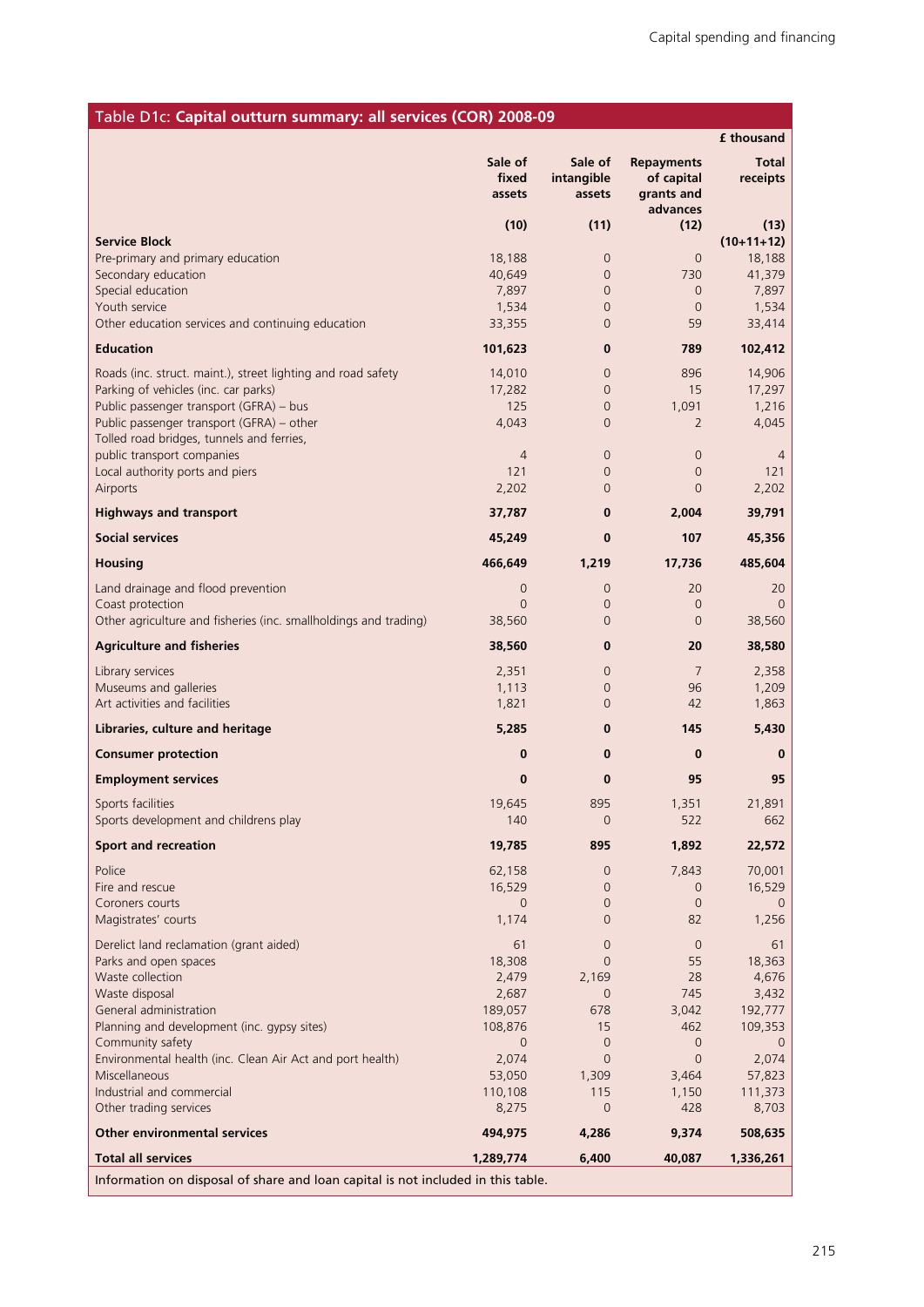#### Table D1d: **Roads (including structural maintenance), street lighting and road safety: England 2004-05 to 2008-09**

|                                          | 2004-05   | 2005-06   | 2006-07   | 2007-08   | <b>f</b> thousand<br>2008-09 |
|------------------------------------------|-----------|-----------|-----------|-----------|------------------------------|
| New construction/improvement of roads    | 725,168   | 758,002   | 765,909   | 843,829   | 1,072,346                    |
| Structural maintenance - principal roads | 315,053   | 321,260   | 310,178   | 271,808   | 297,318                      |
| Structural maintenance – other LA roads  | 501,879   | 575,471   | 570,573   | 615,961   | 677,986                      |
| Expenditure on bridges                   | 183,326   | 196,594   | 195,258   | 210,835   | 216,203                      |
| Road safety                              | 267,617   | 244,102   | 227,811   | 242,289   | 248,004                      |
| Street lighting                          | 48,393    | 58,175    | 59,572    | 79,009    | 74,572                       |
| <b>Total</b>                             | 2,041,436 | 2,153,605 | 2,129,298 | 2,263,730 | 2,586,429                    |

#### Table D1e: **Social services capital expenditure by region 2008-09**

|                                                      |                      |                      |                                     |                         |                         |                           |                |                |                | £ thousand              |
|------------------------------------------------------|----------------------|----------------------|-------------------------------------|-------------------------|-------------------------|---------------------------|----------------|----------------|----------------|-------------------------|
|                                                      | <b>North</b><br>East | <b>North</b><br>West | Yorkshire<br>& the<br><b>Humber</b> | East<br><b>Midlands</b> | West<br><b>Midlands</b> | East of<br><b>England</b> | London         | South<br>East  | South<br>West  | <b>England</b>          |
| Children and their families:                         |                      |                      |                                     |                         |                         |                           |                |                |                |                         |
| residential care                                     | 1,015                | 1,562                | 1,866                               | 1,081                   | 5,272                   | 2,916                     | 1,351          | 3,922          | 1,461          | 20,446                  |
| Children and their families:                         |                      |                      |                                     |                         |                         |                           |                |                |                |                         |
| day care                                             | 4,113                | 1,771                | 5,473                               | 338                     | 429                     | 36                        | 7,711          | 1,944          | 2,407          | 24,222                  |
| Elderly: residential care                            | 3,146                | 12,801               | 14,907                              | 5,897                   | 13,757                  | 5,975                     | 11,115         | 30,320         | 5,387          | 103,305                 |
| Elderly: day care                                    | 1,623                | 809                  | 973                                 | 91                      | 4,600                   | 823                       | 2,680          | 1,398          | 2,050          | 15,047                  |
| Physically disabled:                                 |                      |                      |                                     |                         |                         |                           |                |                |                |                         |
| residential care                                     | 97                   | 152                  | 37                                  | 120                     | 601                     | 680                       | 416            | 1,121          | 317            | 3,541                   |
| Physically disabled: day care<br>Learning disabled:  | 1,466                | 976                  | 231                                 | 681                     | 1,369                   | 287                       | 877            | 1,044          | 202            | 7,133                   |
| residential care                                     | 773                  | 3,235                | 1,641                               | 254                     | 1,912                   | 1,704                     | 1,643          | 1,918          | 3,033          | 16,113                  |
| Learning disabled: day care                          | 2,220                | 1,464                | 4,391                               | 1,931                   | 2,258                   | 1,103                     | 2,168          | 3,677          | 2,277          | 21,489                  |
| Mentally ill: residential care                       | 297                  | 485                  | 99                                  | 59                      | 693                     | 102                       | 260            | 382            | 308            | 2,685                   |
| Mentally ill: day care<br>HIV/AIDS and alcohol/drugs | 392                  | 602                  | 1,312                               | 910                     | 815                     | 431                       | 2,185          | 460            | 507            | 7,614                   |
| misuse                                               | 173                  | 182                  | 1,509                               | $\mathbf{1}$            | 151                     | $\overline{0}$            | 1,821          | 113            | 6              | 3,956                   |
| Other                                                | 5,213                | 18,716               | 4,172                               | 7,632                   | 7,120                   | 3,845                     | 15,039         | 8,544          | 4,073          | 74,354                  |
| <b>Total Social Services</b>                         |                      |                      |                                     |                         |                         |                           |                |                |                |                         |
|                                                      |                      |                      |                                     |                         |                         |                           |                |                |                |                         |
| <b>Capital Expenditure</b>                           | 20,528               | 42,755               | 36,611                              | 18,995                  | 38,977                  | 17,902                    | 47,266         | 54,843         | 22,028         | 299,905                 |
|                                                      |                      |                      |                                     |                         |                         |                           |                |                |                | % of total              |
| Children and their families:                         |                      |                      |                                     |                         |                         |                           |                |                |                |                         |
| residential care                                     | 5                    | $\overline{4}$       | 5                                   | 6                       | 14                      | 16                        | $\overline{3}$ | $\overline{7}$ | $\overline{7}$ | $\overline{7}$          |
| Children and their families:                         |                      |                      |                                     |                         |                         |                           |                |                |                |                         |
| day care                                             | 20                   | $\overline{4}$       | 15                                  | $\overline{2}$          | $\overline{1}$          | $\overline{0}$            | 16             | $\overline{4}$ | 11             | 8                       |
| Elderly: residential care                            | 15                   | 30                   | 41                                  | 31                      | 35                      | 33                        | 24             | 55             | 24             | 34                      |
| Elderly: day care                                    | 8                    | $\overline{2}$       | 3                                   | $\Omega$                | 12                      | 5                         | 6              | $\overline{3}$ | 9              | 5                       |
| Physically disabled:<br>residential care             | $\overline{0}$       | $\overline{0}$       | $\overline{0}$                      | $\mathbf{1}$            | $\overline{2}$          | $\overline{4}$            | $\mathbf{1}$   | $\overline{2}$ | $\mathbf{1}$   | $\mathbf{1}$            |
| Physically disabled: day care                        | $\overline{7}$       | $\overline{2}$       | $\mathbf{1}$                        | $\overline{4}$          | $\overline{4}$          | $\overline{2}$            | $\overline{2}$ | $\overline{2}$ | $\mathbf{1}$   | $\overline{2}$          |
| Learning disabled:                                   |                      |                      |                                     |                         |                         |                           |                |                |                |                         |
| residential care                                     | $\overline{4}$       | 8                    | $\overline{4}$                      | $\mathbf{1}$            | 5                       | 10                        | 3              | 3              | 14             | 5                       |
| Learning disabled: day care                          | 11                   | $\overline{3}$       | 12                                  | 10                      | 6                       | 6                         | 5              | $\overline{7}$ | 10             | $\overline{7}$          |
| Mentally ill: residential care                       | $\mathbf{1}$         | $\mathbf{1}$         | $\Omega$                            | $\Omega$                | $\overline{2}$          | $\mathbf{1}$              | $\mathbf{1}$   | $\mathbf{1}$   | $\mathbf{1}$   | 1                       |
| Mentally ill: day care                               | $\overline{2}$       | $\mathbf{1}$         | $\overline{4}$                      | 5                       | $\overline{2}$          | $\overline{2}$            | 5              | $\mathbf{1}$   | $\overline{2}$ | $\overline{\mathbf{3}}$ |
| HIV/AIDS and alcohol/drugs                           |                      |                      |                                     |                         |                         |                           |                |                |                |                         |
| misuse                                               | $\mathbf{1}$         | $\Omega$             | $\overline{4}$                      | $\Omega$                | $\Omega$                | $\Omega$                  | $\overline{4}$ | $\Omega$       | $\Omega$       | $\mathbf 1$             |
| Other                                                | 25                   | 44                   | 11                                  | 40                      | 18                      | 21                        | 32             | 16             | 18             | 25                      |
| <b>Total Social Services</b>                         |                      |                      |                                     |                         |                         |                           |                |                |                |                         |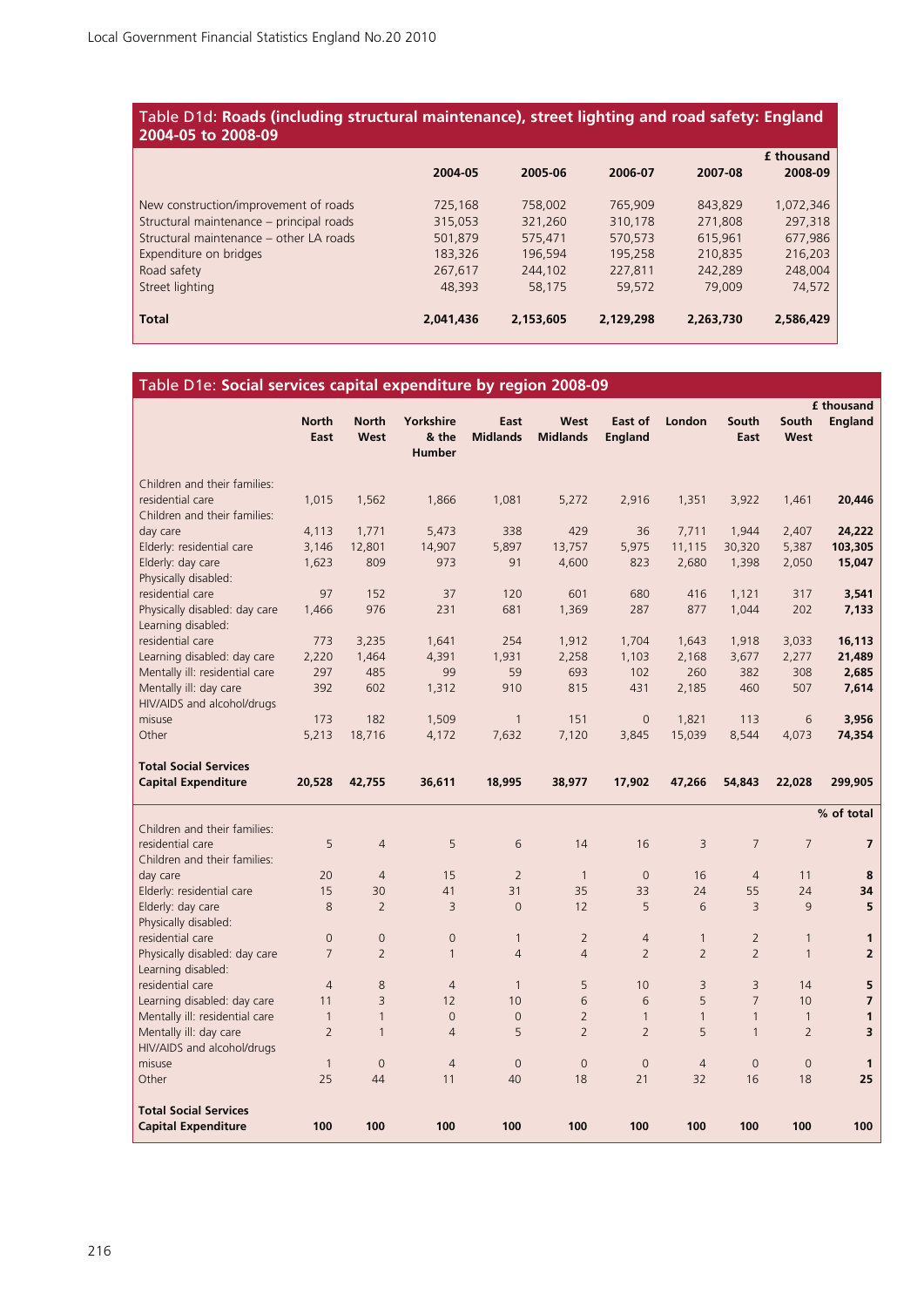| Table D1f: Social services capital expenditure 2004-05 to 2008-09 |                |                |                |                |                              |
|-------------------------------------------------------------------|----------------|----------------|----------------|----------------|------------------------------|
|                                                                   | 2004-05        | 2005-06        | 2006-07        | 2007-08        | <b>f</b> thousand<br>2008-09 |
| Children and their families: residential care                     | 29,297         | 36,502         | 29,655         | 26,737         | 20,446                       |
| Children and their families: day care                             | 31,547         | 42,538         | 33,684         | 22,784         | 24,222                       |
| Elderly: residential care                                         | 72,061         | 133,255        | 132,019        | 169,974        | 103,305                      |
| Elderly: day care                                                 | 16,568         | 15,010         | 17,117         | 38,827         | 15,047                       |
| Physically disabled: residential care                             | 4,630          | 4,198          | 3,318          | 1,904          | 3,541                        |
| Physically disabled: day care                                     | 10,364         | 12,388         | 11,181         | 5,637          | 7,133                        |
| Learning disabled: residential care                               | 15,905         | 28,422         | 21,100         | 17,629         | 16,113                       |
| Learning disabled: day care                                       | 15,866         | 24,424         | 28,311         | 24,843         | 21,489                       |
| Mentally ill: residential care                                    | 3,562          | 5,787          | 4,825          | 5,558          | 2,685                        |
| Mentally ill: day care                                            | 7,722          | 8,057          | 9,839          | 9,001          | 7,614                        |
| HIV/AIDS and alcohol/drugs misuse                                 | 1,778          | 3,582          | 5,678          | 2,910          | 3,956                        |
| Other                                                             | 75,152         | 72,564         | 67,316         | 85,050         | 74,354                       |
| <b>Total Social Services Capital Expenditure</b>                  | 284,451        | 386,726        | 364,040        | 410,854        | 299,905                      |
|                                                                   |                |                |                |                | % of total                   |
| Children and their families: residential care                     | 10             | 9              | 8              | $\overline{7}$ |                              |
| Children and their families: day care                             | 11             | 11             | 9              | 6              | 8                            |
| Elderly: residential care                                         | 25             | 34             | 36             | 41             | 34                           |
| Elderly: day care                                                 | 6              | $\overline{4}$ | 5              | 9              | 5                            |
| Physically disabled: residential care                             | $\overline{2}$ |                | 1              | $\Omega$       |                              |
| Physically disabled: day care                                     | $\overline{4}$ | $\overline{3}$ | 3              | $\mathbf{1}$   | $\overline{2}$               |
| Learning disabled: residential care                               | 6              | $\overline{7}$ | 6              | $\overline{4}$ | 5                            |
| Learning disabled: day care                                       | 6              | 6              | 8              | 6              | $\overline{7}$               |
| Mentally ill: residential care                                    | $\mathbf{1}$   | $\mathbf{1}$   | 1              | $\mathbf{1}$   |                              |
| Mentally ill: day care                                            | 3              | $\overline{2}$ | 3              | $\overline{2}$ | 3                            |
| HIV/AIDS and alcohol/drugs misuse                                 | $\mathbf{1}$   | $\mathbf{1}$   | $\overline{2}$ | $\mathbf{1}$   |                              |
| Other                                                             | 26             | 19             | 18             | 21             | 25                           |
|                                                                   | $\Omega$       | $\Omega$       | $\Omega$       | $\Omega$       | $\Omega$                     |
| <b>Total Social Services Capital Expenditure</b>                  | 100            | 100            | 100            | 100            | 100                          |

| Table D1g: Section 16(2)(b) direction expenditure 2004-05 to 2008-09    |          |          |          |          |                   |
|-------------------------------------------------------------------------|----------|----------|----------|----------|-------------------|
|                                                                         |          |          |          |          | <b>f</b> thousand |
|                                                                         | 2004-05  | 2005-06  | 2006-07  | 2007-08  | 2008-09           |
| Redundancy costs (M1)                                                   | 22,204   | 9,294    | 11,086   | 13,499   | 19,014            |
| Pension scheme contributions (M2)                                       | 31,701   | 36,755   | 15,929   | 15,773   | 21,941            |
| Local Government Reorganisation (M3)                                    | .        | $\cdots$ | $\cdots$ | $\cdots$ | $\cdots$          |
| Other (M4)                                                              | 60,483   | 101,790  | 135,941  | 385,628  | 390,859           |
|                                                                         |          |          |          |          |                   |
| of which:                                                               |          |          |          |          |                   |
| Equal Pay directions                                                    | .        | $\cdots$ | 121,071  | 372,845  | 375,160           |
| Local PSA PPG <sup>(a)</sup>                                            | $\cdots$ | $\cdots$ | 10,347   | 3,712    | $\cdots$          |
| Other                                                                   | .        | .        | 4,523    | 9,071    | 15,699            |
| Total                                                                   | 114,388  | 147,839  | 162,956  | 414,900  | 431,841           |
| (a) Local Public Service Agreements Pump-Priming Grants (Local PSA PPG) |          |          |          |          |                   |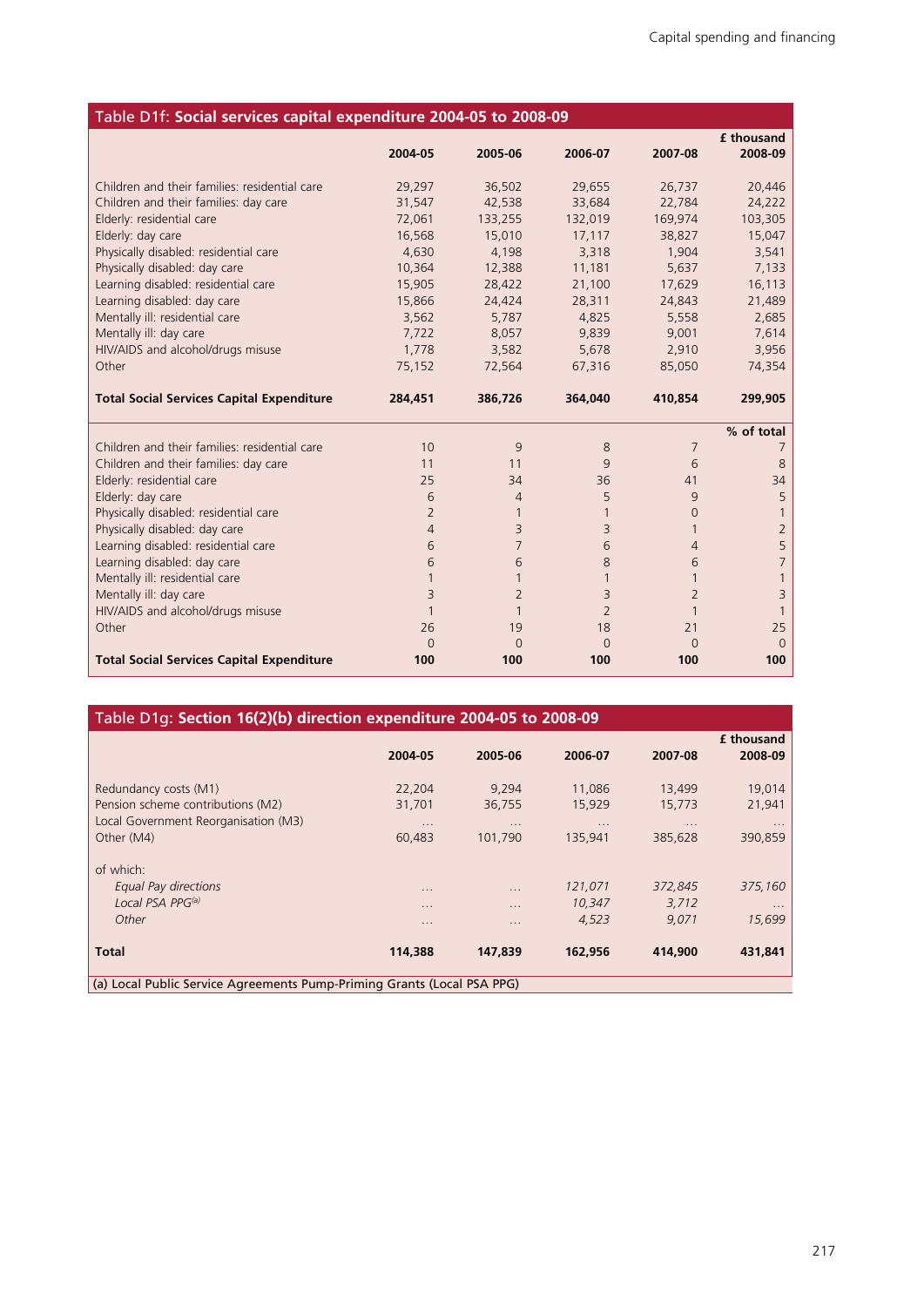# D<sub>2</sub> Changes to English local government capital finance systems

Between the mid-nineteenth century and 1972, local government capital finance remained much the same with only minor amendments to its detail. Capital projects were financed by government grants, revenue, sales of capital assets or loans. Central control operated only on the loans. A local authority needed a sanction in order to use a loan, first giving approval for the project itself and secondly authorising the use of a loan. Loans were available from a variety of sources; the **Public Works Loan Board** (PWLB) was a major source.

- 1933 Local Government Act. It consolidated the legislation of the previous 50 years. Set out the type of expenditure which could be financed by borrowing (effectively anything a Minister considered proper) and detailed types of borrowing open to local authorities.
- 1945 The Local Authorities Loans Act. Virtually all borrowing had to come from the PWLB until 1952.
- 1955 The PWLB became lender of last resort.
- 1963 Controls were imposed on temporary borrowing. Access to the PWLB was relaxed. The Local Government (Financial Provisions) Act allowed authorities to borrow by issuing bonds.
- 1970 Capital expenditure was dealt with in three classes. Those in the Key Sector, covering the great majority of services, continued to require specific loan sanction; the Subsidiary Sector had general consent to borrow; and the Locally Determined Sector had block borrowing approval.
- 1972 The Local Government Act consolidated all previous legislation into one act but made no significant changes to the system. Loan sanctions were replaced by borrowing approvals.
- 1976 The Layfield Committee on Local Government Finance concluded that current arrangements were not conducive to proper planning, management and control of local authorities' capital programmes.
- 1981 New system set up under the Local Government, Planning and Land Act 1980. Capital expenditure was defined and controlled through annual capital expenditure allocations. Expenditure was monitored quarterly from 1978. Limits on capital expenditure were set partly by reference to a prescribed proportion of an authority's capital receipts.
- 1986 The government published a Green Paper, *Paying for Local Government*, which considered ways of improving the system.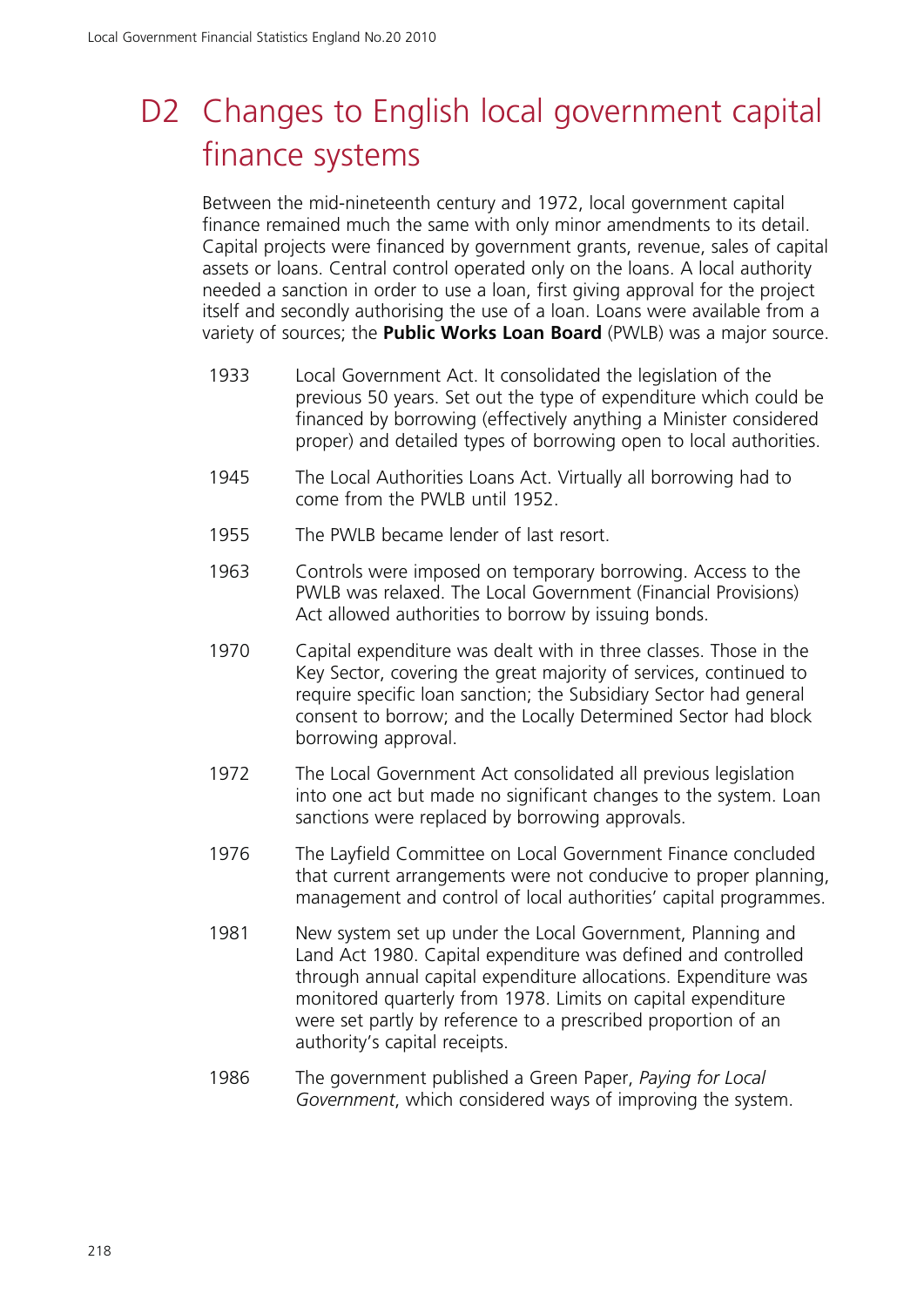- 1990 Part IV of the Local Government and Housing Act 1989 introduced the broad framework of the present capital finance system. Detailed provisions were set out in regulations. The main effect was to control capital expenditure funded by borrowing (and all other forms of credit) through the issue of credit approvals. The spending of capital receipts was regulated by the requirement for authorities to set aside part of their receipts as provision for credit liabilities.
- 1995 The Local Authorities (Companies) Order 1995 extended the system to the finances of companies controlled or influenced by local authorities.
- 1997 The Local Authorities (Capital Finance) Regulations 1997 consolidated the changes to the system made since 1990 and contained new provisions to encourage the use of the Private Finance Initiative.
- 1998 The Capital Finance Regulations were amended for most non-housing capital receipts, from 1 September 1998 removing the requirement for authorities to set aside part of the receipts.
- 2000 In 1998, the White Paper *Modern Local Government In Touch with the People* announced a review of the capital finance system. A consultation paper *Modernising Local Government Finance: A Green Paper* was issued in September 2000. It suggests replacing the existing credit approval system for controlling capital expenditure with a prudential approach to determine what is affordable.
- 2002 In December 2001, the white paper *Strong Local Leadership Quality Public Services* put forward proposals for a new **prudential capital finance system**, which would mean the end of credit approvals. On 2 April 2002, the Government abolished the **receipts taken into account** (RTIAs) mechanism, which was used to distribute local authorities' **basic credit approval** allocations under the Single Capital Pot.
- 2003 The Local Government Act 2003 put in place the broad legislative framework for the new prudential regime for borrowing by local authorities, which is supplemented by the *Prudential Code* developed and published by **CIPFA** and secondary legislation. This new system replaced that set out in Part IV of the Local Government and Housing Act 1989.
- 2004 From 1 April local authorities are, under the new Act and the CIPFA *Prudential Code*, free to finance capital spending from self-financed borrowing without the need to have government approval as long as it is affordable and prudent to do so.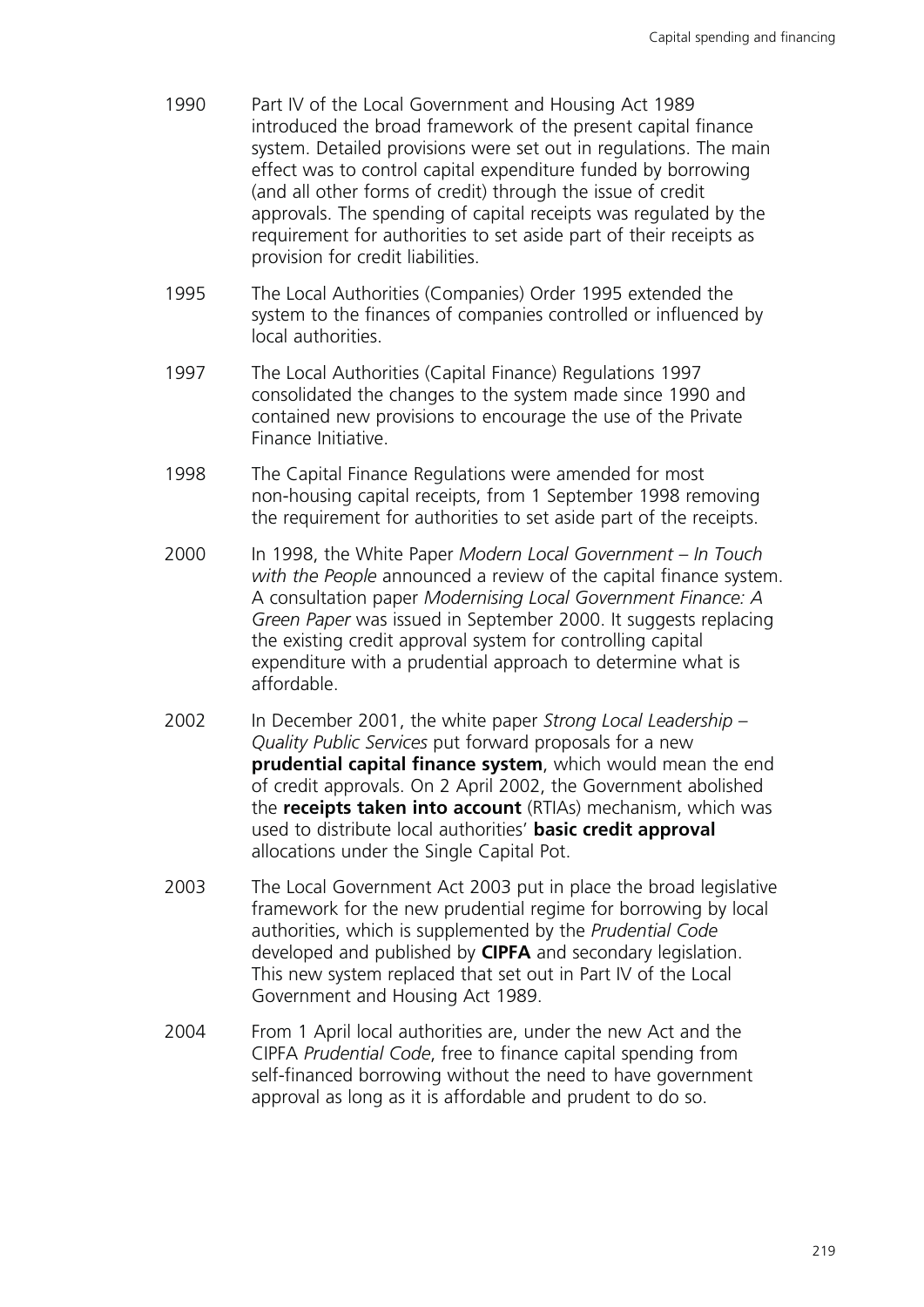- 2009 Changes in accounting practice brought most PFI schemes on to local authority balance sheets from 1 April 2009, and hence formally within the prudential capital finance system. However, CLG continue to publish capital expenditure data on the previous basis (leaving most schemes off balance sheet) because that is the basis on which National Accounts are prepared.
- 2010 From 1 April 2010 local authority accounts are based on International Financial Reporting Standards. This alters the accounting classification of some leases, though protection is provided for existing leases by CLG regulation allowing them to be accounted for in accordance with the old rules.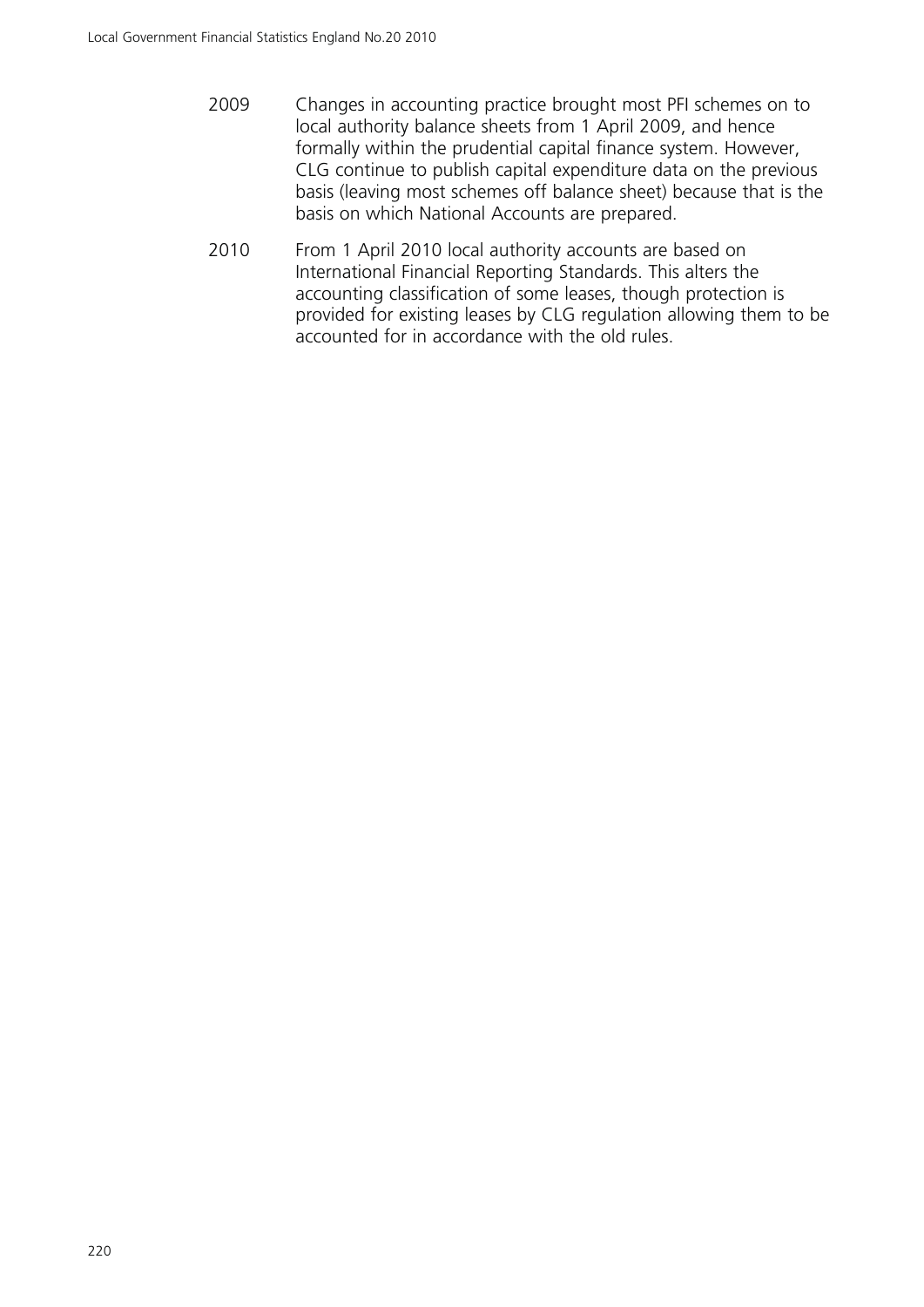# ANNEX E Metadata

Most of the information in this publication comes from the following returns made to the Communities and Local Government by local authorities in England.

| Table E1: Metadata |                                                      |                                |                     |                                     |  |  |
|--------------------|------------------------------------------------------|--------------------------------|---------------------|-------------------------------------|--|--|
| Code               | <b>Description</b>                                   | <b>Frequency</b>               | Latest<br>available | <b>CLG</b> contact<br>telephone no. |  |  |
| MB & QB            | Borrowing and lending                                | Monthly (sample)/<br>Quarterly | 2008-09             | 0303 444 4183                       |  |  |
| RA & SG            | Revenue account budgets                              | Annual                         | 2009-10             | 0303 444 2119                       |  |  |
| <b>RO</b>          | Revenue outturn (9 forms)                            | Annual                         | 2008-09             | 0303 444 2119                       |  |  |
| <b>SAR</b>         | Subjective analysis return                           | Annual (sample)                | 2008-09             | 0303 444 2119                       |  |  |
| <b>CER</b>         | Capital estimates                                    | Annual                         | 2009-10             | 0303 444 2115                       |  |  |
| CPR4               | Capital provisional outturn                          | Annual                         | 2008-09             | 0303 444 2115                       |  |  |
| COR                | Capital outturn                                      | Annual                         | 2008-09             | 0303 444 2115                       |  |  |
| BR1, BR2, BR3      | Budget requirement                                   | Annual                         | 2009-10             | 0303 444 2116                       |  |  |
| <b>CTB</b>         | Council tax base                                     | Annual                         | September 2009      | 0303 444 2116                       |  |  |
| SF <sub>3</sub>    | Pension funds                                        | Annual                         | 2008-09             | 0303 444 2120                       |  |  |
| QRC4               | Council tax and non-domestic rates<br>collection     | Quarterly                      | 2008-09             | 0303 444 2116                       |  |  |
| NNDR1              | Non-domestic rates payments to<br>pool (provisional) | Annual                         | 2009-10             | 0303 444 2116                       |  |  |
| NNDR <sub>2</sub>  | Non-domestic rates downward<br>recalculation         | On request                     | 2009-10             | 0303 444 2116                       |  |  |
| NNDR3              | Non-domestic rates payments to<br>pool (outturn)     | Annual                         | 2008-09             | 0303 444 2116                       |  |  |

Apart from the SAR and MB forms, which are completed by a sample of local authorities, the returns go to all local authorities in England. The borrowing and lending forms go to all local authorities in the United Kingdom.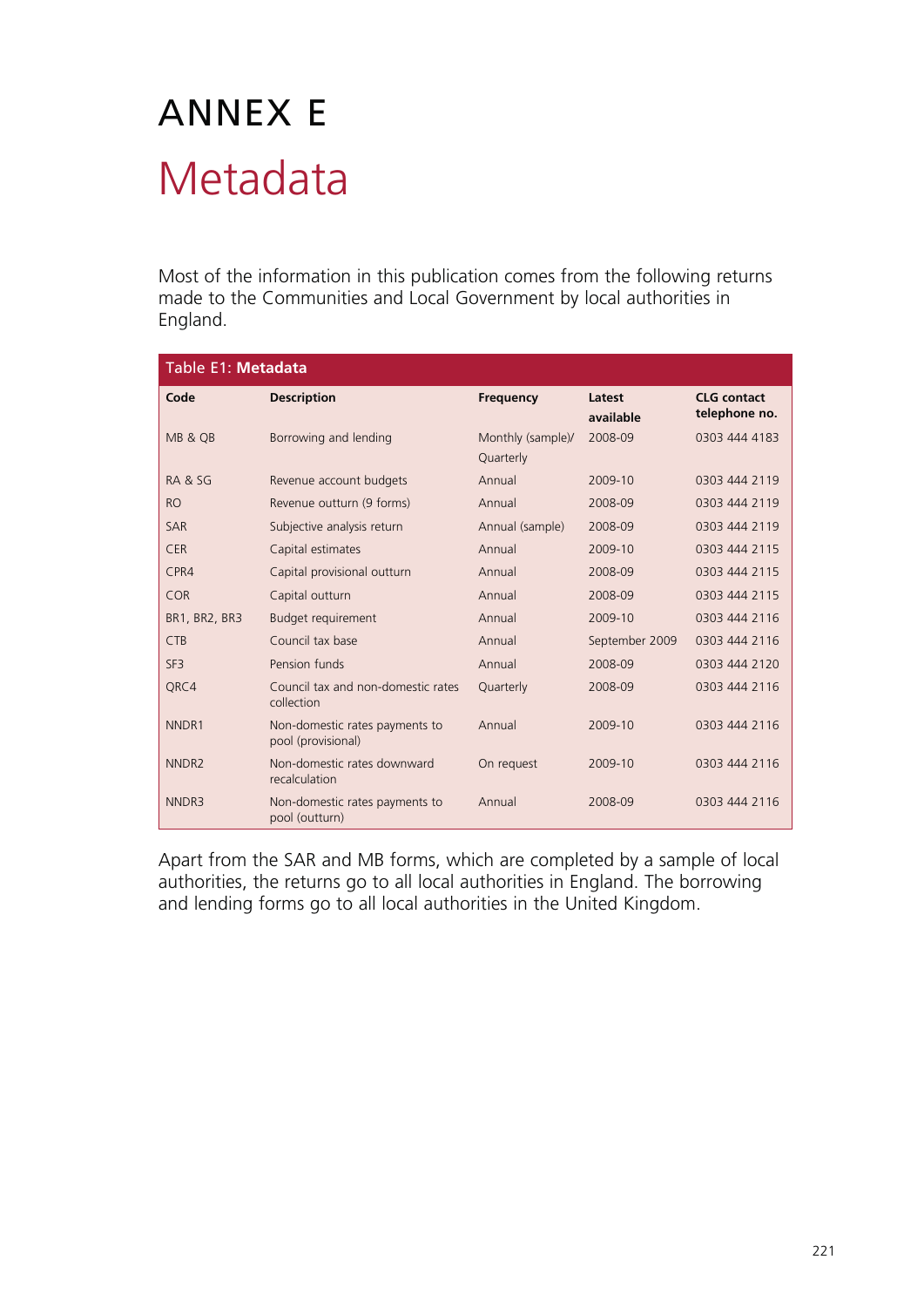# ANNEX F List of tables, charts and maps

This annex lists all the tables, charts and maps appearing in this publication. It is divided into the following sections:

| • List of tables | section F1 |
|------------------|------------|
| • List of charts | section F2 |
| • List of maps   | section F3 |

# F1 List of tables

| Table K.4a | Annual increases in average Band D council tax                                               |
|------------|----------------------------------------------------------------------------------------------|
| Table 1.2a | Services delivered by local government                                                       |
| Table 1.3a | Local authority responsibility for major services in England                                 |
| Table 1.4a | Size of local government at 1 April 2009                                                     |
| Table 1.6a | Billing, major precepting and other authorities at 1 April 2009                              |
| Table 1.6b | Summary of expenditure and income (excluding double counting<br>of flows) 2005-06 to 2008-09 |
| Table 2.1a | Summary of local authority income 2004-05 to 2008-09                                         |
| Table 2.2a | Ratio of revenue expenditure and council tax by class                                        |
| Table 2.2b | Ratio of revenue expenditure and council tax by class of authority<br>2008-09                |
| Table 2.2c | Council tax budgets and outturn                                                              |
| Table 2.2d | Number of dwellings on valuation list as at 14 September 2009<br>(by region)                 |
| Table 2.2g | Average council taxes and increase in Retail Prices Index 1993-94<br>to 2009-10              |
| Table 2.2h | Average council taxes by region and class 2005-06 to 2009-10                                 |
| Table 2.2m | Number of chargeable dwellings                                                               |
| Table 2.2n | Collection rates: council tax 1993-94 to 2008-09                                             |
| Table 2.2o | Council tax collection rates by class of authority 2008-09                                   |
| Table 2.2p | Outstanding arrears of community charge and council tax                                      |
| Table 2.3a | Number of non-domestic hereditaments on local rating lists at<br>22 November 2009            |
| Table 2.3b | Rateable values on local rating lists at 22 November 2009                                    |
| Table 2.3c | Outturn national non-domestic rates yield from local lists, in<br>England, since 2005-06     |
| Table 2.3d | Mandatory and discretionary rate reliefs                                                     |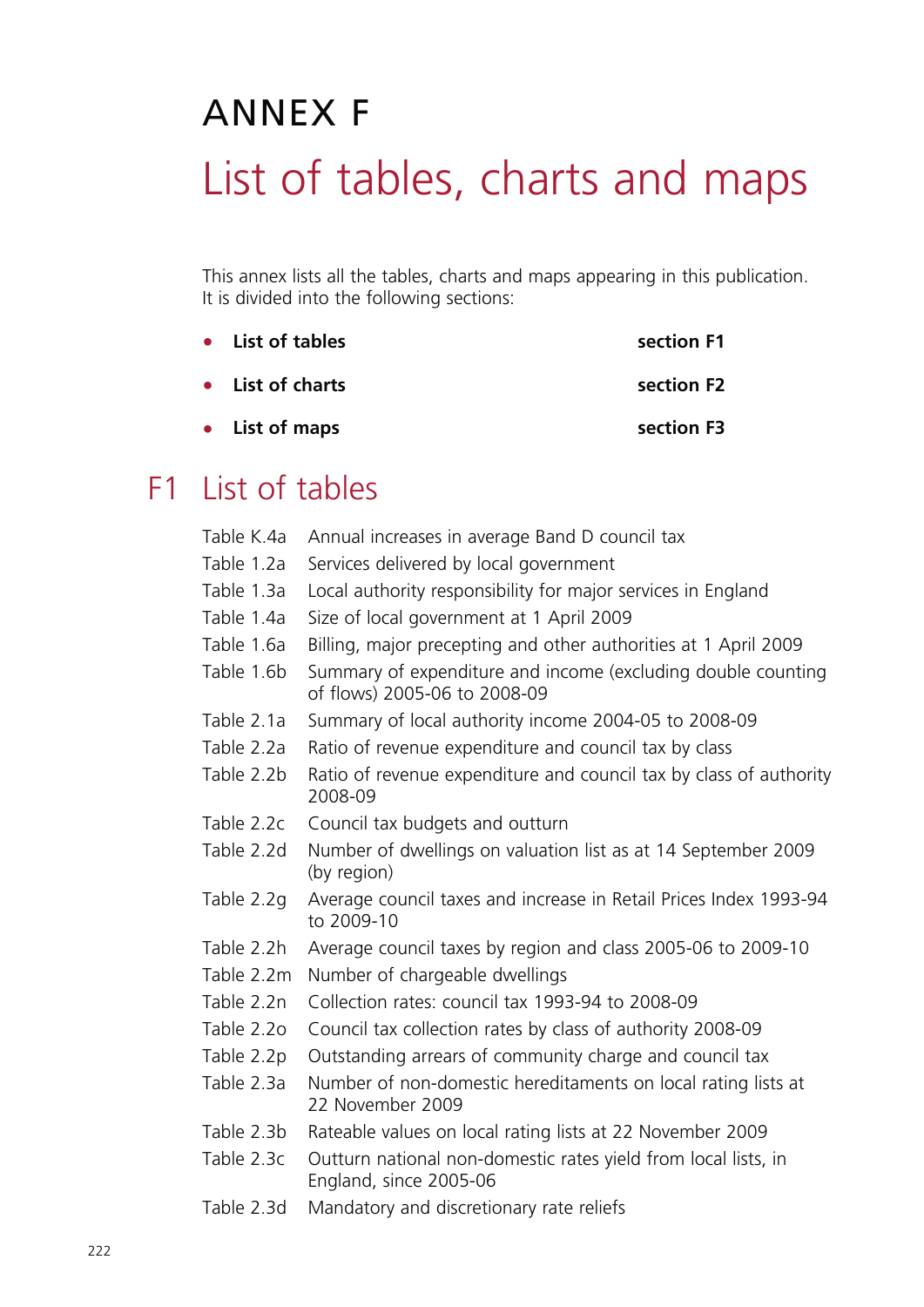- Table 2.3e Non-domestic rate yields from 2001-02 to 2010-11
- Table 2.3f Contribution to national non-domestic rates pool by region 2009-10
- Table 2.3i Collection rates: non-domestic rates 1999-2000 to 2008-09
- Table 2.3j NNDR collection rates by class of authority 2008-09
- Table 2.3l Non-domestic rate arrears 1999-2000 to 2008-09
- Table 2.3m Calculation of the Distributable Amount for 2010-11
- Table 2.4a Aggregate external finance provided to local authorities, 2004-05 to 2009-10
- Table 2.4b Grants towards revenue expenditure by region 2008-09
- Table 2.5a Sales, fees and charges by service area, 2004-05 to 2008-09
- Table 2.5b Sales, fees and charges by class of authority 2008-09
- Table 2.5c Sales, fees and charges by service area over £200m from 2004-05 to 2008-09
- Table 3.2a General fund revenue account: outturn 2004-05 to 2008-09 and budget 2009-10
- Table 3.2c Current expenditure by service 2008-09
- Table 3.2e Financing of revenue expenditure since 1993-94
- Table 3.3a Revenue expenditure per head by region 2008-09
- Table 3.3c Revenue expenditure by class of authority 2008-09
- Table 3.3e Revenue expenditure by class of authority 2008-09
- Table 3.4a Labour, goods and services 2004-05 to 2008-09
- Table 3.5a Capital charges and gross total cost by service 2008-09
- Table 3.6a Level of revenue reserves by class at 31 March 2009
- Table 3.6b Non-school revenue reserves by class of authority at 31 March 2009
- Table 3.6d Level and use of revenue reserves at 1 April 2000 31 March 2009
- Table 3.8a Housing Revenue Account (HRA) by class of authority 2008-09
- Table 3.8b Housing Revenue Account by region 2008-09
- Table 3.8e Housing Revenue Account income and expenditure, 2004-05 to 2008-09
- Table 4.2a Capital expenditure by economic category
- Table 4.2c Capital expenditure by service
- Table 4.3a Capital expenditure by region: £ million
- Table 4.3b Capital expenditure by region: £ per head
- Table 4.3c Capital expenditure by class
- Table 4.3d Capital expenditure by class of authority 2008-09
- Table 4.3e Capital expenditure by service and economic category 2008-09
- Table 4.3f Capital expenditure by service and region 2008-09
- Table 4.3h Capital expenditure by service and class 2008-09
- Table 4.4a Financing of capital expenditure
- Table 4.6a Capital receipts by economic category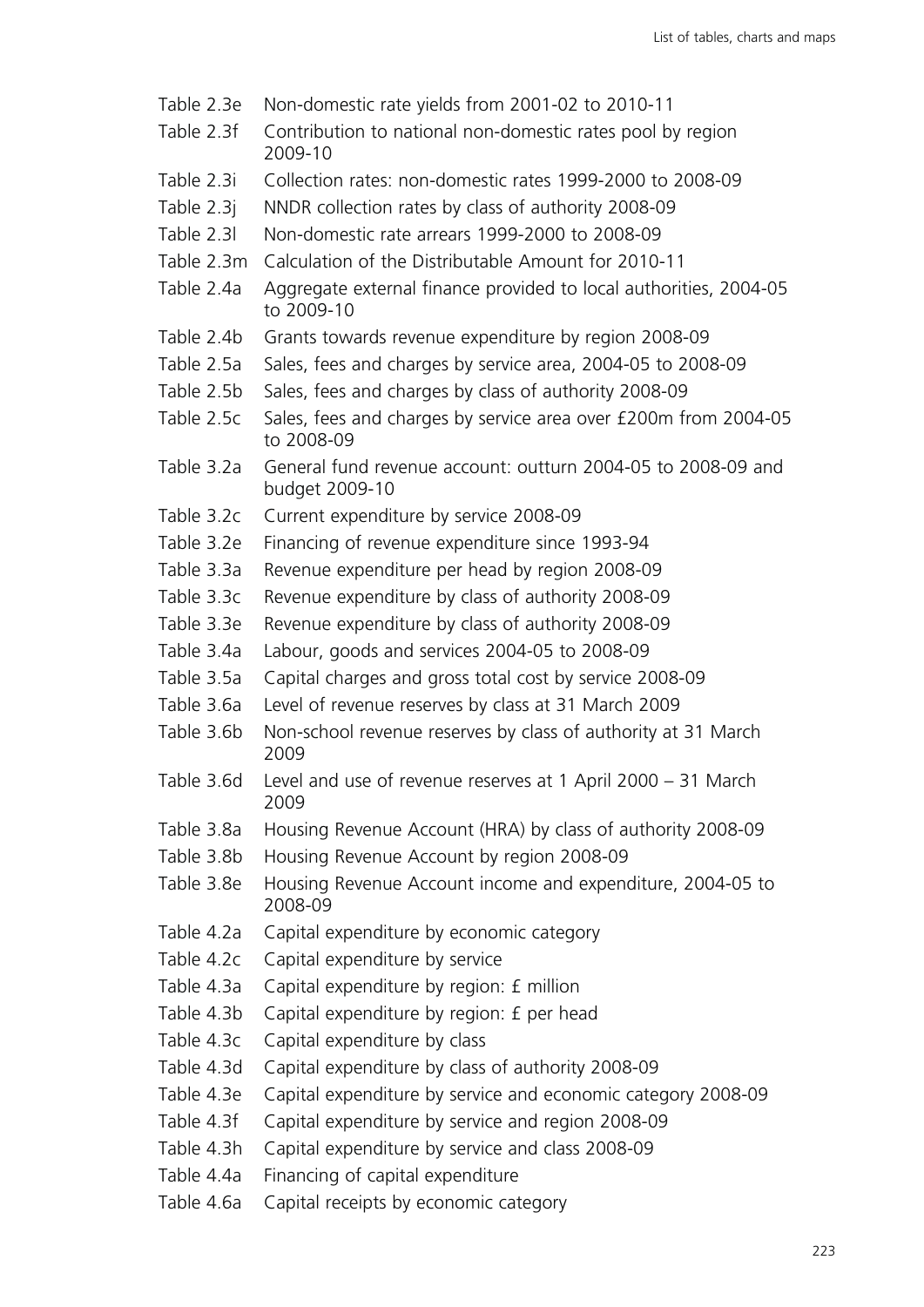- Table 4.6c Capital receipts by service and economic category 2008-09
- Table 4.6e Usable and reserved receipts 2004-05 to 2008-09
- Table 4.7a Private Finance Initiative (PFI) credits, England
- Table 5.1a Value of fixed assets by class of authority: 31 March 2009
- Table 5.1b Value of fixed assets by regions: 31 March 2009
- Table 5.3a Local Government Net Cash Requirement
- Table 5.3b Local authority borrowing
- Table 5.3c Local authority borrowing by class of authority: 31 March 2009
- Table 5.3d Local authority investments
- Table 5.4a Prudential system, self-financed borrowing by class of authority
- Table 5.4b Proportion of capital spending financed by self-financed borrowing by class of authority 2008-09
- Table 5.4d Prudential system information 2008-09
- Table 5.4e Gross long-term borrowing as % of assets by class of authority: 31 March 2009
- Table 6.2a Employee expenditure as a proportion of total service expenditure for 2008-09
- Table 6.2b Local government pay by pay negotiating group 2006-07 to 2008-09
- Table 6.2d Annual percentage change in pay by negotiating group 2006-07 to 2008-09
- Table 6.3a Number of full-time equivalent employees 2006-07 to 2008-09
- Table 7.2a Local Government Pension Scheme expenditure 1999-2000 to 2008-09
- Table 7.2b Local Government Pension Scheme expenditure on benefits 1999-2000 to 2008-09
- Table 7.2d Local Government Pension Scheme income 1999-2000 to 2008-09
- Table 7.2g Number of Local Government Pension Scheme members and market value of funds 1999-2000 to 2008-09
- Table 7.2i Type of retirements from the Local Government Pension Scheme 2004-05 to 2008-09
- Table A2a English local authority structure as at 1 April 2009 Shire Districts
- Table A2b English local authority structure as at 1 April 2009 Metropolitan **Districts**
- Table A2c English local authority structure as at 1 April 2009 Unitary Authorities
- Table A2d English local authority structure as at 1 April 2009 Inner & Outer London Boroughs
- Table A2e English local authority structure as at 1 April 2007 Parks
- Table A2f English local authority structure as at 1 April 2009 Former Shire **Districts**
- Table A3a Parish precepts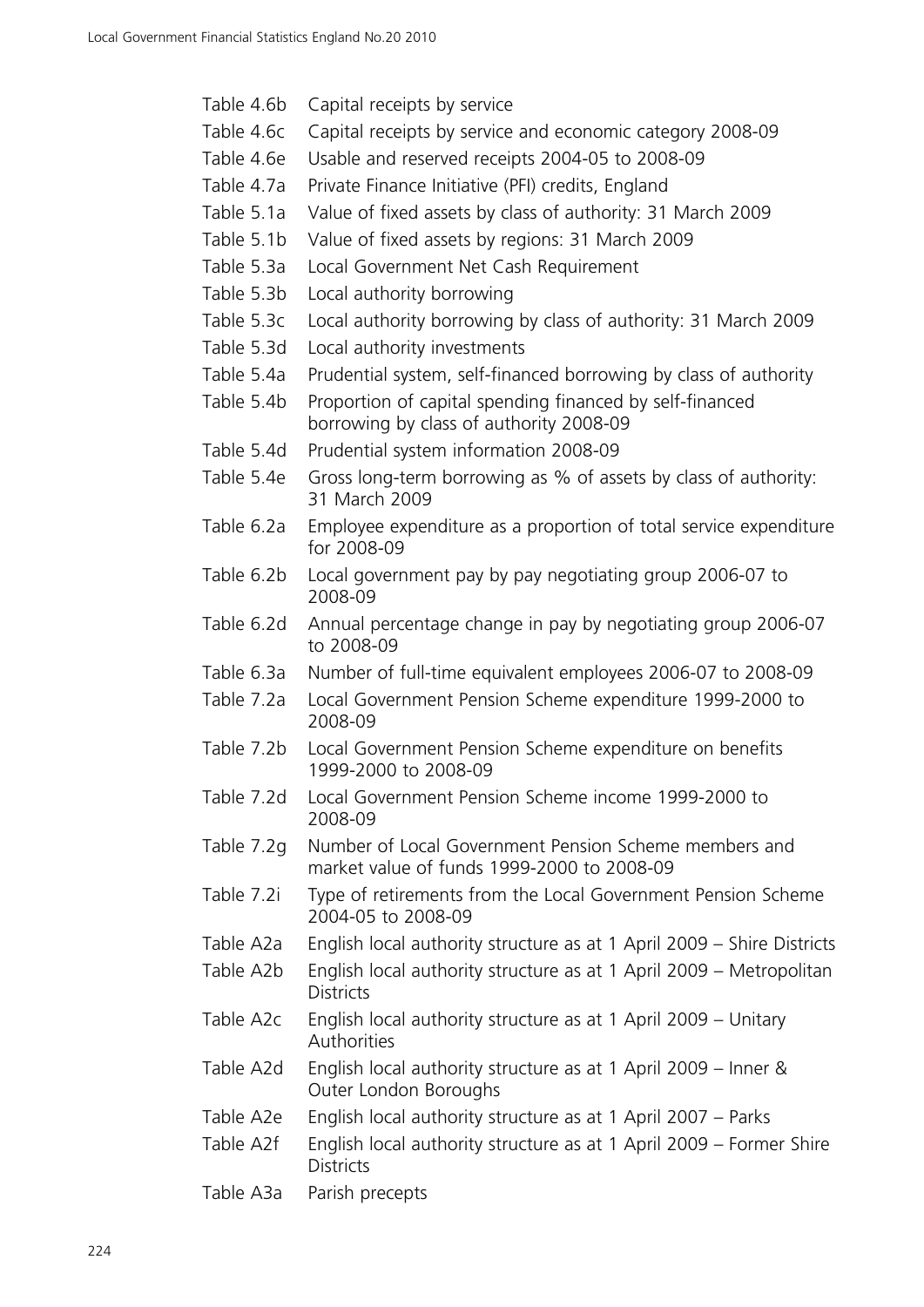| Table A3b              | Comparing parish and town councils and principal local<br>authorities 2009-10                          |
|------------------------|--------------------------------------------------------------------------------------------------------|
| Table B1               | Number of dwellings exempt from council tax by class of<br>exemption 2005 to 2009                      |
| Table B <sub>2</sub>   | Definitions of the council tax exemption classes                                                       |
| Table C1a              | Revenue outturn education services (RO1) 2008-09                                                       |
| Table C1b              | Revenue outturn highways, roads and transport services (RO2)<br>2008-09                                |
| Table C <sub>1</sub> c | Revenue outturn social care (RO3) 2008-09                                                              |
| Table C1d              | Revenue outturn housing services (RO4) 2008-09                                                         |
| Table C1e              | Revenue outturn cultural, environmental and planning services<br>(RO5) 2008-09                         |
| Table C1f              | Revenue outturn protective, central and other services (RO6)<br>2008-09                                |
| Table C1g              | Trading services revenue account (TSR) 2008-09                                                         |
| Table C1h              | Subjective analysis return (SAR) (grossed up all England) 2008-09                                      |
| Table C <sub>2</sub> a | Revenue outturn summary (RS) 2008-09                                                                   |
| Table C2b              | Income from specific grants (RG) 2008-09                                                               |
| Table C <sub>2</sub> c | Revenue outturn service expenditure summary (RSX) 2008-09                                              |
| Table C2d              | Net current expenditure by service on a FRS17 and non-FRS17<br>basis 2008-09                           |
| Table C3a              | Revenue net current expenditure by service and region 2008-09                                          |
| Table C3b              | Revenue net current expenditure by service and region per head<br>2008-09                              |
| Table C3c              | Revenue net current expenditure by service and class of authority<br>2008-09                           |
| Table C4a              | Revenue account budget estimates (RA) 2009-10                                                          |
| Table C4b              | Income from specific and special grants – budgets (SG) 2009-10                                         |
| Table C4c              | Budgeted net current expenditure by service on a FRS17 and non-<br>FRS17 basis 2009-10                 |
| Table D1a              | Capital outturn summary: all services (COR) 2008-09                                                    |
| Table D1b              | Capital outturn summary: all services (COR) 2008-09                                                    |
| Table D1c              | Capital outturn summary: all services (COR) 2008-09                                                    |
| Table D1d              | Roads (including structural maintenance), street lighting & road<br>safety: England 2004-05 to 2008-09 |
| Table D1e              | Social services capital expenditure by region 2008-09                                                  |
| Table D1f              | Social services capital expenditure 2003-04 to 2008-09                                                 |
| Table D1g              | Section 16(2)(b) direction expenditure 2003-04 to 2008-09                                              |
| Table E1               | Metadata                                                                                               |
|                        |                                                                                                        |

# F2 List of charts

- Chart K.1a Local government expenditure in total managed expenditure 2008-09
- Chart K.1b Local authority gross income and expenditure 2008-09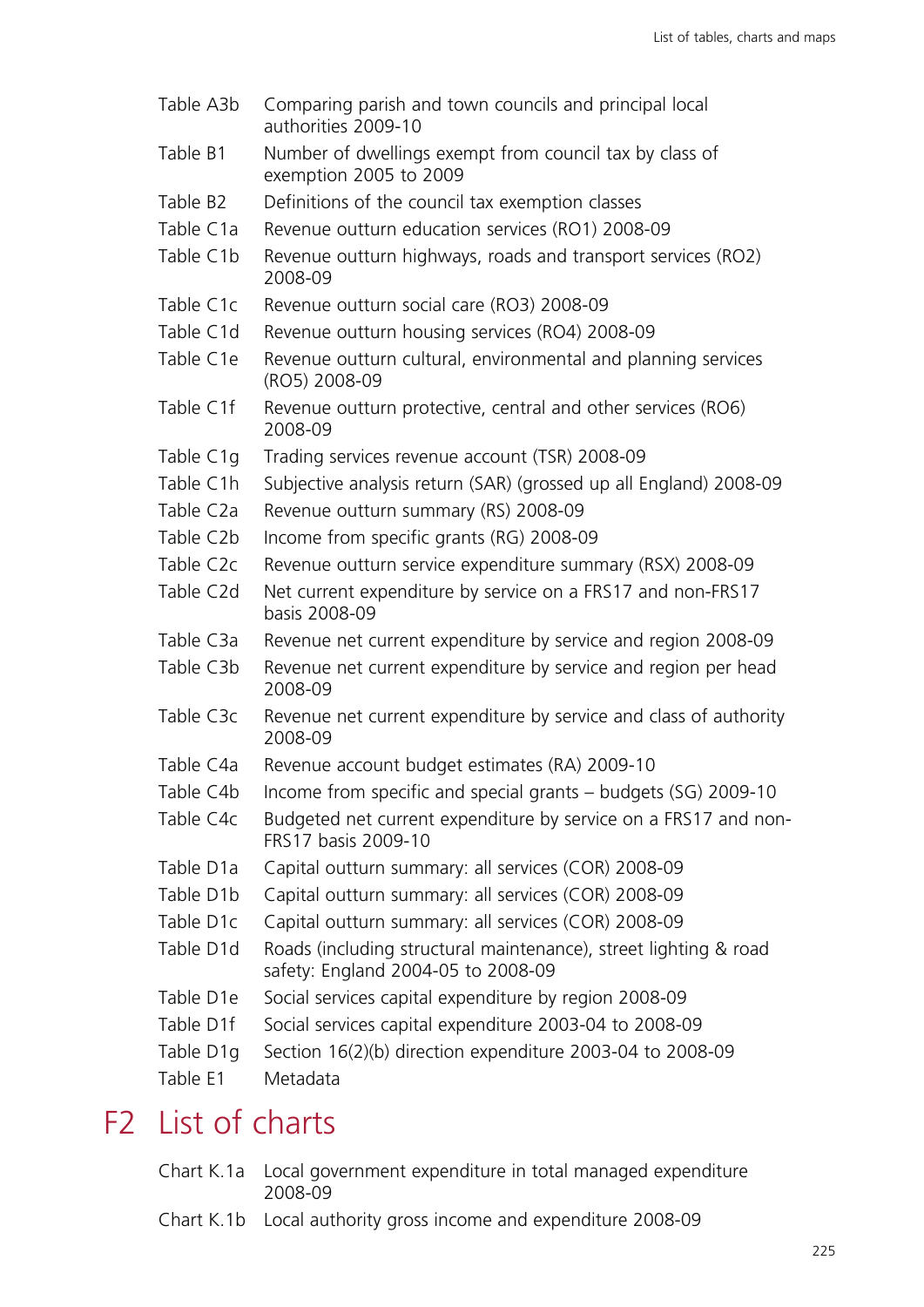- Chart K.2a Expenditure on services 2008-09
- Chart K.2b Employee expenditure by service 2008-09
- Chart K.2c Employee expenditure as a proportion of total service expenditure 2008-09
- Chart K.2d Net current expenditure by service 2004-05 to 2009-10
- Chart K.2e Total capital expenditure by service 2003-04 to 2009-10
- Chart K.3a Source of local authority income (at 2008-09 prices)
- Chart K.4b Cumulative increases in council tax, retail prices and average earnings since 1993-94
- Chart K.4c Council tax collection rates 1993-94 to 2008-09
- Chart K.5a Revenue and capital expenditure per head 2008-09 by region, percentage difference from England average
- Chart K.5b Net current expenditure on services per head 2008-09
- Chart K.5c Sources of revenue funding per head 2008-09
- Chart K.5d Council tax percentage of dwellings in Bands A to H 2008-09
- Chart 1.5a Local government expenditure in Total Managed Expenditure, UK 2008-09
- Chart 1.5b Council tax and national non-domestic rates in government receipts, UK 2008-09
- Chart 1.5c Current budget, UK
- Chart 1.5d Net borrowing, UK
- Chart 1.5e Net debt as percentage of GDP, UK
- Chart 1.5f Local government expenditure as a percentage of domestic expenditure
- Chart 2.1b Local authority income by source 2008-09
- Chart 2.2e Distribution of dwellings by council tax band as at 14 September 2009
- Chart 2.2f Distribution of dwellings by council tax band and region as at 14 September 2009
- Chart 2.2k Distribution of authorities by area council tax, Band D, 2 adults, 2009-10
- Chart 2.2l Distribution of authorities by area council tax change, Band D, 2 adults, 2009-10
- Chart 3.2b Trends in net current expenditure (at 2008-09 prices)
- Chart 3.2d Net current expenditure by service 2008-09
- Chart 3.2f Funding of local authority income (at 2008-09 prices)
- Chart 3.3b Revenue expenditure per head by region 2008-09
- Chart 3.3d Revenue expenditure by class of authority 2008-09
- Chart 3.4b Labour goods and services 2008-09
- Chart 3.6c Revenue reserves as a proportion of revenue expenditure at 31 March 2009
- Chart 3.6e Revenue reserves as a proportion of revenue expenditure at 1 April 2000 to 31 March 2009
- Chart 3.8c Housing Revenue Account expenditure 2008-09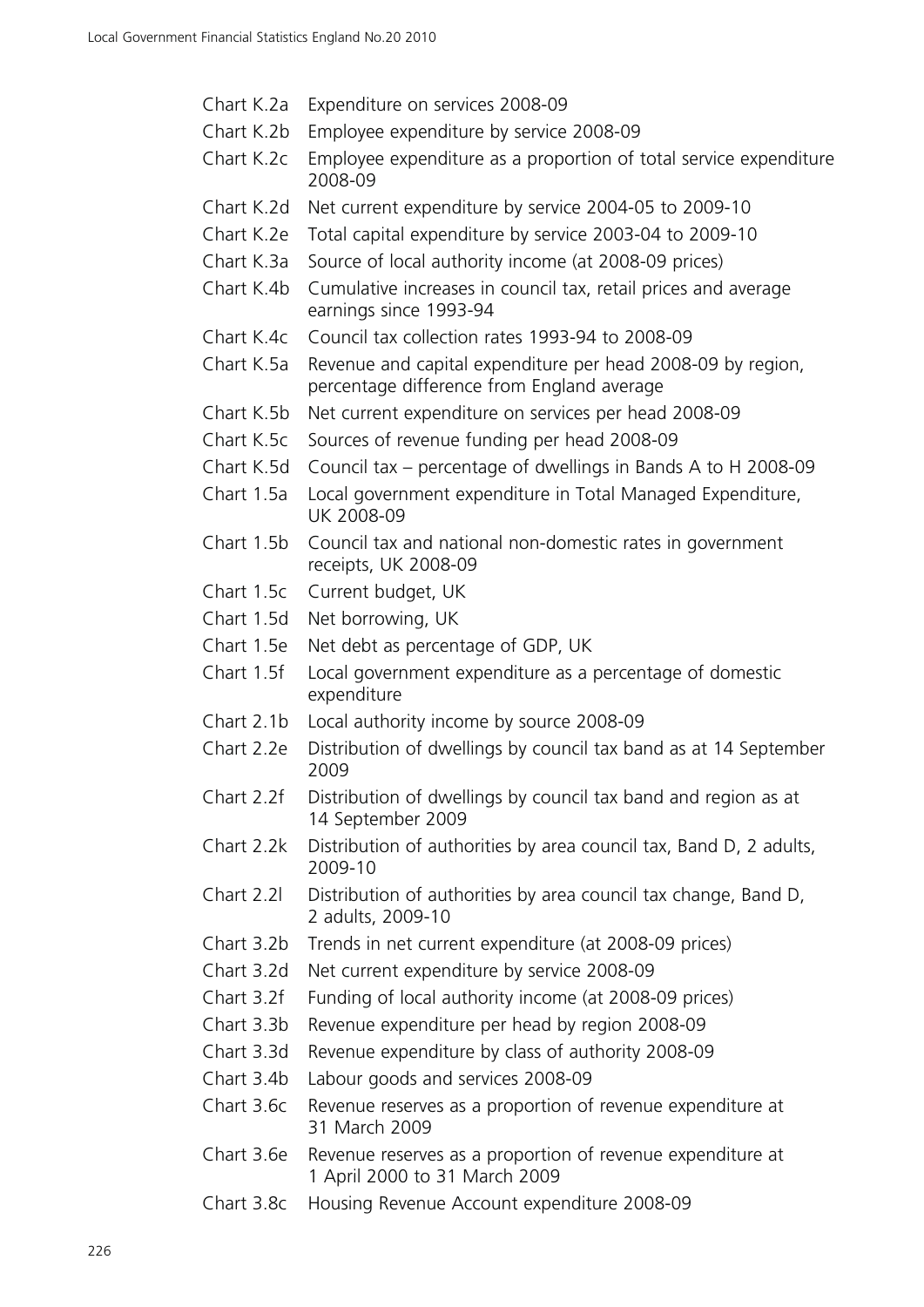- Chart 3.8d Housing Revenue Account income 2008-09
- Chart 4.2b Capital expenditure by economic category
- Chart 4.2d Capital expenditure by service 2004-05 and 2008-09
- Chart 4.4b Financing of Capital expenditure
- Chart 4.6f Usable receipts at end of year
- Chart 4.7b PFI credits issued by service 2009-10
- Chart 5.2a Outstanding debt as at 31 March 2009
- Chart 5.2b Investments as at 31 March 2009
- Chart 5.4c Authorities using self-financed borrowing in 2006-07 to 2008-09: by class
- Chart 6.2c Proportion of local government pay by pay negotiating group 2008-09
- Chart 6.3b Number of full-time equivalent employees 2008-09
- Chart 7.2c Local Government Pension Scheme expenditure 2008-09
- Chart 7.2e Local Government Pension Scheme income 2008-09
- Chart 7.2f Local Government Pension Scheme total expenditure and income 1998-99 to 2008-09
- Chart 7.2h Local Government Pension Scheme Membership 1999-2000 to 2008-09
- Chart 7.2j Type of retirement from the local Government Pension Scheme membership 2004-05 to 2008-09

# F3 List of maps

- Map 2.2i Band D area council tax 2009-10
- Map 2.2j Average council tax per dwelling 2009-10
- Map 2.3g Amount of collectable NNDR per head 2008-09
- Map 2.3h Change in amount of collectable NNDR 2006-07 to 2008-09
- Map 2.3k Three year average NNDR collection rates 2006-07 to 2008-09
- Map 3.2g Revenue expenditure per head 2008-09
- Map 3.2h Central government finance per head 2008-09
- Map 3.2i Council tax as a proportion of revenue expenditure 2008-09
- Map 3.6f Non-schools reserves at 31 March 2009 as a proportion of revenue expenditure by billing authority in 2008-09
- Map 3.6g Non-schools reserves at 31 March 2009 as a proportion of revenue expenditure by upper tier authority in 2008-09
- Map 4.3g Capital expenditure per head 2008-09
- Map 4.6d Capital receipts per head 2008-09
- Map 5.1c Total assets per head 31 March 2009
- Map A1a Government office regions; shire counties (upper tier), metropolitan districts and unitary authorities in England as at 1 April 2009
- Map A1b Local authority lower tier boundaries as at 1 April 2009 North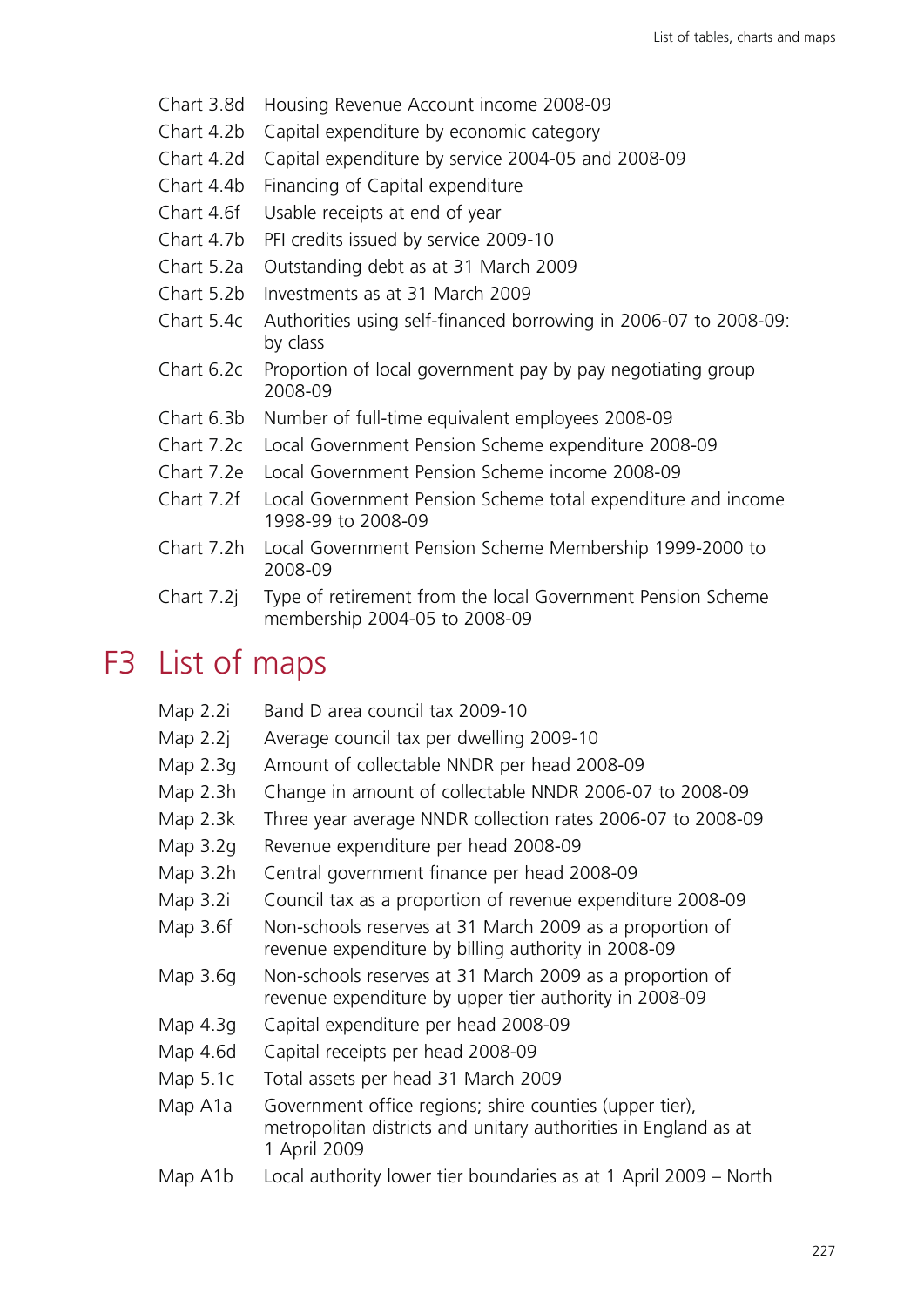| Map A1c | Local authority lower tier boundaries as at 1 April 2009 – |  |
|---------|------------------------------------------------------------|--|
|         | Midlands                                                   |  |

- Map A1d Local authority lower tier boundaries as at 1 April 2009 South West
- Map A1e Local authority lower tier boundaries as at 1 April 2009 South East
- Map A1f Local authority lower tier boundaries as at 1 April 2009 Greater London
- Map A1g Fire authorities as at 1 April 2009
- Map A1h Police authorities as at 1 April 2009
- Map A1i Parks and waste authorities as at 1 April 2009
- Map A1j Rural definition and local authority classification at lower tier level
- Map A1k Rural/urban classification at higher geographies levels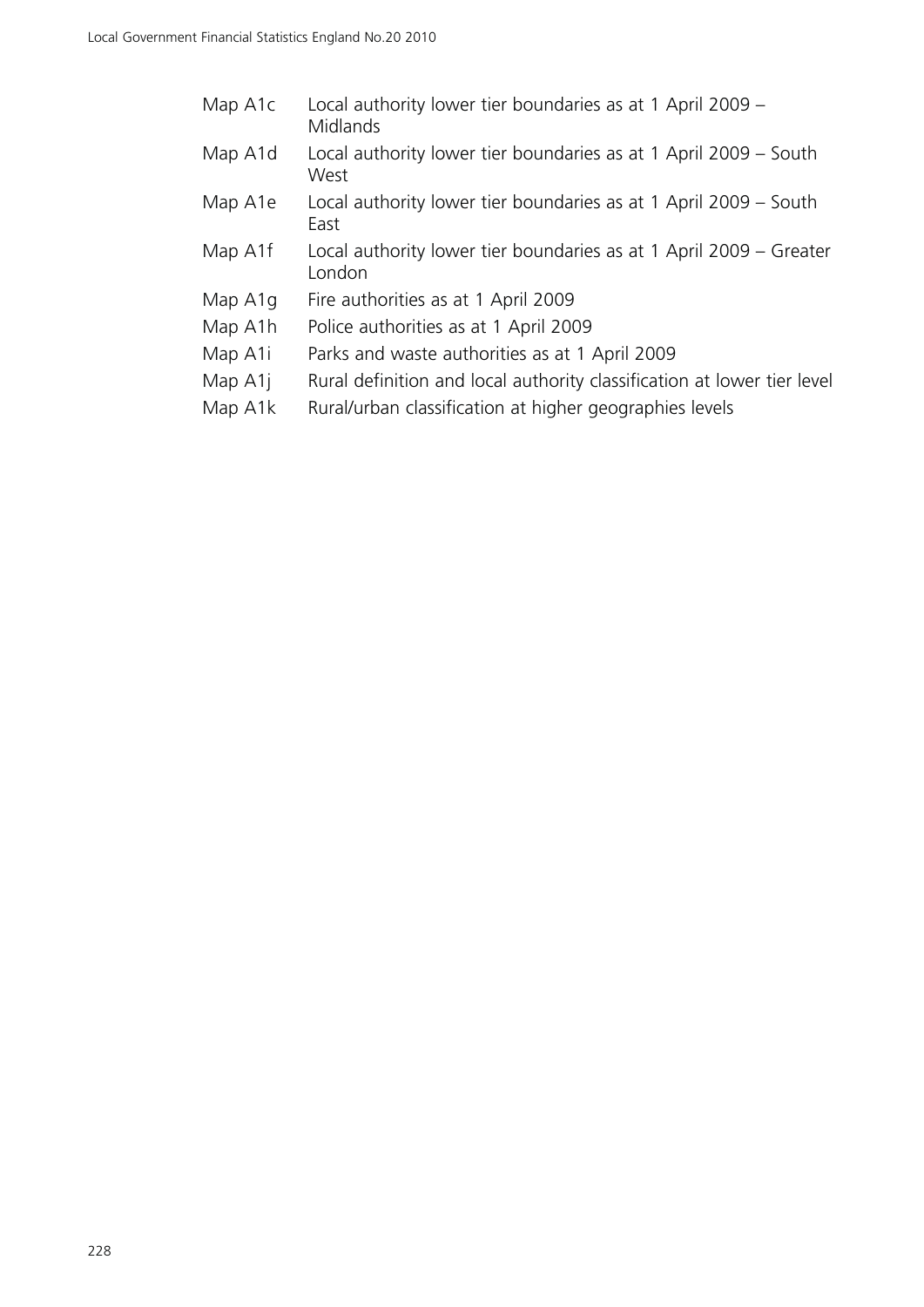# ANNEX G Glossary of terms and acronyms

*Cross references to other terms are shown in* **bold**.

 **Accruals basis** – an accounting concept which requires that income and expenditure are accrued (i.e. recognised as they are earned or incurred, not as they are received or paid). Under this concept therefore inclusion or exclusion of an item of income or expenditure will depend on the period to which it relates, not the period in which it was received or performed.

- **ACC Adjusted credit ceiling** a modified form of credit ceiling, a measure of an authority's net indebtedness relating to capital transactions, which was used until 31 March 2004 solely for the purpose of calculating the **minimum revenue provision**.
- **AEF Aggregate external finance** central government revenue funding. It comprises **RSG**, **NNDR** (in the case of net AEF) and also includes certain **specific grants** (in the case of gross AEF). **(See section 2.4.1)**

 **Amortisation** – the loss in value of an intangible asset due to its use by the company is accounted for by means of amortisation. Amortisation is a so-called "non-cash" charge insofar as it merely reflects accounting assessments of the loss in value.

**ACG Annual capital guidelines** – issued until 31 March 2004 by the government in respect of the main groups of services. Historically, a broad indication of the level at which the government considers an authority needs to spend on capital in the financial year. More recently, the element of an authority's **BCA** allocated on a service-related basis. **(See section 4.5.3)**

#### **Alternative notional amounts**

Alternative Notional Amounts (ANAs) are technical adjustments made to the budget requirement in a base year. This is undertaken in order that the subsequent budget requirement set by an authority for the following year can be compared with that for the base year on a like-for-like basis for capping purposes. Setting ANAs is the method prescribed in legislation for the Government to handle significant changes in local authorities' functions, finance or structure.

#### **Area council tax**

The average total amount of council tax payable for a Band D dwelling occupied by two adults within a billing authority's area. It is the sum of the amounts requested: a) by the billing authority; b) by major precepting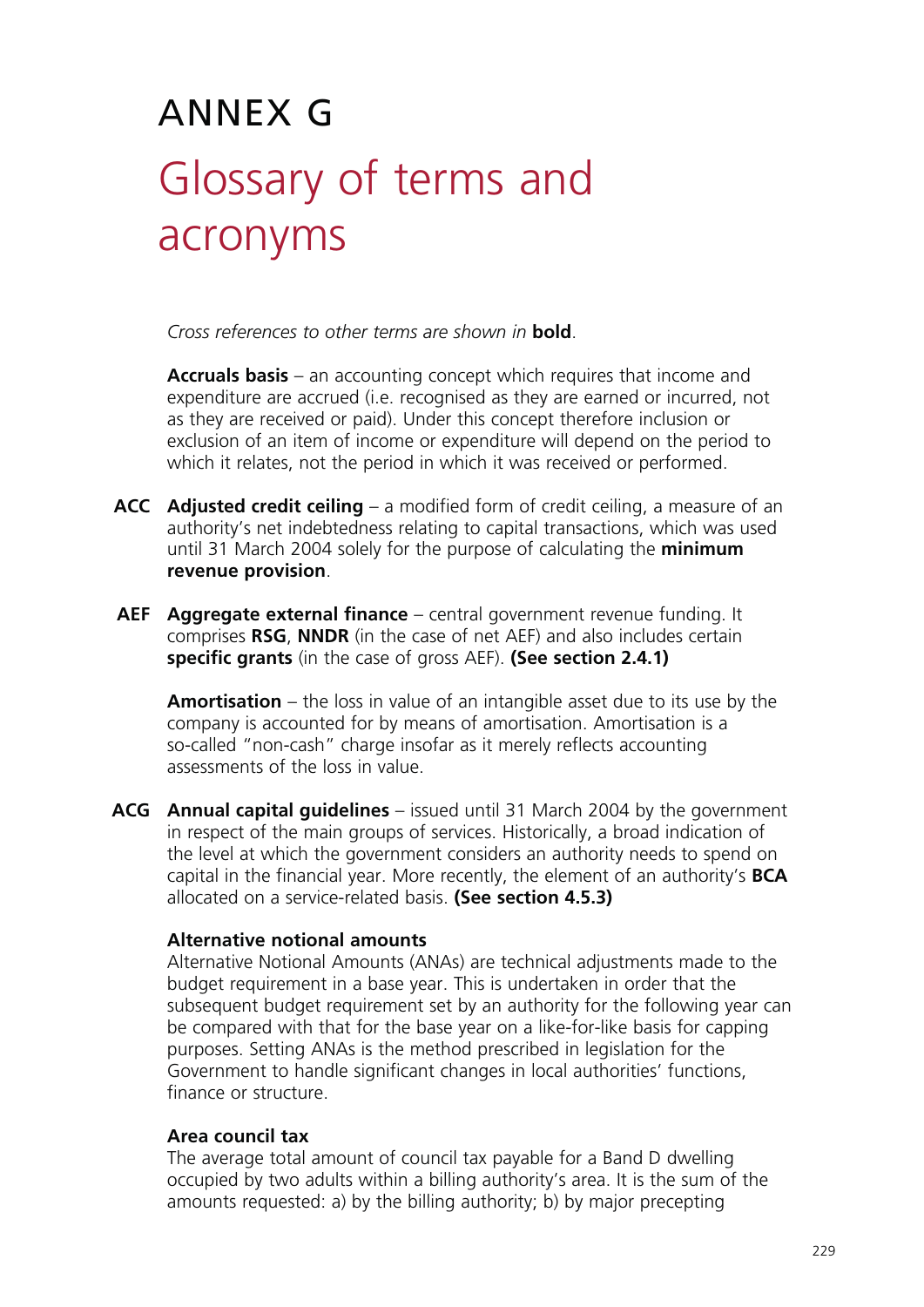authorities covering the billing authority's area; and c) by parish or town councils within the billing authority's area. The amount at c) is the total amount requested by parish and town councils, averaged across the whole of the billing authority's area.

#### **Average council tax per dwelling**

The total council tax payable in an area divided by the total number of chargeable dwellings in the area.

 **Appropriations to/from reserves** – these are respectively, the movement of monies into **reserves** from the **GFRA**, or out of **reserves** to the **GFRA**.

- **ABG Area based grant** This is a general grant allocated directly to local authorities as additional revenue funding to areas. It is allocated according to specific policy criteria rather than general formulae. Local authorities are free to use all of this non-ringfenced funding as they see fit to support the delivery of local, regional and national priorities in their areas.
- **BCA** Basic credit approval until 31 March 2004 the government's calculation for each local authority of the amount of **capital expenditure** it need not charge to a revenue account (i.e. that it may finance from borrowing or other forms of credit). It was calculated as follows: **annual capital guidelines** minus proportion of **capital receipts**. A basic credit approval was issued in advance of the year in question and **supplementary credit approvals** could be issued later. **(See section 4.5.1)**

#### **Band D council tax**

This is the council tax payable on a Band D dwelling occupied as a main residence by two adults, before any reductions due to discounts, exemptions or council tax benefit. This definition is widely regarded as a benchmark when comparing council tax levels in different areas or over time.

**BVACOP Best value accounting code of practice** – prepared and published by **CIPFA** with the aim of modernising the system of local authority accounts and reporting. Provides standard service and subjective analyses of local government expenditure and income, and standard costing definitions. **(See section 1.7.1)**

> **Billing authority** – a local authority empowered to set and collect **council taxes**, and manage the **collection fund**, on behalf of itself and local authorities in its area. In England, shire and metropolitan districts, the Council of the Isles of Scilly, unitary authorities, London boroughs and the City of London are billing authorities. **(See section 1.6.3)**

> **Budget requirement** – an amount calculated, in advance of each year, by each **billing authority**, by each **major precepting authority** and by each **local precepting authority**. It is broadly the authority's estimated net **revenue expenditure** allowing for movement in reserves. It is, therefore, the estimate of the amount to be met from **formula grant**, **GLA** general grant and from **council tax** income. **(See section 3.2.1)**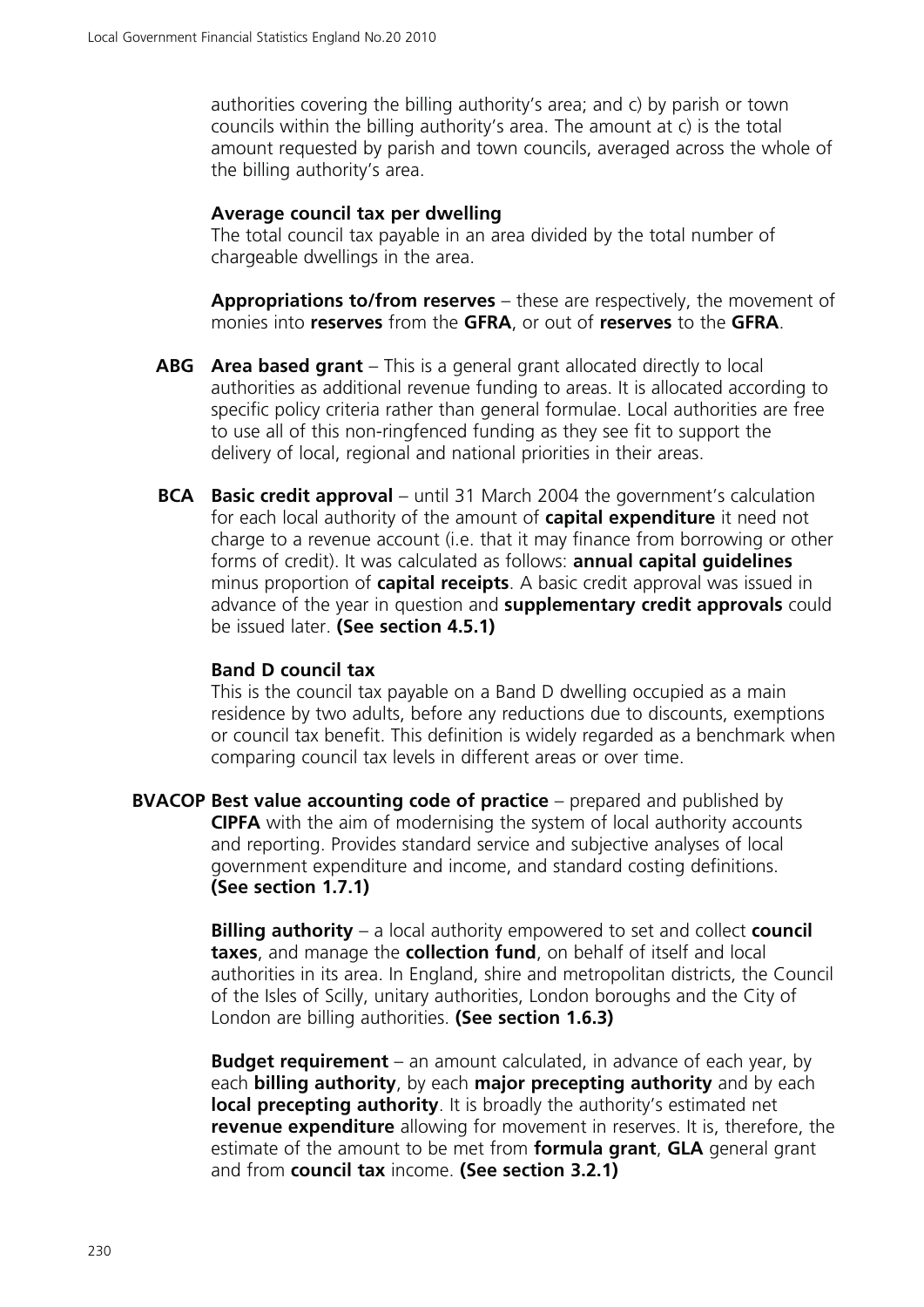**BR** Budget requirement return – a form seeking information on the calculation of each local authority's **budget requirement** and **council tax**.

 **Business rates** – a tax on non-domestic property based on the notional annual rent of a property know as the **rateable value**, also called **national non-domestic rates**.

 **Capital charges** – charges to service revenue accounts to reflect the cost of fixed assets used in the provision of services.

**CER Capital estimates return** – a form seeking local authority forecasts of **capital expenditure** (and **receipts**) and how they plan to finance it.

 **Capital expenditure** – expenditure on the acquisition of fixed assets or expenditure, which adds to and does not merely maintain the value of existing fixed assets. **(See section 4.1)** This standard accounting definition is modified in local government by regulations and directions made under Local Government Act 2003.

- **CERA Capital expenditure charged to revenue account** a method of financing **capital expenditure** where the expenditure is financed direct from revenue account in the year it is incurred **(See section 4.4.1)**.
- **COR Capital outturn return** a form seeking detailed final outturn about **capital expenditure** (and **receipts**) and how it has been financed.
- **CPR4 Capital payments and receipts return 4** a form seeking provisional estimates of **capital expenditure** (and **receipts**) and how it has been financed.

 **Capital receipts** – income from the sale of capital assets. Such income may only be used for purposes authorised by regulations under Local Government Act 2003, for example to repay loan debt and to finance new **capital expenditure**. **(See section 4.6.1)**

 **Capitalised current expenditure** – expenditure which would normally score as **current expenditure** but which a local authority has been allowed to capitalise by a direction issued by the Secretary of State (eg redundancy payments).

 **Capping** – when the government limits a local authority's **budget requirement** and hence its **council tax**.

 **Community amateur sports clubs relief** – a relief within the business rates system to help sports clubs meet the cost of their rates.

 **Cash basis** – an accounting convention in which transactions are recorded in the period in which payment is made or received as opposed to the period in which the transaction took place (**accruals basis**). **Capital expenditure** and **capital receipts** were, for many years, recorded on a cash basis but local authorities now account for them on an **accruals basis**.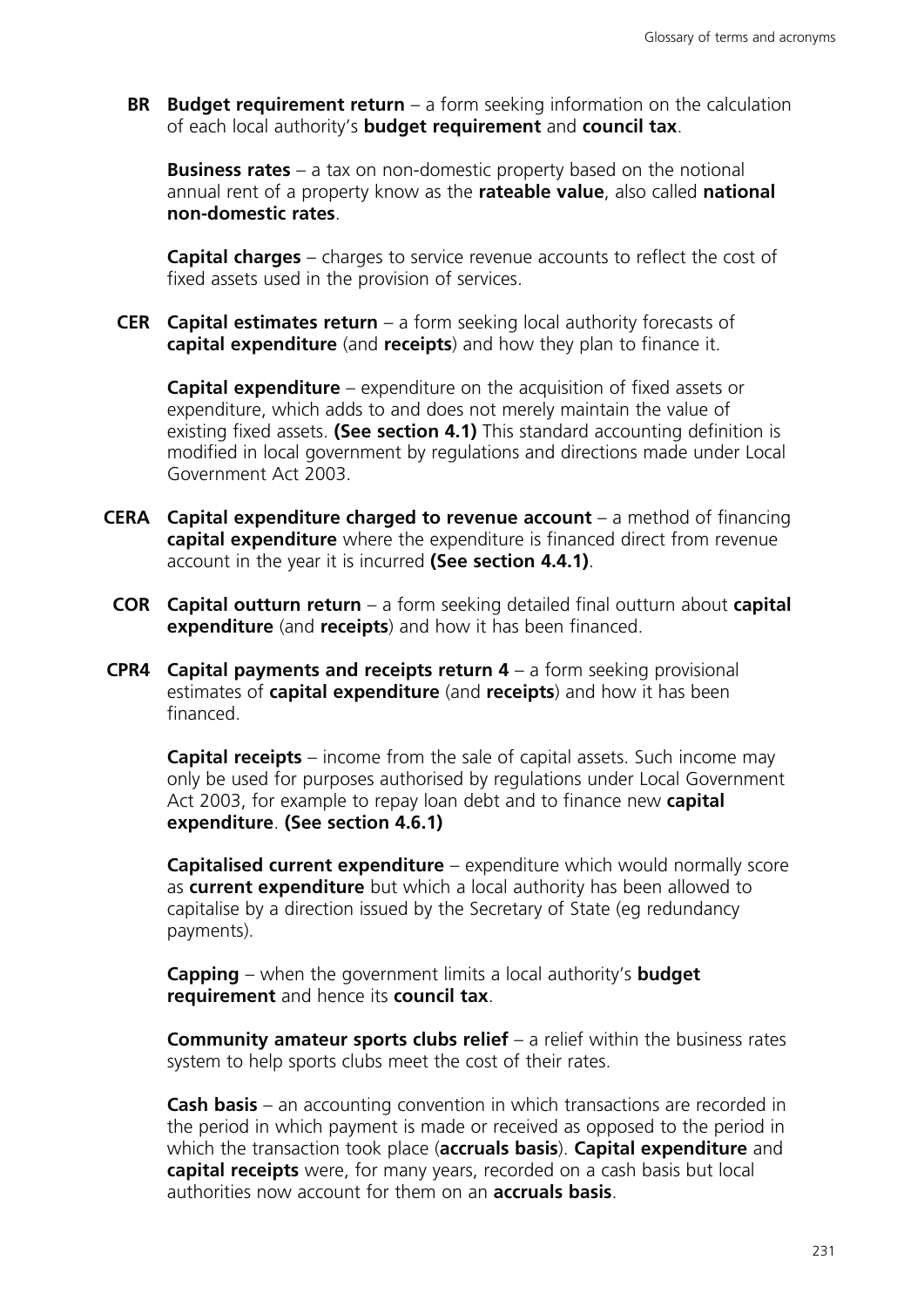**Central support protection grant** – paid for 1999-2000 and 2000-01 to provide minimum increases in the level of central government support (principally **RSG** plus redistributed **NNDR**). It ensured that authorities with education and social service responsibilities received at least a 1.5 per cent increase in support and that other authorities did not experience a year-onyear fall in support. From 2001-02 damping of grant changes for authorities is provided via the floor mechanism.

**CIPFA Chartered Institute of Public Finance and Accountancy** – the leading professional accountancy body for public services, whether in the public or private sectors

#### **Chargeable dwellings**

Those domestic dwellings in an area for which council tax is payable. It excludes dwellings on the valuation list which are exempt from paying council tax. Each chargeable dwelling is counted as one dwelling, whether or not a full council tax bill is payable for it. The total number of chargeable dwellings in an area is the denominator used to calculate the average council tax per dwelling.

 **City of London offset** – an amount of **redistributed business rates** that the City of London is permitted to retain due to its unique circumstances.

 **Collection fund** – the fund administered by a **billing authority** (from 1 April 1993) into which **council taxes** are paid, and from which payments were made to the general fund of **billing and major precepting authorities. NNDR** collected by a billing authority is also paid into the fund before being passed on to central government for distribution to local authorities (**see section 2.3.1**). Under the **community charge** system, **billing authorities** were known as charging authorities, and community charges, **RSG**, **NNDR** entitlements and special grants were all paid into their collection fund.

 **Community assets** – are assets that the local authority intends to hold in perpetuity, that have no determinable useful life and that may have restrictions on their disposal, for example parks and historic buildings.

**Community charge** – the local domestic charge that was in operation between 1 April 1990 and 31 March 1993. Also known as the 'poll tax'.

 **Council tax** – a local charge (or charges) set by the **billing authority** in order to collect sufficient revenue to meet their demand on the **collection fund** and the precepts issued by the precepting authorities. It replaced the **community charge** on 1 April 1993 and is based on the value of the property and the number of residents. The Valuation Office Agency assesses the properties in each district area and assigns each property to one of eight valuation bands; A to H. The tax is set on the basis of the number of Band D equivalent properties. Tax levels for dwellings in other bands are set relative to the Band D baseline. **(See section 2.2.1)**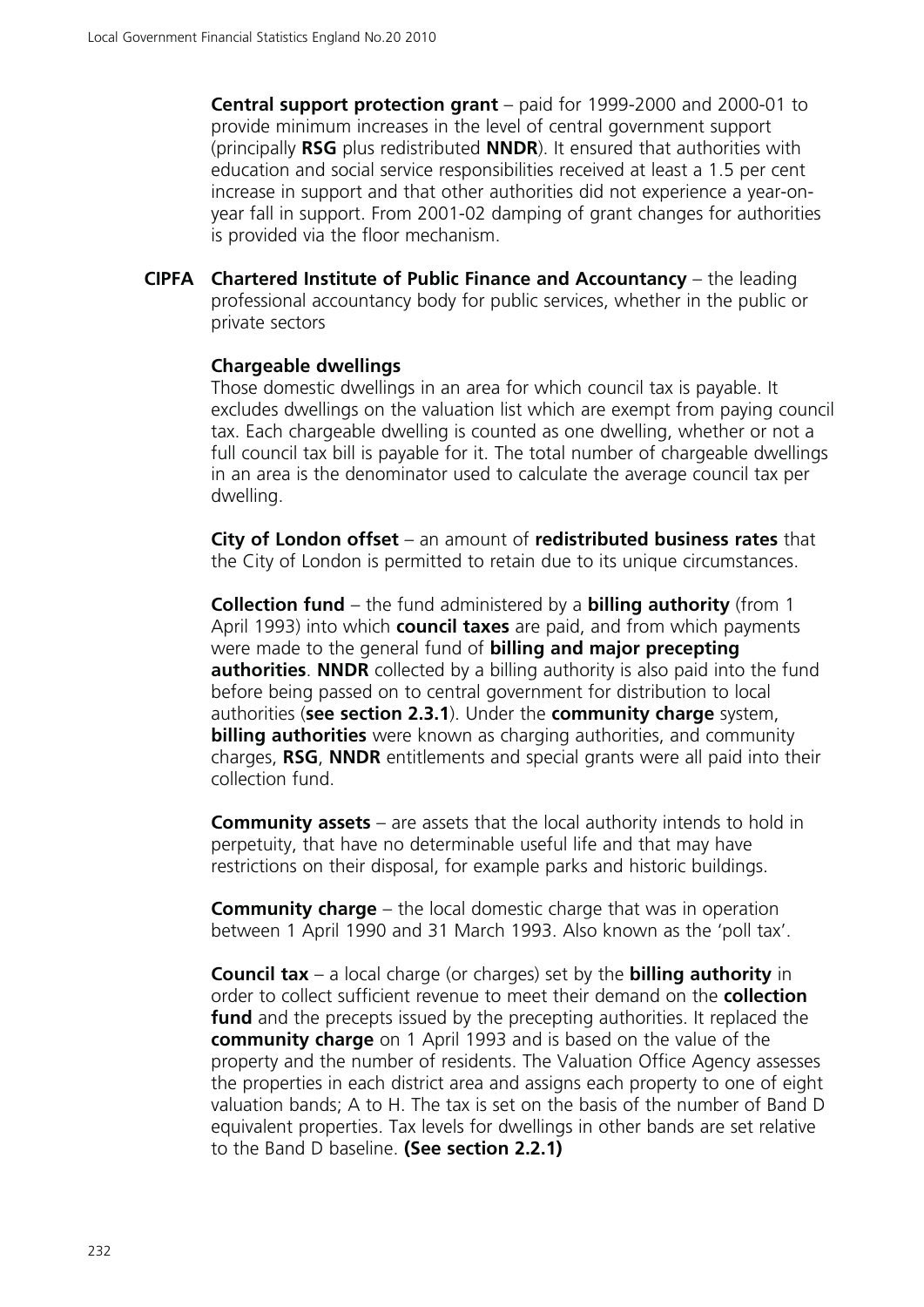#### **Council tax band**

There are eight council tax bands, A to H. Each domestic dwelling is assigned a council tax band by the Valuation Office Agency (VOA). Council tax bands are based on the value of the dwelling as at 1 April 1991.

**CTB1 Council tax base return** – a form seeking information on the calculation of the council tax base for **revenue support grant** purposes for each **billing authority**.

 **Council tax benefit** – an income related social security benefit designed to help people on low income pay their **council tax**. Council tax benefit replaced community charge benefit on 1 April 1993. **(See section 2.2.7)**

**CTBSL Council tax benefit subsidy limitation** – a scheme designed to limit the amount of **council tax benefit** subsidy paid to local authorities if they made increases in **council tax** above a guideline set annually by the government. Not operated from 2002-03.

> **Council tax requirement** –for billing and local precepting authorities this is the amount calculated under section 97(1) of the 1988 Act to be transferred from the **collection fund** to the general fund (except where the amount calculated is negative, in which case it is the amount to be transferred from the general fund to the **collection fund**).

 **Council tax transitional reduction scheme** – this scheme limited the increase in a household's bill as a result of the change from **community charge** to **council tax** to a fixed amount for each band. Relief was withdrawn at a fixed rate in 1994-95 and 1995-96. There was no further relief from 1996-97.

 **Credit approvals** – until 31 March 2004 authorisations given by the Government to local authorities that enable them to finance **capital expenditure** by borrowing or by other **credit arrangements**, such as finance leasing.

 **Credit arrangements** – forms of credit that do not involve the borrowing of money by a local authority (eg finance leases).

 **Credit ceiling** – until 31 March 2004 the difference between an authority's total liabilities in respect of **capital expenditure** financed by credit and the provision made to meet them.

 **Credit cover** – until 31 March 2004 resources which need to be found to meet the initial cost of a credit arrangement (eg the capital value of payments made under a lease). Credit cover could be provided by setting aside as **PCL** usable **capital receipts** or an amount from revenue or by using a **credit approval**.

 **Current expenditure** – a general term for the direct running costs of local authority services including employee costs and running expenses but excluding debt charges. Particular definitions include **net current expenditure**. **(See section 3.1.1)**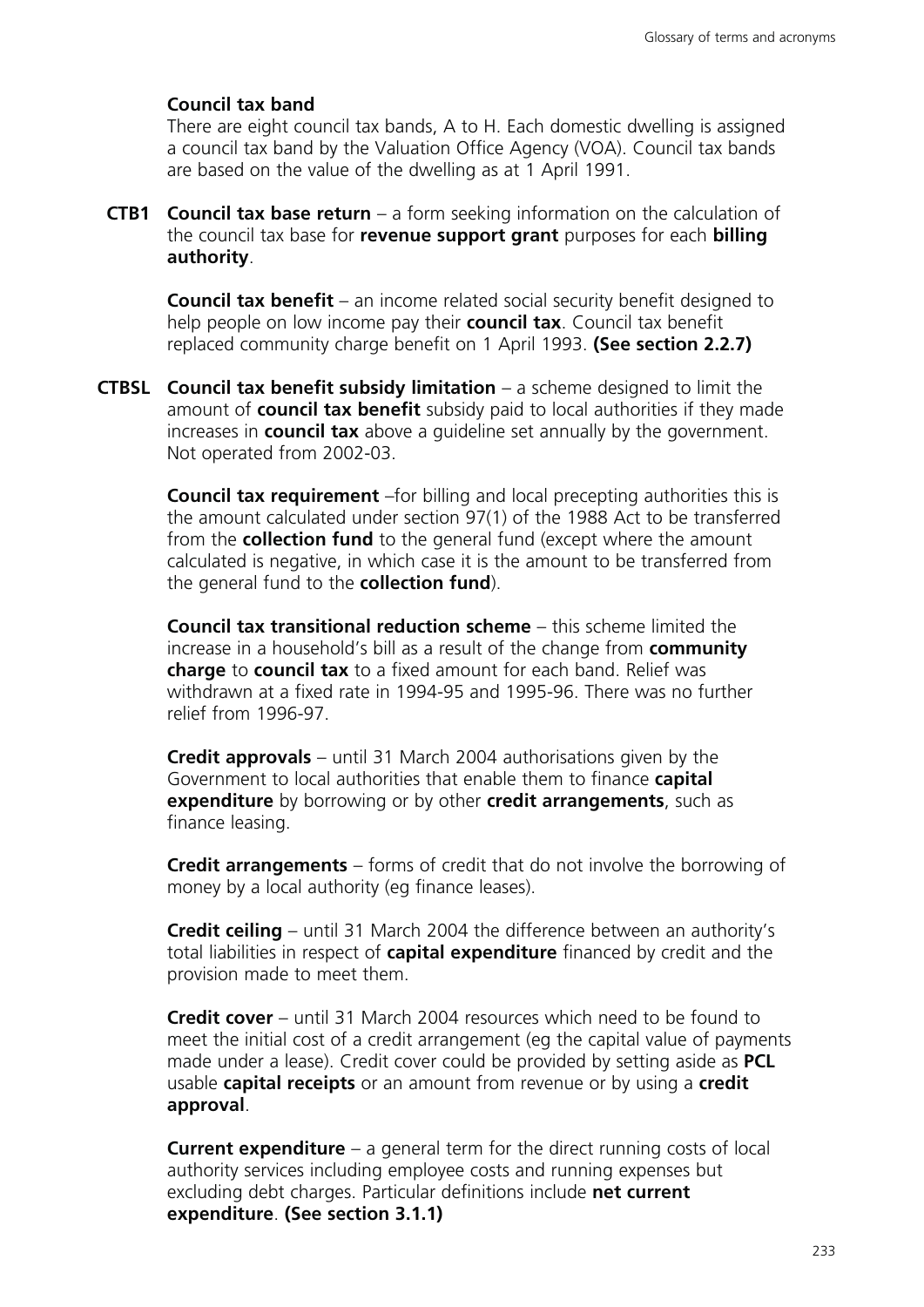**DSG Dedicated schools grant** – there was a change in the funding of **specific and formula grants** in 2006-07 largely due to changes in the way that expenditure on schools is funded. From 2006-07, local authorities receive dedicated schools grant (DSG) as within specific grant rather than funding previously included in formula grant

**Deferred capital receipts** – these represent amounts derived from the sale of assets, which will be received in installments over agreed periods of time. They arise mainly from mortgages on the sale of council houses and form the main part of mortgages.

 **Deferred charges** – these represent expenditure that does not result in the creation of a fixed asset for the authority, but has been designated as capital expenditure by regulation or direction. An example is grants given by authorities to support capital expenditure by other bodies. Deferred charges are being renamed by the SORP as revenue expenditure funded from capital under statute, but the earlier terminology is retained in this edition of *Local Government Financial Statistics England*.

**Demand on the collection fund** – after 1 April 1993, represents the amount calculated by a **billing authority** or **precepting authority** to be transferable from the billing authority's **collection fund** to its general fund. Between 1 April 1990 and 31 March 1993, represented the amount required from the **collection fund** by a charging authority in order to finance its own expenditure, and funded by **RSG**, **NNDR** and **community charges**.

**Depreciation** – Depreciation is the accounting recognition of the loss in value of a tangible fixed asset due to its use or its holding/ownership by the company. It thus covers two different phenomena: wear due to the use of a product (machines, fittings, careers, vehicles, buildings, etc.) and obsolescence, due to technological advances in the industry. Depreciation is a so-called "non-cash" charge insofar as it merely reflects accounting assessments of the loss in value.

#### **Designation**

This is one of the ways that the Government protects council taxpayers from excessive increases, by limiting a local authority's budget requirement (and hence its council tax) by requiring it to arrange and pay for new council tax bills to be sent out for a lower amount.

- **DLO** Direct labour organisation an organisation, which consists of workers directly employed by a local authority to carry out construction and/or maintenance work.
- **DSO** Direct service organisation an organisation which consists of workers directly employed by a local authority to carry out work formerly specified under the Local Government Act 1988.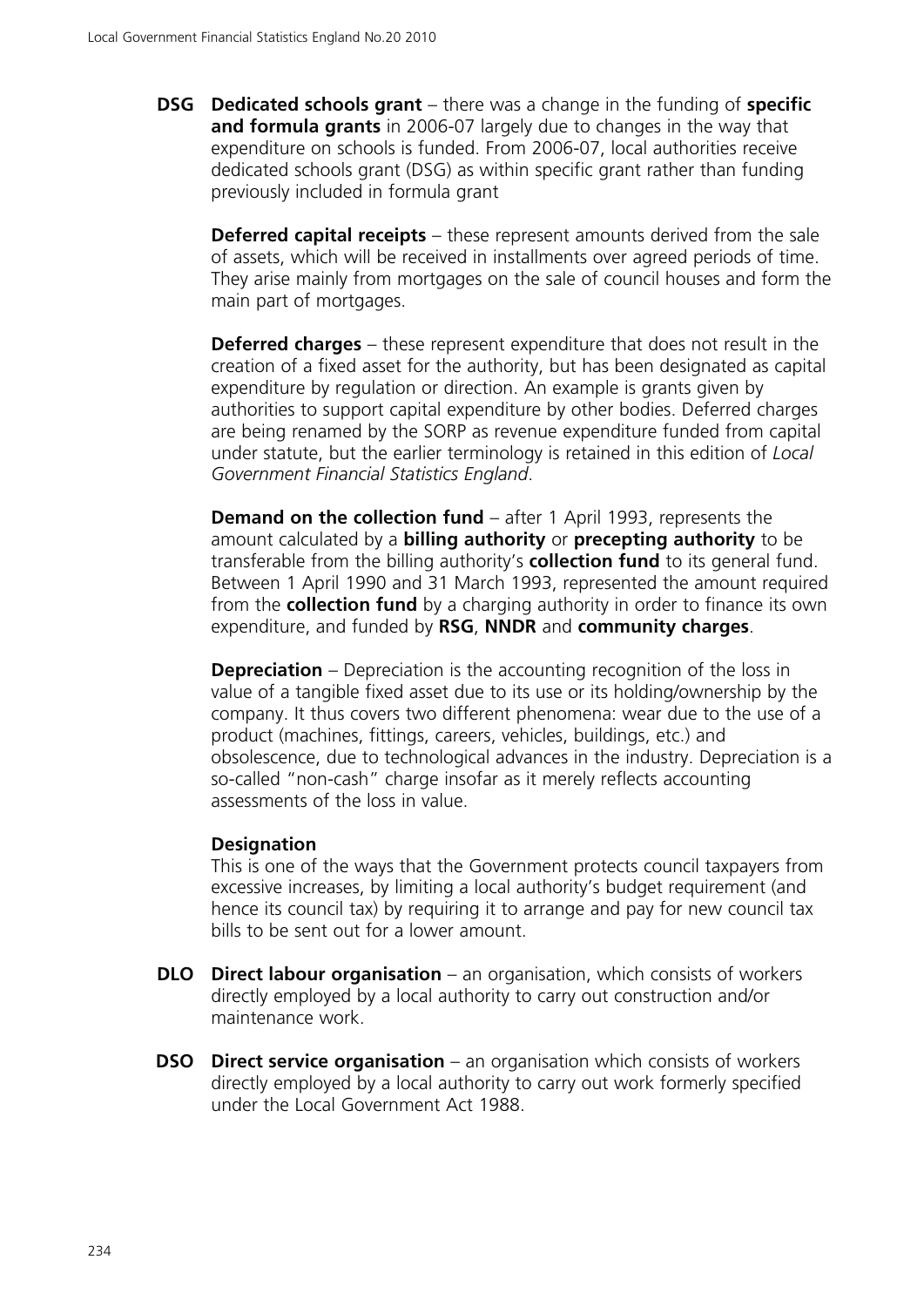**Discretionary relief** – in addition to mandatory reliefs, local authorities have the power to award relief at their discretion provided the hereditaments meet locally set criteria. The current categories of discretionary relief are:

- charity
- non-profit making bodies
- rural village shop
- other small rural businesses
- community and amateur sports clubs
- hardship
- charges on property

A further relief for former agricultural properties ceased during August 2006 and is no longer but may be applied retrospectively where applicable.

**Distributable amount** – the amount of centrally-collected **NNDR** that is estimated to be available to be distributed to local authorities. **(See section 2.3.8)**

**Earmarked reserves** – **reserves** held by an authority which are to be used for specified purposes.

**Empty property rate relief** – a relief within the business rates system to help owners/occupiers of empty properties meet the cost of their empty property Rates.

**EPCS Environmental, protective and cultural services** – one of the main blocks of local authority spending, which has its own relative needs formulae under the **RSG** system. The formulae are based on resident population and modified for sparsity, density, deprivation and for higher wage cost areas.

#### **Fees and charges** – see **sales, fees and charges**.

**FRS17 Financial reporting standard 17**– From 2003-04 local authorities' final accounts were required to comply in full with financial reporting standard 17 (FRS17) on retirement benefits. This requires future liabilities for retirement benefits to be recognised in the accounts for all the main categories of local government employees (other than teachers).

**Fixed assets** – assets that yield benefits to the local authority and the services it provides for a period of more than one year. **(See section 5.1.1)**

#### **Following year designation**

This is one of the ways that the Government protects council taxpayers from excessive increases, by limiting a local authority's budget requirement (and hence its council tax) in one or more subsequent financial years. Following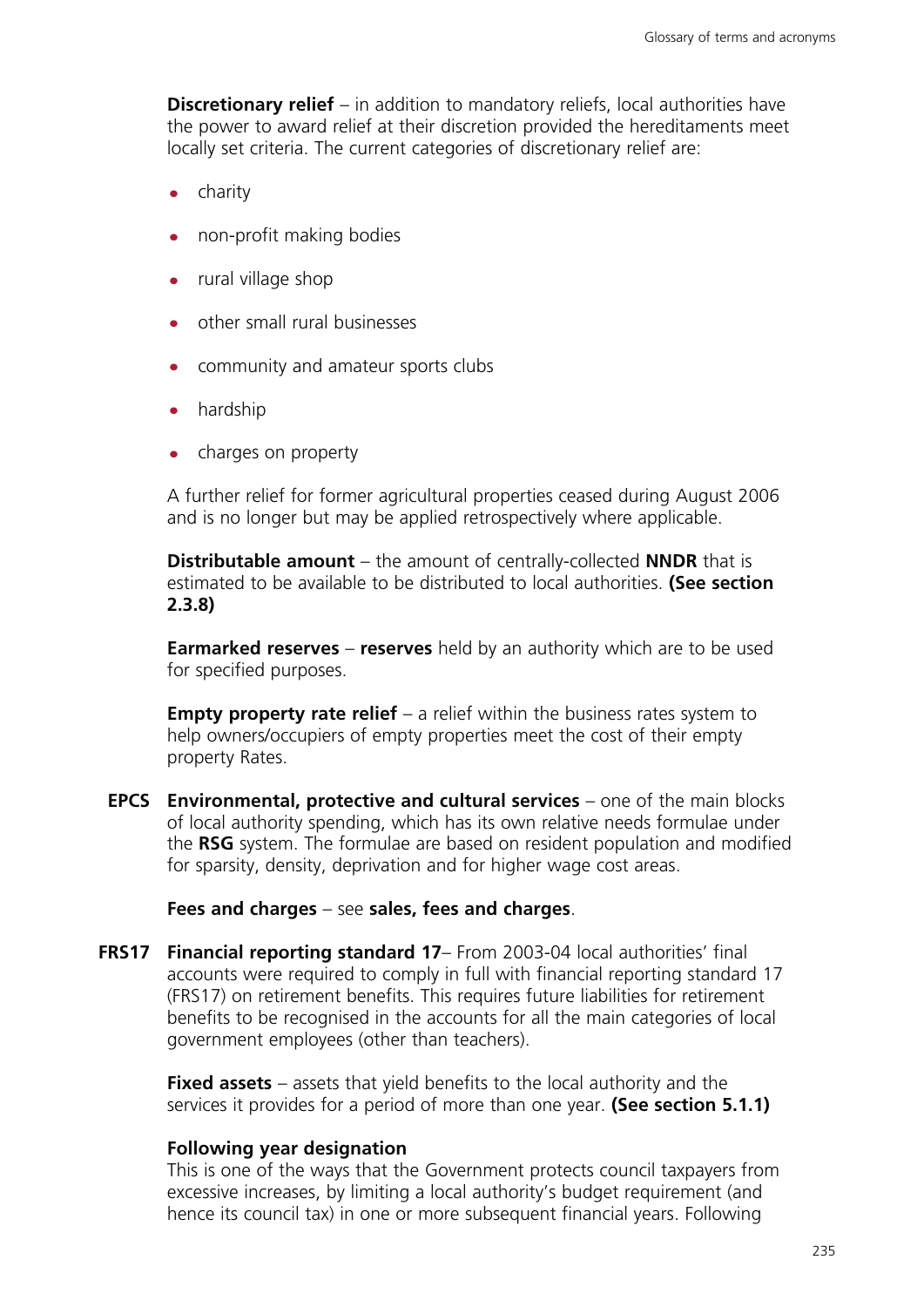year designation is triggered by nomination or designation in a previous year and is intended to allow the authority a phased return to setting a nonexcessive budget requirement.

**Formula grant** – the main channel of government funding. This includes **redistributed business rates**, **RSG** and police grant. The distribution is determined by the **FSS** formulae, also taking account of authorities' relative ability to raise **council tax** and the floor damping mechanism. There are no restrictions on what local government can spend it on.

**FSS Formula spending shares** – are a nominal measure of the relative cost of service provision, used for the distribution of grant from 2003-04. FSS replaces **SSA**. **(See section 2.4.3)**

**FTSE all share index** – is a series used to represent the performance of over 900 companies resident and domiciled in the United Kingdom. The prices used in the calculation of these indices are exact mid prices taken at the close of business each day.

**GDP deflator** – the GDP implied deflator is a measure of general inflation in the domestic economy. It reflects the movements of hundreds of different price indicators (especially of wages and profits) for the individual components of **GDP**. **(See section 3.2.1)**

**Gearing** – a measure of the impact on council taxes of increasing budgets. This varies widely between local authorities. An authority that meets 25 per cent of its **budget** through **council tax** is said to have a gearing of 4.0. Therefore, a 1 per cent increase in budget would lead to a 4 per cent increase in council tax. **(See section 2.2.3)**

**GFRA General fund revenue account** – the general fund is the fund within which, since April 1990, most transactions of a local authority take place. Other funds held by a local authority may include a **collection fund**, superannuation fund and trust funds held for charitable purposes. The general fund revenue account holds the revenue transactions of the general fund **(See section 1.6.5)**

**Golden rule** – this is a fiscal rule which states that, on average over the economic cycle, the Government should borrow only to invest and not to fund current expenditure. So to accord with this rule, the average surplus on current budget over the cycle should be positive. **(See section 1.5.6)**

- **GLA Greater London Authority** a strategic authority for London, created on 1 July 2000.
- **GDP Gross domestic product** is a measure of the total domestic economic activity. It is the sum of all incomes earned by the production of goods and services on UK economic territory, wherever the earner of the income may reside. GDP is equivalent to the value added to the economy by this activity. Value added can be defined as income less intermediate costs. Therefore growth in GDP reflects both growth in the economy and price changes (inflation).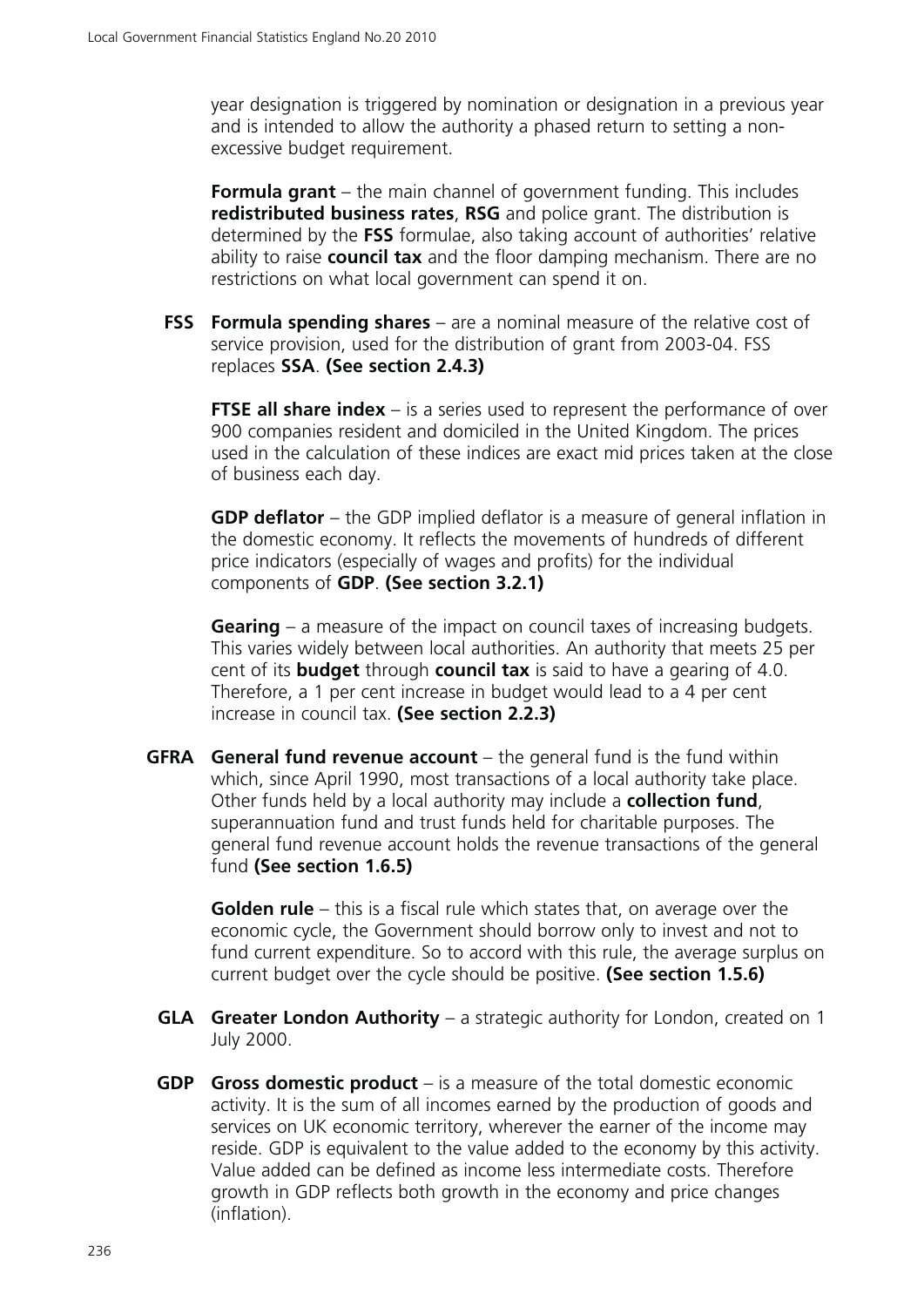### **Gross expenditure** – see **total gross expenditure**

**Gross revenue expenditure** – is derived from **net current expenditure** by adding on net capital charges, **CERA**, gross expenditure on **council tax benefit**, and other non-current items. It is net of expenditure met by **sales**, **fees and charges** and interest receipts.

**Gross total cost** – includes all expenditure relating to a service/activity, including employee costs, expenditure costs, expenditure relating to premises and transport, supply and services, third party payments, transfer payments, support services and **capital charges**. Specifically it includes **capital charges** calculated in accordance with existing capital accounts guidance, but with certain aspects changed.

**Hereditament** – property which is or may become liable to **NNDR**, and thus appears on the rating list, compiled and maintained by the Valuation Office Agency of HM Revenue and Customs. **(See section 2.3.2)**

**Housing benefit** – financial help given to local authority or private tenants whose income falls below prescribed amounts. Central government finances about 95 per cent of the cost of benefits to non-HRA tenants ('rent allowances') and the whole of the cost of benefits to HRA tenants. Some local authorities operate 'local schemes' whereby they finance allowances in excess of the standard payments.

**HRA Housing revenue account** – a local authority statutory account, within the general fund, covering current income and expenditure on its housing services relating to its own housing stock. **(See section 3.8)**

**Hypothecated grants** – see **ring fenced grants**.

**Impairment** – this is where the value of an asset falls below the carrying (or book) value in the accounts and so to reflect the commercial reality of the situation a charge is made in the running costs.

**Intangible asset** – this is a non-physical fixed asset. Intangible fixed assets include patents, brands, etc.

**Joint arrangements** – refers to the transfer of money between one local authority and another, as distinct from joint arrangements between local authorities and health authorities, fishery boards or any outside bodies. This includes situations where two or more authorities jointly finance an enterprise, or where one authority carries out work on behalf of another.

**Local PSA PPG** allocated to the local authorities to support eligible capital expenditure **Local public services agreements pump-priming grants** – the grant was treated as capital expenditure by virtue of a capitalisation direction specified in Section 3 of the local PSA, including any expenditure agreed subsequently with central government to be supporting the delivery of LPSA targets. The last year the pump priming grant was part of the capitalisation process was 2006-07 and the final grant was paid out in 2007-08.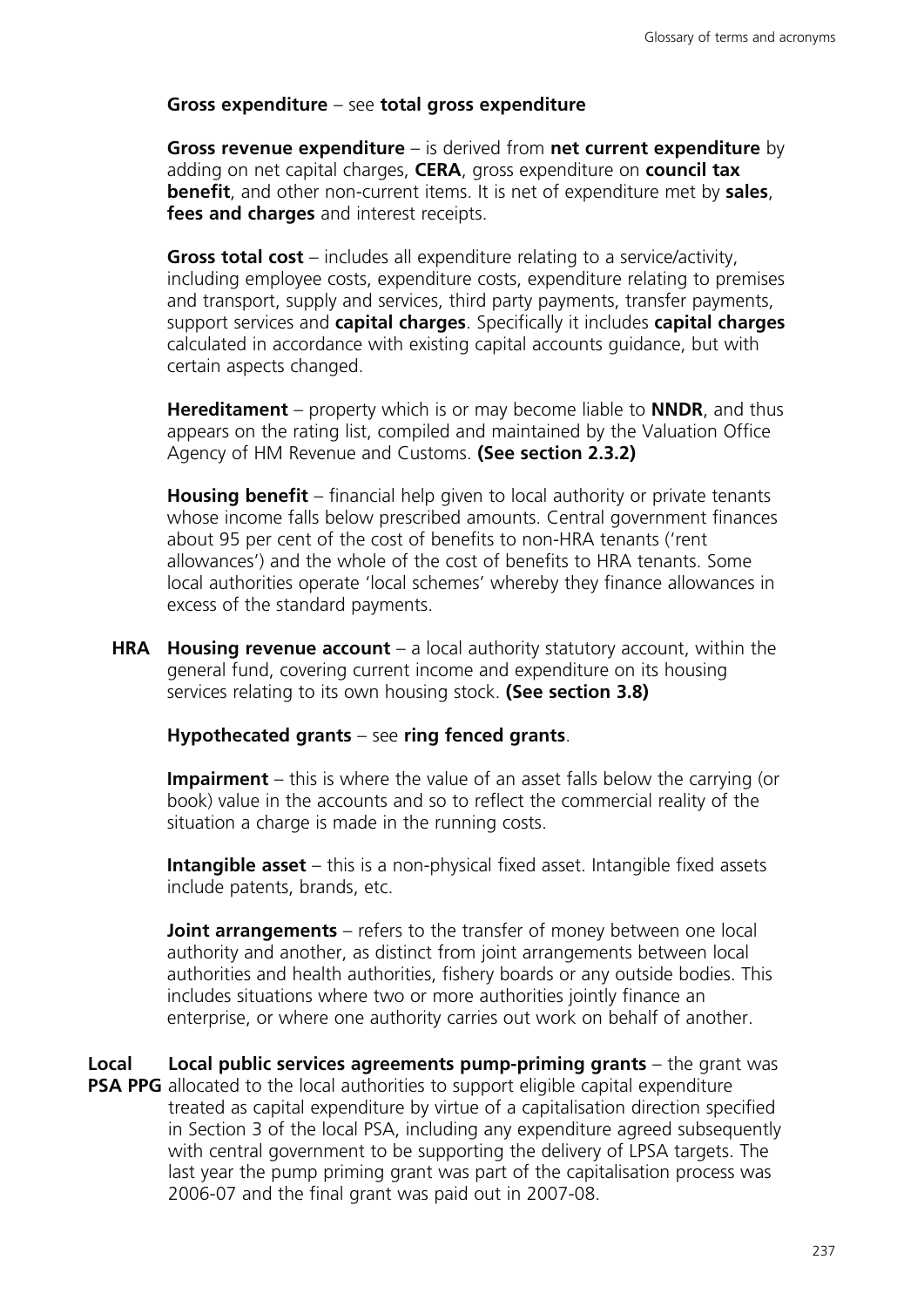**LSVT Large and small scale voluntary transfer** – transfer of council housing stock to registered social landlords.

 **Levy** – a payment that a local authority is required to make to a particular body (a levying body). Levying bodies include national parks authorities and passenger transport authorities.

**Local precepting authority** – parish councils, chairmen of parish meetings, charter trustees and the treasurers of the Inner and Middle Temples. These local authorities make a **precept** on the **billing authority's** general fund.

**Mandatory relief** – hereditaments are automatically entitled to relief of all or part of their rates bill provided they meet the criteria set down in legislation. There are currently five categories of mandatory relief:

- charity
- rural village shop
- community and amateur sports clubs
- partially empty properties
- empty properties

A further relief for former agricultural hereditaments ceased during August 2006 and is no longer available for the current year but may be applied retrospectively where applicable.

**Major precepting authority** – county councils, police authorities, metropolitan county fire and civil defence authorities, combined fire and rescue authorities and the **GLA**. These local authorities make a **precept** on the **billing authority's collection fund**.

- **MRP Minimum revenue provision** the minimum amount which must be charged to a revenue account each year and set aside as provision for repaying borrowing and meeting other credit liabilities.
- **NNDR National non-domestic rates** are a means by which local businesses contribute to the cost of local authority services. They are also known as **business rates**. On 1 April 1990 the rating of non-domestic (mainly commercial and industrial) properties was substantially reformed. Before 1990-91, rate poundages were set individually by local authorities and varied from authority to authority. Since 1 April 1990, a single national poundage has been set by the Government.

**National non-domestic rates multiplier** – the factor by which a **hereditament's** rateable value is multiplied in order to calculate the gross rates due on it before deductions.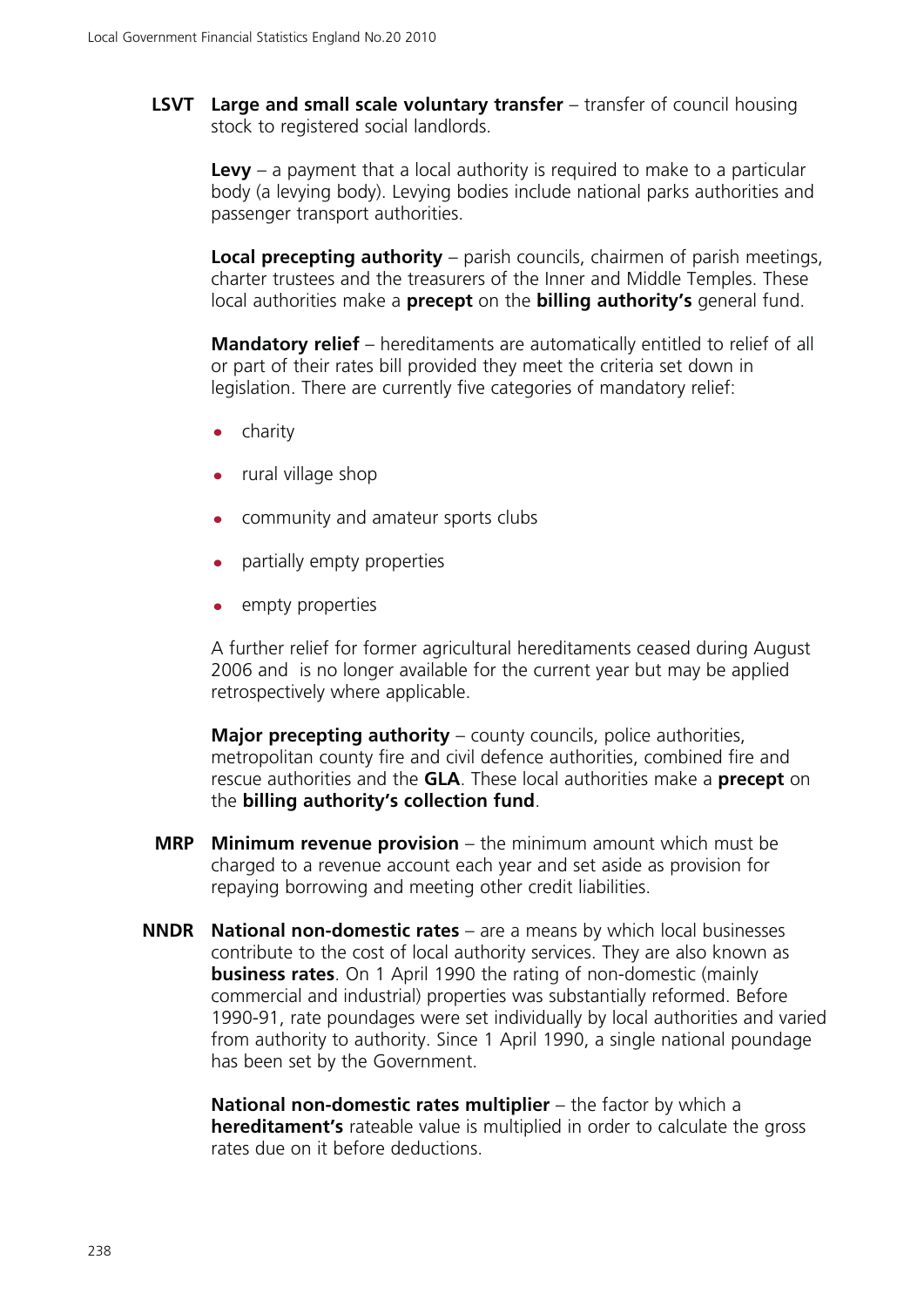- **NCE Net current expenditure** is, essentially, spending on services. It is defined as expenditure on employees and running expenses net of **sales**, **fees and charges**, internal recharges, other non-grant income (such as receipts from other authorities), but gross of expenditure funded by **specific grants** and interest receipts.
- **NRE Net revenue expenditure** is derived from revenue expenditure by deducting expenditure funded by specific grants inside **AEF**. It also represents spending other than the use of reserves, to be funded by the **budget requirement**. **(See section 3.1.3)**

**Net total cost** – is **gross total cost** less income including **sales**, **fees and charges** and all **specific grants** (i.e. all grants except **general grants**).

**Net total cost excluding specific grants** – is **gross total cost** less income other than **specific grants**. This is equivalent to **net current expenditure** plus **capital charges**.

**NDPB Non-departmental public bodies** – an organisation that is not a government department but which has a role in the processes of national government, these include organisations such as the Sports Council, English Heritage and Natural England.

**Non-operational assets** – are **fixed assets** held by a local authority but not directly occupied, used or consumed in the delivery of services. Examples are investment properties and assets that are surplus to requirements, pending sale or redevelopment.

#### **Nomination**

This is one of the ways that the Government protects council taxpayers from excessive increases, either by setting a notional budget requirement for an authority (limiting its ability to set high increases in the future) or by starting the process of 'following year designation'.

#### **Notional budget requirement**

An amount set by the Secretary of State following nomination which provides a lower base (that is, lower than the authority's actual budget requirement for the year) for measuring budget requirement increases in subsequent years for capping purposes.

**ONS** Office for National Statistics – is the government agency responsible for compiling, analysing and disseminating many of the United Kingdom's economic, social and demographic statistics including the **retail price index**, trade figures and labour market data as well as the periodic census of the population and health statistics.

**Operational assets** – are **fixed assets** held and occupied, used or consumed by a local authority in the direct delivery of those services for which it has either a statutory or a discretionary responsibility.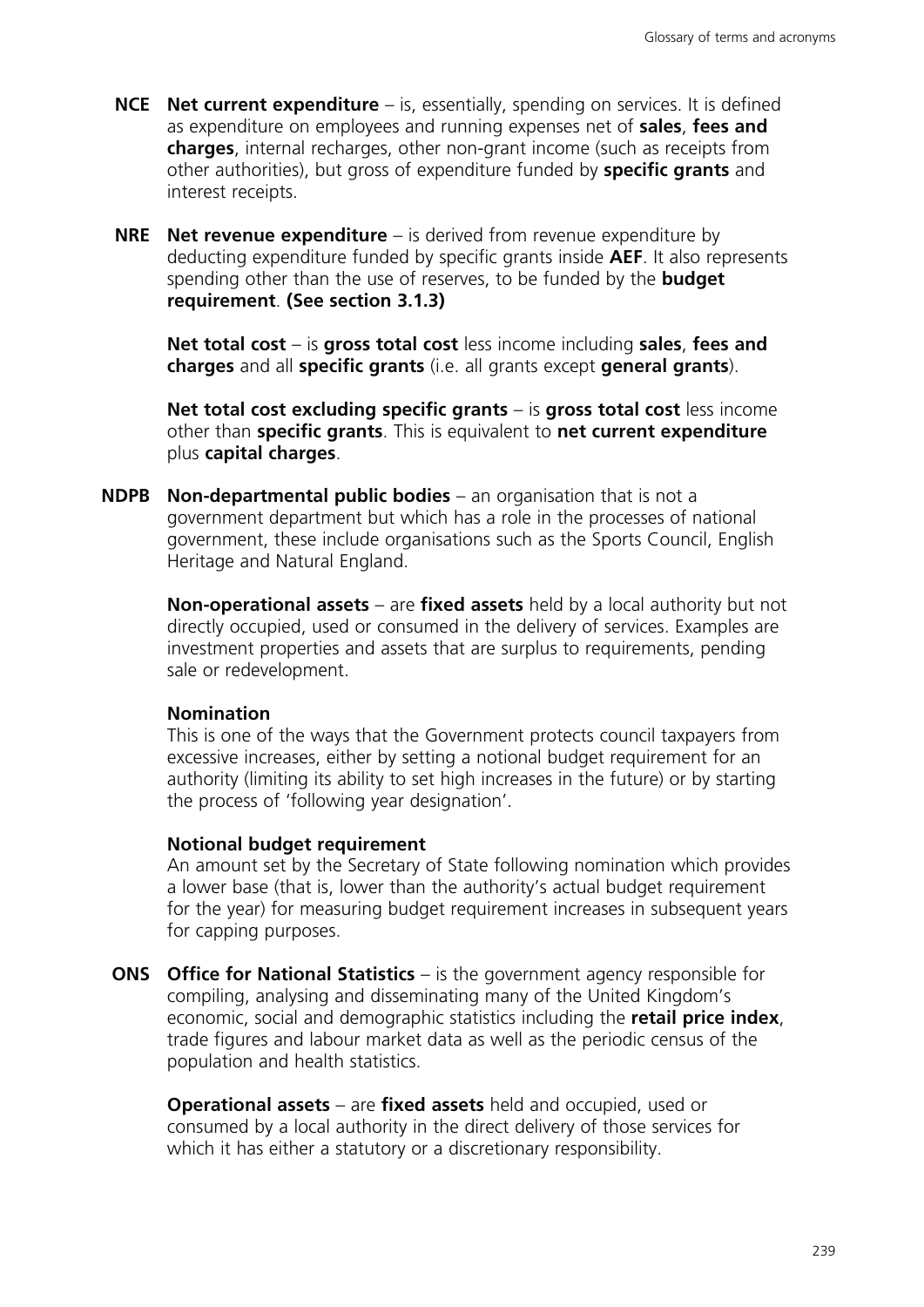#### **Parish**

This is the amount of council tax collected by a billing authority for parish or town councils within its area. Parishes are local precepting authorities.

**Pension funds** – for the Local Government Pension Scheme, the funds that invest employers' and employees' pension contributions in order to provide pensions for employees on their retirement and pensions for employees' dependants in the event of death of the employee. The Local Government Pension Scheme consists of 81 pension funds that provide pensions for most local government workers in England, excluding teachers, police and firefighters. **(See section 7.1.1)**

**Precept** – the amount of money (**council tax**) that a **local** or **major precepting authority** has instructed the **billing authority** to collect and pay over to it in order to finance its net expenditure, i.e. **budget requirement** less income from **NNDR** and **RSG**.

**PFI Private finance initiative** – started in 1997-98, PFI offers a form of **PPP** in which local authorities do not buy assets but rather pay for the use of assets held by the private sector. **(See section 4.7.2)**

**Procurement** – expenditure on goods and services

**PCL Provision for credit liabilities** – until 31 March 2004 amounts set aside from revenue or **capital receipts** to repay loans and credit arrangements. **(See section 4.4.1)**

**Provisions** – sums set aside to meet any liabilities or losses in respect of a past event which are likely or certain to be incurred, but uncertain as to the amounts or dates on which they will arise.

**Prudential capital finance system** – this is the informal name for the system introduced on 1 April 2004 by Part 1 of the Local Government Act 2003. It allows local authorities to borrow without Government consent, provided that they can afford to service the debt from their own resources. **(See section 4.0.4)**

**The Prudential code** – a professional code of practice prepared by **CIPFA**, for the prudential system introduced on 1 April 2004 (see **Prudential capital finance system**). Local authorities are required by legislation to have regard to the Code.

**PPP** Public-private partnership – a joint venture where a private sector partner agrees to provide a service to a public sector organisation. **PFI** is one form of a PPP.

**Public sector net borrowing** – a concept based on internationally agreed definitions. It measures the change in the public sector's accruing net financial indebtedness. It is an accrual concept, whereas the closely related net cash requirement is almost entirely a cash measure. It is the government's preferred measure of the short term impact of fiscal policy. **(See section 1.5.9)**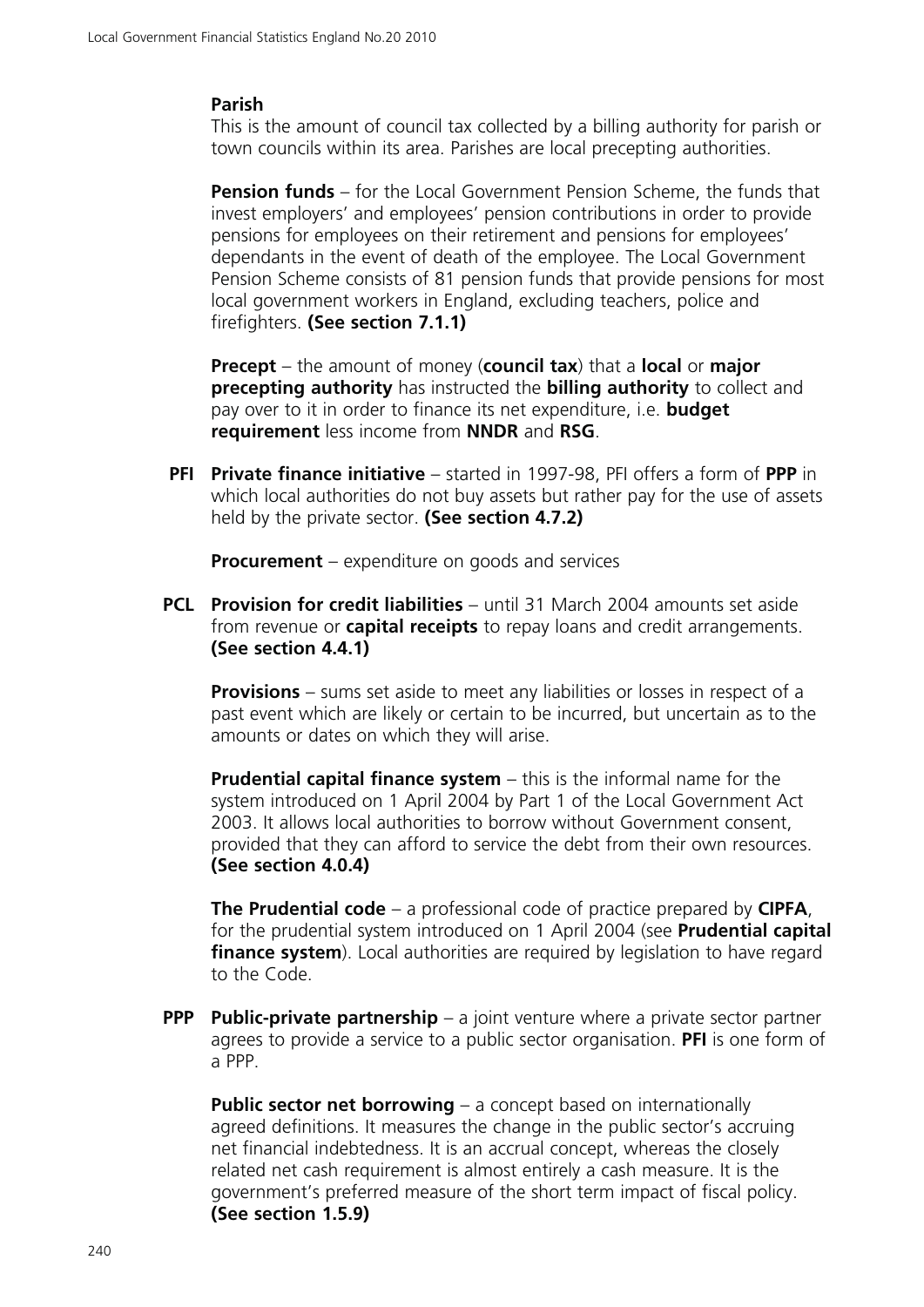**Public sector net debt** – this consists of the public sector's financial liability at face value minus its liquid assets, mainly foreign exchange reserves and bank deposits. **(See section 1.5.6)**

**PWLB** Public works loan board – a body, now part of the Debt Management Office (a government agency), which lends money to public bodies for capital purposes. At present nearly all borrowers are local authorities. Monies are drawn from the national loans fund and rates of interest are determined by the Treasury. **(See section 5.2.1)**

#### **QRC Quarterly return of council taxes and non-domestic rates**

**RV Rateable value** – **RV** – the legal term for the notional annual rent of a **hereditament**, assessed by the **Valuation Office Agency**. Every property has a rateable value that is based, broadly, on the annual rent that the property could have been let for on the open market at a particular date. The RV is used in determining the **rates liability**, and therefore the bill.

**Rates liability** – the basis of the rates bill. The liability is the rateable value times the multiplier, but may be adjusted by any **transitional relief** in place, or by any **mandatory**, **discretionary** or **small business rate** relief applicable, to give the amount of rates payable.

**RTIA Receipts taken into account** – central government's assessment of local authorities relative abilities to finance **capital expenditure** from their **usable capital receipts**. Discontinued from 2003-04. **(See basic credit approval)**

**Recharges** – the collective term for accounting entries representing transfers of (or to cover) costs initially debited elsewhere. They therefore comprise apportionments and charges.

**Redistributed non-domestic rates** – **non-domestic rates** which, having been paid into the non-domestic rating pool, are redistributed between local authorities on the basis of population, as part of **formula grant**. (**See NNDR and sections 2.3.7 and 2.4**)

**Regions** – this refers to the nine government office regions. See **Annex A1** for list and maps.

**Reserves** – sums held to finance future spending for purposes falling outside the definition of a **provision**. Reserves held for stated purposes are known as **earmarked reserves**. The remainder is **unallocated reserves**. **(See section 3.6.1)**

- **RPI Retail price index** is the main domestic measure of inflation in the UK. It measures the average change in the prices of goods and services purchased by most households in the UK.
- **RA Revenue accounts budget estimates return general fund revenue accounts** return for budget estimates.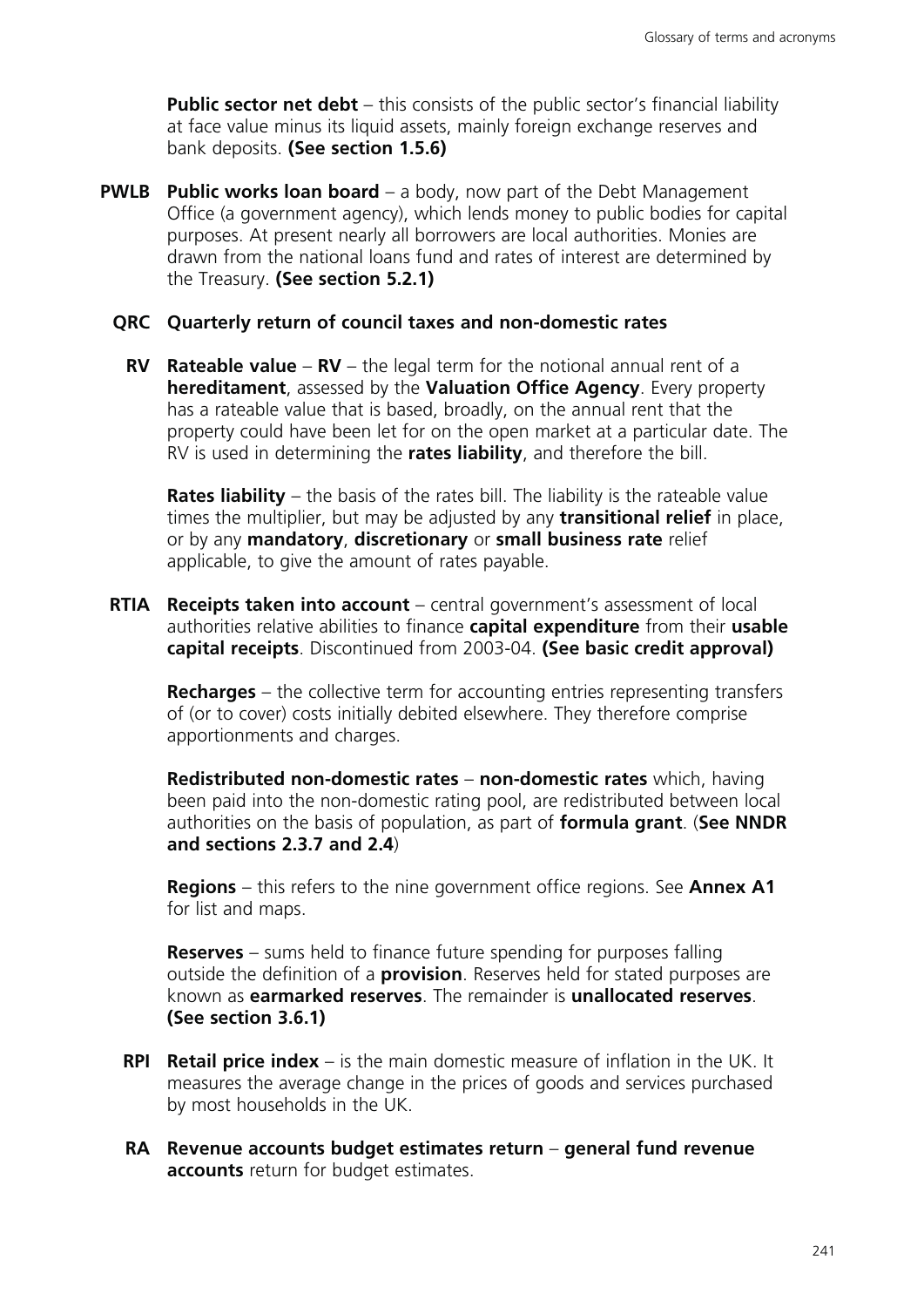**RG Revenue accounts budget estimates return: income from specific and special grants** – **general fund revenue accounts** return for budget estimates of income from **specific grants** and **special grants**.

**Revenue expenditure** – in a general sense, expenditure on recurring items including the running of services and capital financing. A particular definition of revenue expenditure is that derived from **gross revenue expenditure** by deducting spending met by grants outside **AEF** (including rent allowance grant, mandatory student awards grant and council tax benefit grant). **(See section 3.1.2)**

- **RO Revenue outturn returns** suite of forms gathering outturn figures for the **general fund revenue account** consisting of the RS, RG, RO1 to RO6, **TSR** and **SAR**.
- **RSG Revenue support grant** a general grant which replaced rate support grant in 1990-91. Now it is distributed as part of **formula grant**.

**Ring-fenced grants** – these grants fund particular services or initiatives considered a national priority, and must be spent on a particular service.

**Rural rate relief** – relief within the business rates system to help retain essential commercial services in rural areas.

**Sales, fees and charges** – charges made to the public for a variety of services such as the provision of school meals, meals-on-wheels, letting of school halls and the hire of sporting facilities, library fines and planning application fees. **(See section 2.5.1)**

**Settlement** – the local government finance settlement is the annual determination made in a local government finance report by affirmative resolution of the House of Commons in respect of the following year of: the amount of revenue support grant and non-domestic rates to be distributed to local authorities; how that support will be distributed; and the support for certain other local government bodies.

**Small business rate relief** – The scheme offers rate relief at 50 per cent to eligible properties up to £5,000 rateable value, with relief decreasing at the rate of around 1 per cent per £100 of rateable value up to 0 per cent at £10,000. Eligible properties with rateable values between £10,001 and £14,999 (£21,499 in Greater London) do not have to contribute to the cost of the rate relief scheme.

**SBRR Small business rate relief scheme (SBRR)** – a relief scheme within the business rates system to help small businesses meet the cost of their rates. The SBRR is funded by those businesses not receiving benefit from the scheme through a supplement included in the national multiplier.

**Specific formula grants** – these are distributed outside the main formula, but do not have to be spent on a specific service, for example the neighbourhood renewal fund.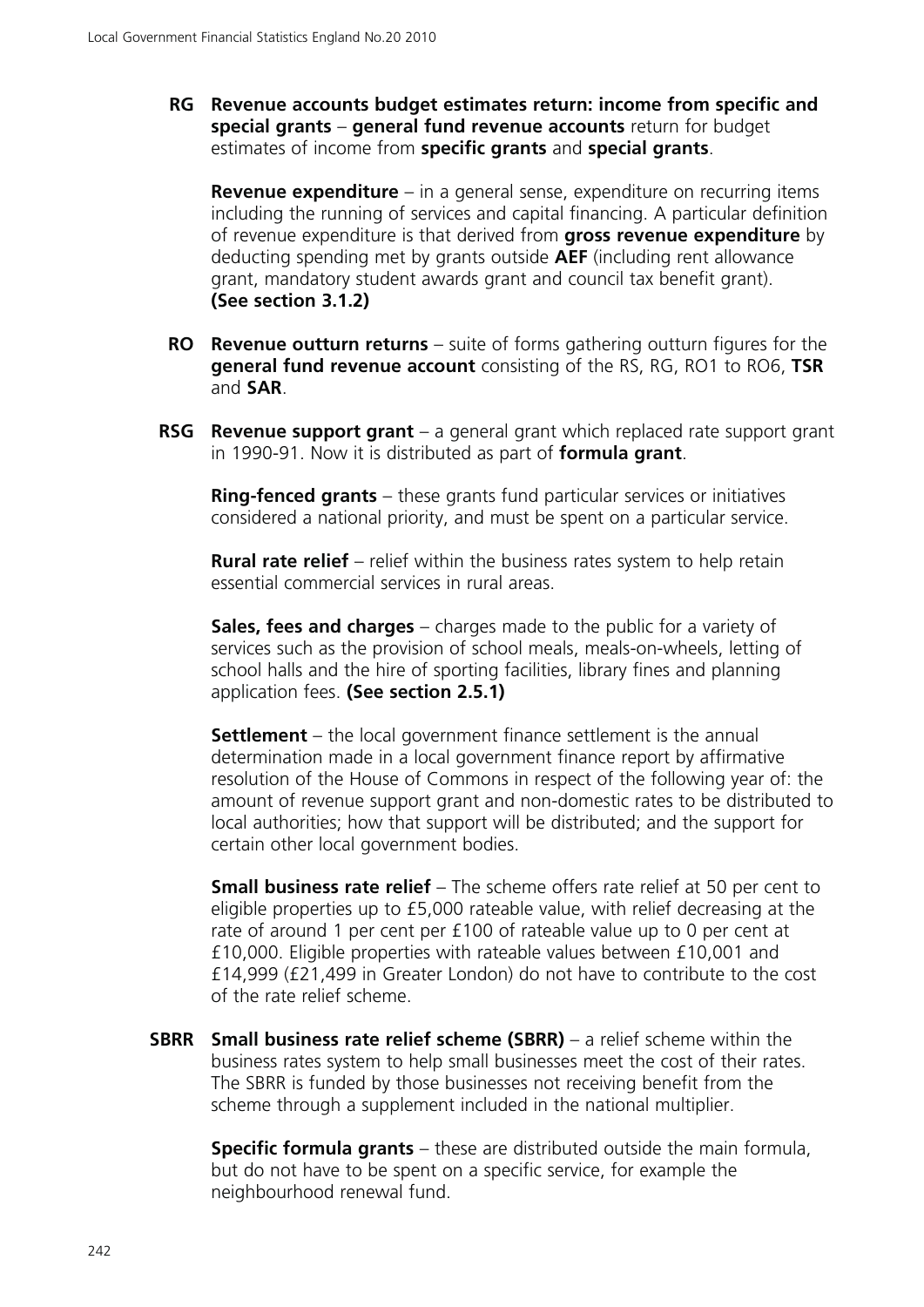**Specific grants** – these are grants paid by various government departments outside the main formula. They include **ring-fenced grants** and **specific formula grants**.

**Specified body** – this is the term used for bodies (such as the local government Improvement and Development Agency and the National Youth Agency) that are directly funded from **RSG**, and that centrally provide services for local government as a whole.

- **SORP** *Code of Practice on Local Authority Accounting in the United Kingdom – a Statement of Recommended Practice* – prepared by a joint committee of **CIPFA** and the Local Authority (Scotland) Accounts Advisory Committee. The Code gives a comprehensive statement of the accounting concepts, accounting policies and estimation techniques to be followed by local authorities, and also sets out the format of the accounting statements. **(See section 1.7)**
	- **SSA Standard spending assessment** provided a basis for distributing grant until 2002-03 inclusive. It was calculated using information reflecting the demographic, physical and social characteristics of each area. **SSAs** were replaced by **FSSs** from 2003-04.
	- **SAR Subjective analysis return** since 1998-99 a sample of local authorities have completed this return (120 up to 2004-05 and 143 from 2005-06). This shows how net current expenditure is broken down between pay and the procurement of goods and services. Pay is analysed to show the major pay negotiating groups. Procurement of goods and services is analysed to show goods and services purchased directly and services provided by external contractors (private contractors and voluntary organisations) or internal **trading services** (e.g. **DLO**s and **DSO**s). **(See section 3.4.2)**
	- **SCA** Supplementary credit approval authorisation which used to be given by central government to a local authority not to charge a specified amount of **capital expenditure** to any revenue account (i.e. finance it from borrowing or other forms of credit) in addition to what has already been authorised by its **BCA**. From 1 April 2004 credit approvals have been replaced by **supported capital expenditure** (Revenue) or SCE(R). **(See section 4.4.2)**
	- **SCE Supported capital expenditure** the term for most forms of central government support for local authority **capital expenditure** from 1 April 2004. Supported capital expenditure (revenue) –  $SCE(R)$  – is the amount of expenditure towards which revenue grant support will be paid to a local authority on the cost of its borrowing. The revenue grant support is provided to help authorities with the costs of financing loans. Supported capital expenditure (capital) -SCE(C) – is the term used for capital grants. **(See section 4.5.2)**

**Surplus on current budget** – this is the net saving plus capital taxes. It represents the balance of revenue over **current expenditure**, whereas net borrowing measures the overall budget deficit i.e. the balance of receipts over expenditure, both current and capital. The surplus on current budget therefore represents the surplus available for investment.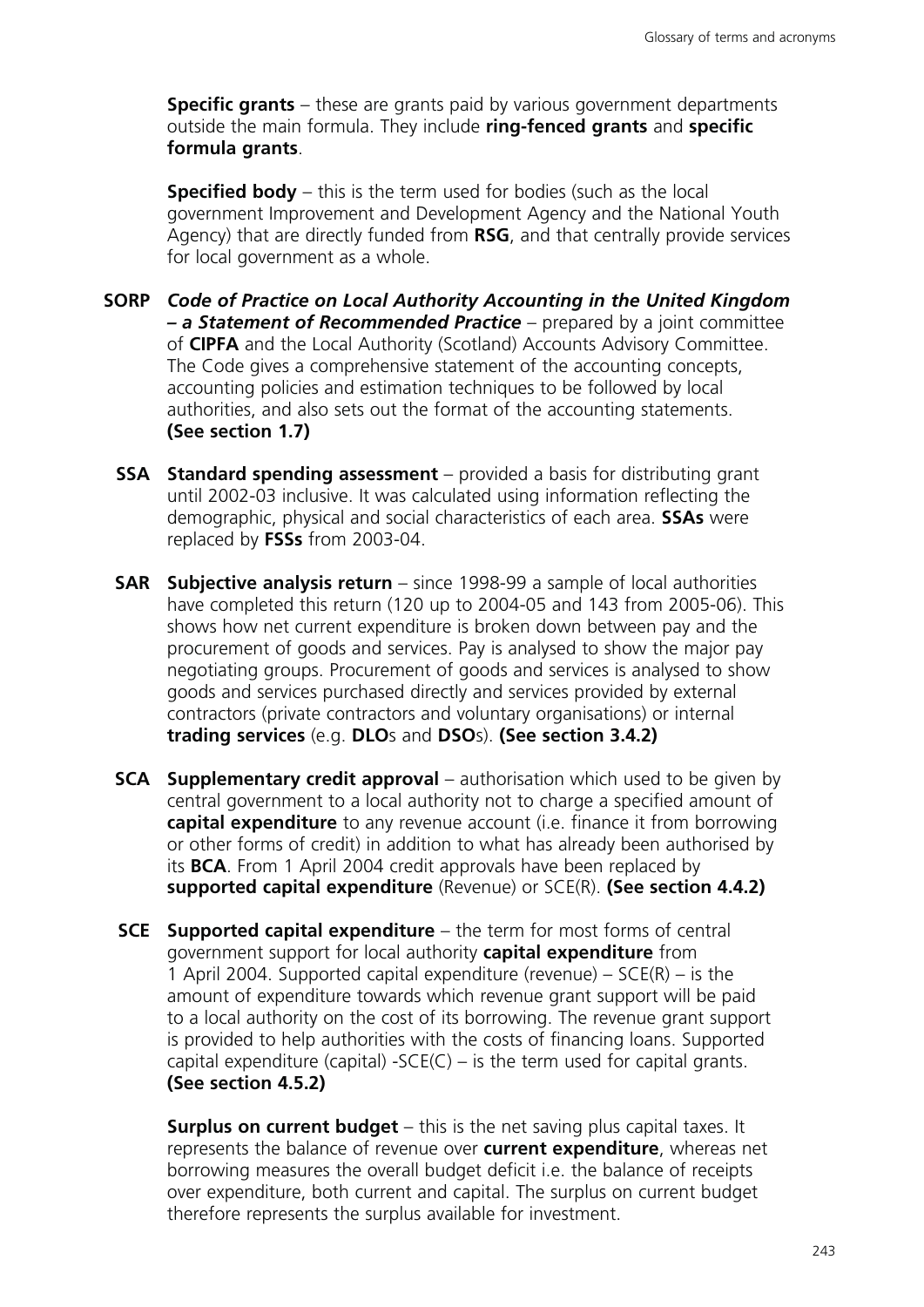**Sustainable investment rule** – this is a fiscal rule which requires that public sector net debt, as a proportion of **gross domestic product** (**GDP**) will be held, over the economic cycle, at a stable and prudent level. **(See section 1.5.11)**

**Tangible fixed asset** – this is defined as a physical fixed asset and includes land, buildings, plant and machinery. These are held for use for by the authority for a period over more than one year.

**Taxbase** – the number of band D equivalent properties in a local authority's area. An authority's taxbase is taken into account when it calculates its **council tax**, and when central government calculates allocations of formula grant.

**Total cost** – see **gross total cost** and **net total cost**.

**Total gross expenditure** – gross spending, taking all local authority accounts together (except pension funds), after eliminating double counting of flows between services, accounts and other authorities, where this is possible. Total gross expenditure is divided into gross **revenue expenditure** and gross **capital expenditure** – see **Table 1.6b**. The definition used in Table 1.6b excludes payments of rent rebates, rate rebates, **council tax benefits** and **council tax transitional reduction scheme** to individuals because the purpose of such payments is to finance local authority expenditure rather than to increase it.

**TME Total managed expenditure** – this includes **current** and **capital expenditure** as well as depreciation but excludes financial account transactions. **(See section 1.5.1)**

**Trading services** – local authority services, which are, or are generally intended to be, financed mainly from charges levied on the users of the service. External trading services are typically organisations funded mainly by sales outside the authority. Internal trading services are typically organisations funded mainly through contracts with local authority departments, with the authority funding any loss, or receiving any surplus at the end of each year. **(See section 3.4.2)**

**TSRA Trading services revenue account** – a local authority account, covering current income and expenditure on its **trading services**.

**Transitional relief** – Properties are revalued every five years and transitional arrangements are in place which moderate significant increases and decreases in bills. The transitional scheme is designed to be broadly revenue neutral over the life of the scheme. This revenue neutrality is achieved by phasing in both the decreases in the rate bills of those who benefit from revaluation, and also the increases in the rates bills of those who face higher rates bills due to revaluation.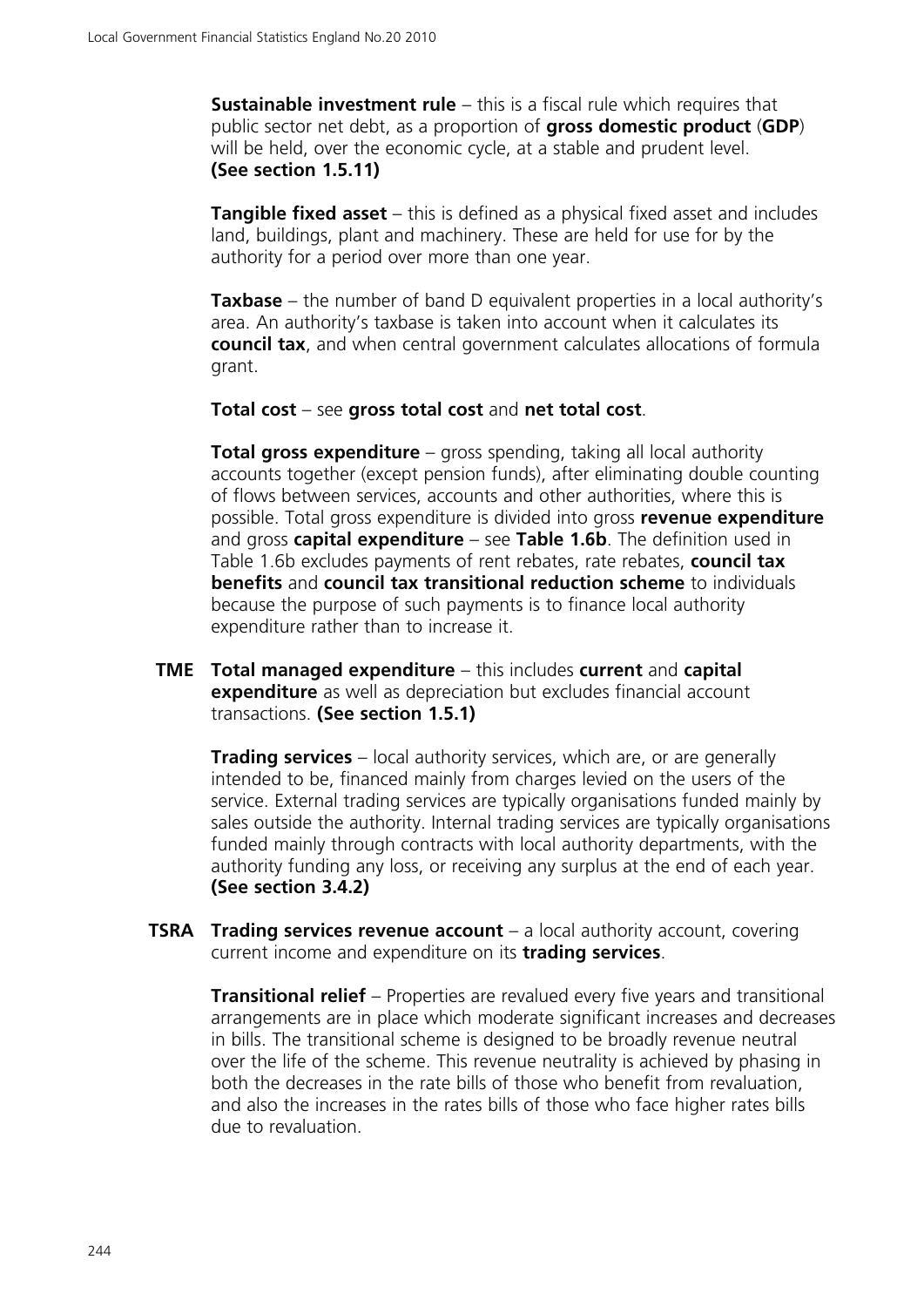The transitional relief scheme for the period 2005-06 to 2009-10 was designed to phase in significant changes in bills over a maximum of four years so that in 2009-10, the final year of the 2005 revaluation period, all hereditaments were expected to be paying their true rates liability.

**Unallocated reserves** – reserves held by an authority which may be used for any purpose.

**Unhypothecated grant** – see **general grant**.

**Usable capital receipts** – until 31 March 2004 this represented the amount of capital receipts available to finance **capital expenditure** in future years, after setting aside amounts laid down by statute for the repayment of debt.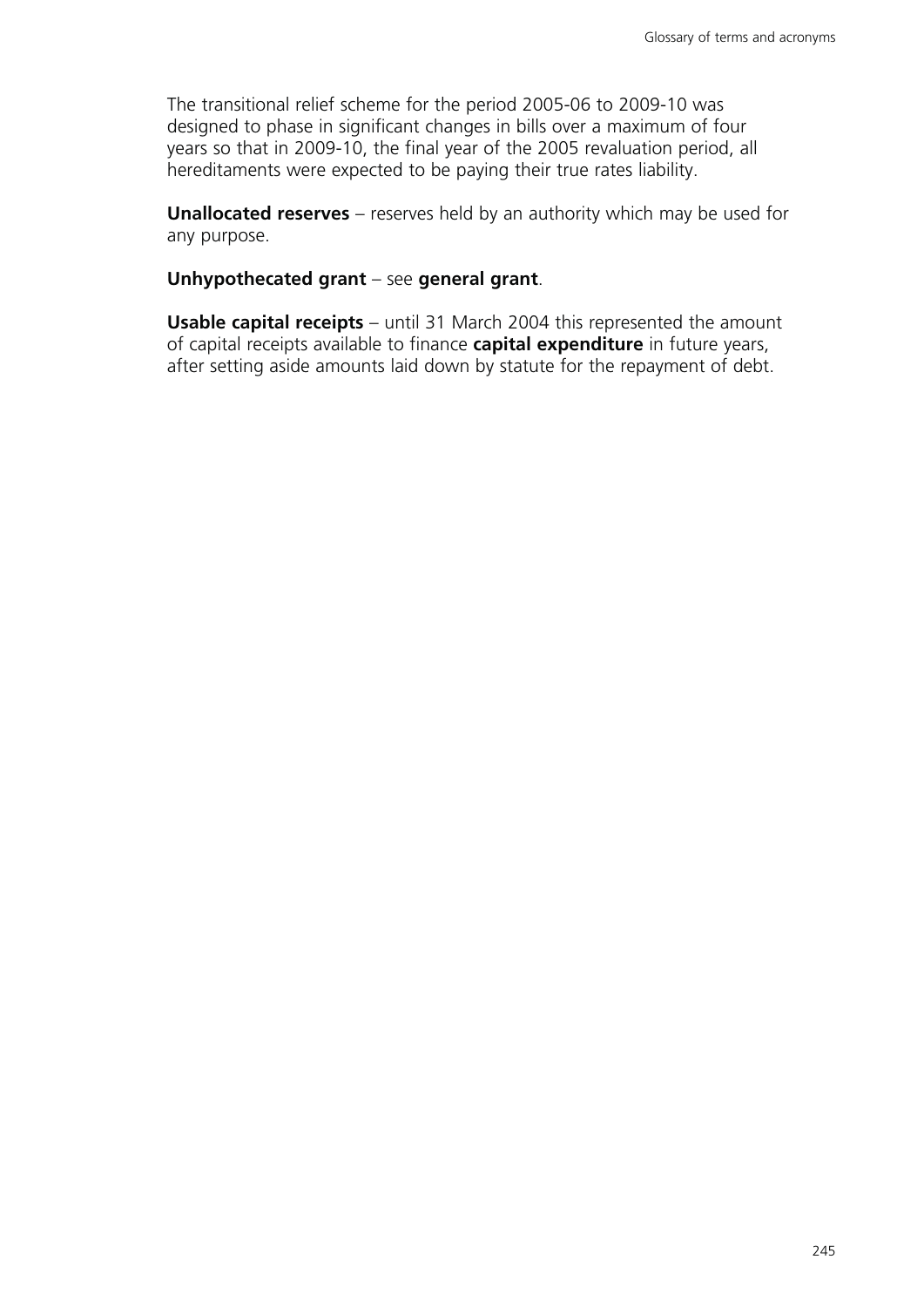# Glossary of Terms *Council Tax/Capping*

#### Alternative notional amounts

Alternative notional amounts (ANAs) are technical adjustments made to the budget requirement in a base year. This is undertaken in order that the subsequent budget requirement set by an authority for the following year can be compared with that for the base year on a like-for-like basis for capping purposes. Setting ANAs is the method prescribed in legislation for the Government to handle significant changes in local authorities' functions, finance or structure.

#### Area council tax

The average total amount of council tax payable for a Band D dwelling occupied by two adults within a billing authority's area. It is the sum of the amounts requested: a) by the billing authority; b) by major precepting authorities covering the billing authority's area; and c) by parish or town councils within the billing authority's area. The amount at c) is the total amount requested by parish and town councils, averaged across the whole of the billing authority's area.

#### Average council tax per dwelling

The total council tax payable in an area divided by the total number of chargeable dwellings in the area.

#### Band D council tax

This is the council tax payable on a Band D dwelling occupied as a main residence by two adults, before any reductions due to discounts, exemptions or council tax benefit. This definition is widely regarded as a benchmark when comparing council tax levels in different areas or over time.

#### Billing authorities

Billing authorities are the 326 authorities (354 before 1 April 2009) that are empowered to set and collect council taxes, and manage a collection fund, on behalf of themselves and other local authorities in their area. In England, district councils (metropolitan and shire), the Council of the Isle of Scilly, unitary authorities, London boroughs, and the City of London are billing authorities. These are also sometimes known as lower-tier authorities.

#### Budget requirement

An amount calculated, in advance of each year, by each billing authority, by each major precepting authority and by each local precepting authority (primarily parish councils). It is broadly the authority's estimated net revenue expenditure allowing for movement in reserves. It is therefore, the estimate of the amount to be met from revenue support grant, redistributed nondomestic rates, principal formula police grant, GLA general grant and council tax.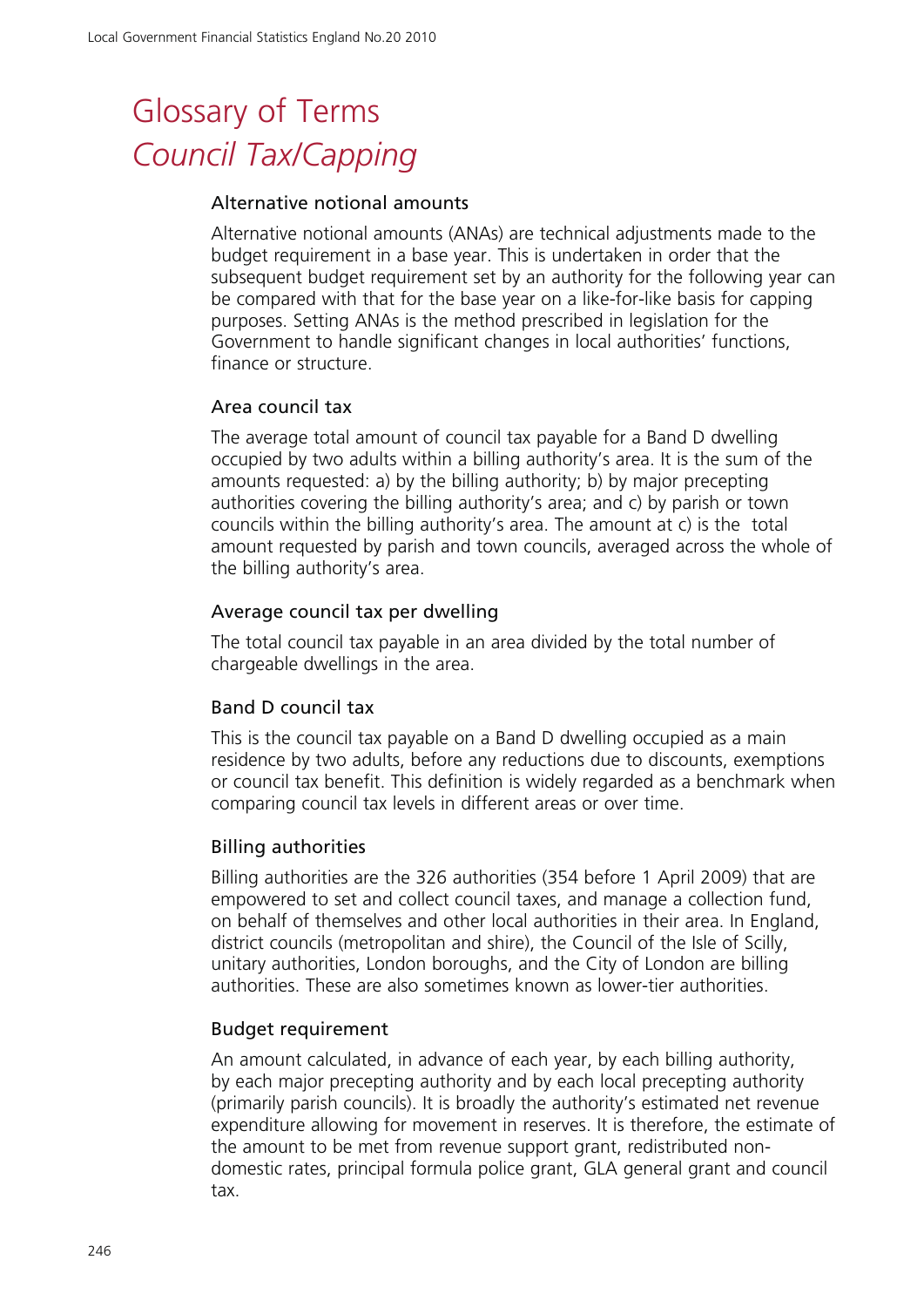# Capping

This is the informal term used when the Government takes action to protect council taxpayers from excessive increases, either by 'designation' or 'nomination'.

## Chargeable dwellings

Those domestic dwellings in an area for which council tax is payable. It excludes dwellings on the valuation list which are exempt from paying council tax. Each chargeable dwelling is counted as one dwelling, whether or not a full council tax bill is payable for it. The total number of chargeable dwellings in an area is the denominator used to calculate the average council tax per dwelling.

### Collection fund

The fund administered by a billing authority into which council taxes are paid, and from which payments were made to the general fund of billing and precepting authorities.

### Council tax

This is a local charge (or charges) set by the billing authority in order to collect sufficient revenue to meet their demand on the collection fund and the precepts issued by the precepting authorities. It replaced the community charge on 1 April 1993 and is calculated based on the council tax band assigned to the dwelling. The Valuation Office Agency assesses the dwellings in each district area and assigns each dwelling to one of eight valuation bands; A to H. The tax is set on the basis of the number of Band D equivalent dwellings. Tax levels for dwellings in other bands are set relative to the Band D baseline.

### Council tax band

There are eight council tax bands, A to H. Each domestic dwelling is assigned a council tax band by the Valuation Office Agency (VOA). Council tax bands are based on the value of the dwelling as at 1 April 1991. Any dwelling built after this date is given a notional 1991 value for council tax purposes [added post LGFS News].

### Council tax benefit

Council tax benefit is available to those on low incomes and can contribute up to 100% of the council tax bill. The Department for Works and Pensions (DWP) hold policy responsibility for CTB.

#### Council tax requirement

This is an amount calculated, in advance of each year, by each billing authority and by each major precepting authority. It is the amount of revenue to be met from council tax, and is equivalent to an authority's Band D council tax multiplied by its council tax base.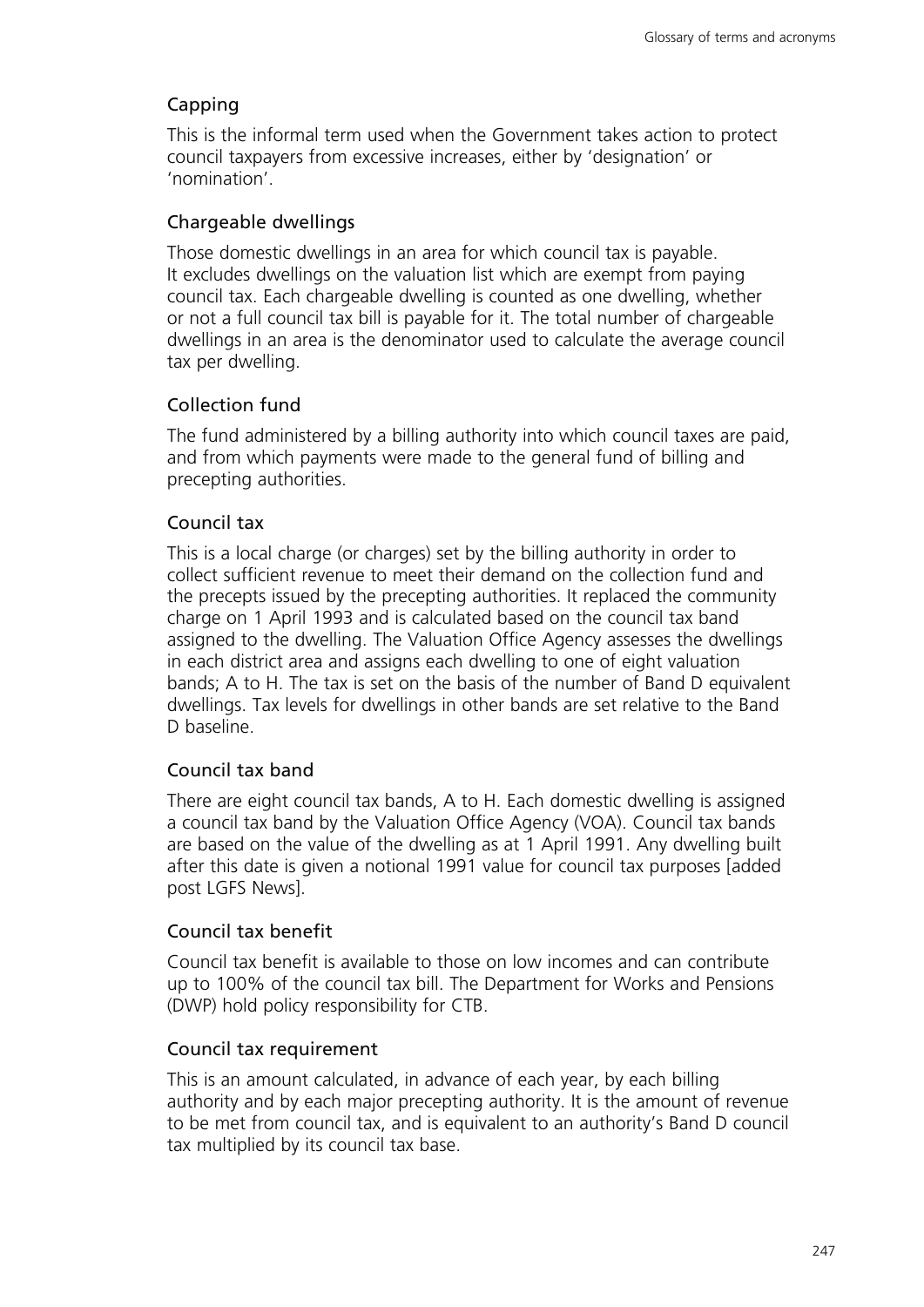## Designation

This is one of the ways that the Government protects council taxpayers from excessive increases, by limiting a local authority's budget requirement (and hence its council tax) by requiring it to arrange and pay for new council tax bills to be sent out for a lower amount.

## Following year designation

This is one of the ways that the Government protects council taxpayers from excessive increases, by limiting a local authority's budget requirement (and hence its council tax) in one or more subsequent financial years. Following year designation is triggered by nomination or designation in a previous year and is intended to allow the authority a phased return to setting a nonexcessive budget requirement.

## Gearing ratio

A measure of the balance of local authority funding between that part of revenue expenditure met through council taxes and the part met through other sources. This measure varies widely between local authorities. An authority that meets 25% of its revenue expenditure through council tax is said to have a gearing ratio of 4.0. Therefore, if the authority chooses to increase its expenditure by 1% it would need to increase its Band D council tax by around 3% (allowing for around 1% growth in its council tax base).

## Local precepting authority

These are parish councils, chairs of parish meetings, charter trustees and the treasurers of the Inner and Middle Temples. These local authorities make a precept on the billing authority's general fund.

## Levy

This is a payment that a local authority is required to make to a particular body (a levying body). Levying bodies include the Environment Agency, national park authorities and integrated transport authorities.

## Major precepting authority

These are county councils in two-tier areas, police authorities, fire and rescue authorities and the Greater London Authority. These local authorities make a precept on the billing authority's collection fund.

## Nomination

This is one of the ways that the Government protects council taxpayers from excessive increases, either by setting a notional budget requirement for an authority (limiting its ability to set high increases in the future) or by starting the process of 'following year designation'.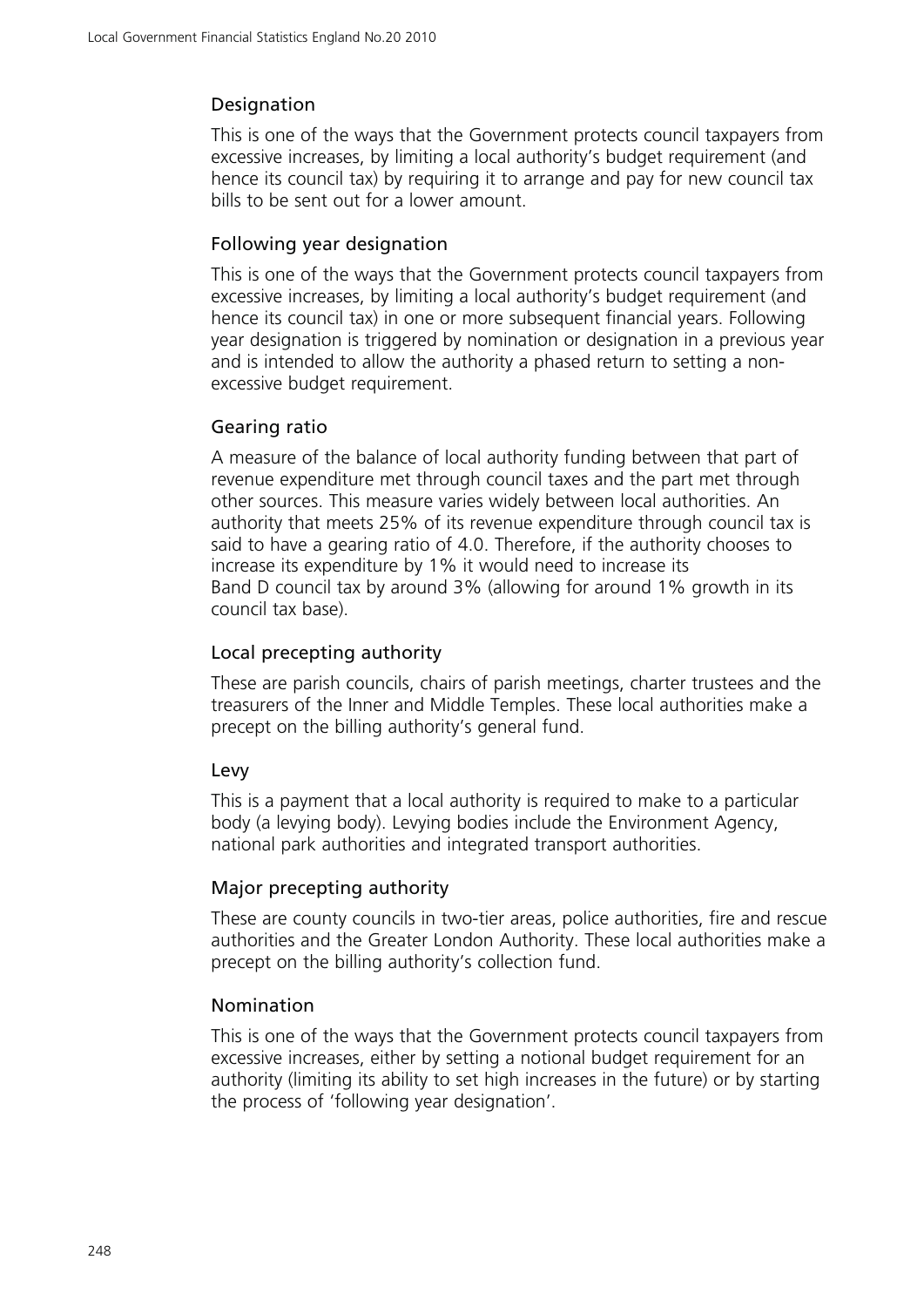## Notional budget requirement

An amount set by the Secretary of State following nomination which provides a lower base (that is, lower than the authority's actual budget requirement for the year) for measuring budget requirement increases in subsequent years for capping purposes.

## Parish

This is the amount of council tax collected by a billing authority for parish or town councils within its area. Parishes are local precepting authorities.

## Precept

The amount of money (council tax) that a local or major precepting authority has instructed the billing authority to collect and pay over to it in order to finance its net expenditure, i.e. budget requirement less income from revenue support grant, redistributed non-domestic rates, principal formula police grant and general GLA grant.

## Reserves

These are sums held to finance future spending for purposes falling outside the definition of a provision. Reserves held for stated purposes are known as earmarked reserves, schools reserves are reserves held by individual schools with delegated budgets and the remainder are unallocated reserves.

## Tax

This is the number of Band D equivalent dwellings in a local authority area. To calculate the tax base for an area, the number of dwellings in each council tax band is reduced to take account of discounts and exemptions. The resulting figure for each band is then multiplied by its proportion relative to Band D (from 6/9 for Band A to 18/9 for Band H) and the total across all eight bands is calculated. An adjustment is then made for the collection rate.

The tax base figure that is used by a local authority when it sets its council tax is called the council tax base in legislation, or more informally the taxsetting tax base. The term tax-setting tax base is sometimes used to distinguish the calculations used by local authorities from the 'formula grant' tax base calculation which is used to determine entitlement to formula grant. The two calculations are similar, but the main differences relate to:

- different data sets collected at different times in the year
- a collection rate of 100% is assumed for calculating the 'formula grant' tax base and
- the fact that the tax-setting tax base is based on the actual discount for second homes, whereas a discount of 50% is assumed for the 'formula grant' tax base.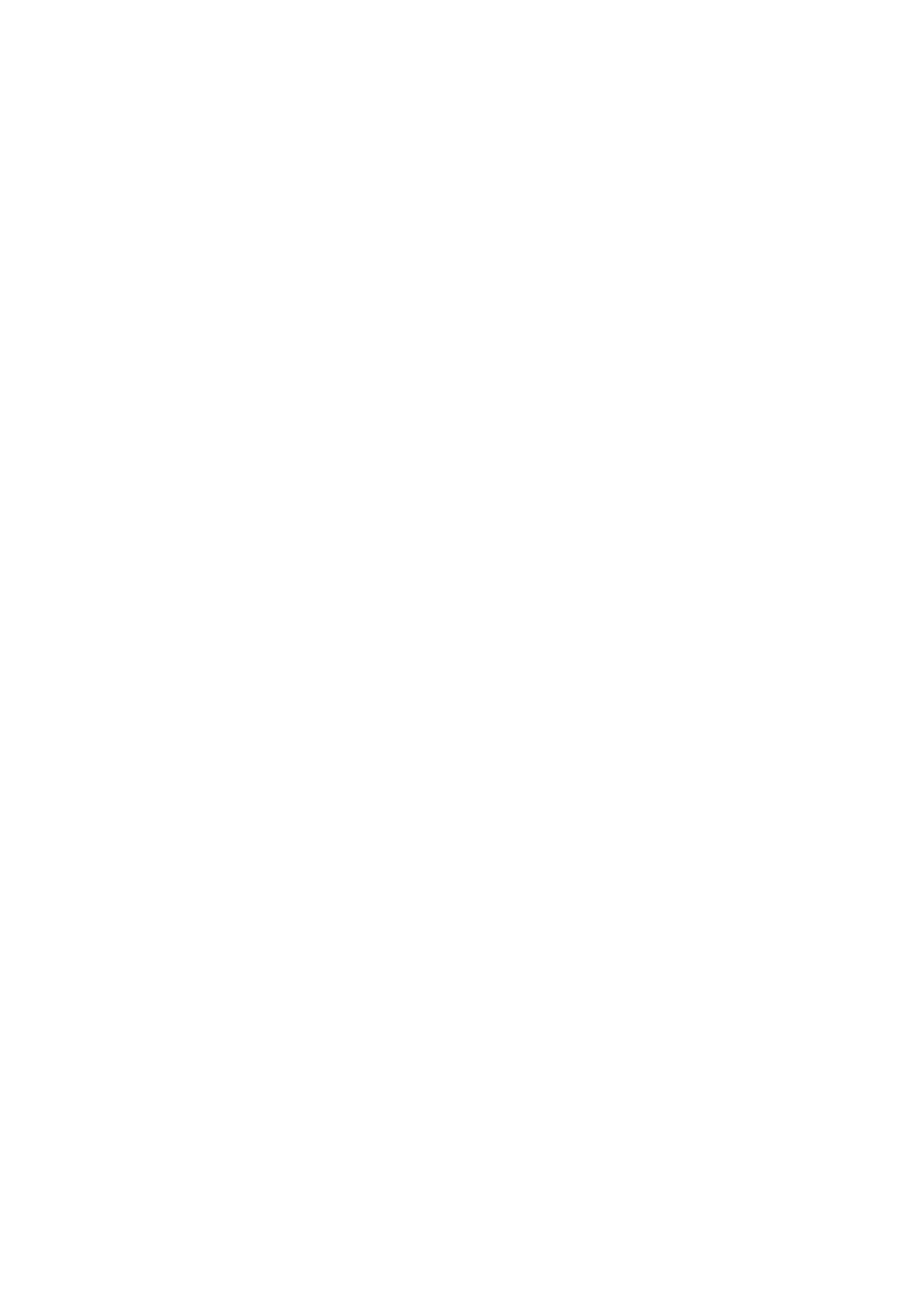# *Symbols and conventions*

- $\ldots$  = not available
- $-$  = not relevant
- $-$  = negative
- $0 =$  zero or negligible
- $B = budget$
- $E =$  estimate
- $F =$  forecast
- $P =$  provisional
- $R$  = revised since the last Statistical release
- $|| =$  discontinuity

#### **Rounding**

Where figures have been rounded, there may be a slight discrepancy between the total and the sum of constituent items.